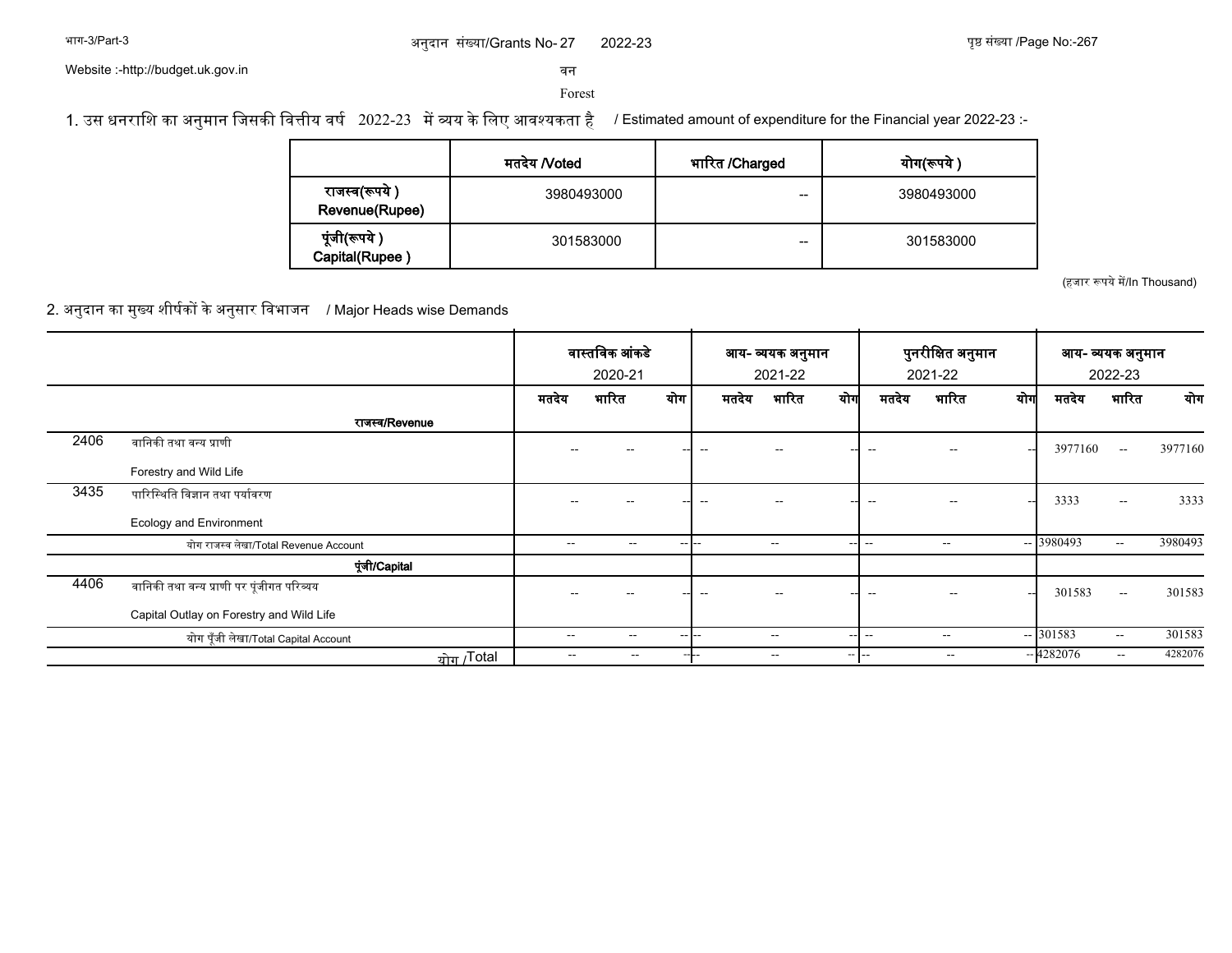Website :-http://budget.uk.gov.in

सन

Forest

(हजार रूपये में/In Thousand)

3. विनियोग लेखे के लिए मुख्य ,लघु तथा उप शीर्षक /Appropriation Accounts for the major, minor and sub-titles:-

|                          | वास्तविक आंकडे           |                          |                          | आय- व्ययक अनुमान         |     |                             | पुनरीक्षित अनुमान        |                          |                                                                                            |         | आय- व्ययक अनुमान                 |
|--------------------------|--------------------------|--------------------------|--------------------------|--------------------------|-----|-----------------------------|--------------------------|--------------------------|--------------------------------------------------------------------------------------------|---------|----------------------------------|
|                          | 2020-21                  |                          | 2021-22                  |                          |     |                             | 2021-22                  |                          |                                                                                            |         | 2022-23                          |
| मतदेय                    | भारित                    | योग                      | मतदेय                    | भारित                    | योग | मतदेय                       | भारित                    | योग                      |                                                                                            | मतदेय   | भारित<br>योग                     |
|                          | राजस्व लेखा              |                          | Revenue Account          |                          |     |                             |                          |                          | राजस्व लेखा---<br>Revenue Account---                                                       |         |                                  |
|                          |                          |                          |                          |                          |     |                             |                          |                          | 2406<br>वानिकी तथा वन्य प्राणी<br>Forestry and Wild Life                                   |         |                                  |
|                          |                          |                          |                          |                          |     |                             |                          |                          | 01<br>वानिकी<br>Forestry                                                                   |         |                                  |
| $\sim$                   | $\overline{\phantom{a}}$ | $\overline{\phantom{a}}$ | $\sim$                   | $\sim$                   |     | $\overline{\phantom{a}}$    | $\overline{\phantom{a}}$ | н,                       | 001<br>निदेशन तथा प्रशासन<br>Direction and Administration                                  | 1627310 | $-1627310$                       |
| $\overline{\phantom{a}}$ | $\overline{\phantom{a}}$ |                          | $\overline{\phantom{a}}$ | $\overline{\phantom{a}}$ |     | $\overline{\phantom{a}}$    | $\overline{a}$           |                          | शिक्षा तथा प्रशिक्षण<br>003<br><b>Education and Training</b>                               | 6567    | 6567<br>$\sim$                   |
| $\overline{\phantom{a}}$ | $\overline{\phantom{a}}$ |                          | $\overline{\phantom{a}}$ | $\rightarrow$            |     | $\overline{a}$              |                          |                          | 004<br>अनुसंधान<br>Research                                                                | 5887    | 5887<br>$\overline{\phantom{a}}$ |
| $\overline{\phantom{a}}$ | $\overline{\phantom{a}}$ |                          | $-$                      | $\sim$                   |     | $\overline{a}$              | Ξ.                       |                          | 070 संचार तथा भवन<br><b>Communications and Buildings</b>                                   | 10000   | 10000<br>$\sim$                  |
| $\rightarrow$            | $\sim$                   |                          | $\overline{a}$           | $\sim$                   |     | $\mathcal{L}_{\mathcal{A}}$ | $\sim$ $\sim$            |                          | 101 वन संरक्षण विकास तथा सम्पोषण<br>Forest Conservation Development and Regeneration       | 413172  | $-413172$                        |
| $\overline{\phantom{a}}$ | $\overline{a}$           |                          | $-$                      | $\sim$                   |     | $\overline{a}$              | $\overline{\phantom{a}}$ | $\overline{\phantom{a}}$ | 102 समाज तथा फार्म वानिकी<br>Social and Farm Forestry                                      | 401254  | $-401254$                        |
| $\overline{\phantom{a}}$ | $\mathbf{u}$             |                          | $\overline{\phantom{a}}$ | $\overline{\phantom{a}}$ |     | $\overline{\phantom{a}}$    | $\overline{\phantom{a}}$ |                          | 105 वन उत्पाद<br><b>Forest Produce</b>                                                     | 123985  | $- 123985$                       |
| $\overline{\phantom{a}}$ | $\overline{\phantom{a}}$ |                          | $\overline{a}$           | $\overline{\phantom{a}}$ |     | --                          | $\overline{\phantom{a}}$ |                          | 800 अन्य व्यय<br>Other Expenditure                                                         | 12882   | 12882<br>$\overline{a}$          |
| $\overline{a}$           | $\overline{\phantom{a}}$ |                          | $\overline{\phantom{a}}$ | $\overline{a}$           |     | $\overline{\phantom{a}}$    | $\overline{\phantom{a}}$ |                          | -- योग 01<br>वानिकी<br>Forestry                                                            | 2601057 | $-2601057$                       |
|                          |                          |                          |                          |                          |     |                             |                          |                          | 02<br>पर्यावरणीय वानिकी तथा वन्य जीवन<br>Environmental Forestry and wild Life              |         |                                  |
| $\overline{\phantom{a}}$ | $\overline{a}$           |                          | $\overline{a}$           | $\sim$                   |     | $\overline{\phantom{a}}$    | $\overline{\phantom{a}}$ | н,                       | 110 वन्य जीवन परिरक्षण<br>Wild Life Preservation                                           | 292763  | $-292763$                        |
| $\overline{a}$           | $\overline{\phantom{a}}$ |                          | $\overline{\phantom{a}}$ | $\overline{\phantom{a}}$ |     | $\overline{\phantom{a}}$    | $\sim$                   |                          | - योग 02<br>पर्यावरणीय वानिकी तथा वन्य जीवन<br>Environmental Forestry and wild Life        | 292763  | 292763<br>$\sim$                 |
|                          |                          |                          |                          |                          |     |                             |                          |                          | $\overline{04}$<br>वन रोपण तथा पारिस्थितिकी विकास<br>Afforestation and Ecology Development |         |                                  |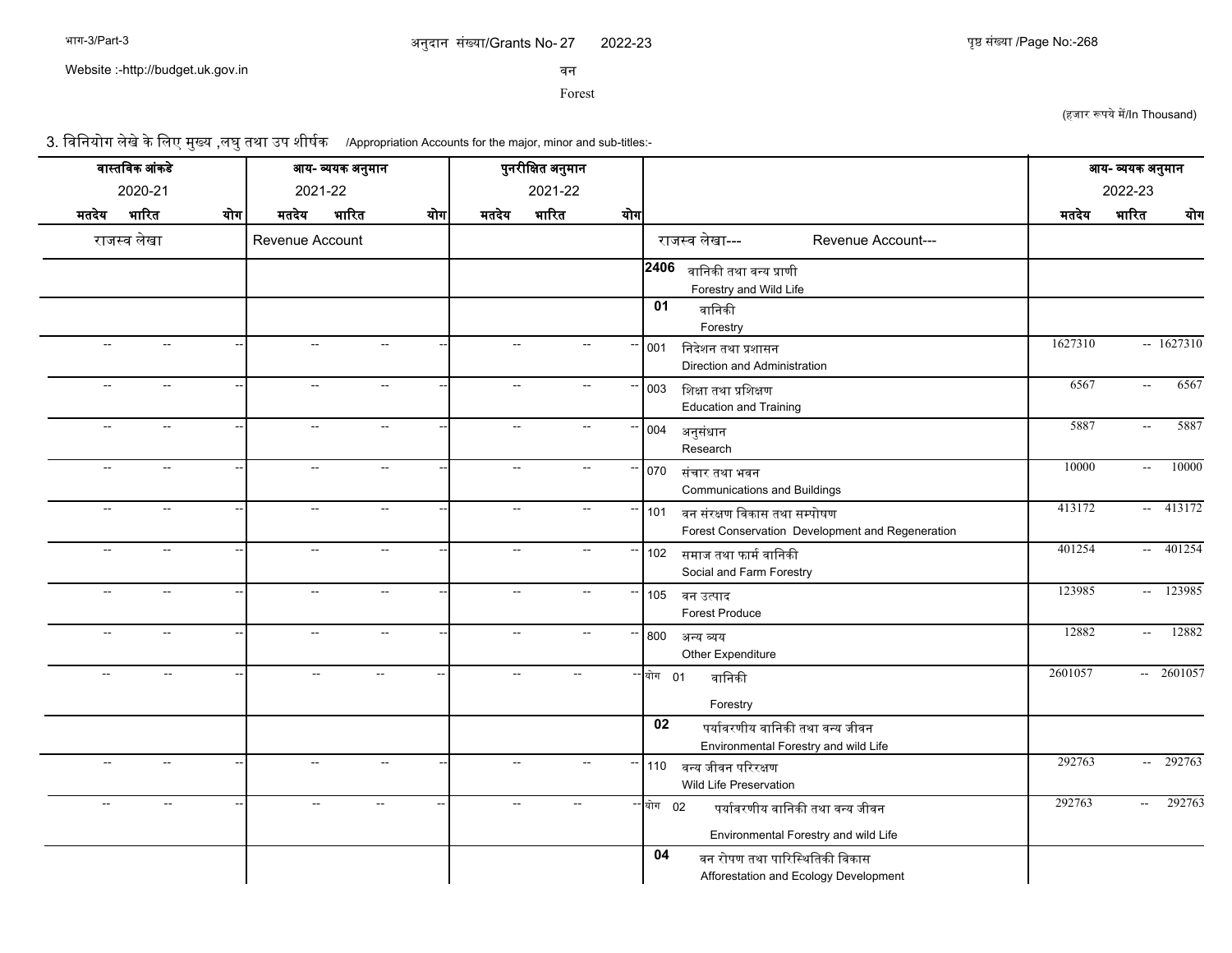2022-23 युष्ठ संख्या /Page No:-269

Website :-http://budget.uk.gov.in

सन

Forest

(हजार रूपये में/In Thousand)

| वास्तविक आंकडे                                       | आय- व्ययक अनुमान                                           | पुनरीक्षित अनुमान                                              |                                                                                                                                                | आय- व्ययक अनुमान                           |
|------------------------------------------------------|------------------------------------------------------------|----------------------------------------------------------------|------------------------------------------------------------------------------------------------------------------------------------------------|--------------------------------------------|
| 2020-21                                              | 2021-22                                                    | 2021-22                                                        |                                                                                                                                                | 2022-23                                    |
| भारित<br>मतदेय<br>योग                                | भारित<br>मतदेय<br>योग                                      | भारित<br>मतदेय<br>योग                                          |                                                                                                                                                | भारित<br>मतदेय                             |
| राजस्व लेखा                                          | Revenue Account                                            |                                                                | राजस्व लेखा---<br>Revenue Account---                                                                                                           | योग                                        |
|                                                      |                                                            |                                                                | 2406<br>वानिकी तथा वन्य प्राणी<br>Forestry and Wild Life                                                                                       |                                            |
|                                                      |                                                            |                                                                | 04<br>वन रोपण तथा पारिस्थितिकी विकास<br>Afforestation and Ecology Development                                                                  |                                            |
| $\overline{a}$<br>$\overline{\phantom{a}}$           | $\overline{a}$<br>$\sim$ $\sim$                            | $\sim$<br>$\sim$                                               | 103 राज्य प्रतिपूरक वनीकरण जमा<br>State Compensatory Afforestation deposit                                                                     | $-1083340$<br>1083340                      |
| $\sim$ $\sim$<br>$\overline{a}$                      | $\sim$ $\sim$<br>$\overline{a}$                            | $\overline{a}$<br>$\overline{\phantom{a}}$                     | $-$ योग 04<br>वन रोपण तथा पारिस्थितिकी विकास<br>Afforestation and Ecology Development                                                          | $- 1083340$<br>1083340                     |
| $\overline{\phantom{a}}$<br>$\sim$                   | $\mathcal{L}_{\mathcal{A}}$<br>$\mathcal{L}_{\mathcal{A}}$ | $\overline{\phantom{a}}$<br>$\overline{\phantom{a}}$           | ∽  योग<br>2406   वानिकी तथा वन्य प्राणी<br>Forestry and Wild Life<br>3435<br>पारिस्थिति विज्ञान तथा पर्यावरण<br><b>Ecology and Environment</b> | $-3977160$<br>3977160                      |
|                                                      |                                                            |                                                                | 03<br>पर्यावरण अनुसंधान और पारिस्थितिक उत्थान<br>Environmental Research and Ecological Regeneration                                            |                                            |
| $\sim$                                               | $\overline{\phantom{a}}$<br>--                             | $\overline{a}$                                                 | 102 पर्यावरण नियोजन और समन्वय<br>Environmental Planning and Coordination                                                                       | 3333<br>3333<br>$\overline{\phantom{a}}$   |
| $\overline{\phantom{a}}$<br>$\overline{\phantom{a}}$ | $\sim$<br>$\sim$                                           | $\sim$<br>$\overline{\phantom{a}}$                             | $-$ योग 03<br>पर्यावरण अनुसंधान और पारिस्थितिक उत्थान<br>Environmental Research and Ecological Regeneration                                    | 3333<br>3333<br>$\overline{\phantom{a}}$   |
| $\overline{a}$<br>$\overline{\phantom{a}}$           | $\overline{a}$<br>--                                       | $\overline{\phantom{a}}$<br>$\overline{\phantom{a}}$           | योग<br>3435   पारिस्थिति विज्ञान तथा पर्यावरण<br><b>Ecology and Environment</b>                                                                | 3333<br>3333<br>$\overline{a}$             |
| पूँजी लेखा                                           | Capital Account                                            |                                                                | योग/Total<br>Revenue Account<br>राजस्व लेखा<br>Capital Account---<br>पूँजी लेखा---                                                             | 3980493<br>3980493                         |
|                                                      |                                                            |                                                                | 4406<br>वानिकी तथा वन्य प्राणी पर पूंजीगत परिव्यय<br>Capital Outlay on Forestry and Wild Life                                                  |                                            |
|                                                      |                                                            |                                                                | 01<br>वानिकी<br>forestry                                                                                                                       |                                            |
| $\overline{a}$<br>$\overline{\phantom{a}}$           | $\overline{a}$<br>$\overline{\phantom{a}}$                 | Ξ.                                                             | 101<br>वन संरक्षण और विकास<br>Forest Conservation and Development                                                                              | $-201080$<br>201080                        |
| $\sim$<br>$\overline{\phantom{a}}$                   | $\overline{a}$<br>$\overline{a}$                           | Ξ.                                                             | 102<br>समाज तथा फार्म वानिकी<br>Social and Farm Forestry                                                                                       | 3334<br>3334<br>$\sim$                     |
| $\overline{a}$<br>$\overline{\phantom{a}}$           | $\overline{\phantom{a}}$<br>$\overline{\phantom{a}}$       | $\overline{\phantom{a}}$<br>$\sim$<br>$\overline{\phantom{a}}$ | 800<br>अन्य व्यय<br>Other Expenditure                                                                                                          | 10000<br>10000<br>$\overline{\phantom{a}}$ |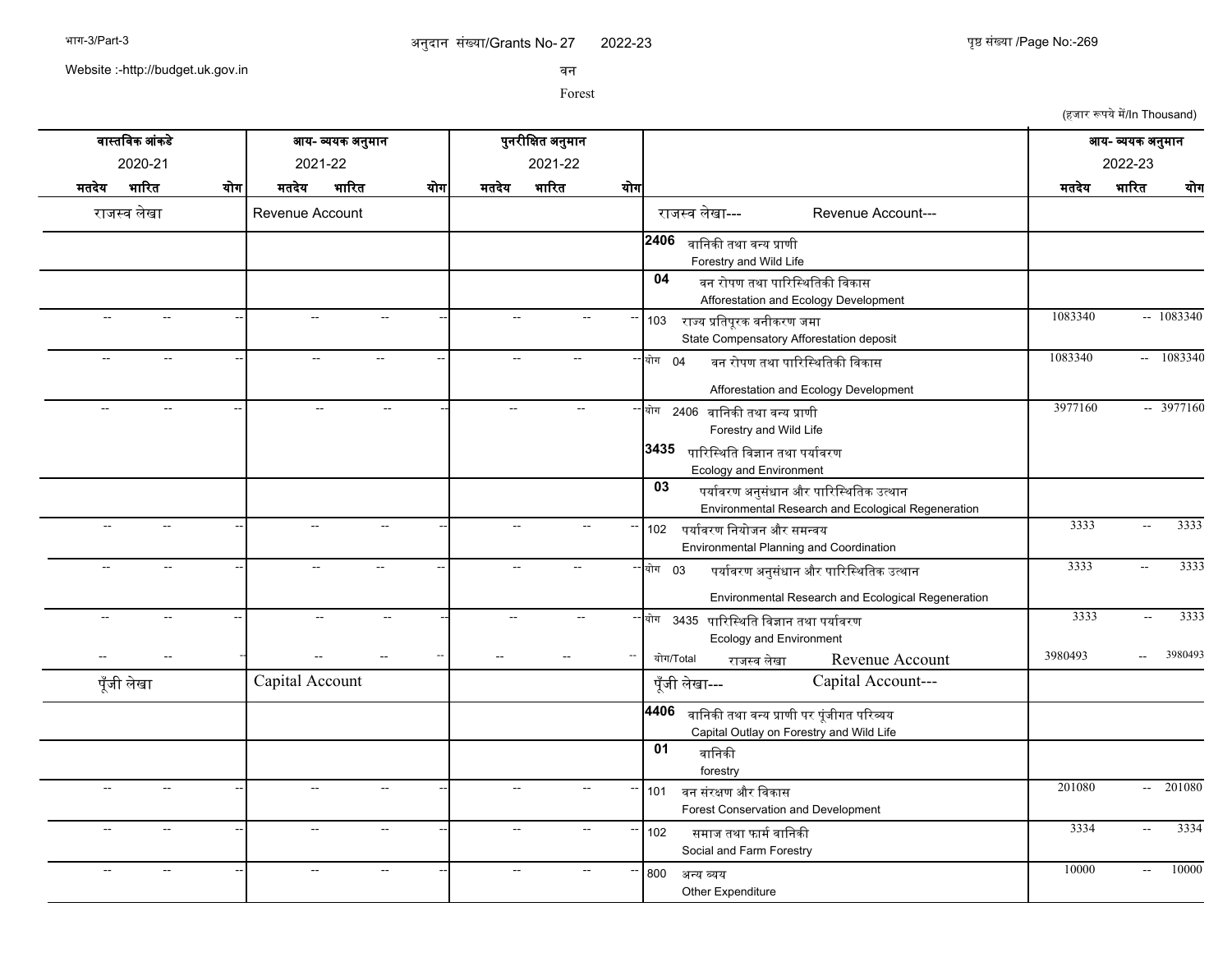2022-23 270

Website :-http://budget.uk.gov.in

सन

Forest

(हजार रूपये में/In Thousand)

| वास्तविक आंकडे                                             | आय- व्ययक अनुमान                           | पुनरीक्षित अनुमान                  |                                                                                                       | आय- व्ययक अनुमान                         |
|------------------------------------------------------------|--------------------------------------------|------------------------------------|-------------------------------------------------------------------------------------------------------|------------------------------------------|
| 2020-21                                                    | 2021-22                                    | 2021-22                            |                                                                                                       | 2022-23                                  |
| भारित<br>मतदेय<br>योग                                      | भारित<br>योग<br>मतदेय                      | भारित<br>योग<br>मतदेय              |                                                                                                       | भारित<br>योग<br>मतदेय                    |
| पूँजी लेखा                                                 | Capital Account                            |                                    | Capital Account---<br>पूँजी लेखा---                                                                   |                                          |
|                                                            |                                            |                                    | 4406<br>वानिकी तथा वन्य प्राणी पर पूंजीगत परिव्यय<br>Capital Outlay on Forestry and Wild Life         |                                          |
| --<br>--                                                   |                                            | --                                 | - <mark>योग 01</mark><br>वानिकी<br>forestry                                                           | 214414<br>214414<br>$-$                  |
|                                                            |                                            |                                    | 02<br>पर्यावरणीय वानिकी तथा वन्य जीवन<br>Environmental Forestry and wild Life                         |                                          |
| $\overline{\phantom{a}}$<br>--                             |                                            |                                    | 110<br>वन्य जीवन<br>Wild Life                                                                         | 85502<br>85502<br>$\sim$                 |
| $\overline{\phantom{a}}$<br>$-$                            | $\overline{a}$<br>$\overline{\phantom{a}}$ | $\overline{\phantom{a}}$<br>--     | चिडिया घर<br>111<br>Zoological Park                                                                   | 1667<br>1667<br>$\overline{\phantom{a}}$ |
| --                                                         |                                            |                                    | ∽ योग<br>पर्यावरणीय वानिकी तथा वन्य जीवन<br>02<br>Environmental Forestry and wild Life                | 87169<br>87169<br>$-$                    |
| --                                                         |                                            | $- -$                              | ∽ योग<br>4406   वानिकी तथा वन्य प्राणी पर पूंजीगत परिव्यय<br>Capital Outlay on Forestry and Wild Life | 301583<br>301583<br>$\sim$               |
| --                                                         | $\overline{\phantom{a}}$                   | $\overline{\phantom{m}}$           | योग/Total<br>पूँजी लेखा<br><b>Capital Account</b>                                                     | 301583<br>301583<br>$\sim$               |
| --<br>$\overline{\phantom{a}}$<br>$\overline{\phantom{a}}$ | $\overline{\phantom{a}}$                   | $\sim$<br>$\overline{\phantom{a}}$ | <b>Grand Total</b><br>कुल योग /                                                                       | 4282076<br>4282076<br>$\sim$             |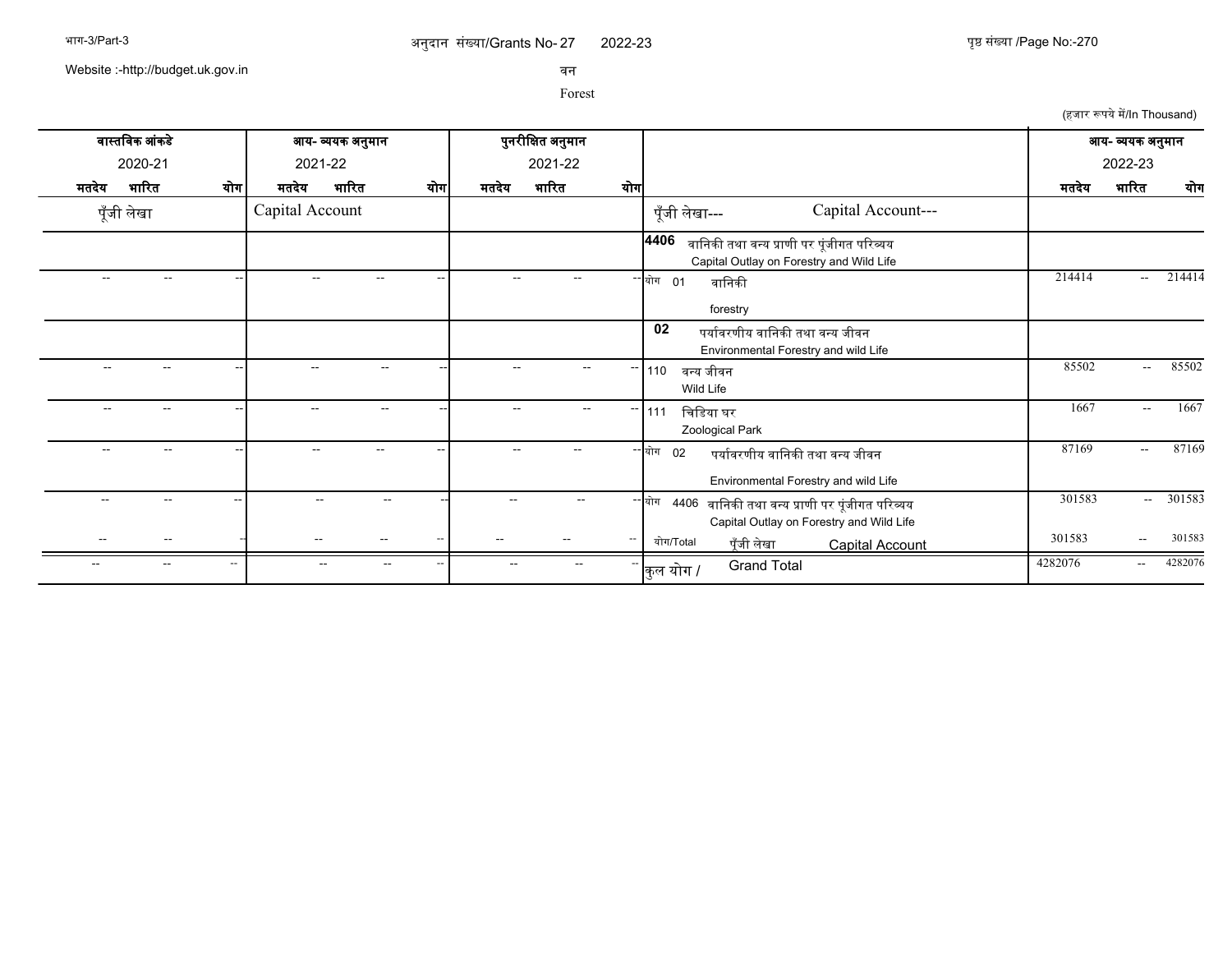Website :-http://budget.uk.gov.in

सन

|       |                                      |                             |                           |                                                        |     |              |                                                          |     |                                                                                      |        | (हजार रूपये में/In Thousand)                |           |
|-------|--------------------------------------|-----------------------------|---------------------------|--------------------------------------------------------|-----|--------------|----------------------------------------------------------|-----|--------------------------------------------------------------------------------------|--------|---------------------------------------------|-----------|
|       | वास्तविक आंकडे<br>Actuals<br>2020-21 |                             |                           | आय- व्ययक अनुमान<br><b>Budget Estimates</b><br>2021-22 |     |              | पुनरीक्षित अनुमान<br><b>Revised Estimates</b><br>2021-22 |     |                                                                                      |        | आय- व्ययक अनुमान<br><b>Budget Estimates</b> | 2022-23   |
| मतदेय | भारित                                | योग                         | मतदेय                     | भारित                                                  | योग | मतदेय        | भारित                                                    | योग |                                                                                      | मतदेय  | भारित                                       | योग       |
|       |                                      |                             |                           |                                                        |     |              |                                                          |     | वानिकी तथा वन्य प्राणी<br>2406<br>Forestry and Wild Life<br>वानिकी<br>01<br>Forestry |        |                                             |           |
|       |                                      |                             |                           |                                                        |     |              |                                                          |     | निदेशन तथा प्रशासन<br>001<br>Direction and Administration                            |        |                                             |           |
|       | $\overline{a}$                       | $\mathcal{L}_{\mathcal{F}}$ | $\sim$                    | $\mathcal{L}_{\mathcal{F}}$                            |     | $\sim$       | $\sim$ $\sim$                                            |     | सामान्य अधिष्ठान<br>03<br>Regular establishment<br>01 वेतन                           | 893067 |                                             | $-893067$ |
|       | $\overline{\phantom{a}}$             | $\overline{\phantom{a}}$    | $\mathbb{H}^{\mathbb{Z}}$ | $\sim$                                                 |     | $\sim$       | $\sim$ $\sim$                                            |     | Pay<br>02 मजदूरी<br>Wages                                                            | 56603  | $\sim$                                      | 56603     |
|       | --                                   | $\sim$                      | $\sim$                    | $\sim$                                                 |     | $\sim$       | $\overline{a}$                                           |     | 03 महंगाई भत्ता<br>Dearness Allowance                                                | 357233 |                                             | $-357233$ |
|       | $\overline{\phantom{a}}$             | $\mathbb{H}^{\mathbb{Z}}$   | $\mathbb{L}^2$            | $\sim$ $\sim$                                          |     | $\sim$       | $\mathcal{L}_{\mathcal{F}}$                              |     | 04 यात्रा व्यय<br><b>Travelling Allowance</b>                                        | 7349   | $\sim$                                      | 7349      |
|       | $\overline{a}$                       | $\mathcal{L}_{\mathcal{F}}$ | $\sim$                    | $\mathcal{L}_{\mathcal{F}}$                            |     | $\sim$       | $\mathcal{L}_{\mathcal{F}}$                              |     | 06 अन्य भत्ते<br>Other Allowances                                                    | 98267  | $\sim$                                      | 98267     |
|       | $\mathbb{Z}^2$                       | $\sim$                      | $\sim$                    | $\sim$                                                 |     | $\sim$       | $\mathcal{L}_{\mathcal{F}}$                              |     | 07 मानदेय<br>Honorarium                                                              | 1480   | $\mathbb{Z}^{\mathbb{Z}^{\times}}$          | 1480      |
|       | $\overline{\phantom{a}}$             | $\mathcal{L}_{\mathcal{F}}$ | $\sim$                    | $\mathcal{L}_{\mathcal{F}}$                            |     | $\sim$       | $\sim$                                                   |     | 08 पारिश्रमिक<br>Remuneration                                                        | 140636 | $\sim$ $-$                                  | 140636    |
|       | $\mathbb{H}^{\mathbb{Z}}$            | $\sim$                      | $\sim$                    | $\mathbb{L}^{\mathbb{L}}$                              |     | $\sim$       | $\overline{a}$                                           |     | 09 चिकित्सा प्रतिपूर्ति<br>Medical Reimbursement                                     | 5528   | $\sim$                                      | 5528      |
|       | $\overline{a}$                       | $\sim$                      | $\sim$                    | $\sim$                                                 |     | $\sim$       | $\mathcal{L}_{\mathcal{F}}$                              |     | 10 प्रशिक्षण व्यय<br>Training expenses                                               | 2667   | $\mathbb{L}^2$                              | 2667      |
|       | $\sim$                               | $\sim$                      | $\sim$                    | $\sim$                                                 |     | $\sim$       | $\sim$                                                   |     | 11 अनुमन्यता सम्बन्धी व्यय<br>Entitlement Expenses                                   | 4000   | $\sim$                                      | 4000      |
|       | $\overline{\phantom{a}}$             | $\sim$                      | $\sim$                    | $\sim$                                                 |     | $\sim$       | $\overline{a}$                                           |     | 20 लेखन सामग्री एवं छपाई<br>Printing and Stationery                                  | 1000   | $\sim$                                      | 1000      |
|       | --                                   | $\overline{a}$              | --                        | $\overline{\phantom{a}}$                               |     | $\mathbf{L}$ | $\sim$                                                   |     | 21 कार्यालय फर्नीचर एवं उपकरण<br>Furniture, Fixtures and Equipment                   | 1667   | $\sim$                                      | 1667      |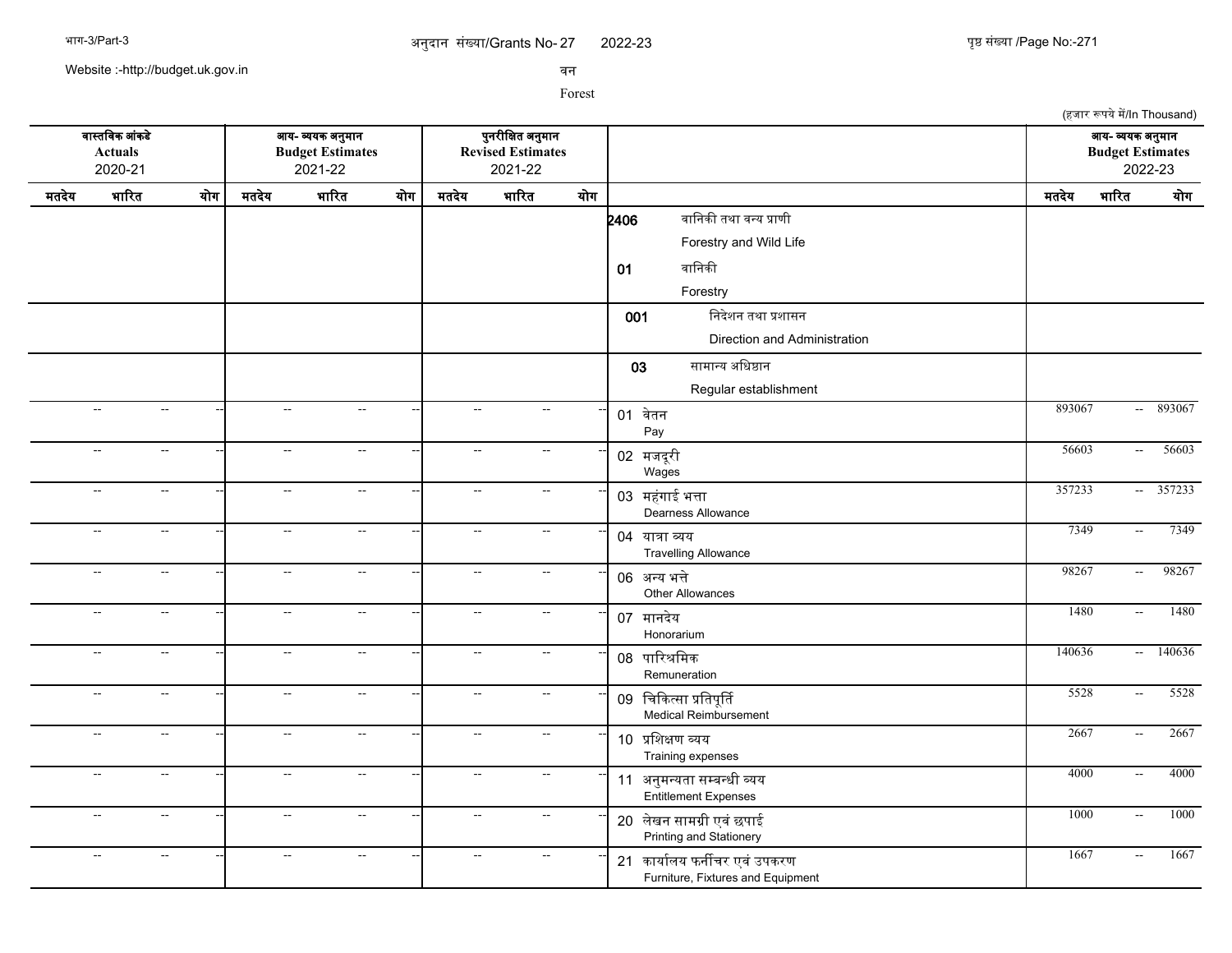2022-23 272

(हजार रूपये में/In Thousand)

Website :-http://budget.uk.gov.in

सन

|       | वास्तविक आंकडे<br><b>Actuals</b><br>2020-21 |                           | आय- व्ययक अनुमान<br><b>Budget Estimates</b><br>2021-22<br>भारित<br>मतदेय<br>योग |                           |  |                | पुनरीक्षित अनुमान<br><b>Revised Estimates</b><br>2021-22 |     |                                                                                                                      |       | आय- व्ययक अनुमान<br><b>Budget Estimates</b> | 2022-23 |
|-------|---------------------------------------------|---------------------------|---------------------------------------------------------------------------------|---------------------------|--|----------------|----------------------------------------------------------|-----|----------------------------------------------------------------------------------------------------------------------|-------|---------------------------------------------|---------|
| मतदेय | भारित                                       | योग                       |                                                                                 |                           |  | मतदेय          | भारित                                                    | योग |                                                                                                                      | मतदेय | भारित                                       | योग     |
|       |                                             |                           |                                                                                 |                           |  |                |                                                          |     | वानिकी तथा वन्य प्राणी<br>2406                                                                                       |       |                                             |         |
|       |                                             |                           |                                                                                 |                           |  |                |                                                          |     | Forestry and Wild Life                                                                                               |       |                                             |         |
|       |                                             |                           |                                                                                 |                           |  |                |                                                          |     | वानिकी<br>01                                                                                                         |       |                                             |         |
|       |                                             |                           |                                                                                 |                           |  |                |                                                          |     | Forestry                                                                                                             |       |                                             |         |
|       |                                             |                           |                                                                                 |                           |  |                |                                                          |     | निदेशन तथा प्रशासन<br>001                                                                                            |       |                                             |         |
|       |                                             |                           |                                                                                 |                           |  |                |                                                          |     | Direction and Administration                                                                                         |       |                                             |         |
|       |                                             |                           |                                                                                 |                           |  |                |                                                          |     | सामान्य अधिष्ठान<br>03                                                                                               |       |                                             |         |
|       |                                             |                           |                                                                                 |                           |  |                |                                                          |     | Regular establishment                                                                                                |       |                                             |         |
|       |                                             | $\sim$                    | $\sim$                                                                          | $\overline{a}$            |  |                |                                                          |     | 22 कार्यालय व्यय<br><b>General Office Expense</b>                                                                    | 2333  |                                             | 2333    |
|       | $\overline{a}$                              | $\mathbf{u}$              | $\sim$                                                                          | $\overline{a}$            |  | $\overline{a}$ | $\overline{a}$                                           |     | 23 किराया, उपशुल्क एवं कर स्वामित्व<br>Rent Fee and Ownership Tax                                                    | 500   | $\sim$                                      | 500     |
|       | $\sim$                                      | $\sim$ $\sim$             | $\sim$                                                                          | $\sim$ $\sim$             |  | $\sim$         | $\overline{a}$                                           |     | 24 विज्ञापन, बिक्री, विख्यापन एवं प्रकाशन पर व्यय<br>Advertisement and Publicity                                     | 2968  | $\sim$                                      | 2968    |
|       | $\sim$                                      | $\sim$ $\sim$             | $\mathbf{u}$                                                                    | $\sim$ $\sim$             |  | $\sim$         | $\mathbb{L}^{\mathbb{L}}$                                |     | 25 उपयोगिता बिलों का भुगतान<br>Utility Bill Payment                                                                  | 11667 | $\sim$                                      | 11667   |
|       | $\overline{a}$                              | $\sim$ $\sim$             | $\sim$                                                                          | $\sim$ $\sim$             |  | $\sim$         | $\overline{a}$                                           |     | 26 कम्प्यूटर हार्डवेयर एवं सॉफ्टवेयर एवं अनुरक्षण<br>Computer hardware software and Peripherals purchase/Maintenance | 333   | $\mathcal{L}_{\mathcal{A}}$                 | 333     |
|       |                                             |                           |                                                                                 | $\sim$ $\sim$             |  |                | $\overline{a}$                                           |     | 27 व्यावसायिक तथा विशेष सेवाओं के लिए भुगतान<br>Payment for professional and specialized services                    | 4000  | $\sim$                                      | 4000    |
|       |                                             | $\sim$                    | $\overline{\phantom{a}}$                                                        | $\sim$                    |  | $\overline{a}$ | $\overline{\phantom{a}}$                                 |     | 28 कार्यालय प्रयोगार्थ वाहन क्रय<br>Purchase of Official Vehicle                                                     | 3333  | $\sim$                                      | 3333    |
|       | $\overline{a}$                              | $\sim$                    | $\overline{\phantom{a}}$                                                        | $\sim$                    |  | $\sim$         | $\overline{a}$                                           |     | 29 गाडियों का संचालन अनुरक्षण एवं ईंधन आदि की खरीद<br>Operation, maintenance of vehicles and purchase of fuel etc.   | 6667  | $\sim$                                      | 6667    |
|       | $\overline{a}$                              | $\mathbb{L}^{\mathbb{L}}$ | $\mathbf{u}$                                                                    | $\mathbb{L}^{\mathbb{L}}$ |  | $\sim$         | $\sim$ $\sim$                                            |     | 30 आतिथ्य व्यय<br>Hospitality expenses                                                                               | 417   | $\mathcal{L}_{\mathcal{A}}$                 | 417     |
|       | $\overline{\phantom{a}}$                    | $\sim$ $\sim$             | $\mathbf{u}$                                                                    | $\mathbb{Z}^{\mathbb{Z}}$ |  | $\sim$         | $\sim$                                                   |     | 31 गुप्त सेवा व्यय<br>Secret service Expense                                                                         | 833   | $\sim$                                      | 833     |
|       | $\sim$                                      | $\mathbb{L}^{\mathbb{L}}$ | $\mathbf{u}$                                                                    | $\mathbf{u}$              |  | $\sim$         | $\overline{a}$                                           |     | 40 मशीन उपकरण सज्जा एवं संयंत्र<br>Equipment, Machine and Accessorie                                                 | 10000 | $\mathcal{L}_{\mathcal{A}}$                 | 10000   |
|       | $\sim$                                      | $\overline{a}$            | $\overline{\phantom{a}}$                                                        | $\overline{a}$            |  |                |                                                          |     | 41 भोजन व्यय<br><b>Dietery Expenses</b>                                                                              | 1000  | $\sim$                                      | 1000    |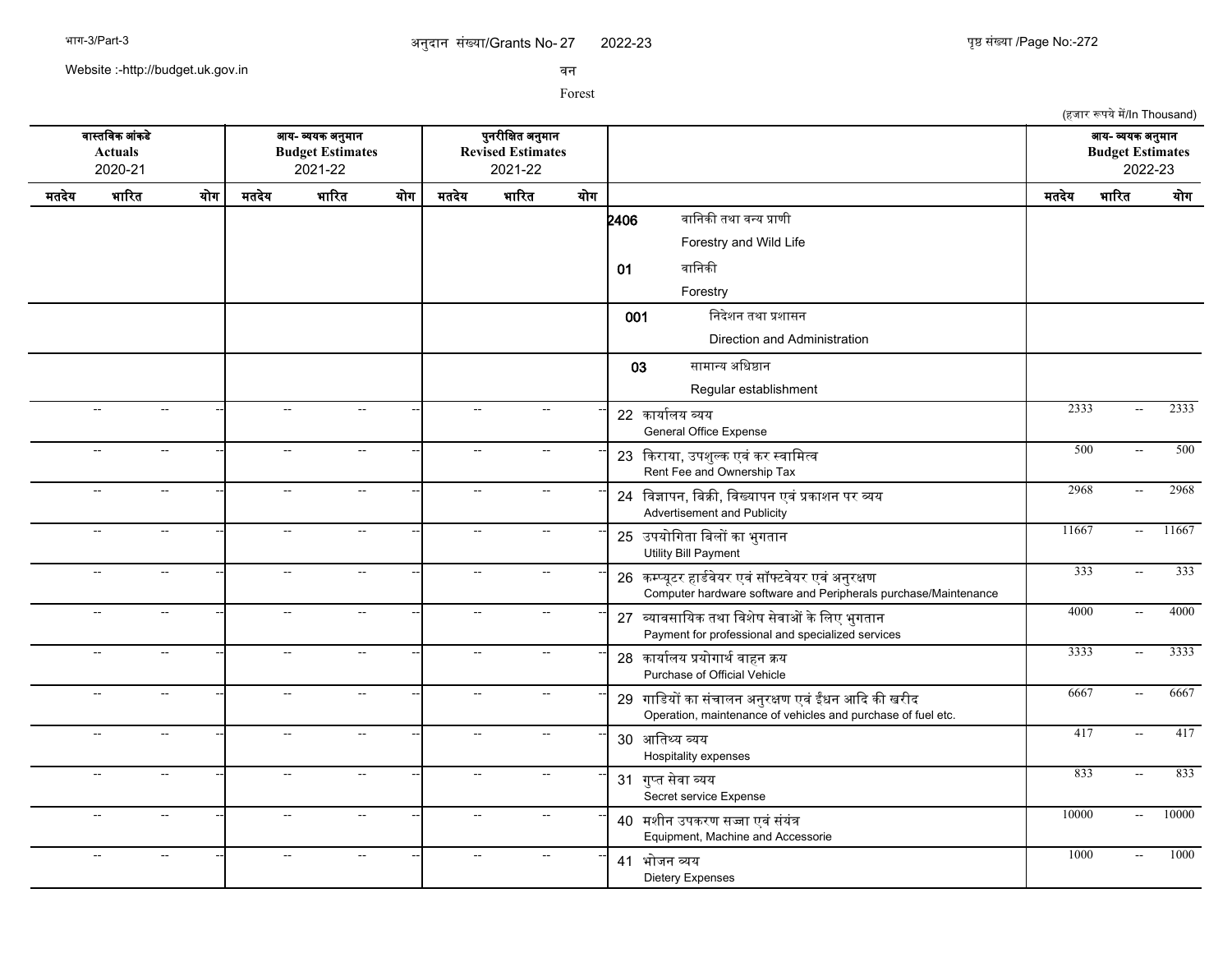2022-23 273

(हजार रूपये में/In Thousand)

Website :-http://budget.uk.gov.in

सन

|       | वास्तविक आंकडे<br><b>Actuals</b><br>2020-21  | आय- व्ययक अनुमान<br><b>Budget Estimates</b><br>2021-22<br>भारित<br>योग<br>भारित<br>मतदेय |                             |                           |     |                             | पुनरीक्षित अनुमान<br><b>Revised Estimates</b><br>2021-22 |     |                                                                    |         |                | आय- व्ययक अनुमान<br><b>Budget Estimates</b><br>2022-23 |      |
|-------|----------------------------------------------|------------------------------------------------------------------------------------------|-----------------------------|---------------------------|-----|-----------------------------|----------------------------------------------------------|-----|--------------------------------------------------------------------|---------|----------------|--------------------------------------------------------|------|
| मतदेय |                                              |                                                                                          |                             |                           | योग | मतदेय                       | भारित                                                    | योग |                                                                    | मतदेय   | भारित          |                                                        | योग  |
|       |                                              |                                                                                          |                             |                           |     |                             |                                                          |     | वानिकी तथा वन्य प्राणी<br>2406                                     |         |                |                                                        |      |
|       |                                              |                                                                                          |                             |                           |     |                             |                                                          |     | Forestry and Wild Life                                             |         |                |                                                        |      |
|       |                                              |                                                                                          |                             |                           |     |                             |                                                          |     | वानिकी<br>01                                                       |         |                |                                                        |      |
|       |                                              |                                                                                          |                             |                           |     |                             |                                                          |     | Forestry                                                           |         |                |                                                        |      |
|       |                                              |                                                                                          |                             |                           |     |                             |                                                          |     | निदेशन तथा प्रशासन<br>001                                          |         |                |                                                        |      |
|       |                                              |                                                                                          |                             |                           |     |                             |                                                          |     | Direction and Administration                                       |         |                |                                                        |      |
|       |                                              |                                                                                          |                             |                           |     |                             |                                                          |     | सामान्य अधिष्ठान<br>03                                             |         |                |                                                        |      |
|       |                                              |                                                                                          |                             |                           |     |                             |                                                          |     | Regular establishment                                              |         |                |                                                        |      |
|       | $\sim$<br>$\sim$ $\sim$                      |                                                                                          | $\sim$                      | $\sim$ $\sim$             |     | $\sim$ $\sim$               | $\sim$                                                   |     | 42 अन्य विभागीय व्यय<br>Other Departmental Expenditure             | 2000    |                | $\sim$                                                 | 2000 |
|       | $\sim$<br>$\overline{a}$                     |                                                                                          | $\sim$                      | $\sim$                    |     | $\sim$                      | $\sim$                                                   |     | 43 औषधी तथा रसायन<br>Medicines and Chemicals                       | 1667    |                | $\sim$                                                 | 1667 |
|       | $\sim$<br>$\overline{\phantom{a}}$           |                                                                                          | $\mathbb{L}^2$              | $\mathbb{H}^{\mathbb{Z}}$ |     | $\sim$ $\sim$               | $\sim$ $\sim$                                            |     | 44 सामग्री एवं सम्पूर्ति<br>Material and supply                    | 500     |                | $\sim$                                                 | 500  |
|       | $\sim$<br>$\sim$ $\sim$                      |                                                                                          | $\sim$                      | $\overline{a}$            |     | $\sim$                      | $\sim$                                                   |     | 52 लघु निर्माण<br>Minor works                                      | 1667    |                | $\sim$                                                 | 1667 |
|       | $\sim$<br>$\sim$                             |                                                                                          | $\mathcal{L}_{\mathcal{F}}$ | $\sim$                    |     | $\mathcal{L}_{\mathcal{F}}$ | $\qquad \qquad -$                                        |     | 67 वापसी<br>Refund                                                 |         | $\overline{1}$ |                                                        |      |
|       | $\mathcal{L}_{\mathcal{A}}$<br>$\sim$ $\sim$ |                                                                                          | $\sim$                      | $\sim$ $\sim$             |     | $\sim$                      | $\mathbf{u}$                                             |     | 03<br>योग/Total                                                    | 1619383 |                | $- 1619383$                                            |      |
|       |                                              |                                                                                          |                             |                           |     |                             |                                                          |     | वन एवं पर्यावरण सलाहकार समिति<br>04                                |         |                |                                                        |      |
|       |                                              |                                                                                          |                             |                           |     |                             |                                                          |     | Forest and Environment Advisory Committee                          |         |                |                                                        |      |
|       | $\sim$<br>$\sim$                             |                                                                                          | $\mathbb{L}^2$              | $\sim$                    |     | $\sim$                      | Щ,                                                       |     | 04 यात्रा व्यय<br><b>Travelling Allowance</b>                      |         | $\overline{1}$ | $\sim$                                                 |      |
|       | $\mathbb{H}^{\mathbb{Z}}$<br>$\sim$          |                                                                                          | $\mathbb{L}^2$              | $\mathbb{H}^{\mathbb{Z}}$ |     | $\sim$ $\sim$               | $\overline{\phantom{a}}$                                 |     | 07 मानदेय<br>Honorarium                                            |         | $\mathbf{1}$   |                                                        |      |
|       | $\sim$<br>$\sim$                             |                                                                                          | $\mathbb{L}^{\mathbb{L}}$   | $\overline{a}$            |     | $\sim$                      | $\sim$                                                   |     | 20 लेखन सामग्री एवं छपाई<br>Printing and Stationery                |         | 1              | $\sim$                                                 |      |
|       | $\overline{a}$<br>$\sim$                     |                                                                                          | $\mathbb{L}^2$              | $\overline{\phantom{a}}$  |     | $\overline{a}$              | $\mathcal{L}_{\mathcal{F}}$                              |     | 21 कार्यालय फर्नीचर एवं उपकरण<br>Furniture, Fixtures and Equipment |         | -1             |                                                        |      |
|       | $\sim$<br>$\sim$                             |                                                                                          | $\sim$                      | $\sim$                    |     | $\sim$                      | $\sim$                                                   |     | 22 कार्यालय व्यय<br>General Office Expense                         |         | $\mathbf{1}$   |                                                        |      |
|       | --<br>--                                     |                                                                                          | $\overline{\phantom{a}}$    | $\overline{\phantom{a}}$  |     | $\overline{a}$              | $\qquad \qquad -$                                        |     | 23 किराया, उपशुल्क एवं कर स्वामित्व<br>Rent Fee and Ownership Tax  |         | $\mathbf{1}$   |                                                        |      |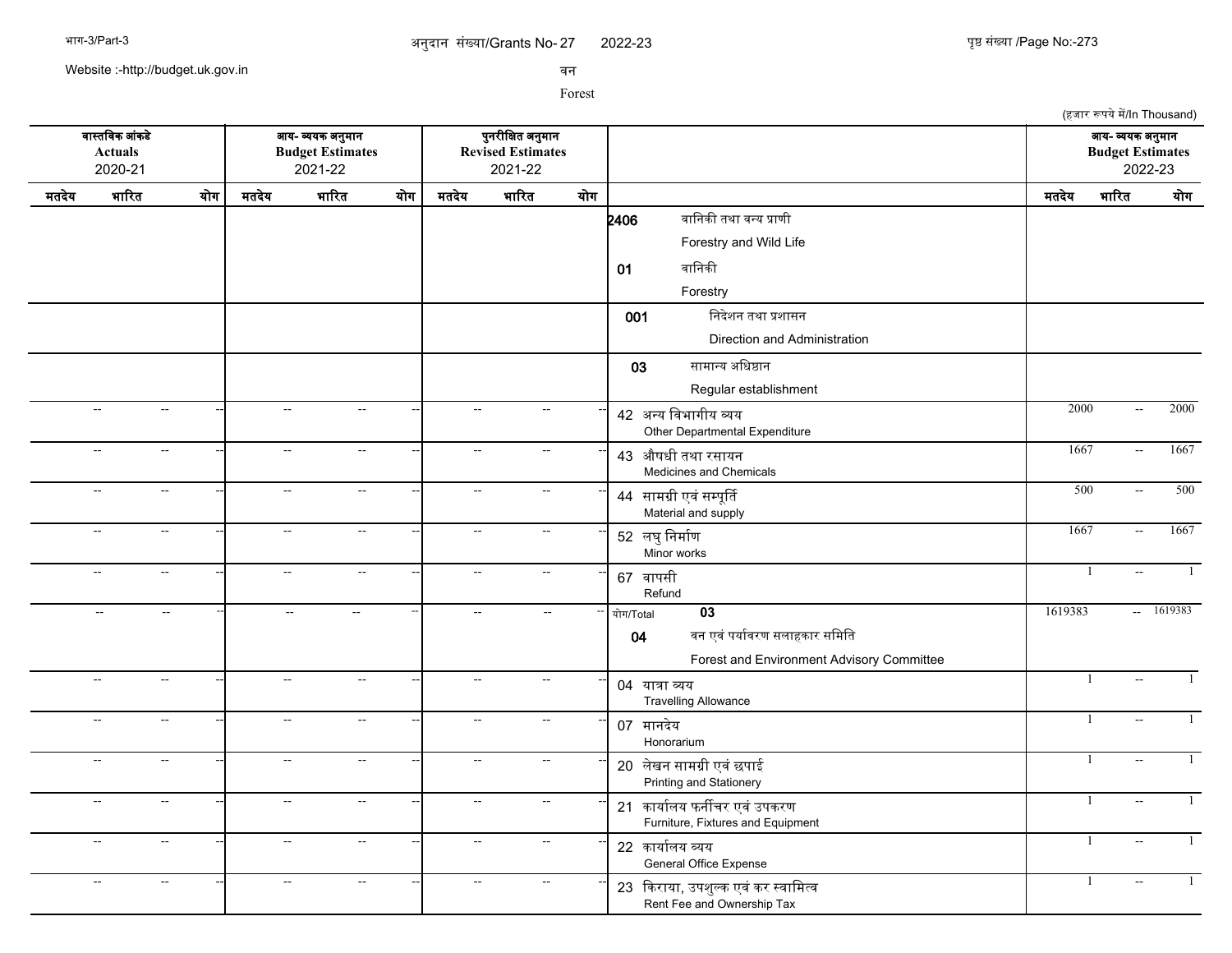(हजार रूपये में/In Thousand)

Website :-http://budget.uk.gov.in

सन

Forest

सगसतचसक आसकडद आख- वखक अननमगन पननरजचकत अननमगन आख- वखक अननमगन **Actuals Budget Estimates Revised Estimates Budget Estimates** 2020-21 2021-22 2021-22 2022-23 मतदखद भगररत खरग मतदखद भगररत खरग मतदखद भगररत खरग मतदखद भगररत खरग  $2406$  बानिकी तथा वन्य प्राणी Forestry and Wild Life 01 वानिकी Forestry 001 निदेशन तथा प्रशासन Direction and Administration 04 वन एवं पर्यावरण सलाहकार समिति Forest and Environment Advisory Committee -- -- -- -- -- -- <sup>25</sup> उपखरचगतग चबलर कग भनगतगन -- -- -- 1 -- 1 Utility Bill Payment -- -- -- -- -- -- <sup>27</sup> वखगससगचखक तथग चसशदष सदसगओ कदचलए भनगतगन -- -- -- 1 -- 1 Payment for professional and specialized services -- -- -- -- -- -- <sup>29</sup> गगचडखर कग ससचगलन अननरकण एसस ईधन आकद कक खरजद -- -- -- 1 -- 1 Operation, maintenance of vehicles and purchase of fuel etc. -- -- -- -- -- -- <sup>30</sup> आचतसख वखख Hospitality expenses -- -- -- 1 -- 1 -- -- -- -- -- -- <sup>42</sup> अनख चसभगगजख वख -- -- -- 1 -- 1 Other Departmental Expenditure -- -- -- -- -- -- -- -- -- खरग/Total **04** 11 -- 11 05 उत्तराखण्ड वन विकास निधि का गठन Creation of Uttarakhand Forest Development Fund -- -- -- -- -- -- <sup>42</sup> अनख चसभगगजख वख -- -- -- 333 -- 333 Other Departmental Expenditure -- -- -- -- -<mark>-</mark> -- - -- -- -- - -- -- -- -- -- -- 56 सहायक अनुदान (सामान्य गैर वेतन ) -- - - - - - - - - - - - - - 1 Grant in Aid Other Than Salary -- -- -- -- -- -- -- -- -- खरग/Total **05** 334 -- 334 06 उततरगखणड सन पसचगखत सलगहकगर पररषद Uttarakhand Forest Panchayat Advisory Council -- -- -- -- -- -- <sup>04</sup> खगतग वख Travelling Allowance -- -- -- 1 -- 1 -- -- -- -- -- -- <sup>07</sup> मगनदखद **Honorarium** -- -- -- 1 -- 1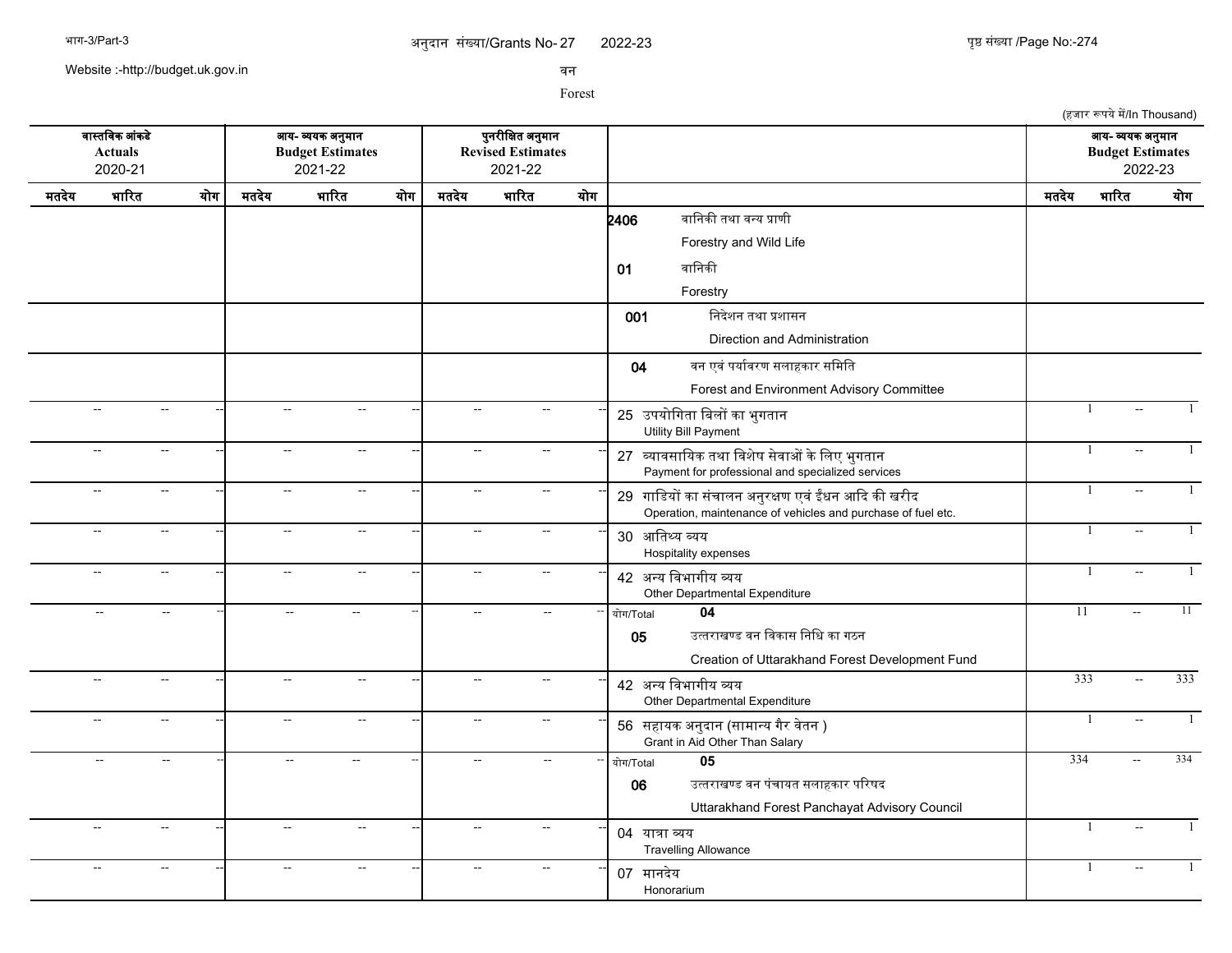2022-23 275

(हजार रूपये में/In Thousand)

Website :-http://budget.uk.gov.in

सन

Forest

सगसतचसक आसकडद आख- वखक अननमगन पननरजचकत अननमगन आख- वखक अननमगन **Actuals Budget Estimates Revised Estimates Budget Estimates** 2020-21 2021-22 2021-22 2022-23 मतदखद भगररत खरग मतदखद भगररत खरग मतदखद भगररत खरग मतदखद भगररत खरग  $2406$  बानिकी तथा वन्य प्राणी Forestry and Wild Life 01 बानिकी Forestry 001 निदेशन तथा प्रशासन Direction and Administration 06 उततरगखणड सन पसचगखत सलगहकगर पररषद Uttarakhand Forest Panchayat Advisory Council -- -- -- -- -- -- <sup>20</sup> लदखन सगमगज एसस छपगई -- -- -- 1 -- 1 Printing and Stationery -- -- -- -- -- -- <sup>21</sup> कगखगरलख फनरचर एसस उपकरण -- -- -- 1 -- 1 Furniture, Fixtures and Equipment -- -- -- -- -- -- <sup>22</sup> कगखगरलख वखख General Office Expense -| -- - -| -- - -| 22 क्षणीयता लगा -- -- -- -- -- -- <sup>23</sup> ककरगखग, उपशनलक एससकर ससगचमतस -- -- -- 1 -- 1 Rent Fee and Ownership Tax -- -- -- -- -- -- <sup>25</sup> उपखरचगतग चबलर कग भनगतगन -- -- -- 1 -- 1 Utility Bill Payment -- -- -- -- -- -- <sup>27</sup> वखगससगचखक तथग चसशदष सदसगओ कदचलए भनगतगन -- -- -- 1 -- 1 Payment for professional and specialized services -- -- -- -- -- -- <sup>29</sup> गगचडखर कग ससचगलन अननरकण एसस ईधन आकद कक खरजद -- -- -- 1 -- 1 Operation, maintenance of vehicles and purchase of fuel etc. -- -- -- -- -- -- <sup>30</sup> आचतसख वखख Hospitality expenses -- -- -- 1 -- 1 -- -- -- -- -- -- <sup>42</sup> अनख चसभगगजख वख -- -- -- 1 -- 1 Other Departmental Expenditure -- -- -- -- -- -- -- -- -- खरग/Total **06** 11 -- 11 07 उत्तराखण्ड पारिस्थितिकीय पर्यटन ससलाहकार परिषद Uttarakhand Eco Tourism Advisory Council -- -- -- -- -- -- <sup>02</sup> मजदरज <sup>प</sup> Wages -- -- -- 1 -- 1 -- -- -- -- -- -- <sup>04</sup> खगतग वख Travelling Allowance -- -- -- 1 -- 1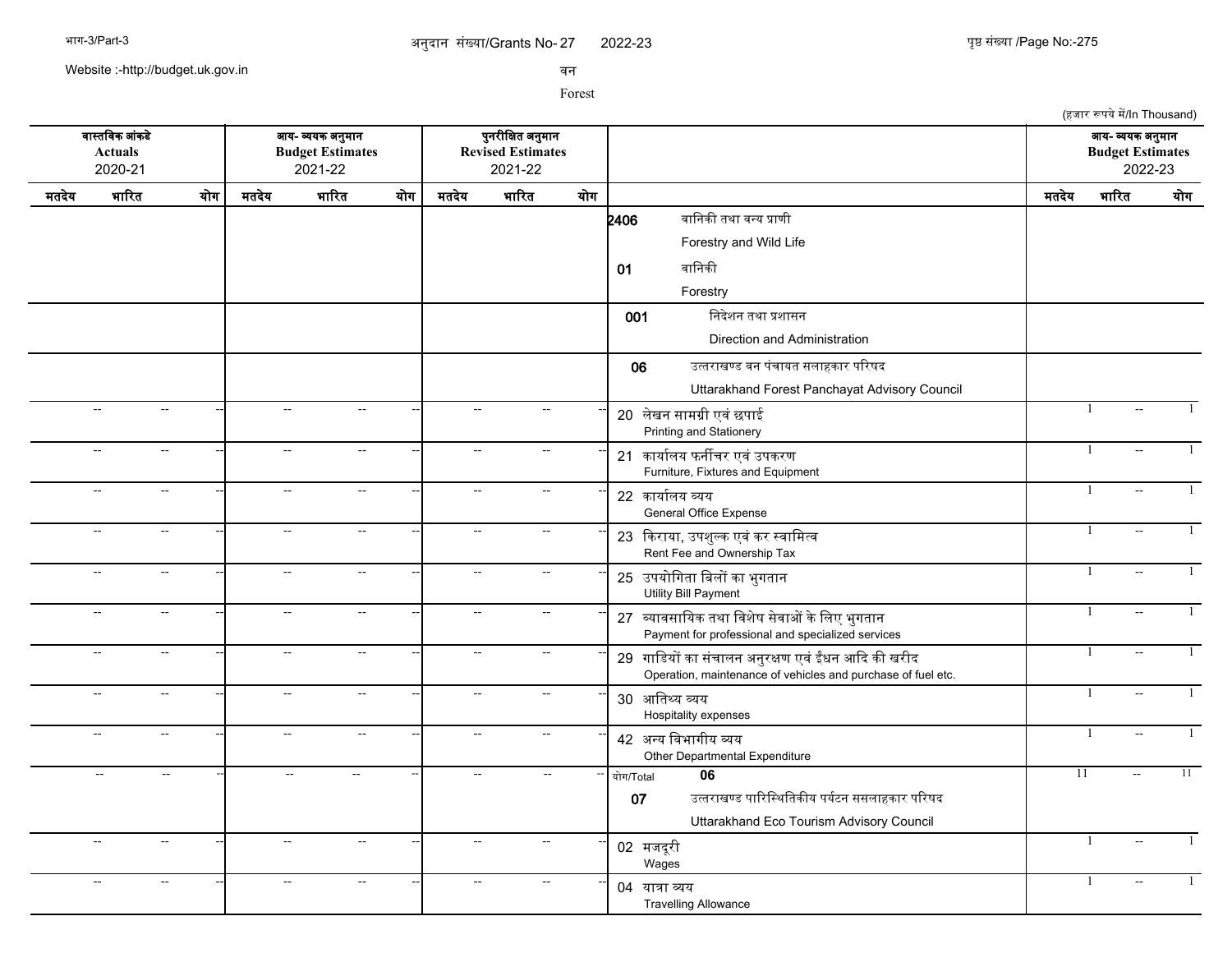2022-23 276

(हजार रूपये में/In Thousand)

Website :-http://budget.uk.gov.in

सन

Forest

सगसतचसक आसकडद आख- वखक अननमगन पननरजचकत अननमगन आख- वखक अननमगन **Actuals Budget Estimates Revised Estimates Budget Estimates** 2020-21 2021-22 2021-22 2022-23 मतदखद भगररत खरग मतदखद भगररत खरग मतदखद भगररत खरग मतदखद भगररत खरग  $2406$  बानिकी तथा वन्य प्राणी Forestry and Wild Life 01 बानिकी Forestry 001 निदेशन तथा प्रशासन Direction and Administration 07 उत्तराखण्ड पारिस्थितिकीय पर्यटन ससलाहकार परिषद Uttarakhand Eco Tourism Advisory Council -- -- -- -- -- -- <sup>07</sup> मगनदखद Honorarium -- -- -- 1 -- 1 -- -- -- -- -- -- <sup>20</sup> लदखन सगमगज एसस छपगई -- -- -- 1 -- 1 Printing and Stationery -- -- -- -- -- -- <sup>21</sup> कगखगरलख फनरचर एसस उपकरण -- -- -- 1 -- 1 Furniture, Fixtures and Equipment -- -- -- -- -- -- <sup>22</sup> कगखगरलख वखख General Office Expense -- -- -- 1 -- 1 -- -- -- -- -- -- <sup>23</sup> ककरगखग, उपशनलक एससकर ससगचमतस -- -- -- 1 -- 1 Rent Fee and Ownership Tax -- -- -- -- -- -- <sup>25</sup> उपखरचगतग चबलर कग भनगतगन -- -- -- 1 -- 1 Utility Bill Payment -- -- -- -- -- -- <sup>27</sup> वखगससगचखक तथग चसशदष सदसगओ कदचलए भनगतगन -- -- -- 1 -- 1 Payment for professional and specialized services -- -- -- -- -- -- <sup>30</sup> आचतसख वखख Hospitality expenses -- -- -- 1 -- 1 -- -- -- -- -- -- <sup>42</sup> अनख चसभगगजख वख -- -- -- 1 -- 1 Other Departmental Expenditure -- -- -- -- -- -- -- -- -- खरग/Total **07** 11 -- 11 08 कार्य योजना का निर्माण एवं पुनरीक्षण कार्य Work planning and revision work -- -- -- -- -- -- <sup>04</sup> खगतग वख Travelling Allowance -- -- -- 497 -- 497 -- -- -- -- -- -- <sup>07</sup> मगनदखद Honorarium -- -- -- 2 -- 2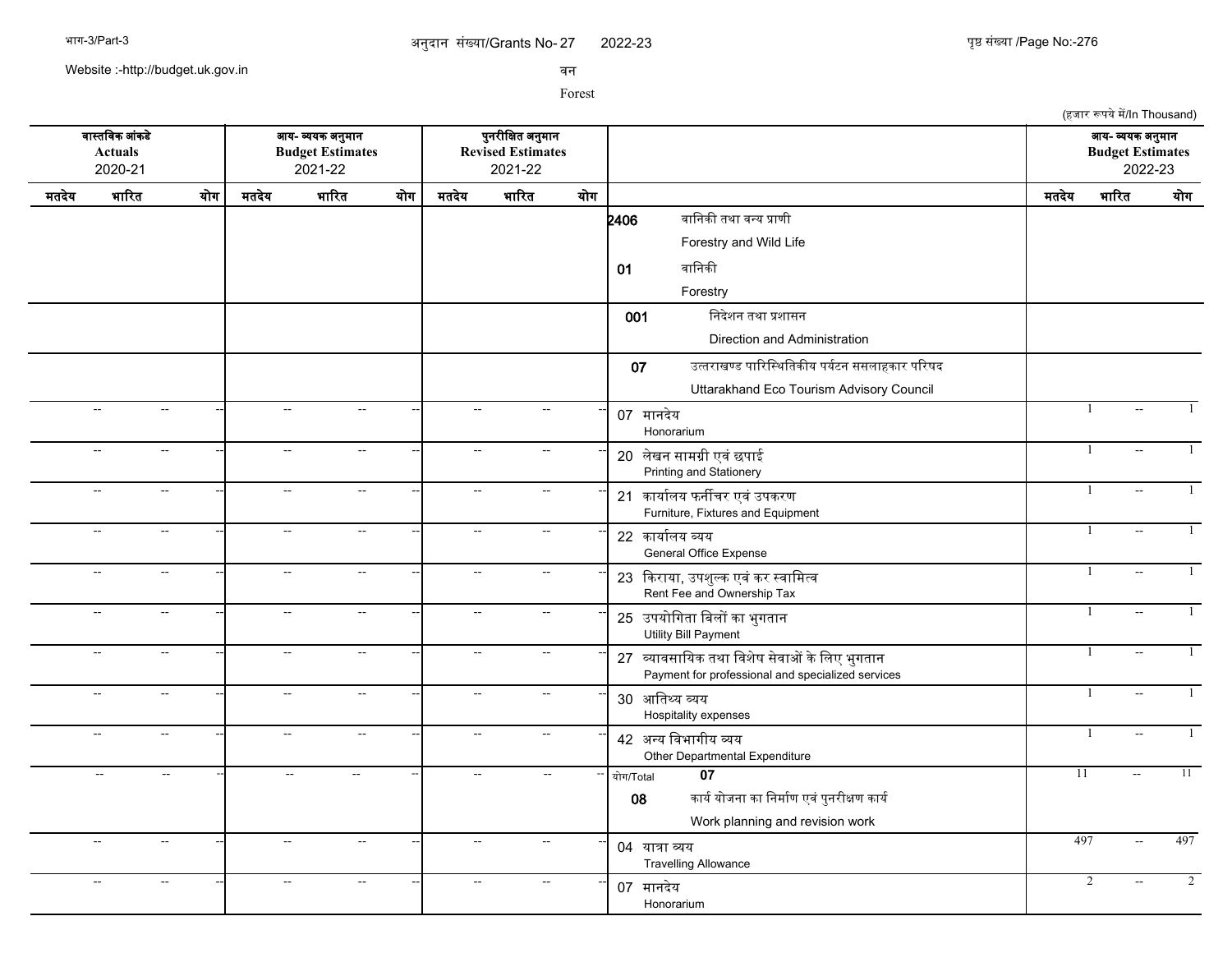2022-23 277

Website :-http://budget.uk.gov.in

सन

|       |                                             |                |                           |                                                        |     |                          |                                                          |     |                                                                                                                      |       | (हजार रूपये में/In Thousand)                |         |
|-------|---------------------------------------------|----------------|---------------------------|--------------------------------------------------------|-----|--------------------------|----------------------------------------------------------|-----|----------------------------------------------------------------------------------------------------------------------|-------|---------------------------------------------|---------|
|       | वास्तविक आंकडे<br><b>Actuals</b><br>2020-21 |                |                           | आय- व्ययक अनुमान<br><b>Budget Estimates</b><br>2021-22 |     |                          | पुनरीक्षित अनुमान<br><b>Revised Estimates</b><br>2021-22 |     |                                                                                                                      |       | आय- व्ययक अनुमान<br><b>Budget Estimates</b> | 2022-23 |
| मतदेय | भारित                                       | योग            | मतदेय                     | भारित                                                  | योग | मतदेय                    | भारित                                                    | योग |                                                                                                                      | मतदेय | भारित                                       | योग     |
|       |                                             |                |                           |                                                        |     |                          |                                                          |     | वानिकी तथा वन्य प्राणी<br>2406<br>Forestry and Wild Life<br>वानिकी<br>01<br>Forestry                                 |       |                                             |         |
|       |                                             |                |                           |                                                        |     |                          |                                                          |     | निदेशन तथा प्रशासन<br>001<br>Direction and Administration                                                            |       |                                             |         |
|       | $\sim$                                      | $\sim$         | $\sim$                    | $\sim$                                                 |     | $\overline{a}$           |                                                          |     | कार्य योजना का निर्माण एवं पुनरीक्षण कार्य<br>08<br>Work planning and revision work                                  | 2083  | $\sim$ $\sim$                               | 2083    |
|       |                                             |                |                           |                                                        |     | ÷.                       |                                                          |     | 08 पारिश्रमिक<br>Remuneration                                                                                        | 137   |                                             | 137     |
|       | $\sim$                                      | $\sim$         | $\sim$                    | $\sim$ $\sim$                                          |     |                          | $\sim$ $\sim$                                            |     | 09 चिकित्सा प्रतिपूर्ति<br><b>Medical Reimbursement</b>                                                              |       | $\mathbb{L}^{\mathbb{L}}$                   |         |
|       | $\overline{a}$                              | $\sim$         | $\overline{\phantom{a}}$  | $\overline{\phantom{a}}$                               |     | Ξ.                       |                                                          |     | 11 अनुमन्यता सम्बन्धी व्यय<br><b>Entitlement Expenses</b>                                                            |       | $7\phantom{.0}$                             |         |
|       | $\sim$                                      | $\sim$         | $\overline{a}$            | $\sim$                                                 |     | $\overline{\phantom{a}}$ | $\sim$                                                   |     | 20 लेखन सामग्री एवं छपाई<br>Printing and Stationery                                                                  | 163   | $\sim$ $\sim$                               | 163     |
|       | --                                          | $\sim$         | $\overline{\phantom{a}}$  | $\overline{a}$                                         |     | $\overline{\phantom{a}}$ | $\sim$                                                   |     | 21 कार्यालय फर्नीचर एवं उपकरण<br>Furniture, Fixtures and Equipment                                                   | 227   | $\mathbb{L}^{\mathbb{L}}$                   | 227     |
|       | $\mathbb{H}^{\mathbb{Z}}$                   | $\sim$         | $\sim$ $\sim$             | $\sim$                                                 |     | $\overline{\phantom{a}}$ | $\sim$                                                   |     | 22 कार्यालय व्यय<br>General Office Expense                                                                           | 287   | $\sim$                                      | 287     |
|       | $\sim$                                      | $\sim$         | $\mathbb{L}^{\mathbb{L}}$ | $\sim$                                                 |     | $\overline{\phantom{a}}$ | $\sim$                                                   |     | 24 विज्ञापन, बिक्री, विख्यापन एवं प्रकाशन पर व्यय<br>Advertisement and Publicity                                     | 723   | $\sim$                                      | 723     |
|       | $\sim$                                      | $\sim$         | $\sim$                    | $\sim$                                                 |     | $\overline{a}$           | $\sim$                                                   |     | 25 उपयोगिता बिलों का भुगतान<br><b>Utility Bill Payment</b>                                                           |       | $\overline{13}$<br>$\sim$                   | 13      |
|       | $\overline{\phantom{a}}$                    | $\sim$         | $\overline{a}$            | $\sim$                                                 |     | $\sim$                   | $\sim$                                                   |     | 26 कम्प्यूटर हार्डवेयर एवं सॉफ्टवेयर एवं अनुरक्षण<br>Computer hardware software and Peripherals purchase/Maintenance | 172   | $\sim$ $\sim$                               | 172     |
|       | Ξ.                                          | $\sim$         | Щ,                        | $\sim$                                                 |     | $\overline{\phantom{a}}$ | $\mathbb{L}^{\mathbb{L}}$                                |     | 27 व्यावसायिक तथा विशेष सेवाओं के लिए भुगतान<br>Payment for professional and specialized services                    | 1667  | $\mathcal{L}_{\mathcal{F}}$                 | 1667    |
|       | $\overline{a}$                              | $\sim$         | $\sim$                    | $\sim$ $\sim$                                          |     | $\sim$                   | $\sim$ $\sim$                                            |     | 29 गाडियों का संचालन अनुरक्षण एवं ईंधन आदि की खरीद<br>Operation, maintenance of vehicles and purchase of fuel etc.   | 667   | $\sim$                                      | 667     |
|       | $\mathbf{L}$                                | $\overline{a}$ | $\sim$                    | $\overline{a}$                                         |     | Ξ.                       |                                                          |     | 30 आतिथ्य व्यय<br>Hospitality expenses                                                                               |       | 11<br>$\sim$                                | 11      |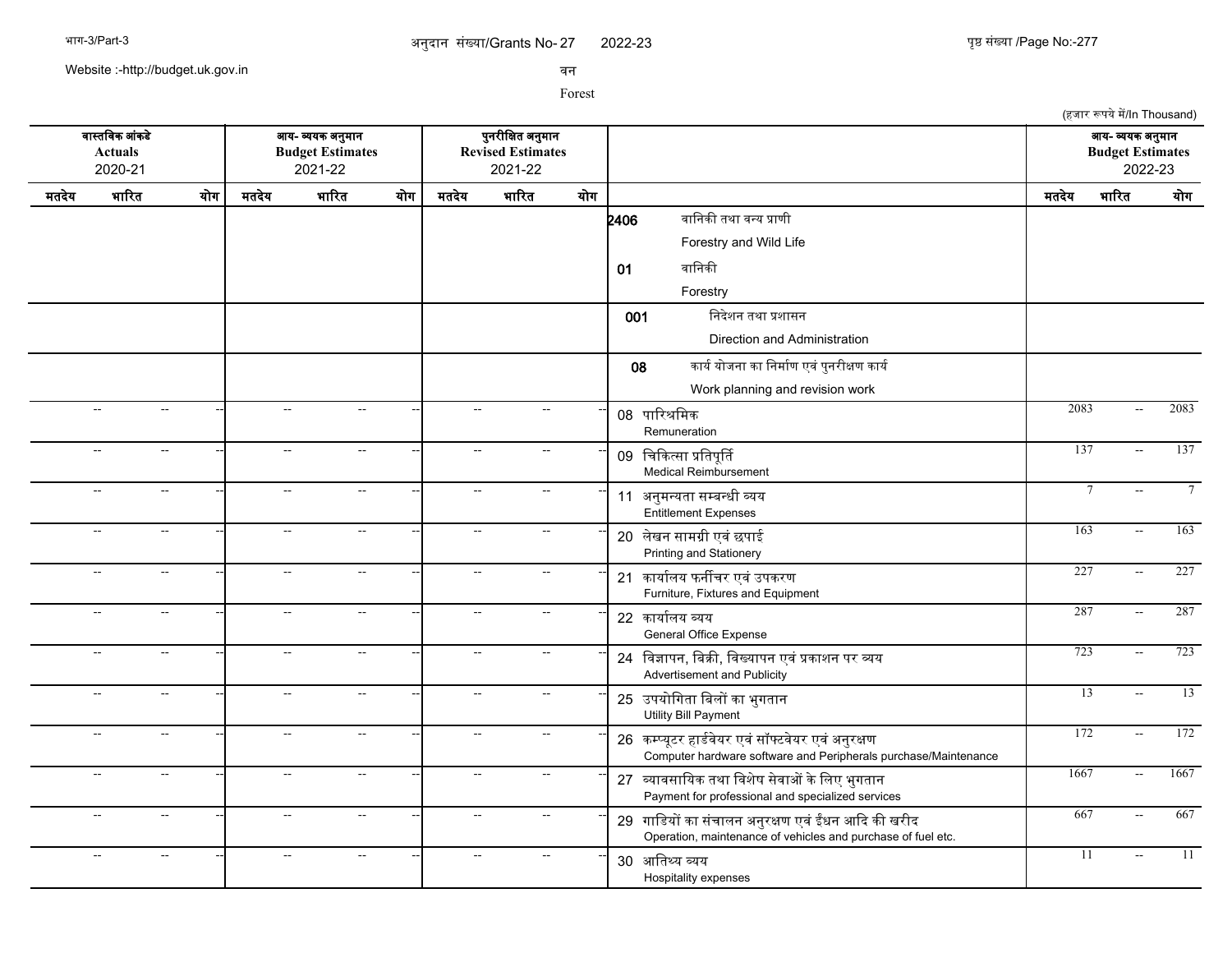(हजार रूपये में/In Thousand)

Website :-http://budget.uk.gov.in

सन

Forest

सगसतचसक आसकडद आख- वखक अननमगन पननरजचकत अननमगन आख- वखक अननमगन **Actuals Budget Estimates Revised Estimates Budget Estimates** 2020-21 2021-22 2021-22 2022-23 मतदखद भगररत खरग मतदखद भगररत खरग मतदखद भगररत खरग मतदखद भगररत खरग  $2406$  बानिकी तथा वन्य प्राणी Forestry and Wild Life 01 वानिकी Forestry 001 निदेशन तथा प्रशासन Direction and Administration 08 कार्य योजना का निर्माण एवं पुनरीक्षण कार्य Work planning and revision work -- -- -- -- -- -- <sup>40</sup> मशजन उपकरण सजग एससससखसत -- -- -- 237 -- 237 Equipment, Machine and Accessorie -- -- -- -- -- -- <sup>42</sup> अनख चसभगगजख वख Other Departmental Expenditure -- - - - - - - - - 42 <del>251 AvenUs are</del> - - - 667 - 667 - 667 -- -- -- -- -- -- -- -- -- खरग/Total **08** 7560 -- 7560 -- -- -- -- -- -- -- -- -- खरग/Total **001** 1627310 -- 1627310  $003$  शिक्षा तथा प्रशिक्षण Education and Training 02 अधिकारियों और कर्मचारियों का मानव संसाधन विकास HRD of officials and employees -- -- -- -- -- -- <sup>02</sup> मजदरज <sup>प</sup> Wages -- - - - - - - - - - - 02 <del>maza</del> - - - - - 500 - 500 - 500 -- -- -- -- -- -- <sup>04</sup> खगतग वख Travelling Allowance -- -- -- 100 -- 100 -- -- -- -- -- -- <sup>10</sup> पचशकण वखख Training expenses -- -- -- 2333 -- 2333 -- -- -- -- -- -- <sup>20</sup> लदखन सगमगज एसस छपगई -- -- -- 167 -- 167 Printing and Stationery -- -- -- -- -<mark>-</mark> -- -- -- -- - -- -- -- -- -- -- 21 कार्यालय फर्नीचर एवं उपकरण Furniture, Fixtures and Equipment -- -- -- -- -- -- <sup>22</sup> कगखगरलख वखख General Office Expense -- -- -- 200 -- 200 -- -- -- -- -- -- <sup>24</sup> चसजगपन, चबकक, चसखखगपन एसस पकगशन पर वख -- -- -- 100 -- 100Advertisement and Publicity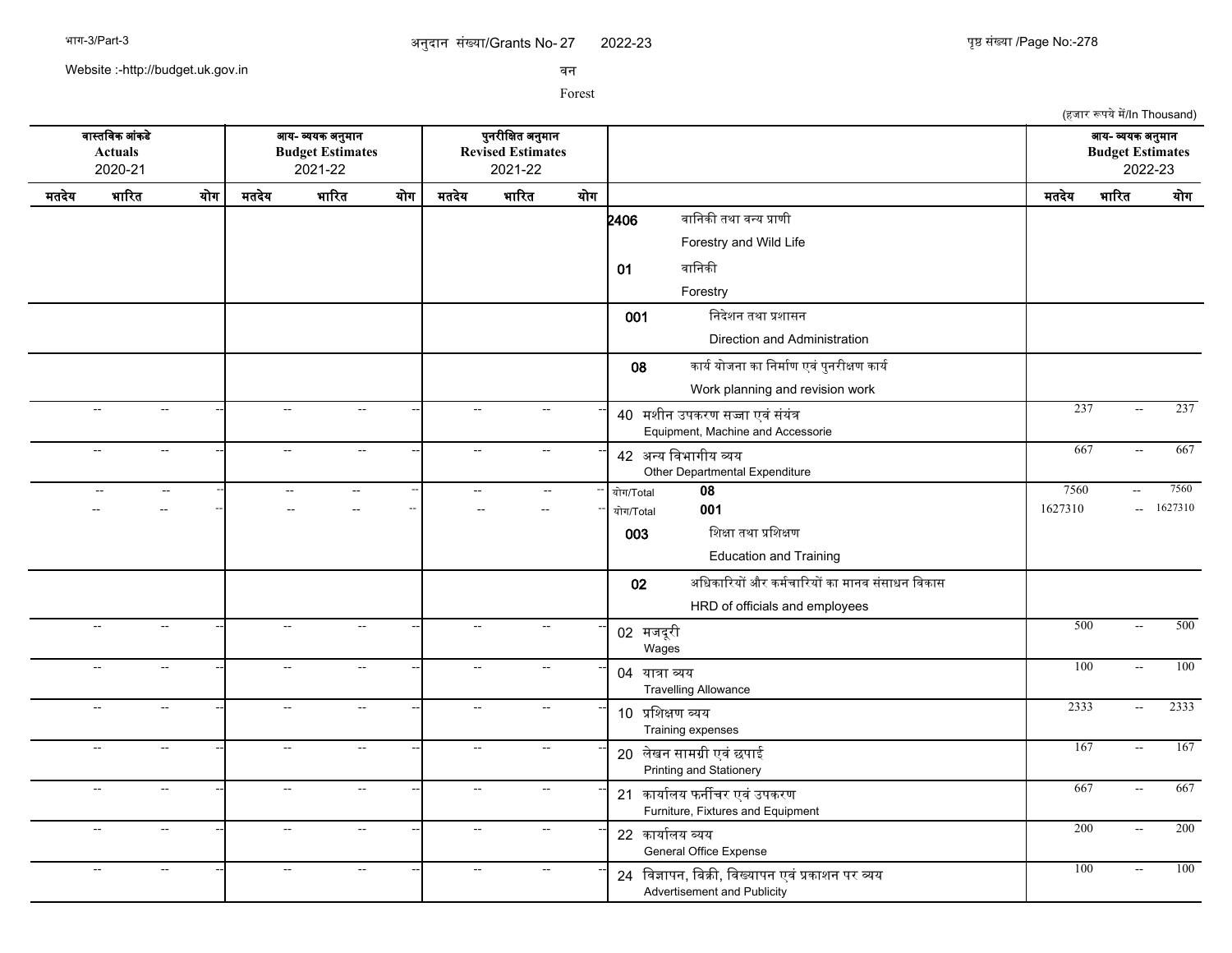2022-23 युष्ठ संख्या /Page No:-279

(हजार रूपये में/In Thousand)

Website :-http://budget.uk.gov.in

सन

Forest

सगसतचसक आसकडद आख- वखक अननमगन पननरजचकत अननमगन आख- वखक अननमगन **Actuals Budget Estimates Revised Estimates Budget Estimates** 2020-21 2021-22 2021-22 2022-23 मतदखद भगररत खरग मतदखद भगररत खरग मतदखद भगररत खरग मतदखद भगररत खरग  $2406$  बानिकी तथा वन्य प्राणी Forestry and Wild Life 01 वानिकी Forestry  $003$  शिक्षा तथा प्रशिक्षण Education and Training 02 अधिकारियों और कर्मचारियों का मानव संसाधन विकास HRD of officials and employees -- -- -- -- -- -- <sup>26</sup> कममखपटर हगडरसदखर एससससफटसदखर एससअननरकण -- -- -- 167 -- 167 Computer hardware software and Peripherals purchase/Maintenance -- -- -- -- -- -- <sup>29</sup> गगचडखर कग ससचगलन अननरकण एसस ईधन आकद कक खरजद -- -- -- 300 -- 300 Operation, maintenance of vehicles and purchase of fuel etc. -- -- -- -- -- -- <sup>40</sup> मशजन उपकरण सजग एससससखसत -- -- -- 233 -- 233 Equipment, Machine and Accessorie -- -- -- -- -- -- <sup>42</sup> अनख चसभगगजख वख -- -- -- 133 -- 133 Other Departmental Expenditure -- -- -- -- -- -- <sup>51</sup> अननरकण **Maintenance** -- -- -- 1667 -- 1667 -- -- -- -- -- -- -- -- -- खरग/Total **02** 6567 -- 6567 -- -- -- -- -- -- -- -- -- खरग/Total **003** 6567 -- 6567 004 अननससधगन Research 02 रिसर्च एवं टैक्नोलोजी डेवलपमेन्ट(राज्य सेक्टर) Research and Technology Development (state sector) -- -- -- -- -- -- <sup>20</sup> लदखन सगमगज एसस छपगई -- -- -- 165 -- 165 Printing and Stationery -- -- -- -- -<mark>-</mark> -- -- -- -- - -- -- -- -- -- -- 21 कार्यालय फर्नीचर एवं उपकरण Furniture, Fixtures and Equipment -- -- -- -- -- -- <sup>22</sup> कगखगरलख वखख General Office Expense -- -- -- 173 -- 173 -- -- -- -- -- -- <sup>24</sup> चसजगपन, चबकक, चसखखगपन एसस पकगशन पर वख -- -- -- 22 -- 22Advertisement and Publicity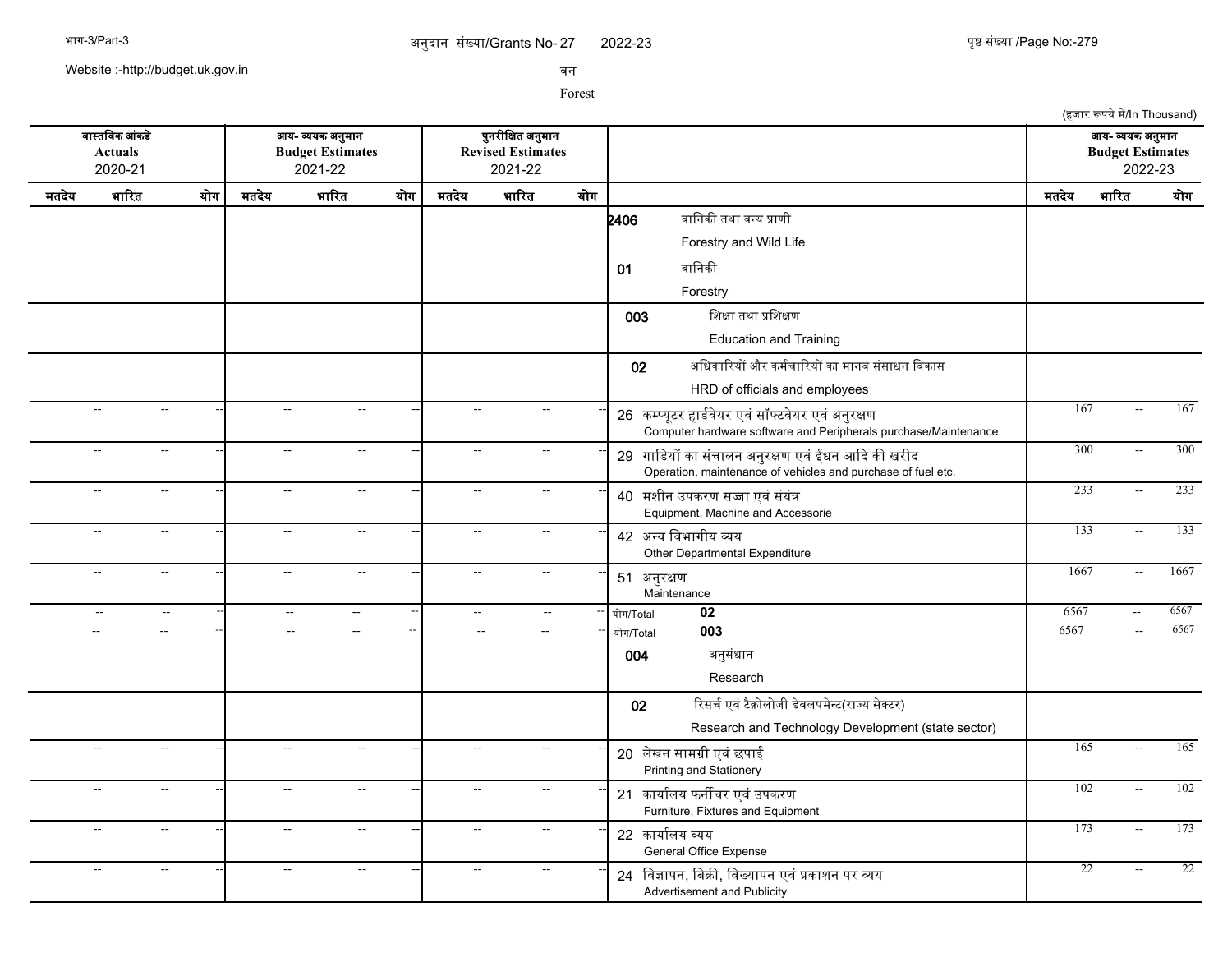9022-23 पुष्ठ संख्या /Page No:-280

(हजार रूपये में/In Thousand)

Website :-http://budget.uk.gov.in

सन

|       | वास्तविक आंकडे<br><b>Actuals</b><br>2020-21 |     |                          | आय- व्ययक अनुमान<br><b>Budget Estimates</b><br>2021-22 |                          | पुनरीक्षित अनुमान<br><b>Revised Estimates</b><br>2021-22 |     |                                                                                                                      |                 | आय- व्ययक अनुमान<br><b>Budget Estimates</b><br>2022-23 |                 |
|-------|---------------------------------------------|-----|--------------------------|--------------------------------------------------------|--------------------------|----------------------------------------------------------|-----|----------------------------------------------------------------------------------------------------------------------|-----------------|--------------------------------------------------------|-----------------|
| मतदेय | भारित                                       | योग | मतदेय                    | भारित<br>योग                                           | मतदेय                    | भारित                                                    | योग |                                                                                                                      | मतदेय           | भारित                                                  | योग             |
|       |                                             |     |                          |                                                        |                          |                                                          |     | वानिकी तथा वन्य प्राणी<br>2406                                                                                       |                 |                                                        |                 |
|       |                                             |     |                          |                                                        |                          |                                                          |     | Forestry and Wild Life                                                                                               |                 |                                                        |                 |
|       |                                             |     |                          |                                                        |                          |                                                          |     | वानिकी<br>01                                                                                                         |                 |                                                        |                 |
|       |                                             |     |                          |                                                        |                          |                                                          |     | Forestry                                                                                                             |                 |                                                        |                 |
|       |                                             |     |                          |                                                        |                          |                                                          |     | अनुसंधान<br>004                                                                                                      |                 |                                                        |                 |
|       |                                             |     |                          |                                                        |                          |                                                          |     | Research                                                                                                             |                 |                                                        |                 |
|       |                                             |     |                          |                                                        |                          |                                                          |     | रिसर्च एवं टैक्नोलोजी डेवलपमेन्ट(राज्य सेक्टर)<br>02                                                                 |                 |                                                        |                 |
|       |                                             |     |                          |                                                        |                          |                                                          |     | Research and Technology Development (state sector)                                                                   |                 |                                                        |                 |
|       | $\mathbb{L}^{\mathbb{L}}$<br>$\sim$ $\sim$  |     | $\mathbf{L}$             | $\mathbf{u}$                                           | $\sim$                   | $\sim$ $\sim$                                            |     | 25 उपयोगिता बिलों का भुगतान<br><b>Utility Bill Payment</b>                                                           | 17              |                                                        | 17              |
|       | $\overline{a}$<br>$\sim$                    |     | $\overline{\phantom{a}}$ | $\sim$                                                 | $\overline{a}$           | $\mathbf{u}$                                             |     | 26 कम्प्यूटर हार्डवेयर एवं सॉफ्टवेयर एवं अनुरक्षण<br>Computer hardware software and Peripherals purchase/Maintenance | 127             |                                                        | 127             |
|       | $\sim$<br>$\sim$                            |     | $\sim$                   | $\sim$                                                 | $\overline{a}$           | $\sim$ $\sim$                                            |     | 27 व्यावसायिक तथा विशेष सेवाओं के लिए भुगतान<br>Payment for professional and specialized services                    | $\overline{37}$ | $\sim$ $\sim$                                          | $\overline{37}$ |
|       | $\mathbb{H}^{\mathbb{Z}}$<br>$\sim$         |     | $\sim$ $\sim$            | $\sim$                                                 | цц.                      | $\sim$                                                   |     | 29 गाडियों का संचालन अनुरक्षण एवं ईंधन आदि की खरीद<br>Operation, maintenance of vehicles and purchase of fuel etc.   | 333             | $\sim$                                                 | 333             |
|       | $\sim$<br>$\sim$                            |     | $\sim$ $\sim$            | $\sim$                                                 | $\qquad \qquad -$        | $\sim$                                                   |     | 40 मशीन उपकरण सज्जा एवं संयंत्र<br>Equipment, Machine and Accessorie                                                 | 910             | $\sim$                                                 | 910             |
|       | $\sim$ $\sim$<br>$\sim$                     |     | $\sim$                   | $\sim$                                                 | Щ,                       | $\sim$                                                   |     | 42 अन्य विभागीय व्यय<br>Other Departmental Expenditure                                                               | 167             | $\sim$                                                 | 167             |
|       | $\sim$<br>$\sim$                            |     | $\sim$                   | $\sim$                                                 | $\overline{\phantom{a}}$ | $\sim$                                                   |     | 46 वृक्षारोपण<br>Plantation                                                                                          | 1667            | $\sim$                                                 | 1667            |
|       | $\sim$ $\sim$<br>$\sim$                     |     | $\sim$                   | $\sim$                                                 | $\overline{a}$           | $\sim$                                                   |     | 51 अनुरक्षण<br>Maintenance                                                                                           | 500             | $\sim$ $\sim$                                          | 500             |
|       | $\sim$<br>$\sim$                            |     | $\sim$ $\sim$            | $\sim$                                                 | $\overline{a}$           | $\sim$                                                   |     | 52 लघु निर्माण<br>Minor works                                                                                        | 1667            | $\sim$                                                 | 1667            |
|       | $\sim$                                      |     |                          | --                                                     |                          |                                                          |     | 02<br>योग/Total                                                                                                      | 5887            | $\overline{a}$                                         | 5887            |
|       |                                             |     |                          |                                                        |                          |                                                          |     | 004<br>योग/Total                                                                                                     | 5887            |                                                        | 5887            |
|       |                                             |     |                          |                                                        |                          |                                                          |     | 070<br>संचार तथा भवन<br><b>Communications and Buildings</b>                                                          |                 |                                                        |                 |
|       |                                             |     |                          |                                                        |                          |                                                          |     | वन संचार साधन-पुल,टेलीफोन तथा भवन<br>03                                                                              |                 |                                                        |                 |
|       |                                             |     |                          |                                                        |                          |                                                          |     | Forest communications, bridges telephone and building                                                                |                 |                                                        |                 |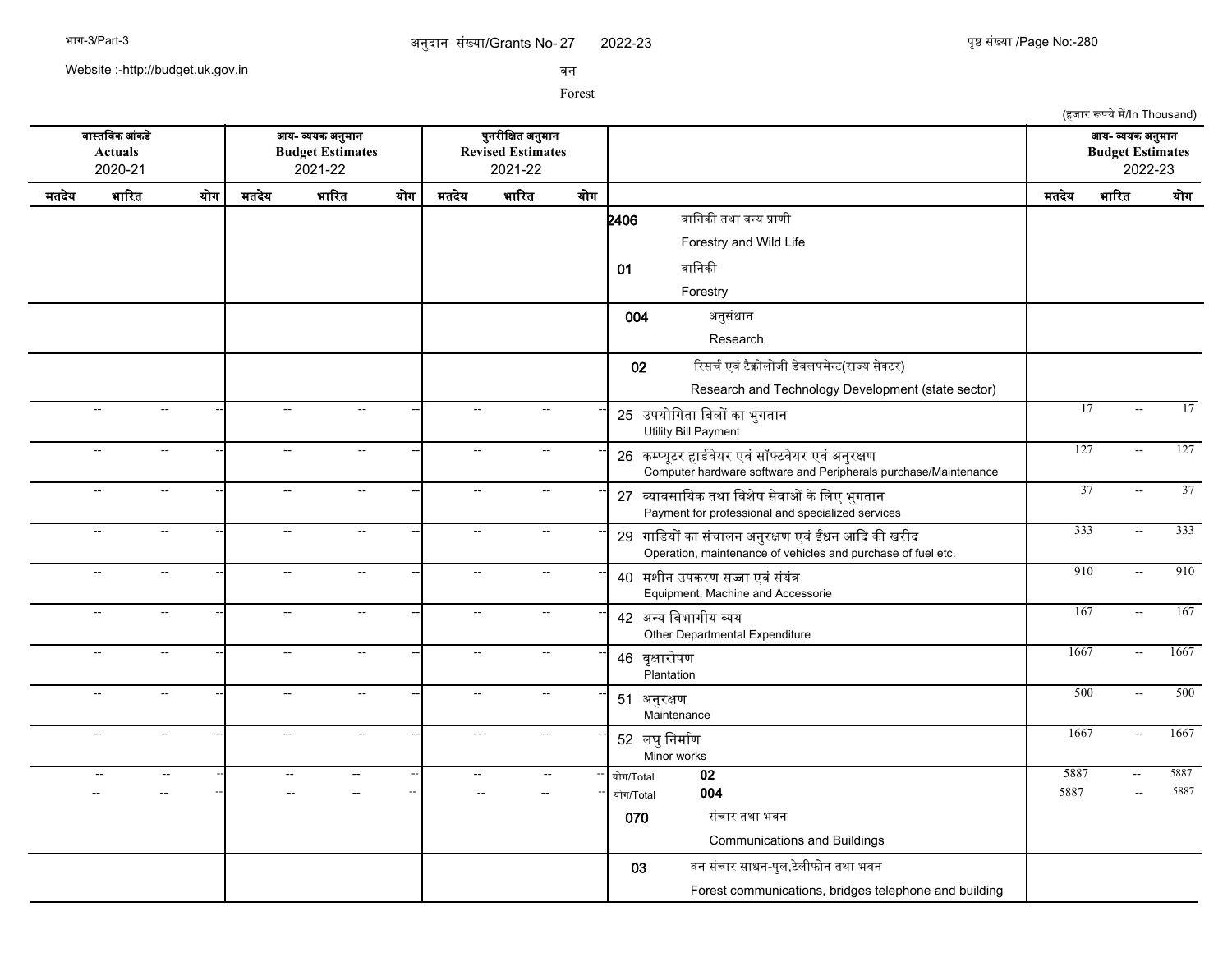9 अपनी पर पर पर पर पर पर पर पर पर पर पर 2022-23 पुष्ठ संख्या /Page No:-281

Website :-http://budget.uk.gov.in

सन

|       |                                             |              |                             |                                                        |                          |                          |                                                          |     |                   |                                                                                                                    |       | (हजार रूपये में/In Thousand)                           |                  |
|-------|---------------------------------------------|--------------|-----------------------------|--------------------------------------------------------|--------------------------|--------------------------|----------------------------------------------------------|-----|-------------------|--------------------------------------------------------------------------------------------------------------------|-------|--------------------------------------------------------|------------------|
|       | वास्तविक आंकडे<br><b>Actuals</b><br>2020-21 |              |                             | आय- व्ययक अनुमान<br><b>Budget Estimates</b><br>2021-22 |                          |                          | पुनरीक्षित अनुमान<br><b>Revised Estimates</b><br>2021-22 |     |                   |                                                                                                                    |       | आय- व्ययक अनुमान<br><b>Budget Estimates</b><br>2022-23 |                  |
| मतदेय | भारित                                       | योग          | मतदेय                       | भारित                                                  | योग                      | मतदेय                    | भारित                                                    | योग |                   |                                                                                                                    | मतदेय | भारित                                                  | योग              |
|       |                                             |              |                             |                                                        |                          |                          |                                                          |     | 2406              | वानिकी तथा वन्य प्राणी                                                                                             |       |                                                        |                  |
|       |                                             |              |                             |                                                        |                          |                          |                                                          |     |                   | Forestry and Wild Life                                                                                             |       |                                                        |                  |
|       |                                             |              |                             |                                                        |                          |                          |                                                          |     | 01                | वानिकी                                                                                                             |       |                                                        |                  |
|       |                                             |              |                             |                                                        |                          |                          |                                                          |     |                   | Forestry                                                                                                           |       |                                                        |                  |
|       |                                             |              |                             |                                                        |                          |                          |                                                          |     | 070               | संचार तथा भवन                                                                                                      |       |                                                        |                  |
|       |                                             |              |                             |                                                        |                          |                          |                                                          |     |                   | Communications and Buildings                                                                                       |       |                                                        |                  |
|       |                                             |              |                             |                                                        |                          |                          |                                                          |     | 03                | वन संचार साधन-पुल,टेलीफोन तथा भवन                                                                                  |       |                                                        |                  |
|       |                                             |              |                             |                                                        |                          |                          |                                                          |     |                   | Forest communications, bridges telephone and building                                                              |       |                                                        |                  |
|       | $\overline{a}$                              | н.           | $\sim$                      | $\sim$                                                 |                          | $\sim$                   | $\sim$                                                   |     | 51 अनुरक्षण       | Maintenance                                                                                                        | 10000 | $\sim$                                                 | 10000            |
|       |                                             | $\sim$       | $\sim$                      | $\mathcal{L}_{\mathcal{F}}$                            |                          | $\overline{a}$           | $\sim$                                                   |     | योग/Total         | $\overline{03}$                                                                                                    | 10000 | $\mathcal{L}_{\mathcal{F}}$                            | 10000            |
|       |                                             |              |                             | --                                                     | $\overline{\phantom{a}}$ |                          |                                                          |     | योग/Total         | 070                                                                                                                | 10000 |                                                        | 10000            |
|       |                                             |              |                             |                                                        |                          |                          |                                                          |     | 101               | वन संरक्षण विकास तथा सम्पोषण                                                                                       |       |                                                        |                  |
|       |                                             |              |                             |                                                        |                          |                          |                                                          |     |                   | Forest Conservation Development and Regeneration                                                                   |       |                                                        |                  |
|       |                                             |              |                             |                                                        |                          |                          |                                                          |     | 01                | केन्द्र द्वारा पुरोनिधानित योजना                                                                                   |       |                                                        |                  |
|       |                                             |              |                             |                                                        |                          |                          |                                                          |     |                   | <b>CSS</b>                                                                                                         |       |                                                        |                  |
|       |                                             |              |                             |                                                        |                          |                          |                                                          |     | 01 02             | फोरेस्ट फायर प्रिवेन्शन एण्ड मैनेजमैंट स्कीम (90 % के0 स0)                                                         |       |                                                        |                  |
|       |                                             |              |                             |                                                        |                          |                          |                                                          |     |                   | Forest Fire Prevention & Management Scheme(90% CS)                                                                 |       |                                                        |                  |
|       | цц.                                         | н.           | $\sim$                      | $\sim$                                                 |                          | $\overline{\phantom{a}}$ | $\sim$                                                   |     | 10 प्रशिक्षण व्यय | Training expenses                                                                                                  | 561   | $\sim$                                                 | $\overline{561}$ |
|       | $\sim$<br>$\overline{a}$                    |              | $\sim$                      | $\sim$                                                 |                          | $\sim$                   | $\sim$                                                   |     |                   | 24 विज्ञापन, बिक्री, विख्यापन एवं प्रकाशन पर व्यय<br>Advertisement and Publicity                                   | 168   | $\sim$                                                 | 168              |
|       | $\overline{a}$                              | $\sim$       | $\mathcal{L}_{\mathcal{F}}$ | $\sim$                                                 |                          | 44                       | $\sim$                                                   |     |                   | 27 व्यावसायिक तथा विशेष सेवाओं के लिए भुगतान<br>Payment for professional and specialized services                  | 150   | $\mathbb{L}^{\mathbb{L}}$                              | 150              |
|       | $\ddotsc$                                   | $\mathbf{u}$ | $\mathbb{L}^{\mathbb{L}}$   | $\mathbb{L}^{\mathbb{L}}$                              |                          | $\overline{\phantom{a}}$ | $\mathbb{L}^{\mathbb{L}}$                                |     |                   | 28 कार्यालय प्रयोगार्थ वाहन क्रय<br>Purchase of Official Vehicle                                                   | 667   | $\mathbb{L}^{\mathbb{L}}$                              | 667              |
|       | цц.                                         | $\sim$       | $\sim$                      | $\sim$                                                 |                          | $\sim$                   | $\sim$ $\sim$                                            |     |                   | 29 गाडियों का संचालन अनुरक्षण एवं ईंधन आदि की खरीद<br>Operation, maintenance of vehicles and purchase of fuel etc. | 333   | $\sim$                                                 | 333              |
|       | $\overline{\phantom{a}}$                    | н.           | $\sim$                      | $\sim$                                                 |                          | $\overline{\phantom{a}}$ | $\sim$                                                   |     |                   | 40 मशीन उपकरण सज्जा एवं संयंत्र<br>Equipment, Machine and Accessorie                                               | 915   | $\sim$                                                 | 915              |
|       | $\sim$<br>Ξ.                                |              | $\sim$                      | $\overline{a}$                                         |                          | $\sim$                   | $\overline{a}$                                           |     |                   | 42 अन्य विभागीय व्यय<br>Other Departmental Expenditure                                                             | 1410  | $\overline{a}$                                         | 1410             |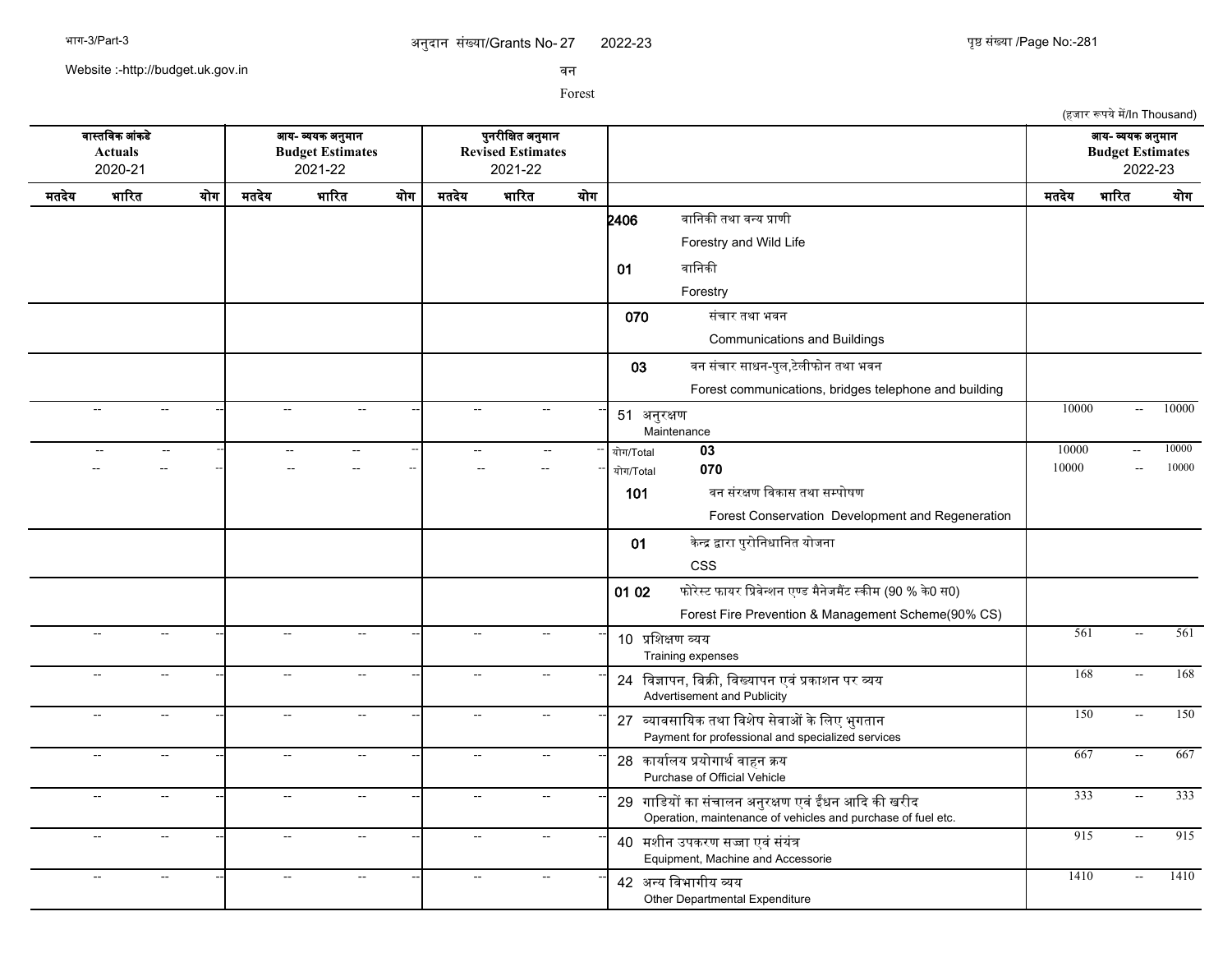(हजार रूपये में/In Thousand)

Website :-http://budget.uk.gov.in

सन

Forest

सगसतचसक आसकडद आख- वखक अननमगन पननरजचकत अननमगन आख- वखक अननमगन **Actuals Budget Estimates Revised Estimates Budget Estimates** 2020-21 2021-22 2021-22 2022-23 मतदखद भगररत खरग मतदखद भगररत खरग मतदखद भगररत खरग मतदखद भगररत खरग  $2406$  बानिकी तथा वन्य प्राणी Forestry and Wild Life 01 वानिकी Forestry 101 बन संरक्षण विकास तथा सम्पोषण Forest Conservation Development and Regeneration 01 केन्द्र द्वारा पुरोनिधानित योजना CSS 01 02 फोरेस्ट फायर प्रिवेन्शन एण्ड मैनेजमैंट स्कीम (90 % के0 स0) Forest Fire Prevention & Management Scheme(90% CS) -- -- -- -- -- -- <sup>51</sup> अननरकण **Maintenance** -- -- -- 16677 -- 16677 -- -- -- -- -- -- <sup>52</sup> लघनचनमगरण Minor works -- - - - - - - - - - - 5667 - 6667 - 6667 -- -- -- -- -- -- -- -- -- खरग/Total **02** 27548 -- 27548 01 05 राष्ट्रीय वनरोपण कार्यक्रम (ग्रीन इण्डिया मिशन एवं वन प्रबन्धन)/ एनवायर<mark>न</mark>मेंट, फोरेस्ट्री एण्ड वाईल्ड लाईफ: नेशनल मिशन फार ए ग्रीन इण्डिया (90 प्रतिशत के0स0) National Afforestation programme (Green India Mission and Forest Management) -- -- -- -- -- -- <sup>56</sup> सहगखक अननदगन (सगमगनख गगर सदतन ) -- -- -- 102000 -- 102000 Grant in Aid Other Than Salary -- -- -- -- -- -- -- -- -- खरग/Total **05** 102000 -- 102000 01 06 राष्ट्रीय कृषि वानिकी एवं बांस मिशन (90%) National Agriculture Forestry and Bamboo Mission -- -- -- -- -- -- <sup>56</sup> सहगखक अननदगन (सगमगनख गगर सदतन ) -- -- -- 30000 -- 30000 Grant in Aid Other Than Salary -- -- -- -- -- -- -- -- -- खरग/Total **06** 30000 -- 30000 -- -- -- -- -- -- -- -- -- खरग/Total **01** 159548 -- 159548 04 वन बन्दोबस्त Forest settlement -- -- -- -- -- -- <sup>42</sup> अनख चसभगगजख वख Other Departmental Expenditure -- - - - - - - - - - - - 1, 1, 2, 3<del>cm Devrifts and</del> the contract to the contract of the contract of the contract of the contract of the contract of the contract of the contract of the contract of the contract of the contr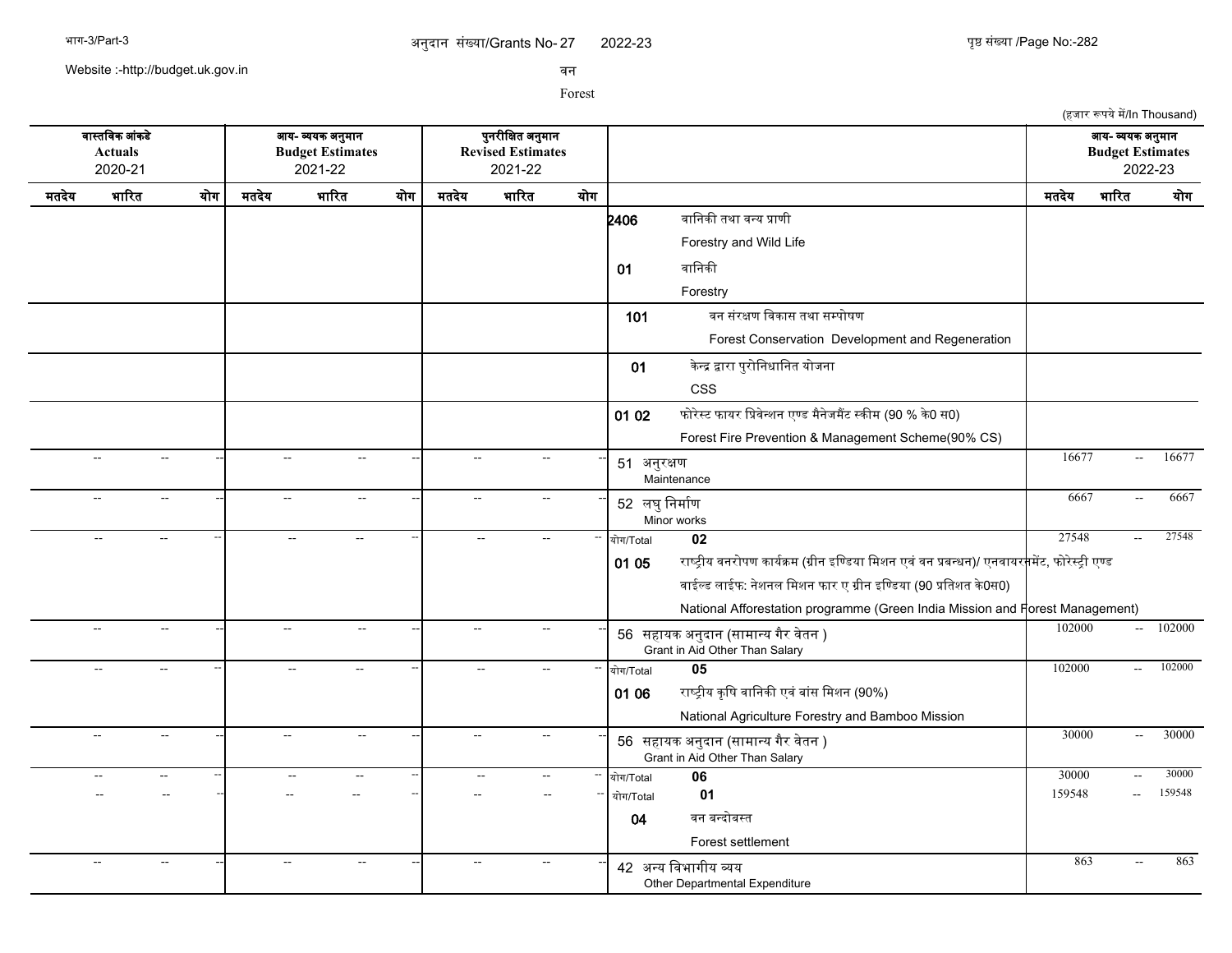2022-23 युष्ठ संख्या /Page No:-283

(हजार रूपये में/In Thousand)

Website :-http://budget.uk.gov.in

सन

Forest

सगसतचसक आसकडद आख- वखक अननमगन पननरजचकत अननमगन आख- वखक अननमगन **Actuals Budget Estimates Revised Estimates Budget Estimates** 2020-21 2021-22 2021-22 2022-23 मतदखद भगररत खरग मतदखद भगररत खरग मतदखद भगररत खरग मतदखद भगररत खरग  $2406$  बानिकी तथा वन्य प्राणी Forestry and Wild Life 01 वानिकी Forestry 101 बन संरक्षण विकास तथा सम्पोषण Forest Conservation Development and Regeneration 04 वन बन्दोबस्त Forest settlement -- -- -- -- -- -- <sup>51</sup> अननरकण Maintenance -- -- -- 117 -- 117 -- -- -- -- -- -- -- -- -- खरग/Total **04** 980 -- 980 05 आरक्षित वनों की अग्नि से सुरक्षा (राज्य सेक्टर) Protection of reserve forests from fire (state sector) -- -- -- -- -- -- <sup>04</sup> खगतग वख Travelling Allowance -- -- -- 759 -- 759 -- -- -- -- -- -- <sup>10</sup> पचशकण वखख Training expenses -- -- -- 1240 -- 1240 -- -- -- -- -- -- <sup>20</sup> लदखन सगमगज एसस छपगई -- -- -- 400 -- 400 Printing and Stationery -- -- -- -- -- -- <sup>24</sup> चसजगपन, चबकक, चसखखगपन एसस पकगशन पर वख -- -- -- 885 -- 885 Advertisement and Publicity -- -- -- -- -- -- <sup>25</sup> उपखरचगतग चबलर कग भनगतगन -- -- -- 567 -- 567 Utility Bill Payment -- -- -- -- -- -- <sup>26</sup> कममखपटर हगडरसदखर एससससफटसदखर एससअननरकण -- -- -- 233 -- 233 Computer hardware software and Peripherals purchase/Maintenance -- -- -- -- -- -- <sup>27</sup> वखगससगचखक तथग चसशदष सदसगओ कदचलए भनगतगन -- -- -- 500 -- 500 Payment for professional and specialized services -- -- -- -- -- -- <sup>29</sup> गगचडखर कग ससचगलन अननरकण एसस ईधन आकद कक खरजद -- -- -- 2000 -- 2000 Operation, maintenance of vehicles and purchase of fuel etc. -- -- -- -- -- -- <sup>40</sup> मशजन उपकरण सजग एससससखसत -- -- -- 2000 -- 2000 Equipment, Machine and Accessorie -- -- -- -- -- -- <sup>42</sup> अनख चसभगगजख वख Other Departmental Expenditure -- - - - - - - - - 42 <del>251 AvenUs are</del> - - - 667 - 667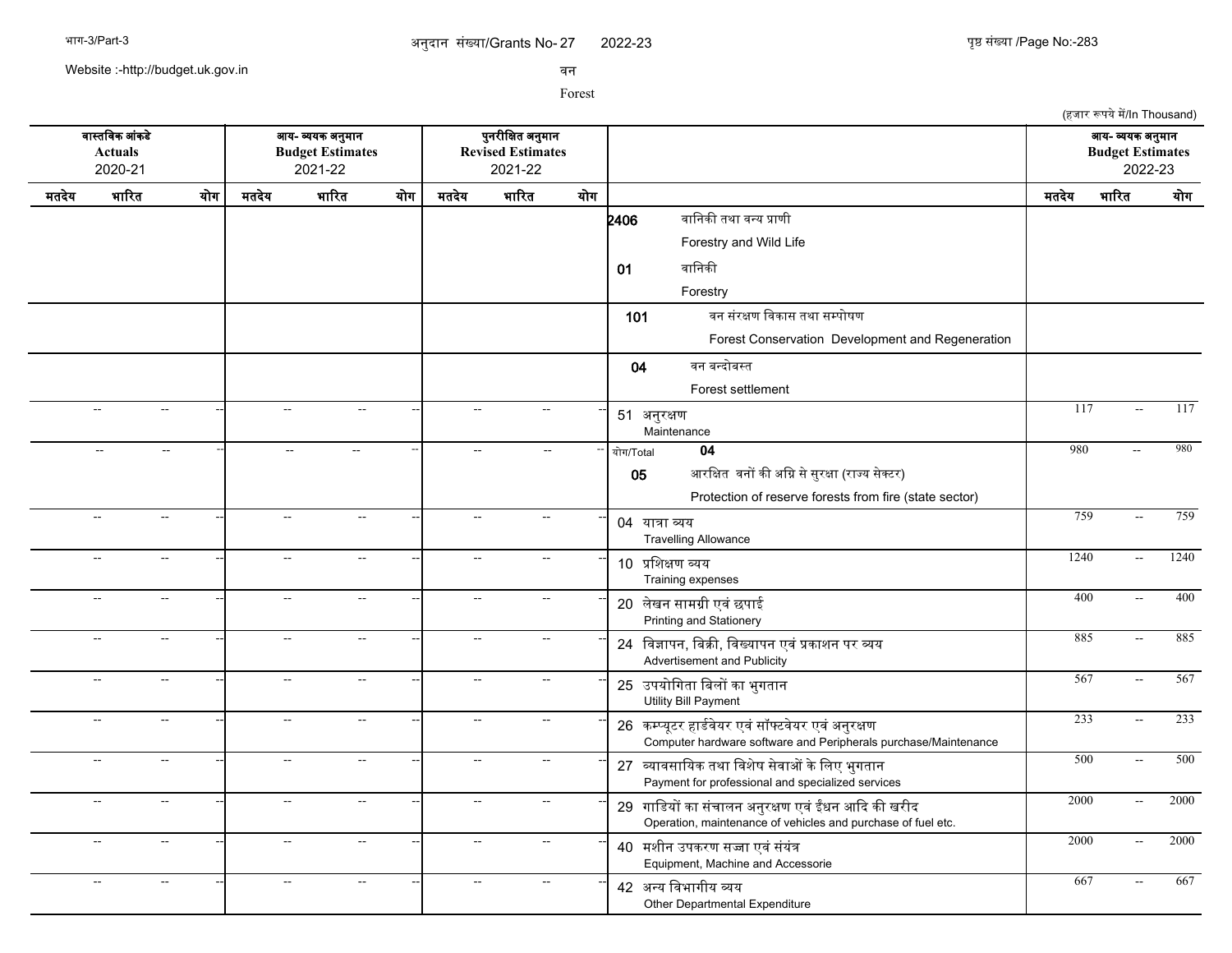Website :-http://budget.uk.gov.in

सन

|       |                                                      |     |                           |                                                        |     |                           |                                                          |     | (हजार रूपये में/In Thousand)                                                                                               |                          |       |
|-------|------------------------------------------------------|-----|---------------------------|--------------------------------------------------------|-----|---------------------------|----------------------------------------------------------|-----|----------------------------------------------------------------------------------------------------------------------------|--------------------------|-------|
|       | वास्तविक आंकडे<br><b>Actuals</b><br>2020-21          |     |                           | आय- व्ययक अनुमान<br><b>Budget Estimates</b><br>2021-22 |     |                           | पुनरीक्षित अनुमान<br><b>Revised Estimates</b><br>2021-22 |     | आय- व्ययक अनुमान<br><b>Budget Estimates</b>                                                                                | 2022-23                  |       |
| मतदेय | भारित                                                | योग | मतदेय                     | भारित                                                  | योग | मतदेय                     | भारित                                                    | योग | भारित<br>मतदेय                                                                                                             |                          | योग   |
|       |                                                      |     |                           |                                                        |     |                           |                                                          |     | वानिकी तथा वन्य प्राणी<br>2406<br>Forestry and Wild Life                                                                   |                          |       |
|       |                                                      |     |                           |                                                        |     |                           |                                                          |     | वानिकी<br>01                                                                                                               |                          |       |
|       |                                                      |     |                           |                                                        |     |                           |                                                          |     | Forestry                                                                                                                   |                          |       |
|       |                                                      |     |                           |                                                        |     |                           |                                                          |     | वन संरक्षण विकास तथा सम्पोषण<br>101                                                                                        |                          |       |
|       |                                                      |     |                           |                                                        |     |                           |                                                          |     | Forest Conservation Development and Regeneration                                                                           |                          |       |
|       |                                                      |     |                           |                                                        |     |                           |                                                          |     | आरक्षित वनों की अग्नि से सुरक्षा (राज्य सेक्टर)<br>05                                                                      |                          |       |
|       |                                                      |     |                           |                                                        |     |                           |                                                          |     | Protection of reserve forests from fire (state sector)                                                                     |                          |       |
|       | $\sim$<br>$\sim$ $\sim$                              |     | $\sim$ $\sim$             | $\sim$                                                 |     | $\sim$                    | $\mathbf{u}$                                             |     | 40000<br>51 अनुरक्षण<br>Maintenance                                                                                        | $\sim$ $\sim$            | 40000 |
|       | $\sim$<br>$\overline{a}$                             |     | --                        | $\sim$                                                 |     | $\sim$                    | $\sim$                                                   |     | 3333<br>52 लघु निर्माण<br>Minor works                                                                                      | $\sim$                   | 3333  |
|       | $\overline{\phantom{a}}$<br>$\overline{\phantom{a}}$ |     | $\sim$                    | $\sim$                                                 |     | $\sim$                    | $\mathbf{L}$                                             |     | 52584<br>$\overline{05}$<br>योग/Total                                                                                      | $\overline{\phantom{a}}$ | 52584 |
|       |                                                      |     |                           |                                                        |     |                           |                                                          |     | बहुउददेशीय वृक्षारोपण एवं वनों का संरक्षण<br>06                                                                            |                          |       |
|       |                                                      |     |                           |                                                        |     |                           |                                                          |     | Multipurpose plantation and protection of forests                                                                          |                          |       |
|       | $\sim$<br>$\sim$                                     |     | $\mathbf{L}$              | $\overline{\phantom{a}}$                               |     | $\sim$                    | $\mathbf{L}$                                             |     | 549<br>04 यात्रा व्यय<br><b>Travelling Allowance</b>                                                                       | $\sim$                   | 549   |
|       | $\sim$<br>--                                         |     | --                        | $\overline{\phantom{a}}$                               |     | $\sim$                    | $\overline{\phantom{a}}$                                 |     | 1322<br>22 कार्यालय व्यय<br>General Office Expense                                                                         | $\sim$                   | 1322  |
|       | $\sim$<br>$\sim$ $\sim$                              |     | --                        | $\sim$                                                 |     | $\sim$                    | $\sim$ $\sim$                                            |     | 1333<br>29 गाडियों का संचालन अनुरक्षण एवं ईंधन आदि की खरीद<br>Operation, maintenance of vehicles and purchase of fuel etc. | $\sim$                   | 1333  |
|       | $\sim$ $\sim$<br>$\sim$ $\sim$                       |     | Ξ.                        | $\sim$                                                 |     | $\mathbb{L}^{\mathbb{L}}$ | $\sim$ $\sim$                                            |     | 692<br>40 मशीन उपकरण सज्जा एवं संयंत्र<br>Equipment, Machine and Accessorie                                                | $\sim$                   | 692   |
|       | $\sim$<br>$\sim$                                     |     | $\mathbb{L}^{\mathbb{L}}$ | $\mathbb{L}^{\mathbb{L}}$                              |     | $\mathbb{L}^{\mathbb{L}}$ | $\sim$                                                   |     | 67<br>42 अन्य विभागीय व्यय<br>Other Departmental Expenditure                                                               | $\sim$                   | 67    |
|       | $\sim$<br>$\mathbf{L}$                               |     | $\mathbf{L}$              | $\overline{a}$                                         |     | $\sim$                    | $\mathbf{L}$                                             |     | 23333<br>46 वृक्षारोपण<br>Plantation                                                                                       | $\sim$                   | 23333 |
|       | $\sim$<br>$\mathbf{L}$                               |     | $\mathbf{L}$              | $\overline{a}$                                         |     | $\sim$                    | $\mathbf{L}$                                             |     | 11667<br>52 लघु निर्माण<br>Minor works                                                                                     | $\sim$ $\sim$            | 11667 |
|       | $\mathbf{u}$<br>ΞĒ,                                  |     | $\sim$                    | $\sim$                                                 |     | $\sim$                    |                                                          |     | 38963<br>06<br>योग/Total                                                                                                   | $\overline{\phantom{a}}$ | 38963 |
|       |                                                      |     |                           |                                                        |     |                           |                                                          |     | जंगली जानवर द्वारा सरकारी कर्मचारियों या जनता को जान माल नुकसान <mark>े</mark> पर क्षति पूर्ति<br>07                       |                          |       |
|       |                                                      |     |                           |                                                        |     |                           |                                                          |     | Compensation in lieu of life of Government employees or public and property                                                |                          |       |
|       |                                                      |     |                           |                                                        |     |                           |                                                          |     | damage by wild animals                                                                                                     |                          |       |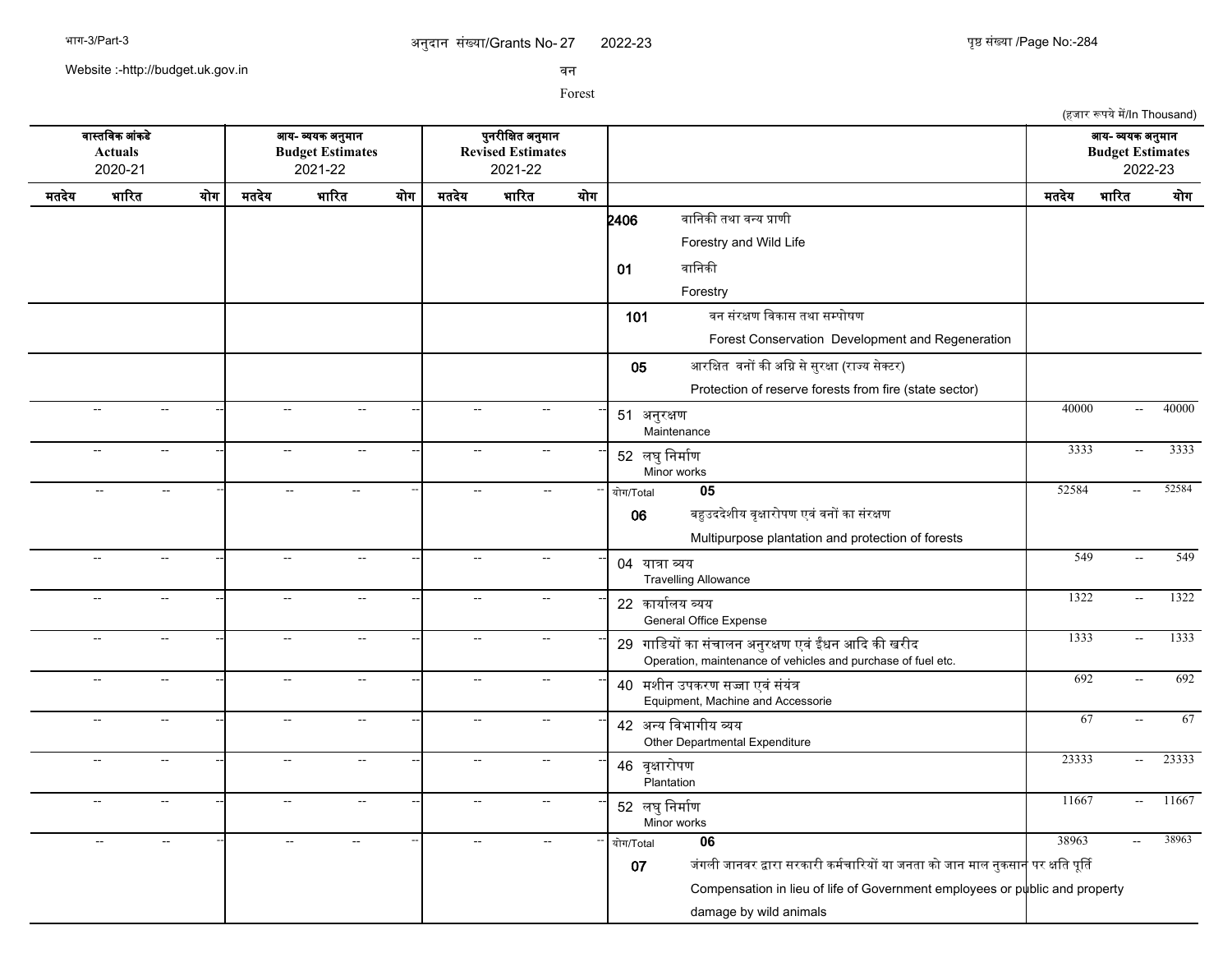(हजार रूपये में/In Thousand)

Website :-http://budget.uk.gov.in

सन

|       | वास्तविक आंकडे<br><b>Actuals</b><br>2020-21 |                          | —<br>आय- व्ययक अनुमान<br><b>Budget Estimates</b><br>2021-22 |                           |       | पुनरीक्षित अनुमान<br><b>Revised Estimates</b><br>2021-22 |                |                                                                                                                    |                  | —<br>आय- व्ययक अनुमान<br><b>Budget Estimates</b><br>2022-23 |                  |
|-------|---------------------------------------------|--------------------------|-------------------------------------------------------------|---------------------------|-------|----------------------------------------------------------|----------------|--------------------------------------------------------------------------------------------------------------------|------------------|-------------------------------------------------------------|------------------|
| मतदेय | भारित                                       | योग                      | मतदेय                                                       | भारित<br>योग              | मतदेय | भारित                                                    | योग            |                                                                                                                    | मतदेय            | भारित                                                       | योग              |
|       |                                             |                          |                                                             |                           |       |                                                          |                | वानिकी तथा वन्य प्राणी<br>2406                                                                                     |                  |                                                             |                  |
|       |                                             |                          |                                                             |                           |       |                                                          |                | Forestry and Wild Life                                                                                             |                  |                                                             |                  |
|       |                                             |                          |                                                             |                           |       |                                                          |                | वानिकी<br>01                                                                                                       |                  |                                                             |                  |
|       |                                             |                          |                                                             |                           |       |                                                          |                | Forestry                                                                                                           |                  |                                                             |                  |
|       |                                             |                          |                                                             |                           |       |                                                          |                | वन संरक्षण विकास तथा सम्पोषण<br>101                                                                                |                  |                                                             |                  |
|       |                                             |                          |                                                             |                           |       |                                                          |                | Forest Conservation Development and Regeneration                                                                   |                  |                                                             |                  |
|       |                                             |                          |                                                             |                           |       |                                                          |                | जंगली जानवर द्वारा सरकारी कर्मचारियों या जनता को जान माल नुकसान <mark>े</mark> पर क्षति पूर्ति<br>07               |                  |                                                             |                  |
|       |                                             |                          |                                                             |                           |       |                                                          |                | Compensation in lieu of life of Government employees or public and property                                        |                  |                                                             |                  |
|       |                                             |                          |                                                             |                           |       |                                                          |                | damage by wild animals                                                                                             |                  |                                                             |                  |
|       | $\mathbb{H}^{\mathbb{Z}}$                   | $\overline{\phantom{a}}$ | $\mathbb{H}^{\mathbb{Z}}$                                   | $\mathbb{H}^{\mathbb{Z}}$ |       | $\overline{\phantom{a}}$                                 | $\sim$         | 56 सहायक अनुदान (सामान्य गैर वेतन )<br>Grant in Aid Other Than Salary                                              | 13333            | $\mathbb{H}^{\mathbb{Z}}$                                   | 13333            |
|       | $\sim$ $\sim$                               | $\sim$                   | $\overline{\phantom{a}}$                                    | $\sim$                    |       | $\overline{a}$                                           |                | $\overline{07}$<br>योग/Total                                                                                       | 13333            | $\mathcal{L}_{\mathcal{A}}$                                 | 13333            |
|       |                                             |                          |                                                             |                           |       |                                                          |                | वनों की सुरक्षा योजना<br>08                                                                                        |                  |                                                             |                  |
|       |                                             |                          |                                                             |                           |       |                                                          |                | Forest protection scheme                                                                                           |                  |                                                             |                  |
|       | $\sim$                                      | $\overline{a}$           | $\sim$                                                      | $\sim$                    |       | $\sim$                                                   | $\sim$         | 04 यात्रा व्यय<br><b>Travelling Allowance</b>                                                                      | $\overline{200}$ | $\sim$                                                      | $\overline{200}$ |
|       | $\overline{\phantom{a}}$                    | --                       | $\mathbb{L}^2$                                              | $\overline{a}$            |       | $\ddotsc$                                                |                | 29 गाडियों का संचालन अनुरक्षण एवं ईंधन आदि की खरीद<br>Operation, maintenance of vehicles and purchase of fuel etc. | 1000             | $\ddotsc$                                                   | 1000             |
|       | $\overline{\phantom{a}}$                    | $\overline{\phantom{a}}$ | $\mathbb{H}^{\mathbb{Z}}$                                   | $\overline{\phantom{a}}$  |       | $\mathbb{L}^2$                                           | $\sim$         | 31 गुप्त सेवा व्यय<br>Secret service Expense                                                                       | 333              | $\sim$                                                      | 333              |
|       | $\overline{a}$                              | $\overline{a}$           | $\mathbb{H}^{\mathbb{Z}}$                                   | $\sim$                    |       | $\mathbb{L}^2$                                           | $\sim$ $\sim$  | 40 मशीन उपकरण सज्जा एवं संयंत्र<br>Equipment, Machine and Accessorie                                               | 200              | $\mathbb{H}^{\mathbb{Z}}$                                   | 200              |
|       | $\overline{\phantom{a}}$                    | $\overline{\phantom{a}}$ | $\sim$                                                      | $\overline{\phantom{a}}$  |       | $\overline{\phantom{a}}$                                 | $\overline{a}$ | 41 भोजन व्यय<br>Dietery Expenses                                                                                   | 167              | $\overline{\phantom{a}}$                                    | 167              |
|       | $\sim$                                      | $\overline{\phantom{a}}$ | $\mathbb{L}^{\mathbb{L}}$                                   | $\mathbf{u}$              |       | $\mathbf{u}$                                             | $\sim$ $\sim$  | 42 अन्य विभागीय व्यय<br>Other Departmental Expenditure                                                             | $\overline{200}$ | $\mathbb{Z}^2$                                              | 200              |
|       | $\sim$                                      | $\sim$                   | $\sim$                                                      | $\sim$                    |       | $\sim$                                                   | $\sim$         | 46 वृक्षारोपण<br>Plantation                                                                                        | 3333             | $\sim$                                                      | 3333             |
|       | $\overline{\phantom{a}}$                    | $\overline{\phantom{a}}$ | $\sim$                                                      | $\overline{a}$            |       | $\overline{\phantom{a}}$                                 | $\sim$ $\sim$  | 51 अनुरक्षण<br>Maintenance                                                                                         | 5000             | $\overline{\phantom{a}}$                                    | 5000             |
|       | $\sim$                                      | $\overline{\phantom{a}}$ | $\sim$                                                      | $\overline{a}$            |       | $\sim$                                                   | $\sim$ $\sim$  | 52 लघु निर्माण<br>Minor works                                                                                      | 6667             | $\overline{\phantom{a}}$                                    | 6667             |
|       | $\sim$ $\sim$                               | $\overline{\phantom{a}}$ | $\sim$                                                      | $\sim$                    | --    | $\sim$ $\sim$                                            | $\sim$         | 08<br>योग/Total                                                                                                    | 17100            | $\sim$                                                      | 17100            |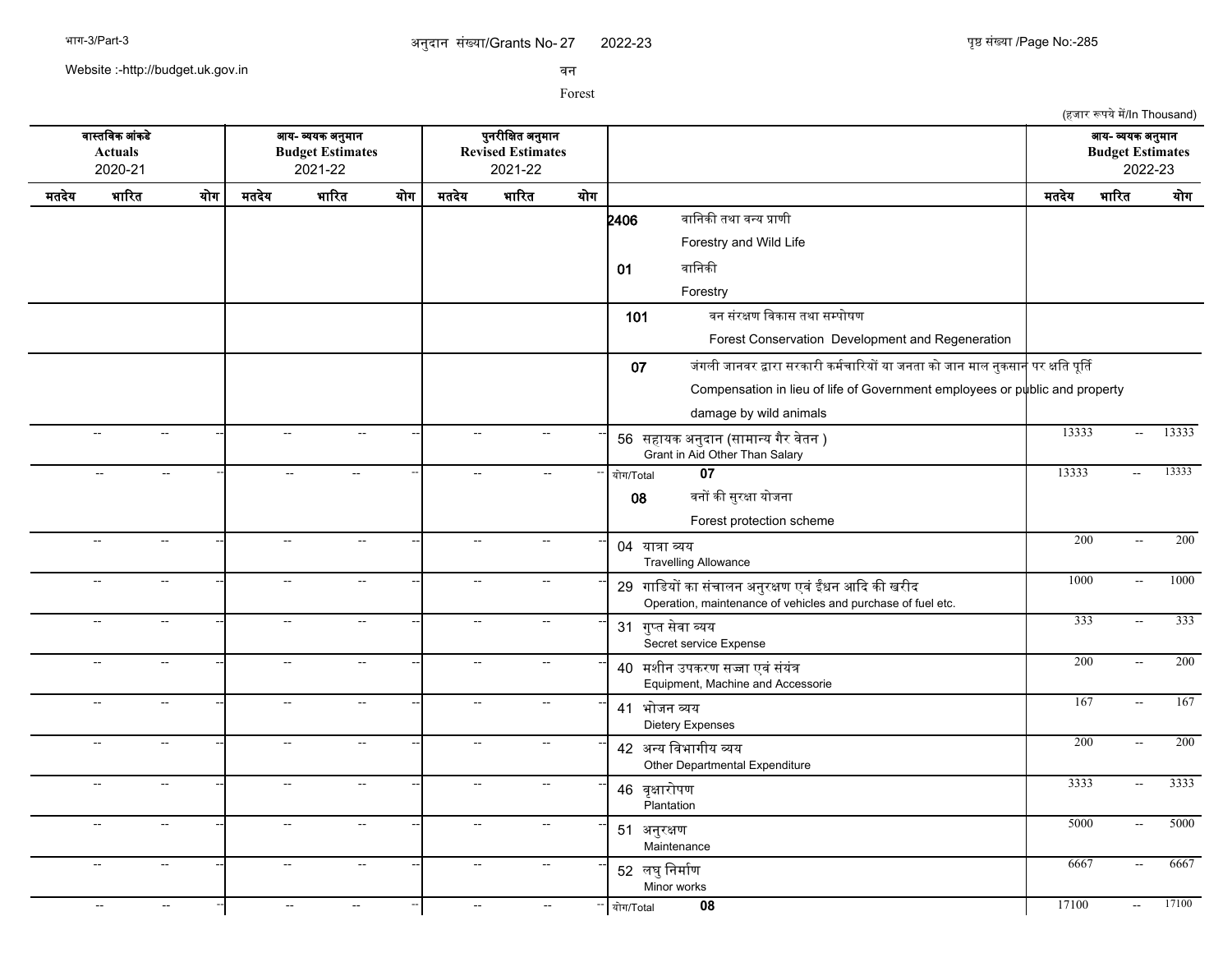2022-23 युष्ठ संख्या /Page No:-286

(हजार रूपये में/In Thousand)

Website :-http://budget.uk.gov.in

सन

Forest

सगसतचसक आसकडद आख- वखक अननमगन पननरजचकत अननमगन आख- वखक अननमगन **Actuals Budget Estimates Revised Estimates Budget Estimates** 2020-21 2021-22 2021-22 2022-23 मतदखद भगररत खरग मतदखद भगररत खरग मतदखद भगररत खरग मतदखद भगररत खरग  $2406$  बानिकी तथा वन्य प्राणी Forestry and Wild Life 01 बानिकी Forestry 101 बन संरक्षण विकास तथा सम्पोषण Forest Conservation Development and Regeneration 09 वन पंचायतों की सुदृढ़ीकरण योजना Strengthening scheme of Van Panchayats -- -- -- -- -- -- <sup>04</sup> खगतग वख Travelling Allowance --| -- -- --| -- - --| 04 <del>metreur</del> -- - - - -- - - 358 -- 358 -- -- -- -- -- -- <sup>10</sup> पचशकण वखख Training expenses --| -- -- --| -- -- -- --| 10 <del>urcosuu suu</del> -- -- --- --- -- - 977 -- 977 -- -- -- -- -- -- <sup>20</sup> लदखन सगमगज एसस छपगई -- -- -- 257 -- 257 Printing and Stationery -- -- -- -- -- -- <sup>22</sup> कगखगरलख वखख General Office Expense -- -- -- 521 -- 521 -- -- -- -- -- -- <sup>24</sup> चसजगपन, चबकक, चसखखगपन एसस पकगशन पर वख -- -- -- 132 -- 132 Advertisement and Publicity -- -- -- -- -- -- <sup>29</sup> गगचडखर कग ससचगलन अननरकण एसस ईधन आकद कक खरजद -- -- -- 333 -- 333 Operation, maintenance of vehicles and purchase of fuel etc. -- -- -- -- -- -- <sup>42</sup> अनख चसभगगजख वख Other Departmental Expenditure -- -- -- 500 -- 500 -- -- -- -- -- -- <sup>46</sup> सपकगररपण **Plantation** -- -- -- 667 -- 667 -- -- -- -- -- -- <sup>51</sup> अननरकण **Maintenance** -- -- -- 500 -- 500 -- -- -- -- -- -- <sup>52</sup> लघनचनमगरण Minor works --| -- -- --| -- -- --| -- --- <del>--| 50 as Outin</del> -- -- -- -- -- -- -- -- -- खरग/Total **09** 6078 -- 6078 10 बुग्यालों का संरक्षण एवं संवर्द्रन Protection and Promotion of Meadows -- -- -- -- -- -- <sup>42</sup> अनख चसभगगजख वख Other Departmental Expenditure -- - - - - - - - - 400 - 400 - 400 - 400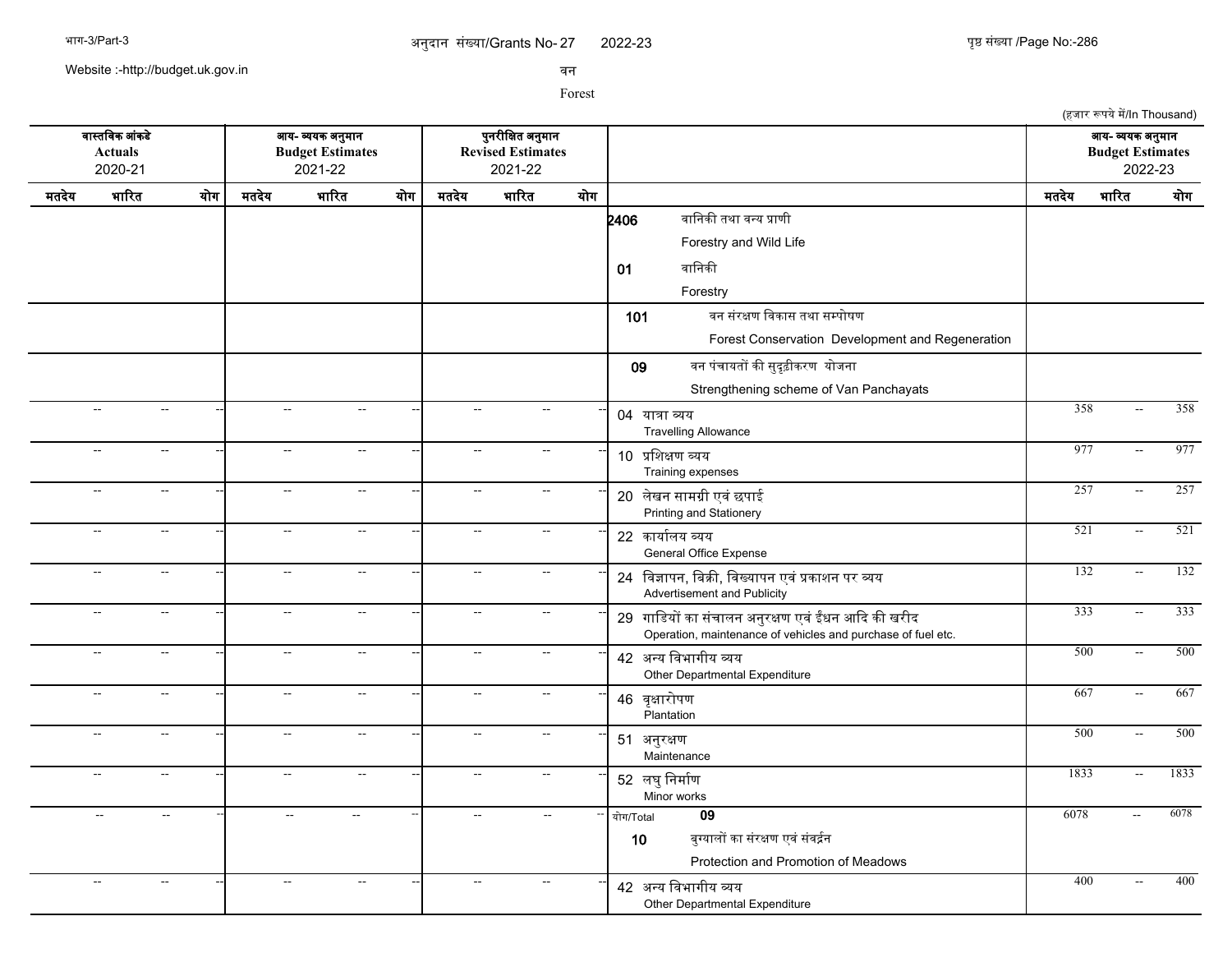2022-23 युष्ठ संख्या /Page No:-287

Website :-http://budget.uk.gov.in

सन

|                                                               |                                     |                                                                                 |                           |        |  |                                                          |               |     |                                                                                                                                                          |                                                        | (हजार रूपये में/In Thousand) |              |
|---------------------------------------------------------------|-------------------------------------|---------------------------------------------------------------------------------|---------------------------|--------|--|----------------------------------------------------------|---------------|-----|----------------------------------------------------------------------------------------------------------------------------------------------------------|--------------------------------------------------------|------------------------------|--------------|
| वास्तविक आंकडे<br>Actuals<br>2020-21<br>भारित<br>योग<br>मतदेय |                                     | आय- व्ययक अनुमान<br><b>Budget Estimates</b><br>2021-22<br>भारित<br>मतदेय<br>योग |                           |        |  | पुनरीक्षित अनुमान<br><b>Revised Estimates</b><br>2021-22 |               |     |                                                                                                                                                          | आय- व्ययक अनुमान<br><b>Budget Estimates</b><br>2022-23 |                              |              |
|                                                               |                                     |                                                                                 |                           |        |  | मतदेय                                                    | भारित         | योग |                                                                                                                                                          | मतदेय                                                  | भारित                        | योग          |
|                                                               |                                     |                                                                                 |                           |        |  |                                                          |               |     | वानिकी तथा वन्य प्राणी<br>2406<br>Forestry and Wild Life                                                                                                 |                                                        |                              |              |
|                                                               |                                     |                                                                                 |                           |        |  |                                                          |               |     | वानिकी<br>01<br>Forestry                                                                                                                                 |                                                        |                              |              |
|                                                               |                                     |                                                                                 |                           |        |  |                                                          |               |     | वन संरक्षण विकास तथा सम्पोषण<br>101<br>Forest Conservation Development and Regeneration                                                                  |                                                        |                              |              |
|                                                               |                                     |                                                                                 |                           |        |  |                                                          |               |     | 10<br>बुग्यालों का संरक्षण एवं संवर्द्रन<br>Protection and Promotion of Meadows                                                                          |                                                        |                              |              |
|                                                               | $\overline{a}$<br>$\sim$            |                                                                                 | $\sim$                    | $\sim$ |  | $\sim$                                                   | $\sim$        |     | 51 अनुरक्षण<br>Maintenance                                                                                                                               | 4167                                                   | $\sim$                       | 4167         |
|                                                               | $\sim$ $\sim$<br>$\sim$ $\sim$      |                                                                                 | $\sim$ $\sim$             | $\sim$ |  | $\mathbb{L}^{\mathbb{L}}$                                | $\sim$        |     | 52 लघु निर्माण<br>Minor works                                                                                                                            | 3333                                                   | $\sim$                       | 3333         |
|                                                               | $\sim$<br>$\sim$                    |                                                                                 | $\mathbb{L}^{\mathbb{L}}$ | $\sim$ |  | $\overline{a}$                                           | $\sim$        |     | 10<br>योग/Total<br>वर्षा जल संरक्षण योजना<br>11<br>Rain Water Protection scheme                                                                          | 7900                                                   | $\mathbb{L}^{\mathbb{L}}$    | 7900         |
|                                                               | $\overline{a}$<br>$\sim$            |                                                                                 | $\sim$                    | $\sim$ |  | $\overline{a}$                                           | $\sim$        |     | 51 अनुरक्षण<br>Maintenance                                                                                                                               | 3333                                                   | $\sim$ $\sim$                | 3333         |
|                                                               | $\mathbf{L}$<br>$\sim$              |                                                                                 | $\sim$                    | $\sim$ |  | $\overline{a}$                                           | $\sim$        |     | 52 लघु निर्माण<br>Minor works                                                                                                                            | 7600                                                   | $\sim$                       | 7600         |
|                                                               | $\mathbb{L}^{\mathbb{L}}$<br>$\sim$ |                                                                                 | $\sim$                    | $\sim$ |  | $\overline{a}$                                           | $\sim$        |     | 11<br>योग/Total<br>भू-क्षरण की रोकथाम योजना<br>12<br>Land slide treatment Yojana                                                                         | 10933                                                  | $\sim$ $\sim$                | 10933        |
|                                                               | $\overline{a}$<br>$\sim$            |                                                                                 | $\sim$                    | $\sim$ |  | $\overline{a}$                                           | $\sim$        |     | 51 अनुरक्षण<br>Maintenance                                                                                                                               | 3333                                                   | $\sim$                       | 3333         |
|                                                               | $\sim$<br>$\sim$                    |                                                                                 | $\sim$ $\sim$             | $\sim$ |  | $\mathbf{u}$                                             | $\sim$        |     | 52 लघु निर्माण<br>Minor works                                                                                                                            | 5000                                                   | $\sim$                       | 5000         |
|                                                               | $\sim$<br>$\sim$                    |                                                                                 | $\overline{a}$            | $\sim$ |  | $\mathbf{u}$                                             | $\sim$ $\sim$ |     | $\overline{12}$<br>योग/Total<br>सिविल /सोयम एवं पंचायती वनों की अग्नि से सुरक्षा योजना<br>13<br>Protection of Civil Soyam and panchayat forest from fire | 8333                                                   | $\mathbb{Z}^{\mathbb{Z}}$    | 8333         |
|                                                               | $\sim$<br>$\sim$                    |                                                                                 | $\sim$                    | $\sim$ |  | $\overline{a}$                                           | $\sim$        |     | 10 प्रशिक्षण व्यय<br>Training expenses                                                                                                                   |                                                        | --                           | $\mathbf{1}$ |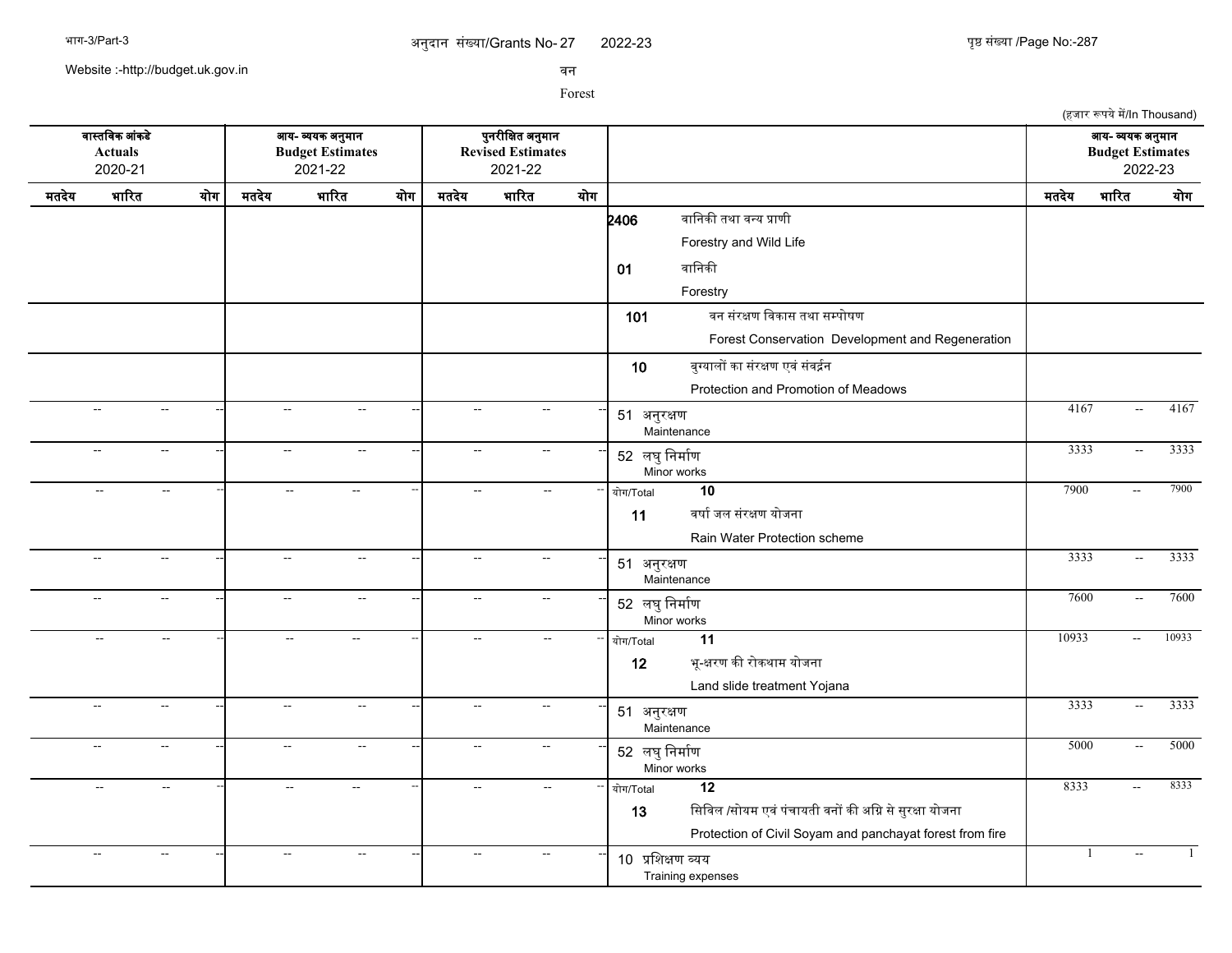Website :-http://budget.uk.gov.in

सन

|                                                                      |                                       |                          |                                                        |                           |     |                                                          |                             |     |                                                                                                                    |                                                        | (हजार रूपये में/In Thousand)   |       |
|----------------------------------------------------------------------|---------------------------------------|--------------------------|--------------------------------------------------------|---------------------------|-----|----------------------------------------------------------|-----------------------------|-----|--------------------------------------------------------------------------------------------------------------------|--------------------------------------------------------|--------------------------------|-------|
| वास्तविक आंकडे<br><b>Actuals</b><br>2020-21<br>भारित<br>योग<br>मतदेय |                                       |                          | आय- व्ययक अनुमान<br><b>Budget Estimates</b><br>2021-22 |                           |     | पुनरीक्षित अनुमान<br><b>Revised Estimates</b><br>2021-22 |                             |     |                                                                                                                    | आय- व्ययक अनुमान<br><b>Budget Estimates</b><br>2022-23 |                                |       |
|                                                                      |                                       |                          | मतदेय                                                  | भारित                     | योग | मतदेय                                                    | भारित                       | योग |                                                                                                                    | मतदेय                                                  | भारित                          | योग   |
|                                                                      |                                       |                          |                                                        |                           |     |                                                          |                             |     | वानिकी तथा वन्य प्राणी<br>2406<br>Forestry and Wild Life                                                           |                                                        |                                |       |
|                                                                      |                                       |                          |                                                        |                           |     |                                                          |                             |     | वानिकी<br>01                                                                                                       |                                                        |                                |       |
|                                                                      |                                       |                          |                                                        |                           |     |                                                          |                             |     | Forestry                                                                                                           |                                                        |                                |       |
|                                                                      |                                       |                          |                                                        |                           |     |                                                          |                             |     | वन संरक्षण विकास तथा सम्पोषण<br>101                                                                                |                                                        |                                |       |
|                                                                      |                                       |                          |                                                        |                           |     |                                                          |                             |     | Forest Conservation Development and Regeneration                                                                   |                                                        |                                |       |
|                                                                      |                                       |                          |                                                        |                           |     |                                                          |                             |     | सिविल /सोयम एवं पंचायती वनों की अग्नि से सुरक्षा योजना<br>13                                                       |                                                        |                                |       |
|                                                                      |                                       |                          |                                                        |                           |     |                                                          |                             |     | Protection of Civil Soyam and panchayat forest from fire                                                           |                                                        |                                |       |
|                                                                      | $\mathbb{L}^{\mathbb{L}}$<br>$\sim$   |                          | Щ,                                                     | $\overline{a}$            |     | $\sim$                                                   | $\mathcal{L}_{\mathcal{F}}$ |     | 20 लेखन सामग्री एवं छपाई<br>Printing and Stationery                                                                |                                                        | -1<br>$\overline{a}$           |       |
|                                                                      | $\sim$<br>$\overline{\phantom{a}}$    |                          | $\qquad \qquad -$                                      | $\overline{\phantom{a}}$  |     | $\sim$                                                   | $\sim$                      |     | 24 विज्ञापन, बिक्री, विख्यापन एवं प्रकाशन पर व्यय<br>Advertisement and Publicity                                   |                                                        | -1                             |       |
|                                                                      | $\sim$                                | $\overline{\phantom{a}}$ | $\overline{\phantom{a}}$                               | --                        |     | $\sim$                                                   | $\mathbf{L}$                |     | 25 उपयोगिता बिलों का भुगतान<br>Utility Bill Payment                                                                | 170                                                    | $\overline{a}$                 | 170   |
|                                                                      | $\sim$<br>$\sim$                      |                          | $\overline{a}$                                         | $\mathbb{H}^{\mathbb{Z}}$ |     | $\sim$                                                   | $\sim$ $\sim$               |     | 29 गाडियों का संचालन अनुरक्षण एवं ईंधन आदि की खरीद<br>Operation, maintenance of vehicles and purchase of fuel etc. | 2000                                                   | $\sim$                         | 2000  |
|                                                                      | $\sim$ $\sim$<br>$\sim$ $\sim$        |                          | Ξ.                                                     | $\ddotsc$                 |     | $\mathbb{L}^2$                                           | $\sim$                      |     | 40 मशीन उपकरण सज्जा एवं संयंत्र<br>Equipment, Machine and Accessorie                                               |                                                        | -1<br>$\overline{a}$           | 1     |
|                                                                      | $\sim$<br>$\overline{a}$              |                          | $\overline{\phantom{a}}$                               | $\overline{\phantom{a}}$  |     | $\sim$                                                   | $\overline{a}$              |     | 42 अन्य विभागीय व्यय<br>Other Departmental Expenditure                                                             | 667                                                    | $\sim$                         | 667   |
|                                                                      | $\sim$                                | $\overline{\phantom{a}}$ | $\overline{\phantom{a}}$                               | $\overline{\phantom{a}}$  |     | $\sim$                                                   | $\overline{\phantom{a}}$    |     | 51 अनुरक्षण<br>Maintenance                                                                                         | 11709                                                  | $\sim$                         | 11709 |
|                                                                      | $\mathcal{L}_{\mathcal{F}}$<br>$\sim$ |                          | цц.                                                    | $\overline{\phantom{a}}$  |     | $\sim$                                                   | $\sim$ $\sim$               |     | 52 लघुनिर्माण<br>Minor works                                                                                       |                                                        | $\mathbf{1}$<br>$\overline{a}$ |       |
|                                                                      | $\overline{\phantom{a}}$              | 44                       | $\sim$                                                 | $\sim$                    |     | $\sim$                                                   | $\sim$                      |     | $\overline{13}$<br>योग/Total<br>इको टूरिज्म<br>14<br>Eco Tourism                                                   | 14551                                                  | Ξ.                             | 14551 |
|                                                                      | $\mathcal{L}_{\mathcal{F}}$           | $\sim$                   | $\sim$                                                 | $\sim$                    |     | $\sim$                                                   | $\sim$ $\sim$               |     | 10 प्रशिक्षण व्यय<br>Training expenses                                                                             | 520                                                    | $\mathbb{L}^2$                 | 520   |
|                                                                      | $\sim$                                | $\sim$                   | $\overline{\phantom{a}}$                               | $\overline{\phantom{a}}$  |     | $\sim$                                                   | $\mathbf{L}$                |     | 20 लेखन सामग्री एवं छपाई<br>Printing and Stationery                                                                | 267                                                    | $\overline{\phantom{a}}$       | 267   |
|                                                                      | $\sim$<br>$\sim$                      |                          | Ξ.                                                     | Ξ.                        |     | $\overline{a}$                                           | --                          |     | 21 कार्यालय फर्नीचर एवं उपकरण<br>Furniture, Fixtures and Equipment                                                 | 233                                                    | $\sim$                         | 233   |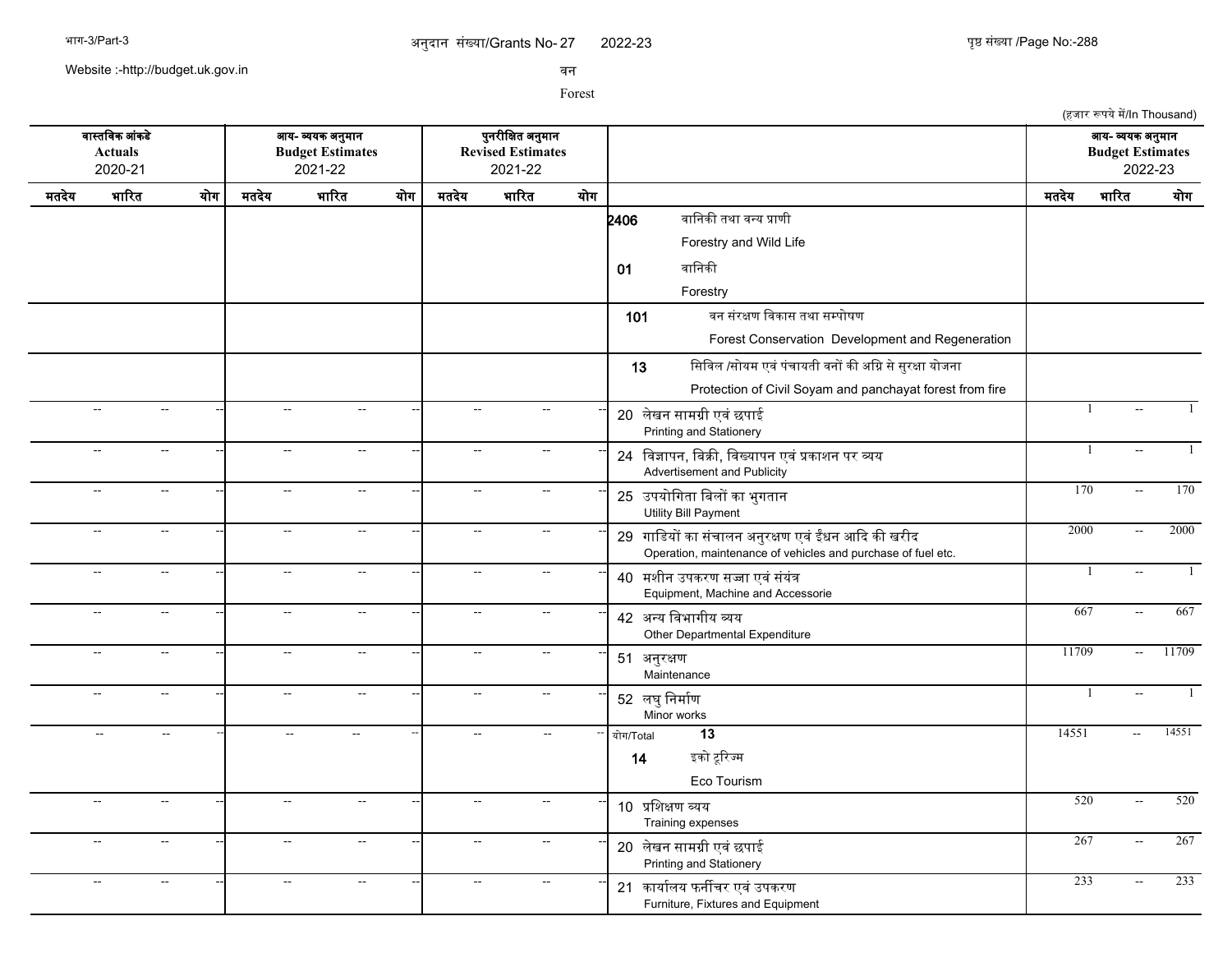2022-23 युष्ठ संख्या /Page No:-289

(हजार रूपये में/In Thousand)

Website :-http://budget.uk.gov.in

सन

Forest

सगसतचसक आसकडद आख- वखक अननमगन पननरजचकत अननमगन आख- वखक अननमगन **Actuals Budget Estimates Revised Estimates Budget Estimates** 2020-21 2021-22 2021-22 2022-23 मतदखद भगररत खरग मतदखद भगररत खरग मतदखद भगररत खरग मतदखद भगररत खरग  $2406$  बानिकी तथा वन्य प्राणी Forestry and Wild Life 01 बानिकी Forestry 101 बन संरक्षण विकास तथा सम्पोषण Forest Conservation Development and Regeneration 14 इको टूरिज्म Eco Tourism -- -- -- -- -- -- <sup>22</sup> कगखगरलख वखख General Office Expense -- -- -- 333 -- 333 -- -- -- -- -- -- <sup>24</sup> चसजगपन, चबकक, चसखखगपन एसस पकगशन पर वख -- -- -- 254 -- 254 Advertisement and Publicity -- -- -- -- -- -- <sup>25</sup> उपखरचगतग चबलर कग भनगतगन -- -- -- 345 -- 345 Utility Bill Payment -- -- -- -- -- -- <sup>26</sup> कममखपटर हगडरसदखर एससससफटसदखर एससअननरकण -- -- -- 100 -- 100 Computer hardware software and Peripherals purchase/Maintenance -- -- -- -- -- -- <sup>29</sup> गगचडखर कग ससचगलन अननरकण एसस ईधन आकद कक खरजद -- -- -- 833 -- 833 Operation, maintenance of vehicles and purchase of fuel etc. -- -- -- -- -- -- <sup>30</sup> आचतसख वखख Hospitality expenses -- -- -- 72 -- 72 -- -- -- -- -- -- <sup>40</sup> मशजन उपकरण सजग एससससखसत -- -- -- 1000 -- 1000 Equipment, Machine and Accessorie -- -- -- -- -- -- <sup>42</sup> अनख चसभगगजख वख -- -- -- 333 -- 333 Other Departmental Expenditure -- -- -- -- -- -- <sup>43</sup> औषधज तथग रसगखन -- -- -- 747 -- 747 Medicines and Chemicals -- -- -- -- -- -- <sup>51</sup> अननरकण **Maintenance** -- -- -- 2333 -- 2333 -- -- -- -- -- -- <sup>52</sup> लघनचनमगरण Minor works -- - - - - - - - - - - 5667 - 6667 - 6667 -- -- -- -- -- -- -- -- -- खरग/Total **14** 14037 -- 14037 15 गुजर एवं अन्य प्रभावित पुनर्वास योजना Rehabitation of Gujjar,and other affected people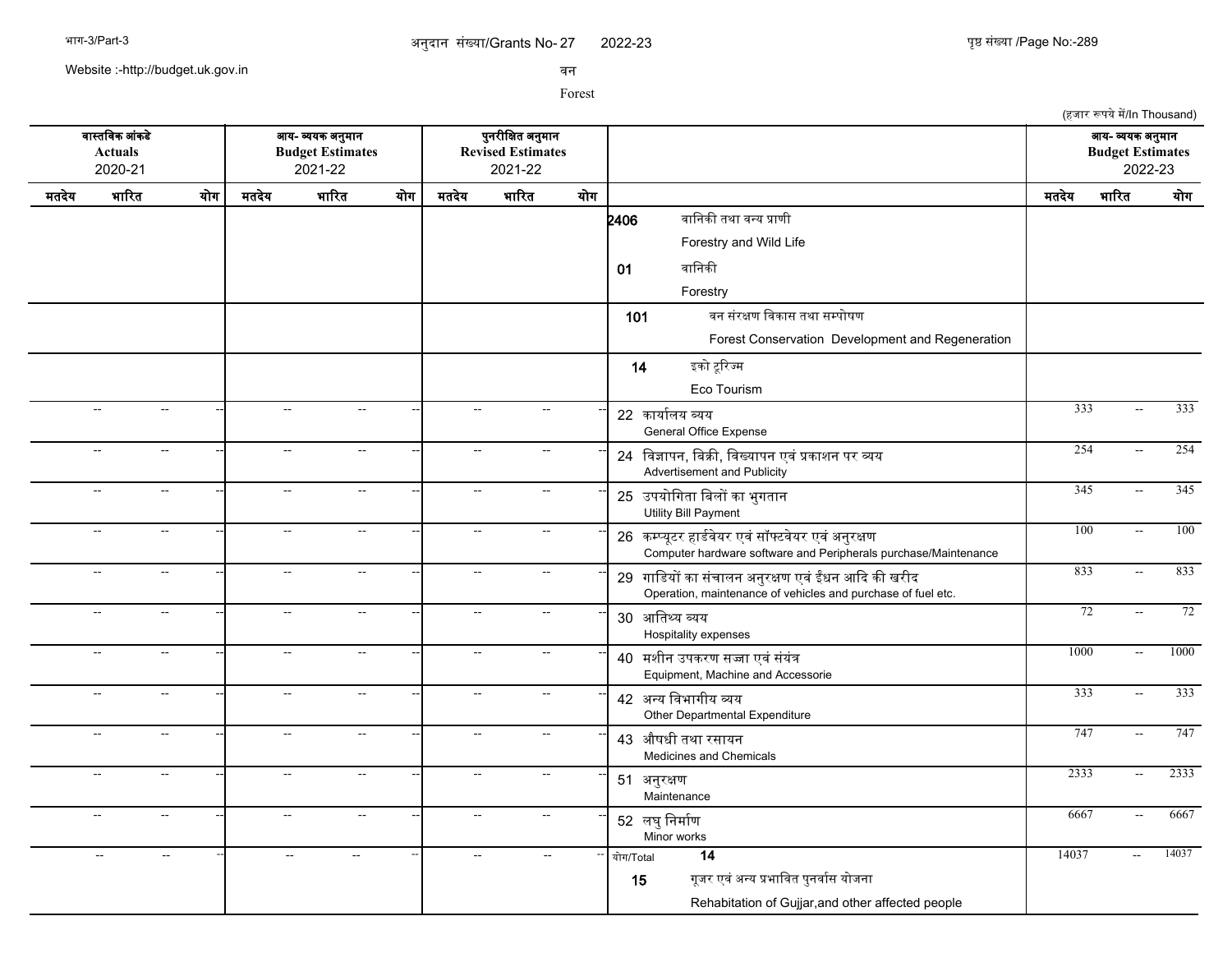2022-23 युष्ठ संख्या /Page No:-290

Website :-http://budget.uk.gov.in

सन

| वास्तविक आंकडे |                             |                           |                           |                                                        |     |                           |                                                          |                          |                                                                                                                                                                       |       | (हजार रूपये में/In Thousand)                |         |
|----------------|-----------------------------|---------------------------|---------------------------|--------------------------------------------------------|-----|---------------------------|----------------------------------------------------------|--------------------------|-----------------------------------------------------------------------------------------------------------------------------------------------------------------------|-------|---------------------------------------------|---------|
|                | <b>Actuals</b><br>2020-21   |                           |                           | आय- व्ययक अनुमान<br><b>Budget Estimates</b><br>2021-22 |     |                           | पुनरीक्षित अनुमान<br><b>Revised Estimates</b><br>2021-22 |                          |                                                                                                                                                                       |       | आय- व्ययक अनुमान<br><b>Budget Estimates</b> | 2022-23 |
| मतदेय          | भारित                       | योग                       | मतदेय                     | भारित                                                  | योग | मतदेय                     | भारित                                                    | योग                      |                                                                                                                                                                       | मतदेय | भारित                                       | योग     |
|                |                             |                           |                           |                                                        |     |                           |                                                          |                          | वानिकी तथा वन्य प्राणी<br>2406<br>Forestry and Wild Life<br>वानिकी<br>01                                                                                              |       |                                             |         |
|                |                             |                           |                           |                                                        |     |                           |                                                          |                          | Forestry<br>वन संरक्षण विकास तथा सम्पोषण<br>101<br>Forest Conservation Development and Regeneration                                                                   |       |                                             |         |
|                |                             |                           |                           |                                                        |     |                           |                                                          |                          | गूजर एवं अन्य प्रभावित पुनर्वास योजना<br>15<br>Rehabitation of Gujjar, and other affected people                                                                      | 500   |                                             | 500     |
|                | $\sim$                      | $\sim$                    | $\sim$                    | $\sim$                                                 |     | $\mathbb{L}^{\mathbb{L}}$ | $\sim$                                                   |                          | 42 अन्य विभागीय व्यय<br>Other Departmental Expenditure                                                                                                                |       | $\overline{a}$                              |         |
|                | $\overline{\phantom{a}}$    | $\sim$                    | $\sim$                    | $\mathcal{L}_{\mathcal{F}}$                            |     | $\overline{\phantom{a}}$  | $\sim$                                                   |                          | 51 अनुरक्षण<br>Maintenance                                                                                                                                            | 1333  | $\sim$                                      | 1333    |
|                | $\mathbb{L}^{\mathbb{L}}$   | $\mathbb{L}^{\mathbb{L}}$ | $\mathbb{L}^{\mathbb{L}}$ | $\sim$                                                 |     | $\mathbb{L}^{\mathbb{L}}$ | $\sim$                                                   |                          | 52 लघु निर्माण<br>Minor works                                                                                                                                         | 3333  | $\mathbb{H}^{\mathbb{Z}}$                   | 3333    |
|                | $\mathcal{L}_{\mathcal{A}}$ | $\mathbb{L}^{\mathbb{L}}$ | $\mathbb{L}^{\mathbb{L}}$ | $\mathbf{u}$                                           |     | $\mathbf{u}$              | $\sim$                                                   |                          | $\overline{15}$<br>योग/Total<br>वन मोटर मार्गों, ट्रैक रूटों तथा अश्व मार्गों का सुदृढ़ीकरण<br>17<br>Strengthening of forest motorways, track routes and earth routes | 5166  | $\mathbb{L}^{\mathbb{L}}$                   | 5166    |
|                | $\overline{\phantom{a}}$    | $\sim$                    | $\sim$                    | $\sim$                                                 |     | $\mathbf{u}$              | $\sim$                                                   |                          | 51 अनुरक्षण<br>Maintenance                                                                                                                                            | 26667 | $\overline{a}$                              | 26667   |
|                | $\overline{a}$              | $\sim$                    | $\sim$                    | $\overline{a}$                                         |     | $\overline{\phantom{a}}$  | $\sim$                                                   |                          | 52 लघु निर्माण<br>Minor works                                                                                                                                         | 13333 | $\sim$                                      | 13333   |
|                | $\overline{a}$              | $\sim$                    | $\sim$                    | $\overline{a}$                                         |     | $\overline{\phantom{a}}$  | $\sim$                                                   |                          | $\overline{17}$<br>योग/Total<br>वन विभाग के आवासीय / अनावासीय भवनों का सुद़ढीकरण<br>18<br>Strengthening of forest Residential /non-residential buildings              | 40000 | $\sim$ $\sim$                               | 40000   |
|                | $\sim$                      | $\sim$                    | $\sim$                    | $\sim$                                                 |     | $\sim$                    | $\sim$                                                   |                          | 21 कार्यालय फर्नीचर एवं उपकरण<br>Furniture, Fixtures and Equipment                                                                                                    | 667   | $\overline{a}$                              | 667     |
|                | $\sim$                      | $\sim$                    | $\sim$                    | $\sim$                                                 |     | $\sim$                    | $\sim$                                                   |                          | 40 मशीन उपकरण सज्जा एवं संयंत्र<br>Equipment, Machine and Accessorie                                                                                                  | 1000  | $\overline{a}$                              | 1000    |
|                | $\overline{\phantom{a}}$    | $\sim$                    | $\sim$                    | $\rightarrow$                                          |     | $\overline{\phantom{a}}$  | $\sim$                                                   |                          | 52 लघु निर्माण<br>Minor works                                                                                                                                         | 3333  | $\sim$                                      | 3333    |
|                | $\mathcal{L}_{\mathcal{F}}$ | $\sim$                    | $\sim$                    | $\sim$                                                 |     | $\sim$                    | $\sim$                                                   | $\overline{\phantom{a}}$ | $\overline{18}$<br>योग/Total                                                                                                                                          | 5000  | $\sim$                                      | 5000    |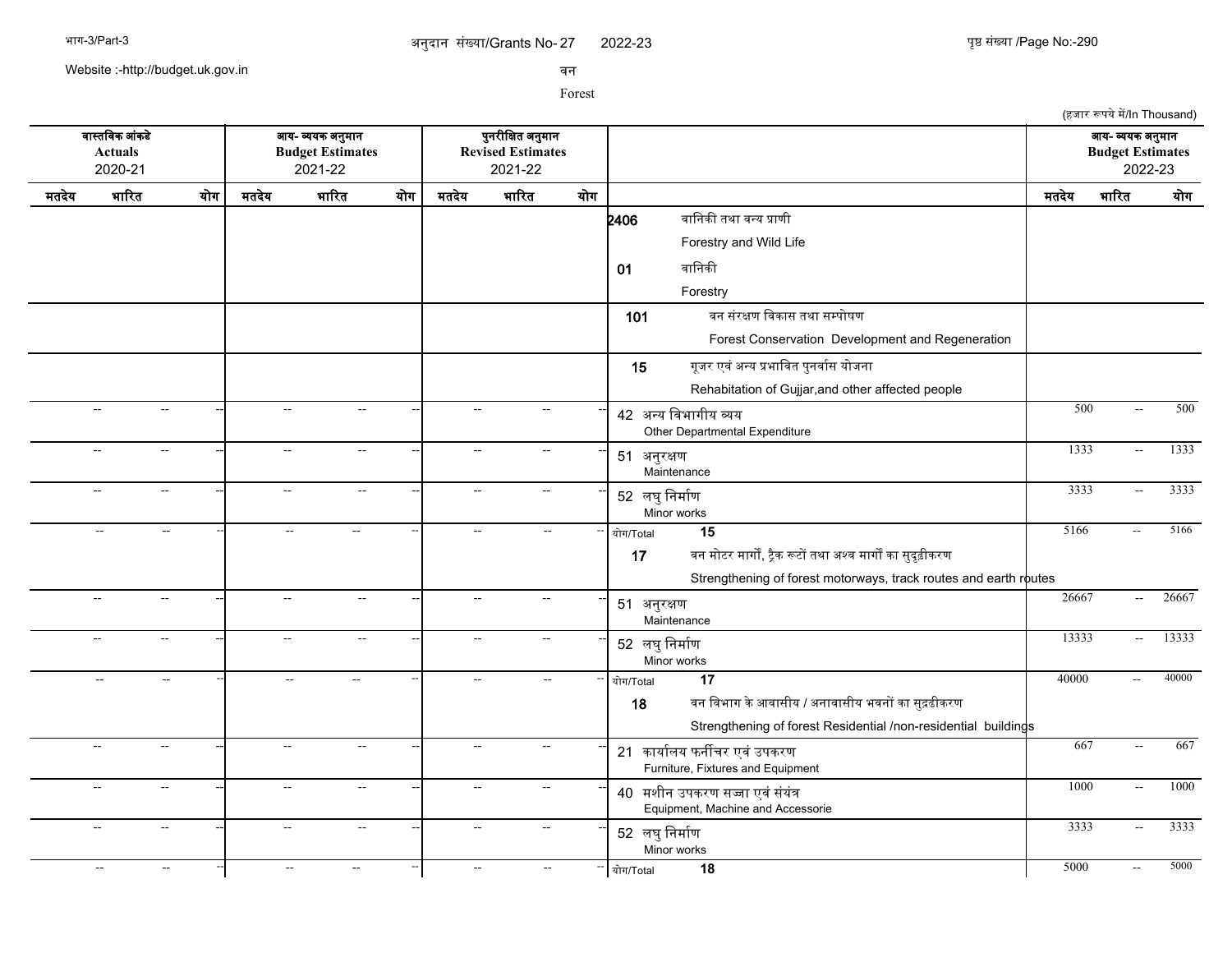Website :-http://budget.uk.gov.in

सन

|                                                                      |                |                                               |                          |                                                        |     |                          |                                                          |     |                |                                                                                                                |        | (हजार रूपये में/In Thousand)                |                 |
|----------------------------------------------------------------------|----------------|-----------------------------------------------|--------------------------|--------------------------------------------------------|-----|--------------------------|----------------------------------------------------------|-----|----------------|----------------------------------------------------------------------------------------------------------------|--------|---------------------------------------------|-----------------|
| वास्तविक आंकडे<br><b>Actuals</b><br>2020-21<br>भारित<br>योग<br>मतदेय |                |                                               |                          | आय- व्ययक अनुमान<br><b>Budget Estimates</b><br>2021-22 |     |                          | पुनरीक्षित अनुमान<br><b>Revised Estimates</b><br>2021-22 |     |                |                                                                                                                |        | आय- व्ययक अनुमान<br><b>Budget Estimates</b> | 2022-23         |
|                                                                      |                |                                               | मतदेय                    | भारित                                                  | योग | मतदेय                    | भारित                                                    | योग |                |                                                                                                                | मतदेय  | भारित                                       | योग             |
|                                                                      |                |                                               |                          |                                                        |     |                          |                                                          |     | 2406           | वानिकी तथा वन्य प्राणी                                                                                         |        |                                             |                 |
|                                                                      |                |                                               |                          |                                                        |     |                          |                                                          |     |                | Forestry and Wild Life                                                                                         |        |                                             |                 |
|                                                                      |                |                                               |                          |                                                        |     |                          |                                                          |     | 01             | वानिकी                                                                                                         |        |                                             |                 |
|                                                                      |                |                                               |                          |                                                        |     |                          |                                                          |     |                | Forestry                                                                                                       |        |                                             |                 |
|                                                                      |                |                                               |                          |                                                        |     |                          |                                                          |     | 101            | वन संरक्षण विकास तथा सम्पोषण                                                                                   |        |                                             |                 |
|                                                                      |                |                                               |                          |                                                        |     |                          |                                                          |     |                | Forest Conservation Development and Regeneration                                                               |        |                                             |                 |
|                                                                      |                |                                               |                          |                                                        |     |                          |                                                          |     | 95             | केन्द्रीय योजनाओं में राज्य का अंश                                                                             |        |                                             |                 |
|                                                                      |                |                                               |                          |                                                        |     |                          |                                                          |     |                | State Share in CSS                                                                                             |        |                                             |                 |
|                                                                      |                |                                               |                          |                                                        |     |                          |                                                          |     |                |                                                                                                                |        |                                             |                 |
|                                                                      |                |                                               |                          |                                                        |     |                          |                                                          |     | 95 02          | फोरेस्ट फायर प्रिवेन्शन एण्ड मैनेजमैंट स्कीम (10%)                                                             |        |                                             |                 |
|                                                                      | $\sim$         | $\sim$                                        | $\sim$                   | $\sim$                                                 |     | $\sim$                   | $\overline{\phantom{a}}$                                 |     |                | Forest Fire Prevention & Management Scheme                                                                     | 1853   | $\sim$                                      | 1853            |
|                                                                      |                |                                               |                          |                                                        |     |                          |                                                          |     | 51 अनुरक्षण    | Maintenance                                                                                                    |        |                                             |                 |
|                                                                      | $\sim$         | $\sim$                                        | $\overline{\phantom{a}}$ | $\overline{a}$                                         |     | $\sim$                   | $\mathbf{L}$                                             |     | 52 लघु निर्माण |                                                                                                                | 2147   | $\sim$                                      | 2147            |
|                                                                      |                |                                               |                          |                                                        |     |                          |                                                          |     |                | Minor works                                                                                                    |        |                                             |                 |
|                                                                      | $\sim$         | $\sim$                                        | $\sim$                   | $\sim$ $\sim$                                          |     | $\sim$                   | $\sim$                                                   |     | योग/Total      | 02                                                                                                             | 4000   | $\sim$ $\sim$                               | 4000            |
|                                                                      |                |                                               |                          |                                                        |     |                          |                                                          |     | 95 05          | ा्राष्ट्रीय वनरोपण कार्यक्रम (ग्रीन इण्डिया मिशन एवं वन प्रबन्धन)/ एनवायर <mark>म</mark> मेंट, फोरेस्ट्री एण्ड |        |                                             |                 |
|                                                                      |                |                                               |                          |                                                        |     |                          |                                                          |     |                | वाईल्ड लाईफ: नेशनल मिशन फार ए ग्रीन इण्डिया (10%)                                                              |        |                                             |                 |
|                                                                      |                |                                               |                          |                                                        |     |                          |                                                          |     |                | National Afforestation programme (Green India Mission and Forest Management                                    |        |                                             |                 |
|                                                                      | $\sim$         | $\mathord{\hspace{1pt}\text{--}\hspace{1pt}}$ | $\sim$                   | $\overline{\phantom{a}}$                               |     | $\sim$                   | $\sim$ $\sim$                                            |     |                | 56 सहायक अनुदान (सामान्य गैर वेतन )                                                                            | 11333  | $\sim$                                      | 11333           |
|                                                                      |                |                                               |                          |                                                        |     | $\sim$                   |                                                          |     |                | Grant in Aid Other Than Salary                                                                                 | 11333  |                                             | 11333           |
|                                                                      | $\overline{a}$ | $\sim$                                        | $\overline{\phantom{a}}$ | $\sim$                                                 |     |                          | $\overline{\phantom{a}}$                                 |     | योग/Total      | 05                                                                                                             |        | $\sim$                                      |                 |
|                                                                      |                |                                               |                          |                                                        |     |                          |                                                          |     | 95 06          | राष्ट्रीय कृषि वानिकी एवं बांस मिशन (10%)                                                                      |        |                                             |                 |
|                                                                      | $\sim$         | $\mathord{\hspace{1pt}\text{--}\hspace{1pt}}$ | Щ,                       | $\mathcal{L}_{\mathcal{F}}$                            |     | $\overline{\phantom{a}}$ | $\mathcal{L}_{\mathcal{F}}$                              |     |                | National Agriculture Forestry and Bamboo Mission                                                               | 3333   | $\sim$                                      | 3333            |
|                                                                      |                |                                               |                          |                                                        |     |                          |                                                          |     |                | 56 सहायक अनुदान (सामान्य गैर वेतन )<br>Grant in Aid Other Than Salary                                          |        |                                             |                 |
|                                                                      |                | $\overline{\phantom{a}}$                      | $\sim$                   | $\sim$                                                 |     |                          | $\overline{a}$                                           |     | योग/Total      | 06                                                                                                             | 3333   | Ξ.                                          | 3333            |
|                                                                      |                |                                               |                          |                                                        |     |                          |                                                          |     | योग/Total      | 95                                                                                                             | 18666  |                                             | 18666<br>413172 |
|                                                                      |                |                                               |                          |                                                        |     |                          |                                                          |     | योग/Total      | 101                                                                                                            | 413172 | $\sim$                                      |                 |
|                                                                      |                |                                               |                          |                                                        |     |                          |                                                          |     | 102            | समाज तथा फार्म वानिकी                                                                                          |        |                                             |                 |
|                                                                      |                |                                               |                          |                                                        |     |                          |                                                          |     |                | Social and Farm Forestry                                                                                       |        |                                             |                 |
|                                                                      |                |                                               |                          |                                                        |     |                          |                                                          |     | 04             | बांस तथा बायोफयूल प्रजातियों का रोपण                                                                           |        |                                             |                 |
|                                                                      |                |                                               |                          |                                                        |     |                          |                                                          |     |                | Plantation of Bamboo and Bio- Fuel Species                                                                     |        |                                             |                 |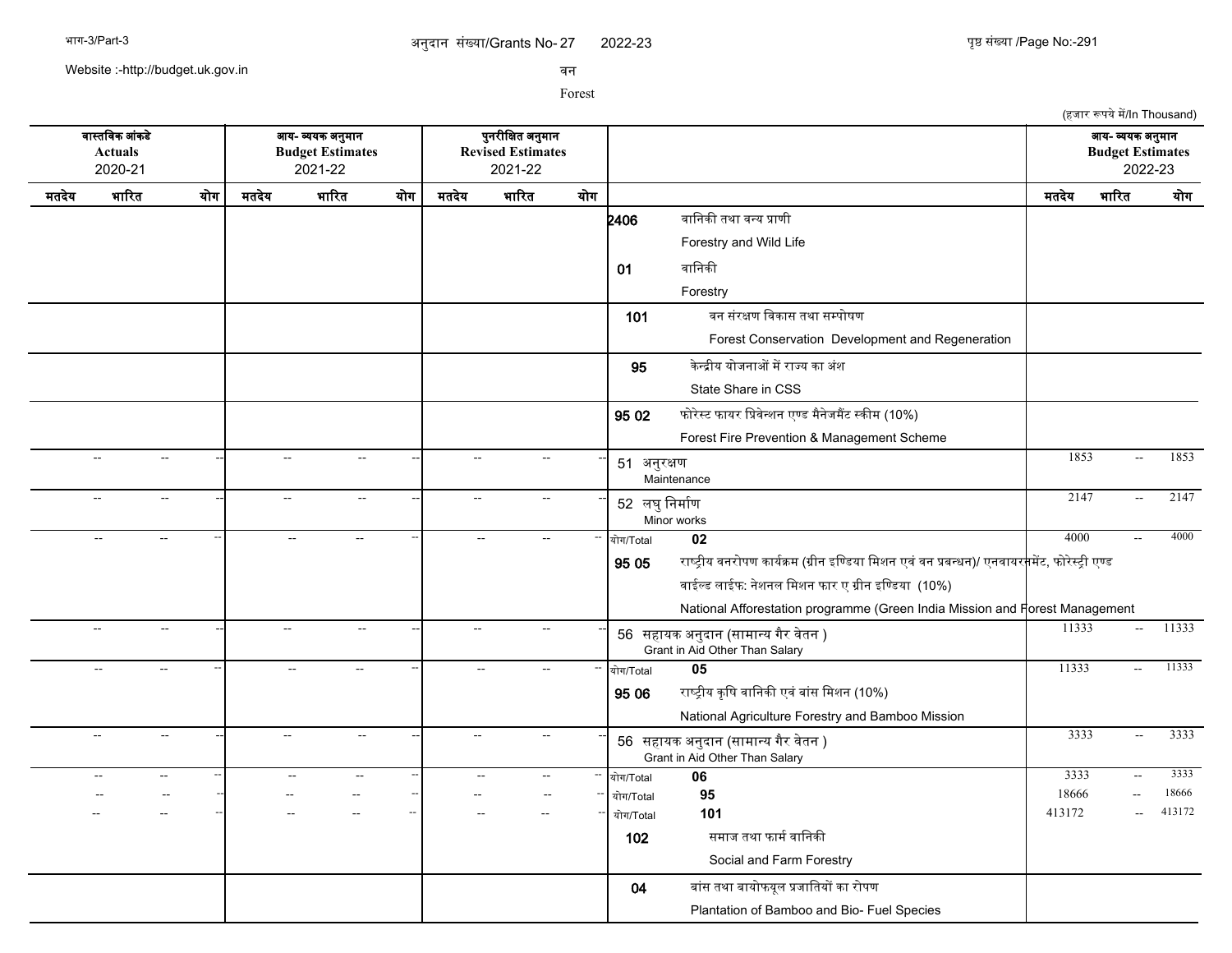(हजार रूपये में/In Thousand)

Website :-http://budget.uk.gov.in

सन

Forest

सगसतचसक आसकडद आख- वखक अननमगन पननरजचकत अननमगन आख- वखक अननमगन **Actuals Budget Estimates Revised Estimates Budget Estimates** 2020-21 2021-22 2021-22 2022-23 मतदखद भगररत खरग मतदखद भगररत खरग मतदखद भगररत खरग मतदखद भगररत खरग  $2406$  बानिकी तथा वन्य प्राणी Forestry and Wild Life 01 वानिकी Forestry 102 समाज तथा फार्म वानिकी Social and Farm Forestry 04 बांस तथा बायोफयुल प्रजातियों का रोपण Plantation of Bamboo and Bio- Fuel Species -- -- -- -- -- -- <sup>56</sup> सहगखक अननदगन (सगमगनख गगर सदतन ) -- -- -- 10506 -- 10506 Grant in Aid Other Than Salary -- -- -- -- -- -- -- -- -- खरग/Total **04** 10506 -- 10506 06 औषधीय पौधों का संरक्षण, संवर्द्धन Medicinal plants preservation, promotion -- -- -- -- -- -- <sup>10</sup> पचशकण वखख Training expenses -- -- -- 133 -- 133 -- -- -- -- -- -- <sup>29</sup> गगचडखर कग ससचगलन अननरकण एसस ईधन आकद कक खरजद -- -- -- 357 -- 357 Operation, maintenance of vehicles and purchase of fuel etc. -- -- -- -- -- -- <sup>42</sup> अनख चसभगगजख वख -- -- -- 167 -- 167 Other Departmental Expenditure -- -- -- -- -- -- <sup>46</sup> सपकगररपण Plantation -- -- -- 2000 -- 2000 -- -- -- -- -- -- <sup>51</sup> अननरकण Maintenance -- -- -- 1 -- 1 -- -- -- -- -- -- <sup>52</sup> लघनचनमगरण Minor works -- -- -- 354 -- 354 -- -- -- -- -- -- -- -- -- खरग/Total **06** 3012 -- 3012 07 उत्तराखण्ड बांस एवं रेशा विकास परिषद Uttaranchal Bamboo and Fiber Development Council -- -- -- -- -- -- <sup>56</sup> सहगखक अननदगन (सगमगनख गगर सदतन ) -- -- -- 3667 -- 3667 Grant in Aid Other Than Salary -- -- -- -- -- -- -- -- -- खरग/Total **07** 3667 -- 3667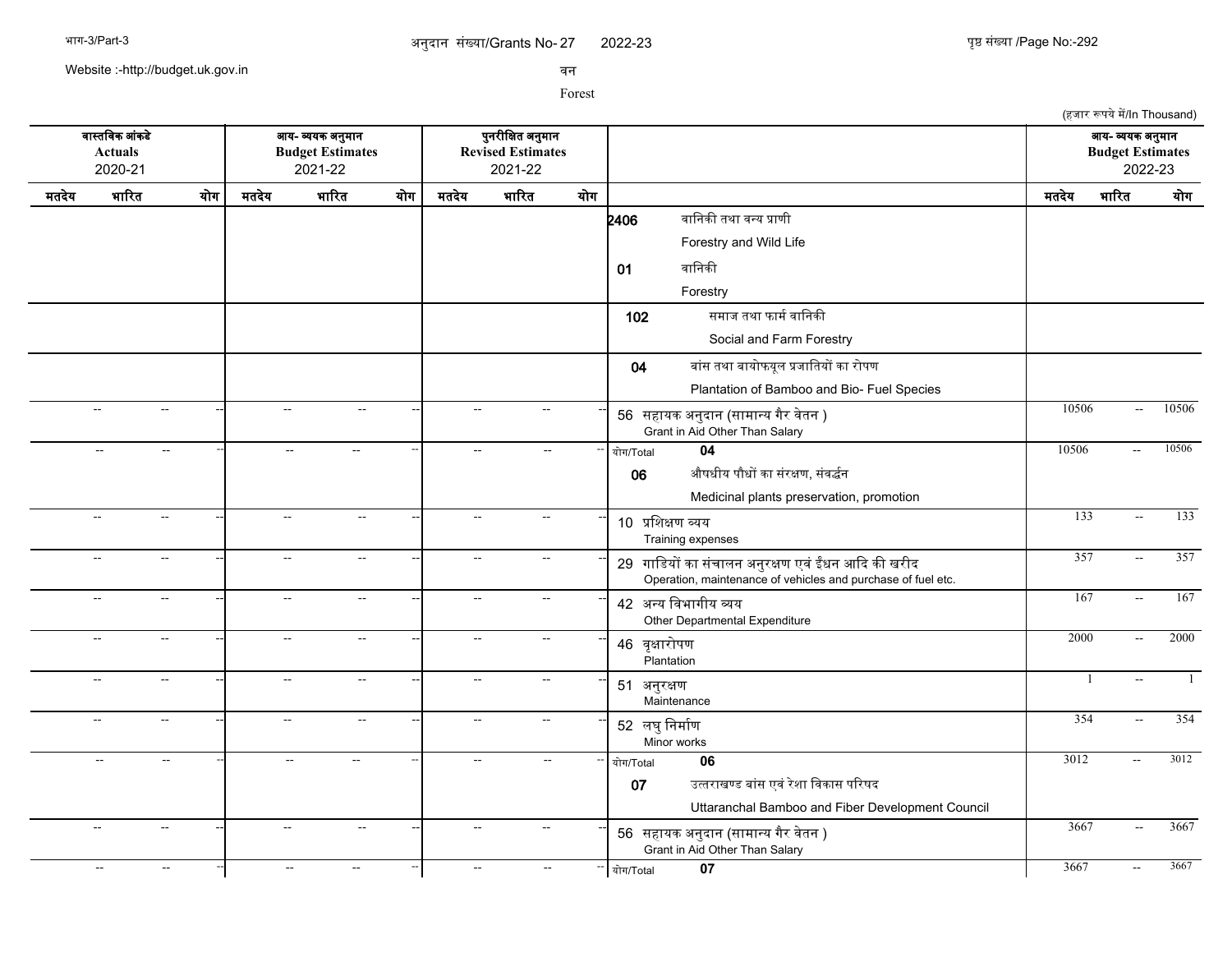(हजार रूपये में/In Thousand)

Website :-http://budget.uk.gov.in

सन

Forest

सगसतचसक आसकडद आख- वखक अननमगन पननरजचकत अननमगन आख- वखक अननमगन **Actuals Budget Estimates Revised Estimates Budget Estimates** 2020-21 2021-22 2021-22 2022-23 मतदखद भगररत खरग मतदखद भगररत खरग मतदखद भगररत खरग मतदखद भगररत खरग  $2406$  बानिकी तथा वन्य प्राणी Forestry and Wild Life 01 बानिकी Forestry 102 समाज तथा फार्म वानिकी Social and Farm Forestry 08 वोमेन कम्पोनेन्ट के अन्तर्गत नर्सरी विकास कार्य Nursery development work under Woman Component -- -- -- -- -- -- <sup>10</sup> पचशकण वखख Training expenses -- -- -- 441 -- 441 -- -- -- -- -- -- <sup>56</sup> सहगखक अननदगन (सगमगनख गगर सदतन ) -- -- -- 1333 -- 1333 Grant in Aid Other Than Salary -- -- -- -- -- -- -- -- -- खरग/Total **08** 1774 -- 1774 09 हमारा पेड़ हमारा धन योजना Hamara ped hamara dhan -- -- -- -- -- -- <sup>10</sup> पचशकण वखख Training expenses -- -- -- 170 -- 170 -- -- -- -- -- -- <sup>24</sup> चसजगपन, चबकक, चसखखगपन एसस पकगशन पर वख -- -- -- 233 -- 233 Advertisement and Publicity -- -- -- -- -- -- <sup>42</sup> अनख चसभगगजख वख -- -- -- 567 -- 567 Other Departmental Expenditure -- -- -- -- -- -- -- -- -- खरग/Total **09** 970 -- 970 10  $\overline{\phantom{a}}$  हमारा स्कुल हमारा वुक्ष योजना hamara school hamara vriksh yojana -- -- -- -- -- -- <sup>10</sup> पचशकण वखख Training expenses -- -- -- 333 -- 333 -- -- -- -- -- -- <sup>24</sup> चसजगपन, चबकक, चसखखगपन एसस पकगशन पर वख -- -- -- 333 -- 333 Advertisement and Publicity -- -- -- -- -- -- <sup>46</sup> सपकगररपण **Plantation** -- -- -- 3333 -- 3333 -- -- -- -- -- -- -- -- -- खरग/Total **10** 3999 -- 3999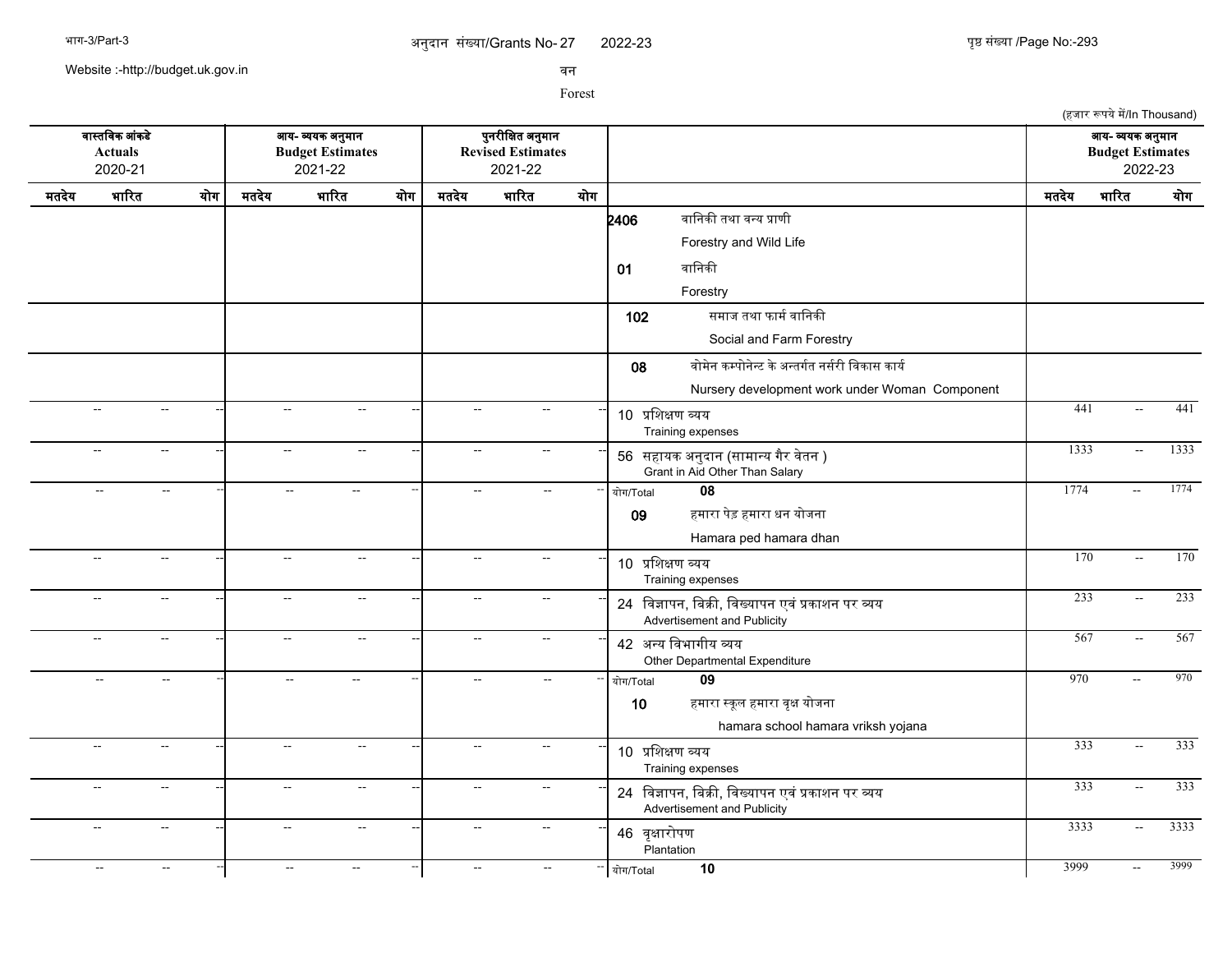2022-23 पुष्ठ संख्या /Page No:-294

(हजार रूपये में/In Thousand)

Website :-http://budget.uk.gov.in

सन

Forest

सगसतचसक आसकडद आख- वखक अननमगन पननरजचकत अननमगन आख- वखक अननमगन **Actuals Budget Estimates Revised Estimates Budget Estimates** 2020-21 2021-22 2021-22 2022-23 मतदखद भगररत खरग मतदखद भगररत खरग मतदखद भगररत खरग मतदखद भगररत खरग  $2406$  बानिकी तथा वन्य प्राणी Forestry and Wild Life 01 बानिकी Forestry 102 समाज तथा फार्म वानिकी Social and Farm Forestry 11 बगगगन Bagaan -- -- -- -- -- -- <sup>46</sup> सपकगररपण Plantation -- -- -- 6914 -- 6914 -- -- -- -- -- -- -- -- -- खरग/Total **11** 6914 -- 6914 12 हरेला कार्यक्रम में पौंध वितरण योजना Plant distribution scheme in the Harela -- -- -- -- -- -- <sup>24</sup> चसजगपन, चबकक, चसखखगपन एसस पकगशन पर वख -- -- -- 412 -- 412 Advertisement and Publicity -- -- -- -- -- -- <sup>42</sup> अनख चसभगगजख वख Other Departmental Expenditure -- -- -- 3333 -- 3333 -- -- -- -- -- -- -- -- -- खरग/Total **12** 3745 -- 3745 97 वानिकी परियोजना (विश्व बैंक पोषित) Forestry Project (World Bank-funded) 97 01 उत्तराखण्ड वन संसाधन प्रबन्धन परियोजना (जाइका वित्त पोषित) Uttarakhand Forest Resource Management Project(Financed by JAYKA) -- -- -- -- -- -- <sup>56</sup> सहगखक अननदगन (सगमगनख गगर सदतन ) -- -- -- 366667 -- 366667 Grant in Aid Other Than Salary -- -- -- -- -- -- -- -- -- खरग/Total **01** 366667 -- 366667 -- -- -- -- -- -- -- -- -- खरग/Total **97** 366667 -- 366667 -- -- -- -- -- -- -- -- -- खरग/Total **102** 401254 -- 401254 105 सन उतपगद Forest Produce 03 इमगरतज लकडज करखलग तथग अनख अचभकरणर दगरग चनकगलज गई सन उपज Forest produce generated by Timber coal and other agencies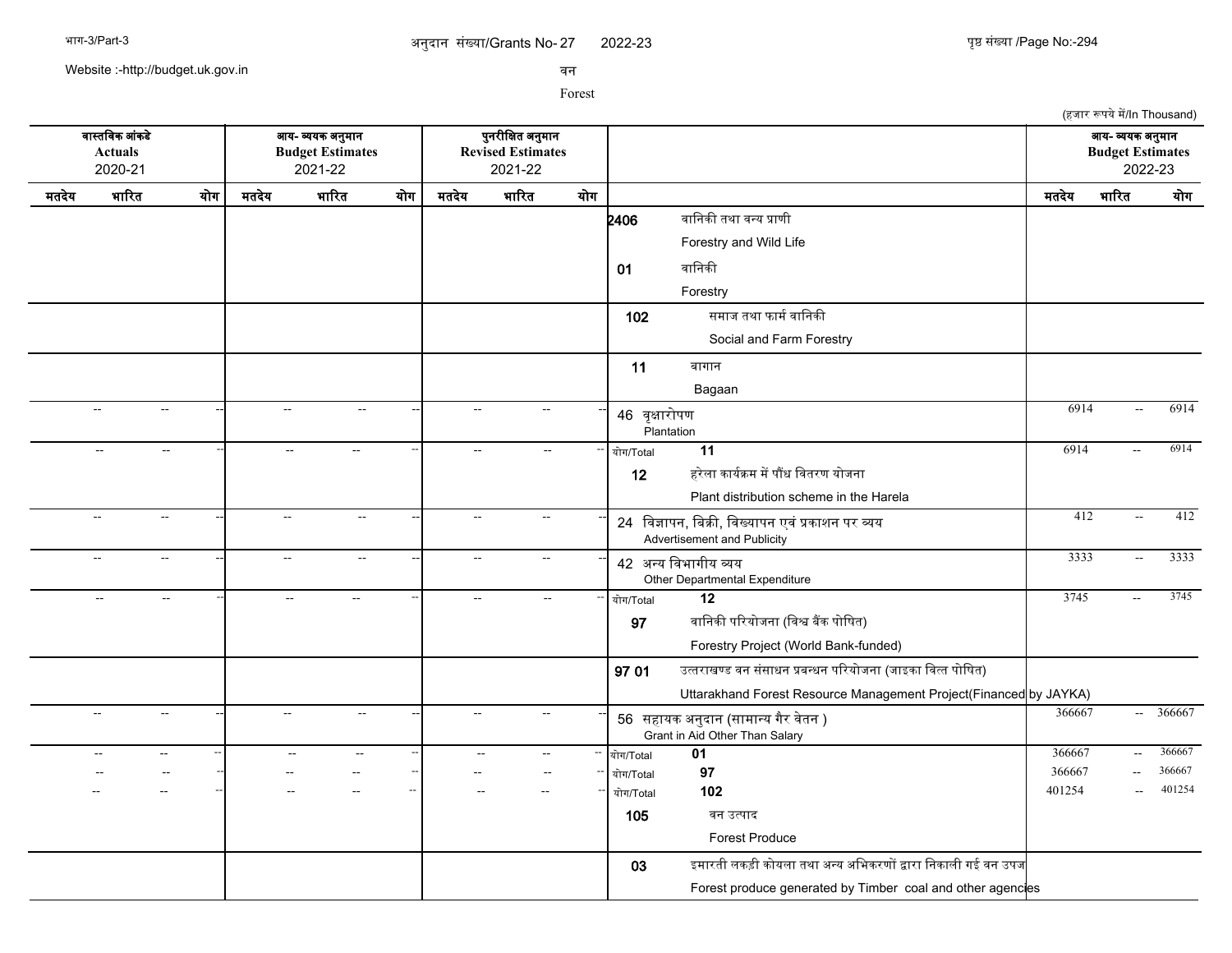Website :-http://budget.uk.gov.in

सन

|                                             |                                                      |     |                                                        |                             |     |                                                          |                          |     |                                                                                                                    |        | (हजार रूपये में/In Thousand)                           |        |
|---------------------------------------------|------------------------------------------------------|-----|--------------------------------------------------------|-----------------------------|-----|----------------------------------------------------------|--------------------------|-----|--------------------------------------------------------------------------------------------------------------------|--------|--------------------------------------------------------|--------|
| वास्तविक आंकडे<br><b>Actuals</b><br>2020-21 |                                                      |     | आय- व्ययक अनुमान<br><b>Budget Estimates</b><br>2021-22 |                             |     | पुनरीक्षित अनुमान<br><b>Revised Estimates</b><br>2021-22 |                          |     |                                                                                                                    |        | आय- व्ययक अनुमान<br><b>Budget Estimates</b><br>2022-23 |        |
| मतदेय                                       | भारित                                                | योग | मतदेय                                                  | भारित                       | योग | मतदेय                                                    | भारित                    | योग |                                                                                                                    | मतदेय  | भारित                                                  | योग    |
|                                             |                                                      |     |                                                        |                             |     |                                                          |                          |     | वानिकी तथा वन्य प्राणी<br>2406                                                                                     |        |                                                        |        |
|                                             |                                                      |     |                                                        |                             |     |                                                          |                          |     | Forestry and Wild Life                                                                                             |        |                                                        |        |
|                                             |                                                      |     |                                                        |                             |     |                                                          |                          |     | वानिकी<br>01                                                                                                       |        |                                                        |        |
|                                             |                                                      |     |                                                        |                             |     |                                                          |                          |     | Forestry                                                                                                           |        |                                                        |        |
|                                             |                                                      |     |                                                        |                             |     |                                                          |                          |     | 105<br>वन उत्पाद                                                                                                   |        |                                                        |        |
|                                             |                                                      |     |                                                        |                             |     |                                                          |                          |     | <b>Forest Produce</b>                                                                                              |        |                                                        |        |
|                                             |                                                      |     |                                                        |                             |     |                                                          |                          |     | इमारती लकड़ी कोयला तथा अन्य अभिकरणों द्वारा निकाली गई वन उपज<br>03                                                 |        |                                                        |        |
|                                             |                                                      |     |                                                        |                             |     |                                                          |                          |     | Forest produce generated by Timber coal and other agencies                                                         |        |                                                        |        |
|                                             | $\sim$<br>$\sim$                                     |     | $\sim$                                                 | $\mathcal{L}_{\mathcal{F}}$ |     | $\mathbf{L}$                                             | $\sim$                   |     | 42 अन्य विभागीय व्यय                                                                                               | 5000   | $\sim$                                                 | 5000   |
|                                             |                                                      |     |                                                        |                             |     |                                                          |                          |     | Other Departmental Expenditure                                                                                     |        |                                                        |        |
|                                             | $\sim$ $\sim$<br>$\sim$ $\sim$                       |     | $\sim$ $\sim$                                          | $\sim$                      |     | $\sim$                                                   |                          |     | $\overline{03}$<br>योग/Total                                                                                       | 5000   | $\sim$                                                 | 5000   |
|                                             |                                                      |     |                                                        |                             |     |                                                          |                          |     | लीसा<br>04                                                                                                         |        |                                                        |        |
|                                             | $\sim$<br>$\sim$                                     |     | $\sim$                                                 | $\sim$                      |     | $\sim$ $\sim$                                            | $\sim$ $\sim$            |     | Lisa                                                                                                               | 4043   | $\mathbb{L}^{\mathbb{L}}$                              | 4043   |
|                                             |                                                      |     |                                                        |                             |     |                                                          |                          |     | 02 मजदूरी<br>Wages                                                                                                 |        |                                                        |        |
|                                             | $\sim$<br>$\overline{\phantom{a}}$                   |     | $\sim$                                                 | $\sim$                      |     | $\sim$                                                   | $\overline{\phantom{a}}$ |     | 04 यात्रा व्यय                                                                                                     | 72     | $\sim$ $\sim$                                          | 72     |
|                                             |                                                      |     |                                                        |                             |     |                                                          |                          |     | <b>Travelling Allowance</b>                                                                                        |        |                                                        |        |
|                                             | $\sim$<br>$\sim$                                     |     | $\sim$                                                 | $\overline{\phantom{a}}$    |     | $\sim$                                                   | $\sim$                   |     | 20 लेखन सामग्री एवं छपाई                                                                                           | 720    | $\sim$                                                 | 720    |
|                                             | $\overline{\phantom{a}}$<br>$\sim$                   |     | $\sim$                                                 | $\sim$                      |     | $\sim$                                                   | $\sim$ $\sim$            |     | Printing and Stationery                                                                                            | 839    | $\sim$                                                 | 839    |
|                                             |                                                      |     |                                                        |                             |     |                                                          |                          |     | 22 कार्यालय व्यय<br>General Office Expense                                                                         |        |                                                        |        |
|                                             | $\overline{\phantom{a}}$<br>$\sim$                   |     | $\mathbb{L}^{\mathbb{L}}$                              | Ξ.                          |     | $\mathbb{L}^{\mathbb{L}}$                                | $\sim$                   |     | 25 उपयोगिता बिलों का भुगतान                                                                                        | 177    | $\sim$                                                 | 177    |
|                                             |                                                      |     |                                                        |                             |     |                                                          |                          |     | Utility Bill Payment                                                                                               |        |                                                        |        |
|                                             | $\overline{\phantom{a}}$<br>$\sim$                   |     | $\sim$                                                 | $\sim$                      |     | $\sim$                                                   | $\sim$                   |     | 29 गाडियों का संचालन अनुरक्षण एवं ईंधन आदि की खरीद<br>Operation, maintenance of vehicles and purchase of fuel etc. | 500    | $\sim$                                                 | 500    |
|                                             | цц.<br>$\sim$                                        |     | $\mathbb{H}^{\mathbb{Z}}$                              | Ξ.                          |     | $\sim$                                                   | $\sim$                   |     | 40 मशीन उपकरण सज्जा एवं संयंत्र                                                                                    | 300    | $\sim$                                                 | 300    |
|                                             |                                                      |     |                                                        |                             |     |                                                          |                          |     | Equipment, Machine and Accessorie                                                                                  |        |                                                        |        |
|                                             | цц.<br>$\sim$                                        |     | $\sim$                                                 | $\sim$                      |     | $\sim$                                                   | $\overline{a}$           |     | 42 अन्य विभागीय व्यय                                                                                               | 106667 | $\mathcal{L}_{\text{max}}$                             | 106667 |
|                                             |                                                      |     |                                                        |                             |     |                                                          |                          |     | Other Departmental Expenditure                                                                                     |        |                                                        |        |
|                                             | $\overline{a}$<br>$\sim$                             |     | $\sim$                                                 | $\sim$                      |     | $\sim$                                                   | $\sim$                   |     | 51 अनुरक्षण<br>Maintenance                                                                                         | 4000   | $\sim$                                                 | 4000   |
|                                             | $\overline{\phantom{a}}$<br>$\overline{\phantom{a}}$ |     | $\overline{a}$                                         | $\overline{a}$              |     | $\overline{\phantom{a}}$                                 | $\overline{\phantom{a}}$ |     | 52 लघु निर्माण<br>Minor works                                                                                      | 1667   | $\sim$ $\sim$                                          | 1667   |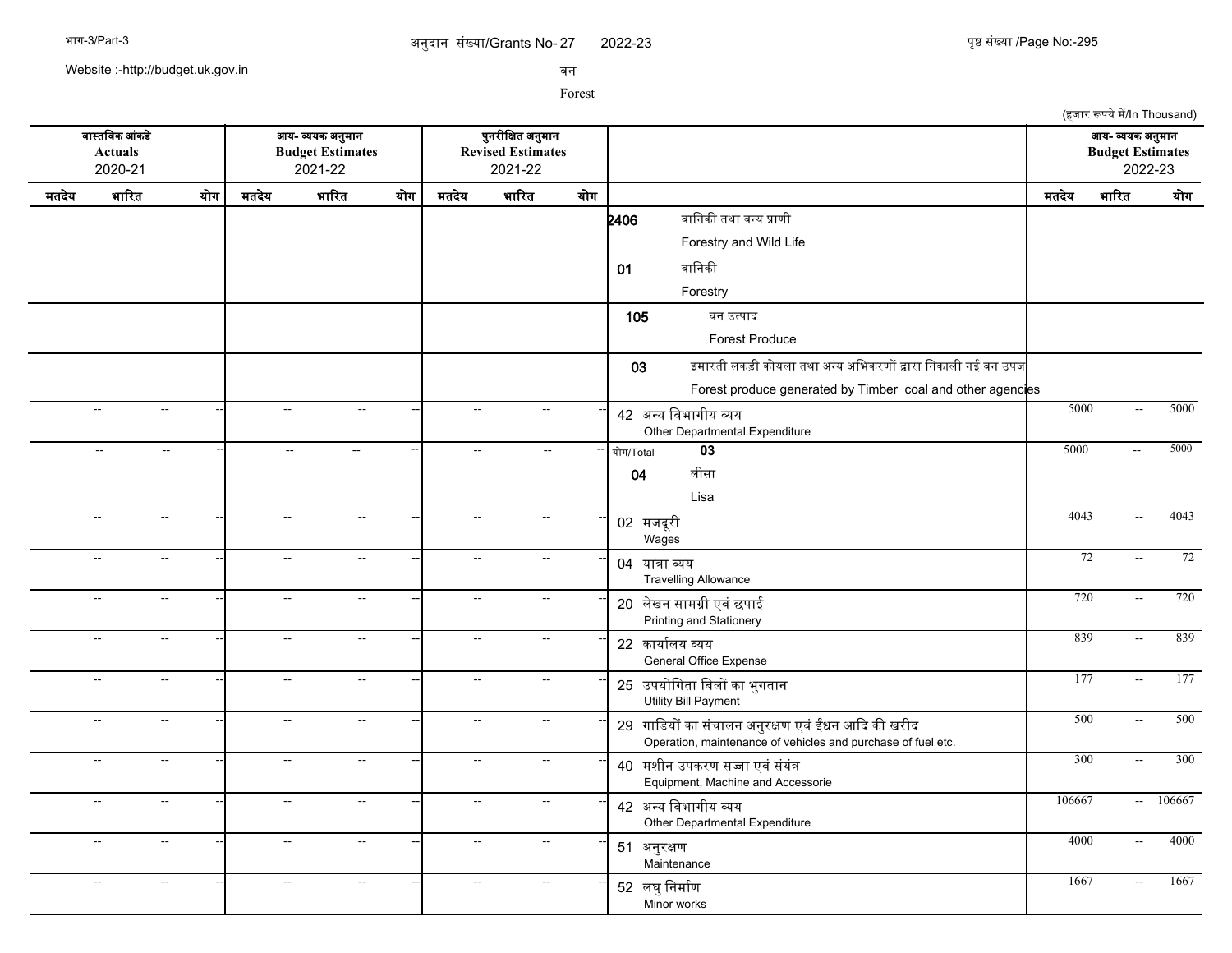2022-23 युष्ठ संख्या /Page No:-296

(हजार रूपये में/In Thousand)

Website :-http://budget.uk.gov.in

सन

|       | वास्तविक आंकडे<br><b>Actuals</b><br>2020-21 |                          |                          | आय- व्ययक अनुमान<br><b>Budget Estimates</b><br>2021-22 | पुनरीक्षित अनुमान<br><b>Revised Estimates</b><br>2021-22 |                |                          |     |                                                                                                                      | आय- व्ययक अनुमान<br><b>Budget Estimates</b><br>2022-23 |                           |                 |
|-------|---------------------------------------------|--------------------------|--------------------------|--------------------------------------------------------|----------------------------------------------------------|----------------|--------------------------|-----|----------------------------------------------------------------------------------------------------------------------|--------------------------------------------------------|---------------------------|-----------------|
| मतदेय | भारित                                       | योग                      | मतदेय                    | भारित                                                  | योग                                                      | मतदेय          | भारित                    | योग |                                                                                                                      | मतदेय                                                  | भारित                     | योग             |
|       |                                             |                          |                          |                                                        |                                                          |                |                          |     | वानिकी तथा वन्य प्राणी<br>2406                                                                                       |                                                        |                           |                 |
|       |                                             |                          |                          |                                                        |                                                          |                |                          |     | Forestry and Wild Life                                                                                               |                                                        |                           |                 |
|       |                                             |                          |                          |                                                        |                                                          |                |                          |     | वानिकी<br>01                                                                                                         |                                                        |                           |                 |
|       |                                             |                          |                          |                                                        |                                                          |                |                          |     | Forestry                                                                                                             |                                                        |                           |                 |
|       |                                             |                          |                          |                                                        |                                                          |                |                          |     | 105<br>वन उत्पाद                                                                                                     |                                                        |                           |                 |
|       |                                             |                          |                          |                                                        |                                                          |                |                          |     | Forest Produce                                                                                                       |                                                        |                           |                 |
|       |                                             | $\sim$ $\sim$            |                          |                                                        |                                                          | $\overline{a}$ |                          |     | 04<br>योग/Total                                                                                                      | 118985                                                 | $\sim$                    | 118985          |
|       |                                             |                          |                          |                                                        | ц.                                                       |                |                          |     | 105<br>योग/Total                                                                                                     | 123985                                                 | $\overline{a}$            | 123985          |
|       |                                             |                          |                          |                                                        |                                                          |                |                          |     | 800<br>अन्य व्यय                                                                                                     |                                                        |                           |                 |
|       |                                             |                          |                          |                                                        |                                                          |                |                          |     | Other Expenditure                                                                                                    |                                                        |                           |                 |
|       |                                             |                          |                          |                                                        |                                                          |                |                          |     | मुठभेड़ में मृत्यु होने तथा शासकीय कार्यों हेतु वनाधिकारियों/कर्मचारियों <b>की</b> सहायता/पुरस्कार<br>14             |                                                        |                           |                 |
|       |                                             |                          |                          |                                                        |                                                          |                |                          |     | Assistance/ Awards to forest officeials/ employees expired at the time of encounter/                                 |                                                        |                           |                 |
|       |                                             |                          |                          |                                                        |                                                          |                |                          |     | official work                                                                                                        |                                                        |                           |                 |
|       | $\overline{\phantom{a}}$                    | $\sim$                   | $\sim$                   | $\mathbf{u}$                                           |                                                          | $\mathbf{u}$   | $\overline{\phantom{a}}$ |     | 42 अन्य विभागीय व्यय<br>Other Departmental Expenditure                                                               | 1667                                                   | $\overline{\phantom{a}}$  | 1667            |
|       | $\sim$                                      | $\sim$                   | $\sim$                   | $\sim$                                                 |                                                          | $\overline{a}$ | $-$                      |     | 14<br>योग/Total                                                                                                      | 1667                                                   | $\sim$                    | 1667            |
|       |                                             |                          |                          |                                                        |                                                          |                |                          |     | सूचना प्रौद्योगिकी तंत्र् का सुद्रढीकरण<br>31                                                                        |                                                        |                           |                 |
|       |                                             |                          |                          |                                                        |                                                          |                |                          |     | Strengthing of IT                                                                                                    |                                                        |                           |                 |
|       | --                                          | $\overline{a}$           | $\overline{\phantom{a}}$ | $\overline{a}$                                         |                                                          | $\sim$         | $\mathbf{L}$             |     | 20 लेखन सामग्री एवं छपाई<br>Printing and Stationery                                                                  | 67                                                     | $\sim$                    | 67              |
|       | --                                          | $\overline{a}$           | $\overline{\phantom{a}}$ | $\overline{\phantom{a}}$                               |                                                          | $\overline{a}$ | $\overline{a}$           |     | 26 कम्प्यूटर हार्डवेयर एवं सॉफ्टवेयर एवं अनुरक्षण<br>Computer hardware software and Peripherals purchase/Maintenance | 167                                                    | $\sim$                    | 167             |
|       | --                                          | $\sim$ $\sim$            | $\overline{a}$           | $\sim$ $\sim$                                          |                                                          | $\sim$         | $\sim$                   |     | 27 व्यावसायिक तथा विशेष सेवाओं के लिए भुगतान<br>Payment for professional and specialized services                    | 333                                                    | $\sim$ $\sim$             | 333             |
|       | $\sim$ $\sim$                               | $\sim$ $\sim$            | $\sim$                   | $\sim$ $\sim$                                          |                                                          | $\sim$         | $\sim$ $\sim$            |     | 40 मशीन उपकरण सज्जा एवं संयंत्र<br>Equipment, Machine and Accessorie                                                 | 167                                                    | $\mathbb{L}^{\mathbb{L}}$ | 167             |
|       | $-$                                         | $\overline{\phantom{a}}$ | $\sim$                   | ΞĒ,                                                    |                                                          | $\mathbf{u}$   | $\sim$ $\sim$            |     | 42 अन्य विभागीय व्यय<br>Other Departmental Expenditure                                                               | $\overline{33}$                                        | $\sim$                    | $\overline{33}$ |
|       | $\sim$                                      | $\sim$ $\sim$            |                          | $\sim$                                                 |                                                          | $\overline{a}$ | $-$                      |     | 31<br>योग/Total                                                                                                      | 767                                                    |                           | 767             |
|       |                                             |                          |                          |                                                        |                                                          |                |                          |     | मानव-वानर संघर्ष न्यूनीकरण योजना<br>50                                                                               |                                                        |                           |                 |
|       |                                             |                          |                          |                                                        |                                                          |                |                          |     | Manav-Vanar shangarsh niunikaran yojana                                                                              |                                                        |                           |                 |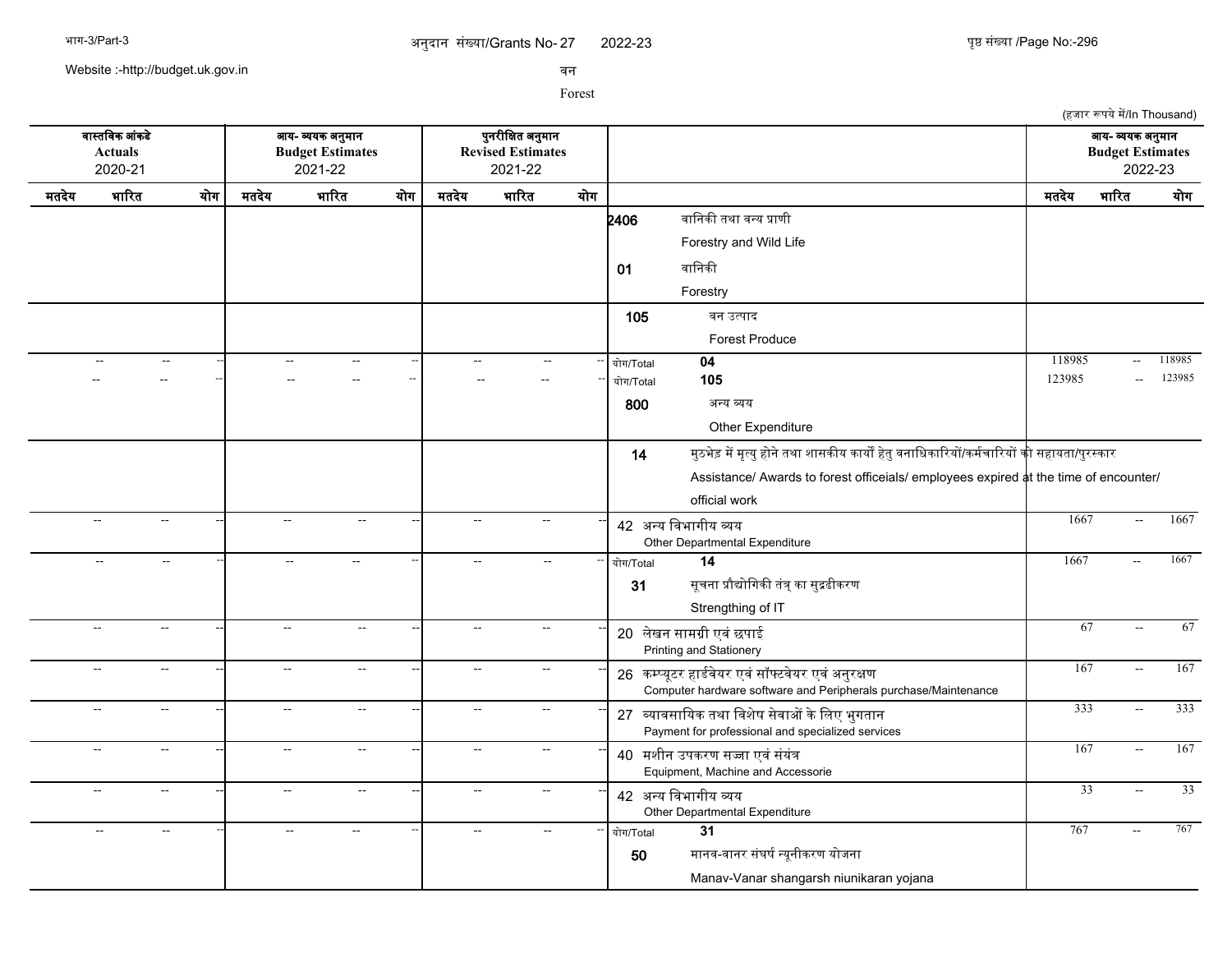2022-23 297

(हजार रूपये में/In Thousand)

Website :-http://budget.uk.gov.in

सन

|       | वास्तविक आंकडे<br><b>Actuals</b><br>2020-21 |                             |                          | आय- व्ययक अनुमान<br><b>Budget Estimates</b><br>2021-22 | पुनरीक्षित अनुमान<br><b>Revised Estimates</b><br>2021-22 |                          |               |     |                                                                                                                      | आय- व्ययक अनुमान<br><b>Budget Estimates</b><br>2022-23 |                          |      |
|-------|---------------------------------------------|-----------------------------|--------------------------|--------------------------------------------------------|----------------------------------------------------------|--------------------------|---------------|-----|----------------------------------------------------------------------------------------------------------------------|--------------------------------------------------------|--------------------------|------|
| मतदेय | भारित                                       | योग                         | मतदेय                    | भारित                                                  | योग                                                      | मतदेय                    | भारित         | योग |                                                                                                                      | मतदेय                                                  | भारित                    | योग  |
|       |                                             |                             |                          |                                                        |                                                          |                          |               |     | वानिकी तथा वन्य प्राणी<br>2406                                                                                       |                                                        |                          |      |
|       |                                             |                             |                          |                                                        |                                                          |                          |               |     | Forestry and Wild Life                                                                                               |                                                        |                          |      |
|       |                                             |                             |                          |                                                        |                                                          |                          |               |     | वानिकी<br>01                                                                                                         |                                                        |                          |      |
|       |                                             |                             |                          |                                                        |                                                          |                          |               |     | Forestry                                                                                                             |                                                        |                          |      |
|       |                                             |                             |                          |                                                        |                                                          |                          |               |     | 800<br>अन्य व्यय                                                                                                     |                                                        |                          |      |
|       |                                             |                             |                          |                                                        |                                                          |                          |               |     | Other Expenditure                                                                                                    |                                                        |                          |      |
|       |                                             |                             |                          |                                                        |                                                          |                          |               |     | मानव-वानर संघर्ष न्यूनीकरण योजना<br>50                                                                               |                                                        |                          |      |
|       |                                             |                             |                          |                                                        |                                                          |                          |               |     | Manav-Vanar shangarsh niunikaran yojana                                                                              |                                                        |                          |      |
|       | --                                          | $\sim$                      | $\overline{a}$           | $\sim$ $\sim$                                          |                                                          | Ξ.                       | $\sim$        |     | 20 लेखन सामग्री एवं छपाई<br>Printing and Stationery                                                                  | 257                                                    | $\overline{\phantom{a}}$ | 257  |
|       | $\overline{a}$                              | $\rightarrow$               | $\overline{\phantom{a}}$ | $\sim$ $\sim$                                          |                                                          | $\overline{\phantom{a}}$ |               |     | 21 कार्यालय फर्नीचर एवं उपकरण<br>Furniture, Fixtures and Equipment                                                   | $\overline{202}$                                       | $\overline{a}$           | 202  |
|       | Щ,                                          | $\overline{a}$              | Ξ.                       | $\overline{\phantom{a}}$                               |                                                          | Ξ.                       |               |     | 22 कार्यालय व्यय<br><b>General Office Expense</b>                                                                    | 240                                                    | $\overline{\phantom{a}}$ | 240  |
|       | $\overline{a}$                              | $\sim$                      | $\overline{a}$           | $\sim$                                                 |                                                          | $\overline{\phantom{a}}$ | $\sim$ $\sim$ |     | 24 विज्ञापन, बिक्री, विख्यापन एवं प्रकाशन पर व्यय<br>Advertisement and Publicity                                     | 296                                                    | $\sim$ $\sim$            | 296  |
|       | $\overline{a}$                              | $\sim$                      | $\overline{a}$           | $\sim$                                                 |                                                          | $\sim$                   | $\sim$        |     | 25 उपयोगिता बिलों का भुगतान<br>Utility Bill Payment                                                                  | 90                                                     | цц.                      | 90   |
|       | $\overline{a}$                              | $\mathbb{L}^{\mathbb{L}}$   | $\overline{\phantom{a}}$ | $\mathbb{L}^{\mathbb{L}}$                              |                                                          | $\sim$                   | $\sim$        |     | 26 कम्प्यूटर हार्डवेयर एवं सॉफ्टवेयर एवं अनुरक्षण<br>Computer hardware software and Peripherals purchase/Maintenance | 177                                                    | $\sim$                   | 177  |
|       | $\overline{a}$                              | $\mathcal{L}_{\mathcal{F}}$ | $\sim$                   | $\mathbb{L}^{\mathbb{L}}$                              |                                                          | $\mathbf{u}$             | $\sim$ $\sim$ |     | 29 गाडियों का संचालन अनुरक्षण एवं ईंधन आदि की खरीद<br>Operation, maintenance of vehicles and purchase of fuel etc.   | 652                                                    | $\sim$                   | 652  |
|       | $\overline{a}$                              | $\mathbb{L}^{\mathbb{L}}$   | $\sim$                   | $\mathbb{L}^{\mathbb{L}}$                              |                                                          | $\mathbf{u}$             | $\sim$        |     | 30 आतिथ्य व्यय<br>Hospitality expenses                                                                               |                                                        | 62<br>$\sim$             | 62   |
|       | $\overline{a}$                              | $\sim$                      | $\overline{a}$           | $\sim$                                                 |                                                          | $\overline{a}$           | $\sim$ $\sim$ |     | 40 मशीन उपकरण सज्जा एवं संयंत्र<br>Equipment, Machine and Accessorie                                                 | 662                                                    | $\sim$                   | 662  |
|       | $\overline{a}$                              | $\sim$                      | $\overline{\phantom{a}}$ | $\sim$                                                 |                                                          | $\overline{a}$           | $\sim$        |     | 42 अन्य विभागीय व्यय<br>Other Departmental Expenditure                                                               | 4667                                                   | $\sim$                   | 4667 |
|       | $\overline{a}$                              | $\sim$                      | $\overline{\phantom{a}}$ | $\sim$                                                 |                                                          | $\overline{a}$           | $\sim$        |     | 43 औषधी तथा रसायन<br>Medicines and Chemicals                                                                         | 556                                                    | $\sim$                   | 556  |
|       | --                                          | $\overline{a}$              | $\overline{\phantom{a}}$ | $\overline{a}$                                         |                                                          | $\overline{\phantom{a}}$ | $\sim$        |     | 44 सामग्री एवं सम्पूर्ति<br>Material and supply                                                                      | 83                                                     | $\overline{a}$           | 83   |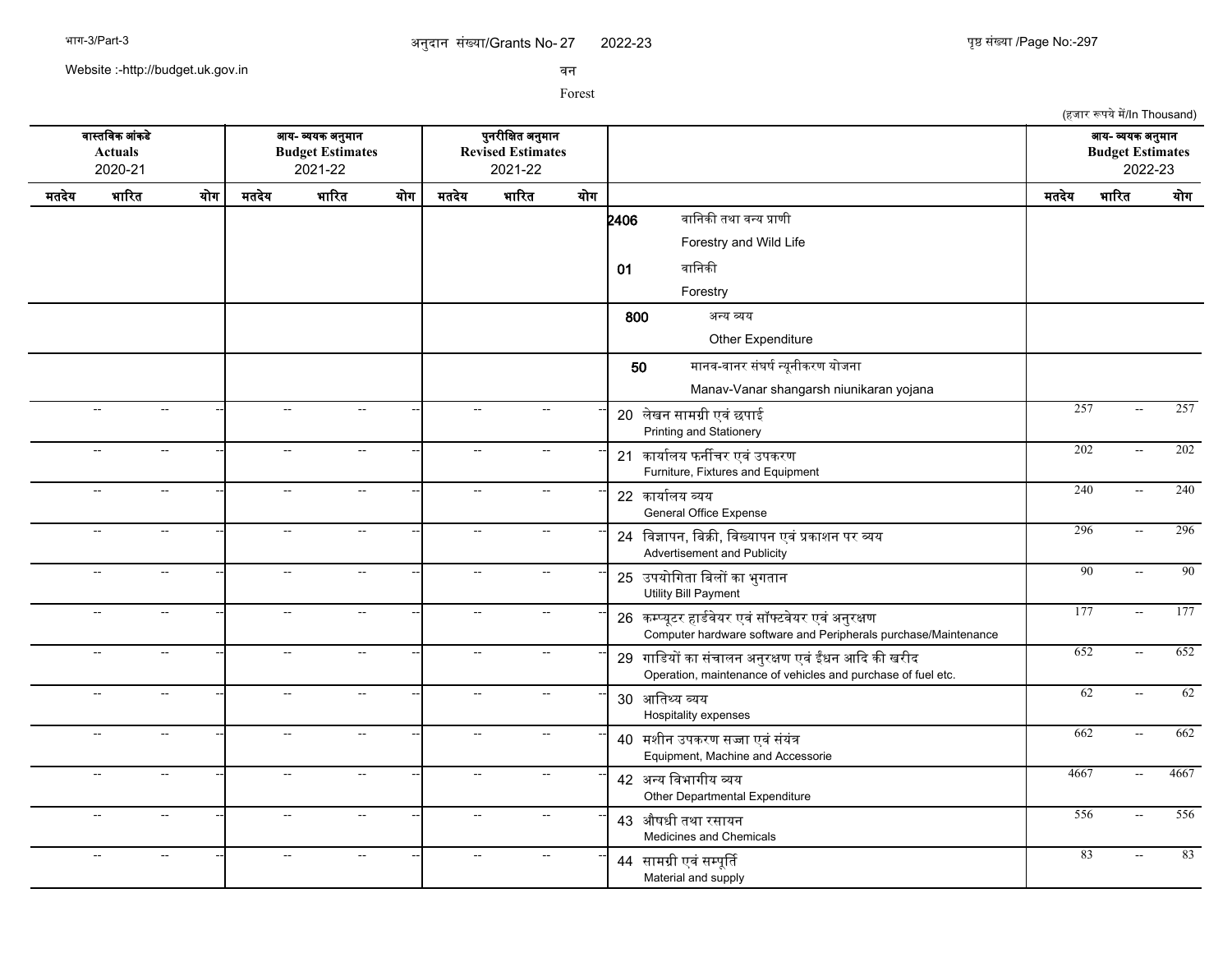2022-23 था प्रथम अपनी का सामान्य प्रथम कर प्रथम प्रथम अपनी अधिकारी प्रथम प्रथम (Page No:-298)

Website :-http://budget.uk.gov.in

सन

|                                             |                          |                                                     |                           |                                                        |                          |                             |                                                          |                          |                                                                                                                                   |                | (हजार रूपये में/In Thousand)                           |                |
|---------------------------------------------|--------------------------|-----------------------------------------------------|---------------------------|--------------------------------------------------------|--------------------------|-----------------------------|----------------------------------------------------------|--------------------------|-----------------------------------------------------------------------------------------------------------------------------------|----------------|--------------------------------------------------------|----------------|
| वास्तविक आंकडे<br><b>Actuals</b><br>2020-21 |                          |                                                     |                           | आय- व्ययक अनुमान<br><b>Budget Estimates</b><br>2021-22 |                          |                             | पुनरीक्षित अनुमान<br><b>Revised Estimates</b><br>2021-22 |                          |                                                                                                                                   |                | आय- व्ययक अनुमान<br><b>Budget Estimates</b><br>2022-23 |                |
| मतदेय                                       | भारित                    | योग                                                 | मतदेय                     | भारित                                                  | योग                      | मतदेय                       | भारित                                                    | योग                      |                                                                                                                                   | मतदेय          | भारित                                                  | योग            |
|                                             |                          |                                                     |                           |                                                        |                          |                             |                                                          |                          | वानिकी तथा वन्य प्राणी<br>2406                                                                                                    |                |                                                        |                |
|                                             |                          |                                                     |                           |                                                        |                          |                             |                                                          |                          | Forestry and Wild Life                                                                                                            |                |                                                        |                |
|                                             |                          |                                                     |                           |                                                        |                          |                             |                                                          |                          | वानिकी<br>01                                                                                                                      |                |                                                        |                |
|                                             |                          |                                                     |                           |                                                        |                          |                             |                                                          |                          | Forestry                                                                                                                          |                |                                                        |                |
|                                             |                          |                                                     |                           |                                                        |                          |                             |                                                          |                          | 800<br>अन्य व्यय                                                                                                                  |                |                                                        |                |
|                                             |                          |                                                     |                           |                                                        |                          |                             |                                                          |                          | Other Expenditure                                                                                                                 |                |                                                        |                |
|                                             |                          |                                                     |                           |                                                        |                          |                             |                                                          |                          | मानव-वानर संघर्ष न्यूनीकरण योजना<br>50                                                                                            |                |                                                        |                |
|                                             |                          |                                                     |                           |                                                        |                          |                             |                                                          |                          | Manav-Vanar shangarsh niunikaran yojana                                                                                           |                |                                                        |                |
|                                             | $\mathbb{L}^2$           | $\sim$                                              | $\mathbb{L}^2$            | $\sim$                                                 |                          | $\sim$                      | $\sim$                                                   |                          | 52 लघु निर्माण<br>Minor works                                                                                                     | 1667           | $\overline{\phantom{a}}$                               | 1667           |
|                                             | $\overline{\phantom{a}}$ | $\hspace{0.05cm} -\hspace{0.05cm} -\hspace{0.05cm}$ | $\sim$                    | $\overline{\phantom{a}}$                               |                          | $\sim$                      | $\overline{a}$                                           |                          | 50<br>योग/Total                                                                                                                   | 9611           | $\sim$ $\sim$                                          | 9611           |
|                                             |                          |                                                     |                           |                                                        |                          |                             |                                                          |                          | ग्रामीण ईको पर्यटन योजना<br>51                                                                                                    |                |                                                        |                |
|                                             |                          |                                                     |                           |                                                        |                          |                             |                                                          |                          | Rural eco-tourism scheme                                                                                                          |                |                                                        |                |
|                                             | $\sim$                   | $\sim$                                              | $\sim$                    | $\sim$                                                 | $\overline{a}$           | $\mathbb{L}^{\mathbb{L}}$   | $\sim$                                                   |                          | 02 मजदूरी<br>Wages                                                                                                                | -1             | $\mathbb{L}^{\mathbb{L}}$                              | -1             |
|                                             | $\sim$                   | $\sim$                                              | $\sim$                    | $\sim$                                                 |                          | $\sim$                      | $\sim$                                                   |                          | 10 प्रशिक्षण व्यय<br>Training expenses                                                                                            | 167            | $\mathbb{L}^{\mathbb{L}}$                              | 167            |
|                                             | $\sim$                   | $\sim$                                              | $\sim$                    | $\sim$                                                 |                          | $\overline{\phantom{a}}$    | $\sim$                                                   |                          | 24 विज्ञापन, बिक्री, विख्यापन एवं प्रकाशन पर व्यय<br>Advertisement and Publicity                                                  | 67             | $\sim$                                                 | 67             |
|                                             | $\sim$                   | $\sim$                                              | $\sim$                    | $\sim$                                                 | $\sim$ $\sim$            | $\mathcal{L}_{\mathcal{A}}$ | $\sim$                                                   |                          | 27 व्यावसायिक तथा विशेष सेवाओं के लिए भुगतान<br>Payment for professional and specialized services                                 | 500            | $\mathcal{L}_{\mathcal{A}}$                            | 500            |
|                                             | $\sim$                   | $\mathcal{L}_{\mathcal{F}}$                         | $\mathbb{H}^{\mathbb{Z}}$ | $\sim$                                                 | Ξ.                       | $\sim$ $\sim$               | $\sim$                                                   |                          | 42 अन्य विभागीय व्यय<br>Other Departmental Expenditure                                                                            | 100            | $\sim$                                                 | 100            |
|                                             | $\mathbf{u}$             | $\mathbf{u}$                                        | $\sim$                    | $\mathbf{u}$                                           |                          | $\overline{a}$              | $\mathcal{L}_{\mathcal{A}}$                              |                          | 51<br>योग/Total<br>जंगली सुअरों के आखेट हेतु कारतूसों का वितरण योजना<br>54<br>Cartridges distribution scheme for hunting wild Pig | 835            | $\sim$                                                 | 835            |
|                                             | $\sim$                   | $\sim$                                              | $\sim$                    | $\rightarrow$                                          |                          | $\sim$                      | $\sim$                                                   |                          | 40 मशीन उपकरण सज्जा एवं संयंत्र<br>Equipment, Machine and Accessorie                                                              | -1             | $\sim$ $\sim$                                          |                |
|                                             | $\mathbf{L}$             | $\overline{\phantom{a}}$                            | $\overline{\phantom{a}}$  | $\overline{\phantom{a}}$                               |                          | Щ,                          | $\sim$                                                   |                          | 42 अन्य विभागीय व्यय<br>Other Departmental Expenditure                                                                            | $\overline{1}$ |                                                        |                |
|                                             |                          | $\sim$                                              |                           | $\sim$                                                 | $\overline{\phantom{a}}$ |                             |                                                          |                          | $\overline{54}$<br>योग/Total                                                                                                      | $\overline{2}$ |                                                        | $\overline{2}$ |
|                                             |                          |                                                     |                           |                                                        |                          |                             |                                                          |                          | 800<br>योग/Total                                                                                                                  | 12882          |                                                        | 12882          |
|                                             |                          |                                                     |                           |                                                        | $\overline{a}$           |                             |                                                          | $\overline{\phantom{a}}$ | 01<br>योग/Total                                                                                                                   | 2601057        | $\sim$                                                 | 2601057        |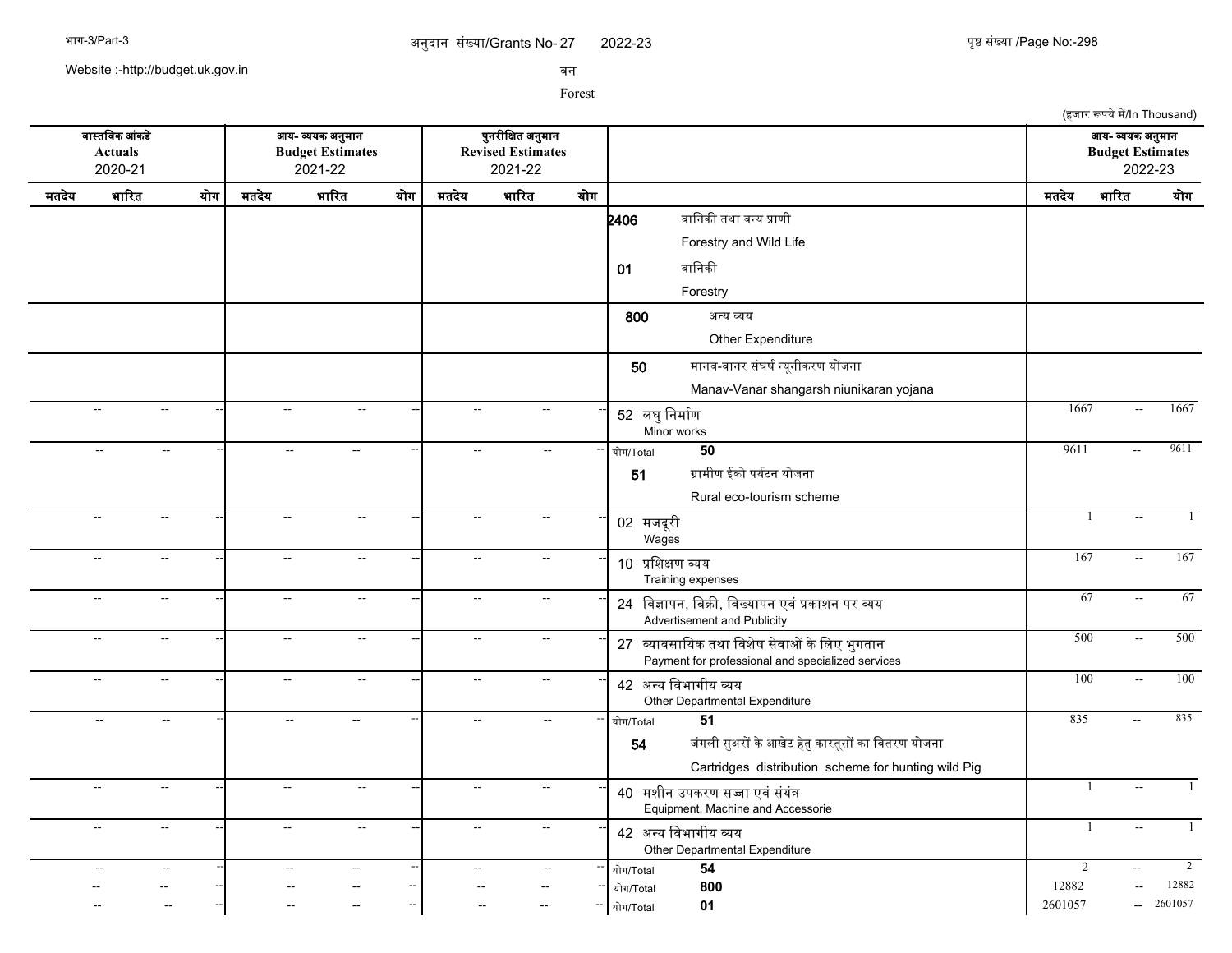Website :-http://budget.uk.gov.in

सन

Forest

(हजार रूपये में/In Thousand) सगसतचसक आसकडद आख- वखक अननमगन पननरजचकत अननमगन आख- वखक अननमगन **Actuals Budget Estimates Revised Estimates Budget Estimates** 2020-21 2021-22 2021-22 2022-23 मतदखद भगररत खरग मतदखद भगररत खरग मतदखद भगररत खरग मतदखद भगररत खरग  $2406$  बानिकी तथा वन्य प्राणी Forestry and Wild Life 02 पर्यावरणीय वानिकी तथा वन्य जीवन Environmental Forestry and wild Life 110 बन्य जीवन परिरक्षण Wild Life Preservation 01 केन्द्र द्वारा पुरोनिधानित योजना CSS 01 02 नन्दा देवी बायोस्फेयर रिजर्व की स्थापना(90:10) Establishment of Nanda Devi Biosphere Resrve (90:10) -- -- -- -- -- -- <sup>10</sup> पचशकण वखख Training expenses -- - - - - - - - - - 10 <del>news appr</del> - - - - 907 - 907 - 907 -- -- -- -- -- -- <sup>27</sup> वखगससगचखक तथग चसशदष सदसगओ कदचलए भनगतगन -- -- -- 667 -- 667 Payment for professional and specialized services -- -- -- -- -- -- <sup>28</sup> कगखगरलख पखरगगथरसगहन कख -- -- -- 1 -- 1 Purchase of Official Vehicle -- -- -- -- -- -- <sup>40</sup> मशजन उपकरण सजग एससससखसत -- -- -- 975 -- 975 Equipment, Machine and Accessorie -- -- -- -- -- -- <sup>42</sup> अनख चसभगगजख वख Other Departmental Expenditure -- - - - - - - - - 1667 - 1667 - 1667 - 1667 -- -- -- -- -- -- <sup>46</sup> सपकगररपण **Plantation** --| -- -- --| -- - --| 46 <del>avendrum</del> - - - - 1900 -- 300 -- -- -- -- -- -- <sup>51</sup> अननरकण Maintenance -- -- -- 2400 -- 2400 -- -- -- -- -- -- <sup>52</sup> लघनचनमगरण Minor works -- -- -- 5036 -- 5036 -- -- -- -- -- -- -- -- -- खरग/Total **02** 11953 -- 11953 01 03 प्रोजेक्ट एलीफैन्ट (90:10) Project Elephant(90:10) -- -- -- -- -- -- <sup>08</sup> पगररशचमक Remuneration --| -- - --| -- - -| 00 <del>mDvDar</del> - - - -| 900 -- 900 -- -- -- -- -- -- <sup>10</sup> पचशकण वखख Training expenses --| -- -- --| -- -- --| 10. ਸ਼ਹਿਆਸ਼ ਤਸ਼ਸ਼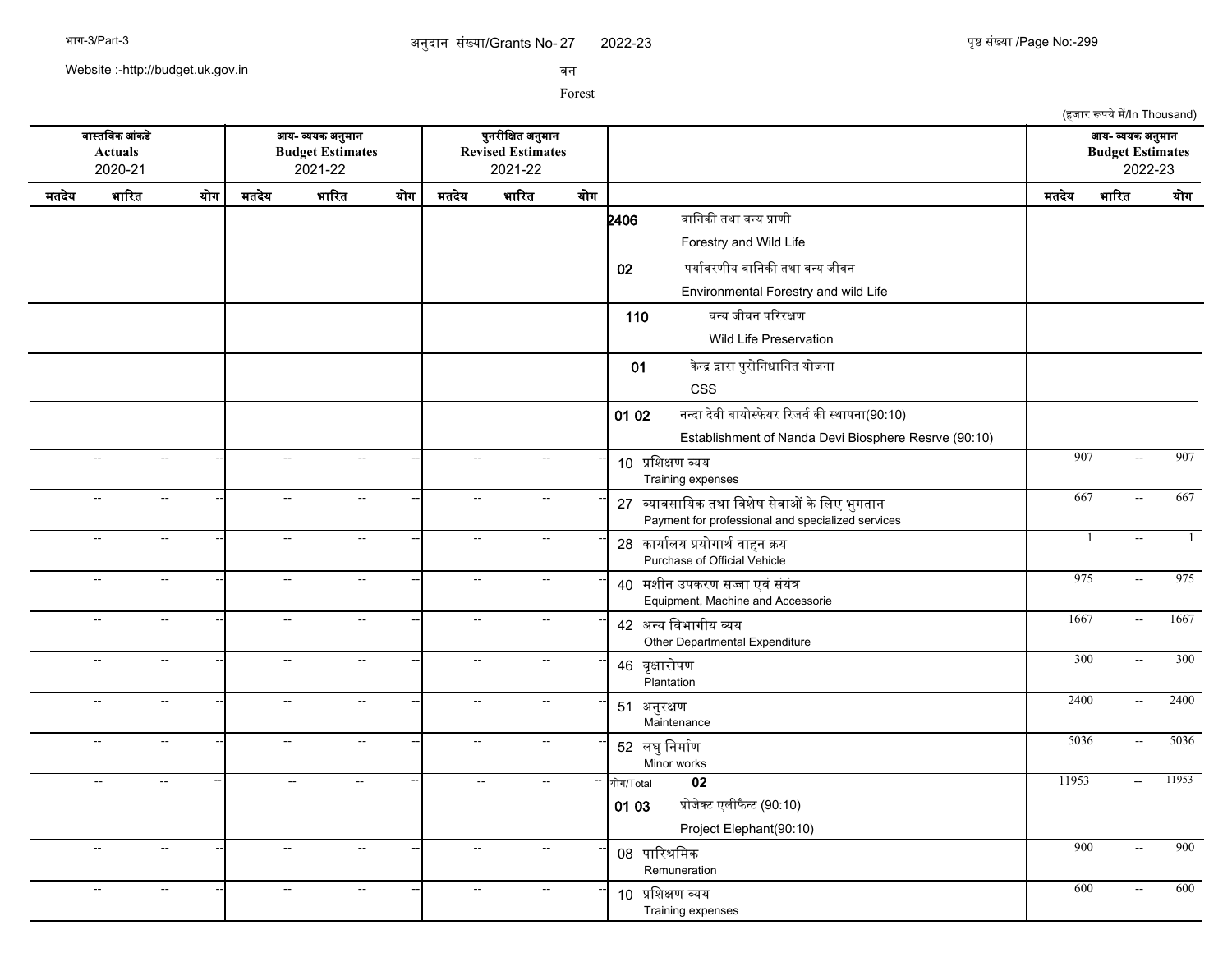Website :-http://budget.uk.gov.in

सन

|                                                                                                       |                           |               |                                                                 |                             |     |                                                        |               |                                                                                                                      |       | (हजार रूपये में/In Thousand) |      |
|-------------------------------------------------------------------------------------------------------|---------------------------|---------------|-----------------------------------------------------------------|-----------------------------|-----|--------------------------------------------------------|---------------|----------------------------------------------------------------------------------------------------------------------|-------|------------------------------|------|
| वास्तविक आंकडे<br>आय- व्ययक अनुमान<br><b>Actuals</b><br><b>Budget Estimates</b><br>2020-21<br>2021-22 |                           |               | पुनरीक्षित अनुमान<br><b>Revised Estimates</b><br>2021-22<br>योग |                             |     | आय- व्ययक अनुमान<br><b>Budget Estimates</b><br>2022-23 |               |                                                                                                                      |       |                              |      |
| मतदेय                                                                                                 | भारित                     | योग           | मतदेय                                                           | भारित                       | योग | मतदेय                                                  | भारित         |                                                                                                                      | मतदेय | भारित                        | योग  |
|                                                                                                       |                           |               |                                                                 |                             |     |                                                        |               | वानिकी तथा वन्य प्राणी<br>2406<br>Forestry and Wild Life                                                             |       |                              |      |
|                                                                                                       |                           |               |                                                                 |                             |     |                                                        |               | पर्यावरणीय वानिकी तथा वन्य जीवन<br>02                                                                                |       |                              |      |
|                                                                                                       |                           |               |                                                                 |                             |     |                                                        |               | Environmental Forestry and wild Life                                                                                 |       |                              |      |
|                                                                                                       |                           |               |                                                                 |                             |     |                                                        |               | वन्य जीवन परिरक्षण<br>110                                                                                            |       |                              |      |
|                                                                                                       |                           |               |                                                                 |                             |     |                                                        |               | <b>Wild Life Preservation</b>                                                                                        |       |                              |      |
|                                                                                                       |                           |               |                                                                 |                             |     |                                                        |               | केन्द्र द्वारा पुरोनिधानित योजना                                                                                     |       |                              |      |
|                                                                                                       |                           |               |                                                                 |                             |     |                                                        |               | 01<br><b>CSS</b>                                                                                                     |       |                              |      |
|                                                                                                       |                           |               |                                                                 |                             |     |                                                        |               | प्रोजेक्ट एलीफैन्ट (90:10)                                                                                           |       |                              |      |
|                                                                                                       |                           |               |                                                                 |                             |     |                                                        |               | 01 03<br>Project Elephant(90:10)                                                                                     |       |                              |      |
|                                                                                                       | $\overline{\phantom{a}}$  | $\sim$        | $\overline{\phantom{a}}$                                        | $\overline{a}$              |     | $\sim$                                                 | $\sim$        | 22 कार्यालय व्यय                                                                                                     | 667   | $\sim$                       | 667  |
|                                                                                                       |                           |               |                                                                 |                             |     |                                                        |               | General Office Expense                                                                                               |       |                              |      |
|                                                                                                       | $\sim$                    | $\sim$        | $\overline{a}$                                                  | Щ,                          |     | $\sim$                                                 | $\sim$ $\sim$ | 24 विज्ञापन, बिक्री, विख्यापन एवं प्रकाशन पर व्यय<br>Advertisement and Publicity                                     | 450   | $\sim$                       | 450  |
|                                                                                                       | $\overline{\phantom{a}}$  | $\sim$        | $\overline{\phantom{a}}$                                        | $\rightarrow$               |     | $\sim$                                                 | $\sim$        | 26 कम्प्यूटर हार्डवेयर एवं सॉफ्टवेयर एवं अनुरक्षण<br>Computer hardware software and Peripherals purchase/Maintenance |       | $\mathbf{1}$                 |      |
|                                                                                                       | $\overline{\phantom{a}}$  | $\sim$        | $\overline{a}$                                                  | $\mathcal{L}_{\mathcal{F}}$ |     | $\sim$ $\sim$                                          | $\sim$        | 27 व्यावसायिक तथा विशेष सेवाओं के लिए भुगतान<br>Payment for professional and specialized services                    |       | $\overline{1}$<br>$\sim$     |      |
|                                                                                                       | $\sim$                    | $\sim$        | $\sim$                                                          | $\overline{\phantom{a}}$    |     | $\sim$                                                 | $\sim$        | 29 गाडियों का संचालन अनुरक्षण एवं ईंधन आदि की खरीद<br>Operation, maintenance of vehicles and purchase of fuel etc.   | 690   | $\sim$                       | 690  |
|                                                                                                       | $\sim$ $\sim$             | $\sim$        | $\sim$                                                          | $\qquad \qquad -$           |     | $\sim$ $\sim$                                          | $\sim$ $\sim$ | 31 गुप्त सेवा व्यय<br>Secret service Expense                                                                         |       | -1<br>$\sim$                 | 1    |
|                                                                                                       | $\mathbb{L}^{\mathbb{L}}$ | $\sim$        | $\mathcal{L}_{\mathcal{A}}$                                     | $\sim$ $\sim$               |     | $\sim$ $\sim$                                          | $\sim$ $\sim$ | 40 मशीन उपकरण सज्जा एवं संयंत्र<br>Equipment, Machine and Accessorie                                                 | 2667  | $\sim$ $\sim$                | 2667 |
|                                                                                                       | $\sim$                    | $\sim$        | $\overline{a}$                                                  | $\overline{\phantom{a}}$    |     | $\sim$                                                 | $\sim$        | 42 अन्य विभागीय व्यय<br>Other Departmental Expenditure                                                               | 3333  | $\sim$                       | 3333 |
|                                                                                                       | $\mathbb{L}^{\mathbb{L}}$ | $\sim$        | $\mathcal{L}_{\mathcal{A}}$                                     | $\sim$                      |     | $\sim$                                                 | $\sim$        | 43 औषधी तथा रसायन<br>Medicines and Chemicals                                                                         | 183   | $\sim$                       | 183  |
|                                                                                                       | $\sim$ $\sim$             | $\sim$        | $\sim$ $\sim$                                                   | $\overline{a}$              |     | $\sim$ $\sim$                                          | $\sim$ $\sim$ | 44 सामग्री एवं सम्पूर्ति<br>Material and supply                                                                      | 183   | $\sim$                       | 183  |
|                                                                                                       | $\overline{a}$            | $\sim$ $\sim$ | $\overline{a}$                                                  | $\overline{a}$              |     | $\mathbf{L}$                                           | --            | 51 अनुरक्षण<br>Maintenance                                                                                           | 4684  | $\mathbf{L}$                 | 4684 |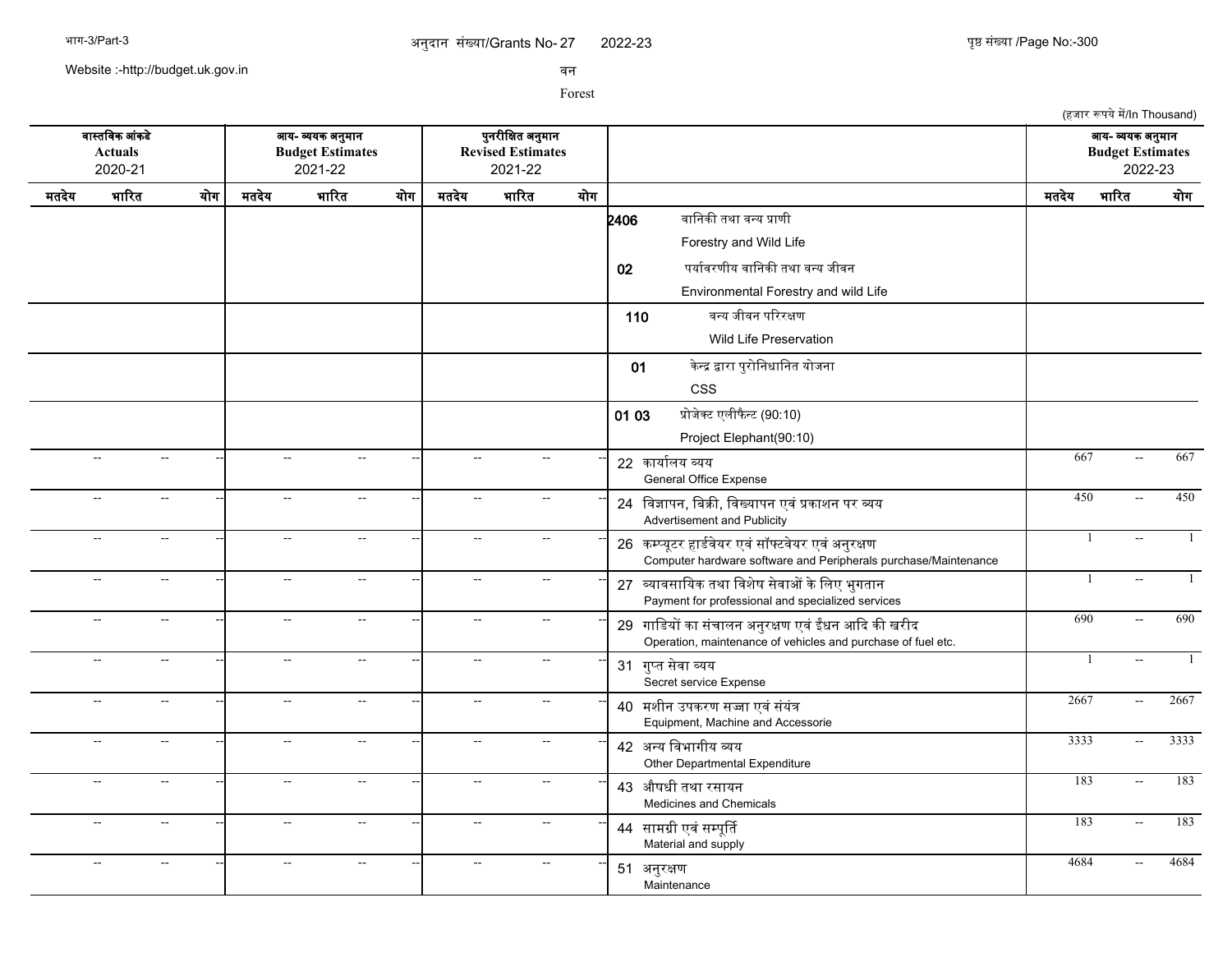2022-23 युष्ठ संख्या /Page No:-301

(हजार रूपये में/In Thousand)

Website :-http://budget.uk.gov.in

सन

Forest

सगसतचसक आसकडद आख- वखक अननमगन पननरजचकत अननमगन आख- वखक अननमगन **Actuals Budget Estimates Revised Estimates Budget Estimates** 2020-21 2021-22 2021-22 2022-23 मतदखद भगररत खरग मतदखद भगररत खरग मतदखद भगररत खरग मतदखद भगररत खरग  $2406$  बानिकी तथा वन्य प्राणी Forestry and Wild Life 02 पर्यावरणीय वानिकी तथा वन्य जीवन Environmental Forestry and wild Life 110 बन्य जीवन परिरक्षण Wild Life Preservation 01 केन्द्र द्वारा पुरोनिधानित योजना CSS 01 03 प्रोजेक्ट एलीफैन्ट (90:10) Project Elephant(90:10) -- -- -- -- -- -- <sup>52</sup> लघनचनमगरण Minor works --| -- - --| -- - -| 5000 -- 5000 -- 5000 -- -- -- -- -- -- -- -- -- खरग/Total **03** 19360 -- 19360 01 08 प्रोजेक्ट टाइगर (90%) Project Tiger -- -- -- -- -- -- <sup>02</sup> मजदरज <sup>प</sup> Wages --| -- -- --| -- -- --| 02.<del>11.2.8.8</del> -- - - - - - - - - - - - - - - - - - 08 पारिश्रमिक **Remuneration** -- -- -- 7500 -- 7500 -- -- -- -- -- -- <sup>10</sup> पचशकण वखख Training expenses --| -- -- --| -- -- --| 10. ਸ਼ਹਿਆਸ਼ ਤਸ਼ਸ਼ -- -- -- -- -- -- <sup>20</sup> लदखन सगमगज एसस छपगई -- -- -- 150 -- 150 Printing and Stationery -- -- -- -- -- -- <sup>21</sup> कगखगरलख फनरचर एसस उपकरण -- -- -- 150 -- 150 Furniture, Fixtures and Equipment -- -- -- -- -- -- <sup>22</sup> कगखगरलख वखख General Office Expense -- -- -- 667 -- 667 -- -- -- -- -- -- <sup>24</sup> चसजगपन, चबकक, चसखखगपन एसस पकगशन पर वख -- -- -- 300 -- 300 Advertisement and Publicity -- -- -- -- -- -- <sup>26</sup> कममखपटर हगडरसदखर एससससफटसदखर एससअननरकण -- -- -- 240 -- 240 Computer hardware software and Peripherals purchase/Maintenance -- -- -- -- -- -- <sup>27</sup> वखगससगचखक तथग चसशदष सदसगओ कदचलए भनगतगन -- -- -- 867 -- 867Payment for professional and specialized services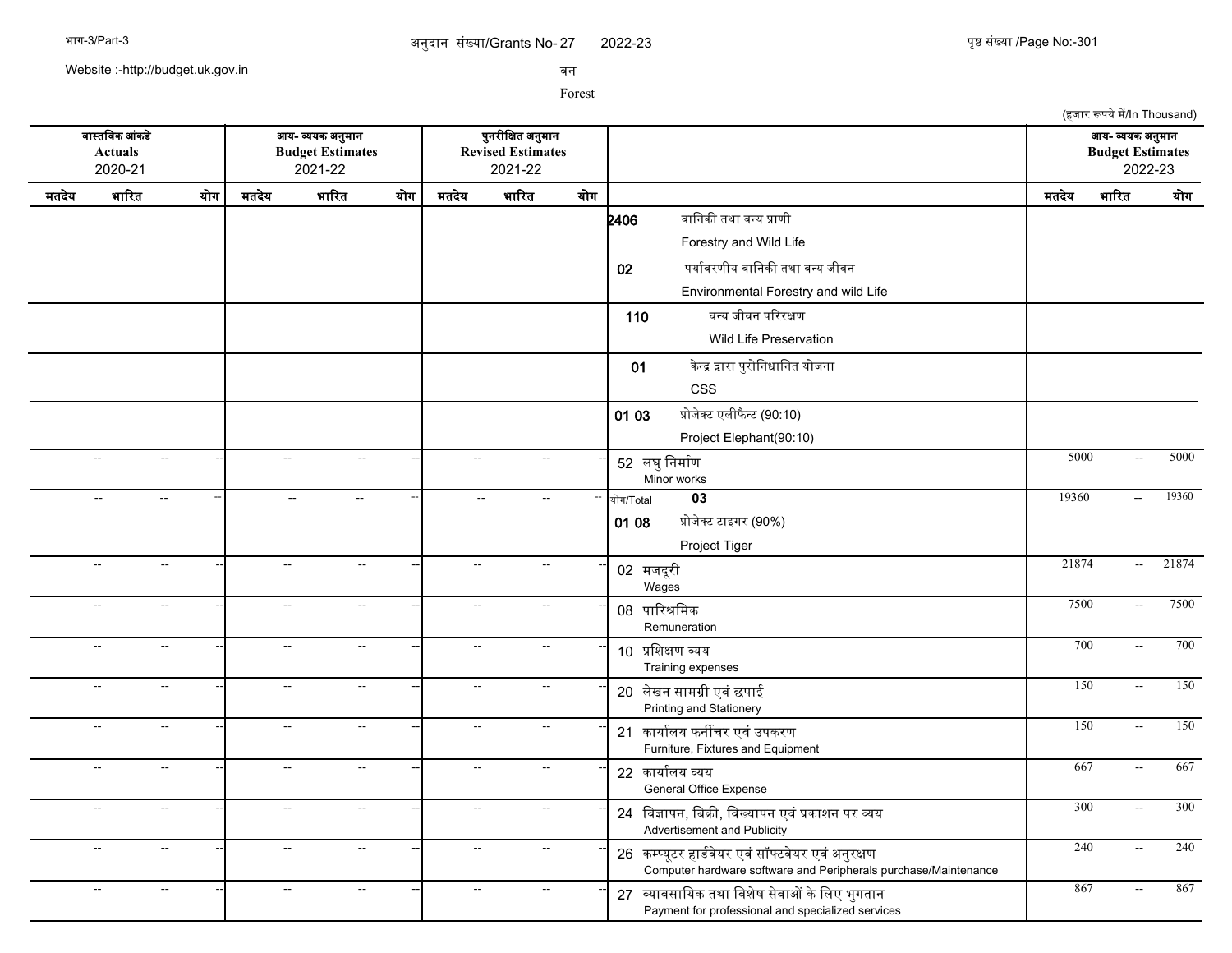Website :-http://budget.uk.gov.in

सन

Forest

(हजार रूपये में/In Thousand) सगसतचसक आसकडद आख- वखक अननमगन पननरजचकत अननमगन आख- वखक अननमगन **Actuals Budget Estimates Revised Estimates Budget Estimates** 2020-21 2021-22 2021-22 2022-23 मतदखद भगररत खरग मतदखद भगररत खरग मतदखद भगररत खरग मतदखद भगररत खरग  $2406$  बानिकी तथा वन्य प्राणी Forestry and Wild Life 02 पर्यावरणीय वानिकी तथा वन्य जीवन Environmental Forestry and wild Life 110 बन्य जीवन परिरक्षण Wild Life Preservation 01 केन्द्र द्वारा पुरोनिधानित योजना CSS 01 08 प्रोजेक्ट टाइगर (90%) Project Tiger -- -- -- -- -<mark>-</mark> -- -- -- -- -- -- -- -- -- -- -- -- 28 कार्यालय प्रयोगार्थ वाहन क्रय Purchase of Official Vehicle -- -- -- -- -- -- <sup>29</sup> गगचडखर कग ससचगलन अननरकण एसस ईधन आकद कक खरजद -- -- -- 2250 -- 2250 Operation, maintenance of vehicles and purchase of fuel etc. -- -- -- -- -- -- <sup>30</sup> आचतसख वखख Hospitality expenses --| -- -- --| -- -- --- ---| 20 आखिश्या त्याप्रा -- -- -- -- -- -- <sup>31</sup> गनमत सदसग वखख Secret service Expense -- -- -- 306 -- 306 -- -- -- -- -- -- <sup>40</sup> मशजन उपकरण सजग एससससखसत -- -- -- 5000 -- 5000 Equipment, Machine and Accessorie -- -- -- -- -- -- <sup>42</sup> अनख चसभगगजख वख Other Departmental Expenditure --| -- -- --| -- - --| 42 <del>20a Bernfra and</del> - - - - 5000 -- 5000 -- -- -- -- -- -- <sup>43</sup> औषधज तथग रसगखन Medicines and Chemicals --| -- - --| -- - -| 42 <del>stach sur runnel</del> - - - 1 300 -- 300 -- -- -- -- -- -- <sup>44</sup> सगमगज एसससमपपरत -- -- -- 1050 -- 1050 Material and supply -- -- -- -- -- -- <sup>51</sup> अननरकण Maintenance -- -- -- 29110 -- 29110 -- -- -- -- -- -- <sup>52</sup> लघनचनमगरण Minor works -- -- -- 8333 -- 8333 -- -- -- -- -- -- -- -- -- खरग/Total **08** 83831 -- 83831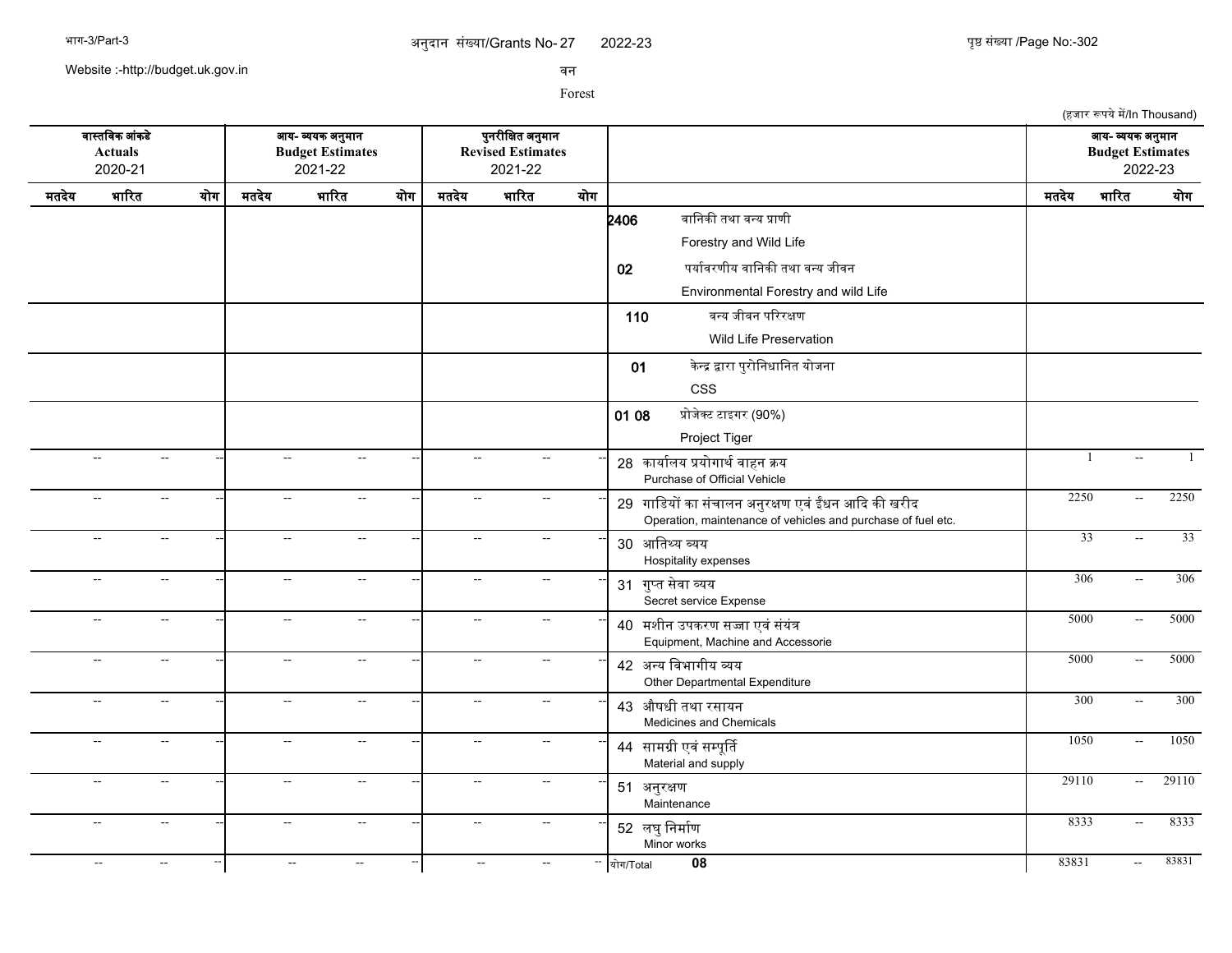(हजार रूपये में/In Thousand)

Website :-http://budget.uk.gov.in

सन

Forest

सगसतचसक आसकडद आख- वखक अननमगन पननरजचकत अननमगन आख- वखक अननमगन **Actuals Budget Estimates Revised Estimates Budget Estimates** 2020-21 2021-22 2021-22 2022-23 मतदखद भगररत खरग मतदखद भगररत खरग मतदखद भगररत खरग मतदखद भगररत खरग  $2406$  बानिकी तथा वन्य प्राणी Forestry and Wild Life 02 पर्यावरणीय वानिकी तथा वन्य जीवन Environmental Forestry and wild Life 110 बन्य जीवन परिरक्षण Wild Life Preservation 01 केन्द्र द्वारा पुरोनिधानित योजना CSS 01 09 एनवायरनमेंट, फोरेस्टी एण्ड वाईल्ड लाईफ : /इन्टीग्रेटेड डेवलपमेन्ट ऑफ वाइल्ड लाइफ हैबिटैट 90% Integrated Development of Wildlife Habitat 90% -- -- -- -- -- -- <sup>02</sup> मजदरज <sup>प</sup> Wages -- -- -- 2000 -- 2000 -- -- -- -- -- -- <sup>08</sup> पगररशचमक Remuneration -- - - - - - - - - - 00 <del>mPyrDax</del> - - - - 1667 - 1667 - 1667 -- -- -- -- -- -- <sup>10</sup> पचशकण वखख Training expenses -- - - - - - - - - - 10 <del>urbeam and</del> - - - - - 10 <del>urbeam and</del> -- -- -- -- -- -- <sup>11</sup> अननमनखतग समबनधज वखख -- -- -- 733 -- 733 Entitlement Expenses -- -- -- -- -- -- <sup>20</sup> लदखन सगमगज एसस छपगई -- -- -- 333 -- 333 Printing and Stationery -- -- -- -- -- -- <sup>21</sup> कगखगरलख फनरचर एसस उपकरण -- -- -- 33 -- 33 Furniture, Fixtures and Equipment -- -- -- -- -- -- <sup>22</sup> कगखगरलख वखख General Office Expense -- -- -- 500 -- 500 -- -- -- -- -- -- <sup>24</sup> चसजगपन, चबकक, चसखखगपन एसस पकगशन पर वख -- -- -- 1000 -- 1000 Advertisement and Publicity -- -- -- -- -- -- <sup>26</sup> कममखपटर हगडरसदखर एससससफटसदखर एससअननरकण -- -- -- 120 -- 120 Computer hardware software and Peripherals purchase/Maintenance -- -- -- -- -- -- <sup>27</sup> वखगससगचखक तथग चसशदष सदसगओ कदचलए भनगतगन -- -- -- 360 -- 360 Payment for professional and specialized services -- -- -- -- -<mark>-</mark> -- -- -- -- -- -- -- -- -- -- -- -- 28 कार्यालय प्रयोगार्थ वाहन क्रय Purchase of Official Vehicle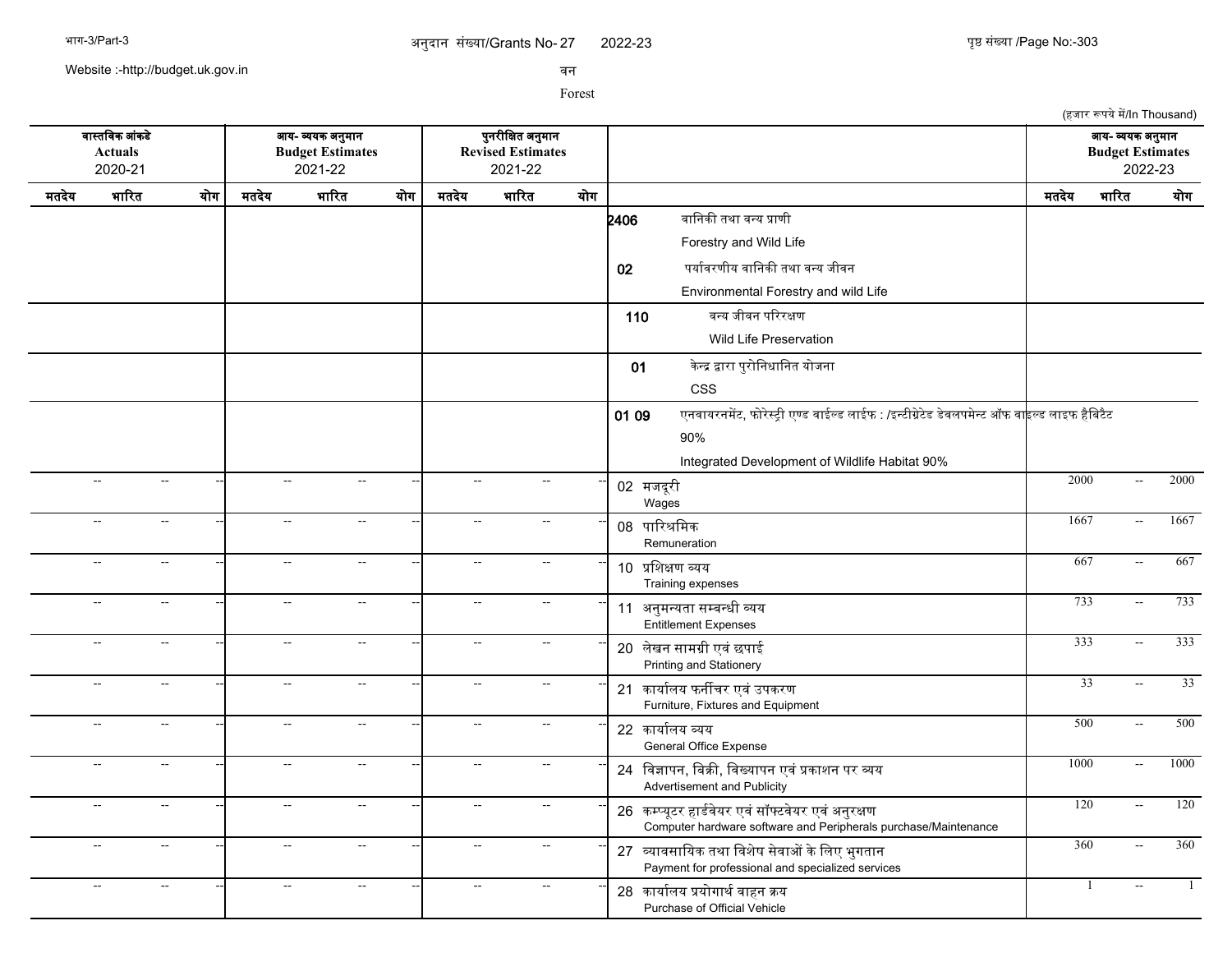2022-23 युष्ठ संख्या /Page No:-304

(हजार रूपये में/In Thousand)

Website :-http://budget.uk.gov.in

सन

Forest

सगसतचसक आसकडद आख- वखक अननमगन पननरजचकत अननमगन आख- वखक अननमगन **Actuals Budget Estimates Revised Estimates Budget Estimates** 2020-21 2021-22 2021-22 2022-23 मतदखद भगररत खरग मतदखद भगररत खरग मतदखद भगररत खरग मतदखद भगररत खरग  $2406$  बानिकी तथा वन्य प्राणी Forestry and Wild Life 02 पर्यावरणीय वानिकी तथा वन्य जीवन Environmental Forestry and wild Life 110 बन्य जीवन परिरक्षण Wild Life Preservation 01 केन्द्र द्वारा पुरोनिधानित योजना CSS 01 09 एनवायरनमेंट, फोरेस्ट्री एण्ड वाईल्ड लाईफ : /इन्टीग्रेटेड डेवलपमेन्ट ऑफ वा<mark>इ</mark>ल्ड लाइफ हैबिटैट 90% Integrated Development of Wildlife Habitat 90% -- -- -- -- -- -- <sup>29</sup> गगचडखर कग ससचगलन अननरकण एसस ईधन आकद कक खरजद -- -- -- 1667 -- 1667 Operation, maintenance of vehicles and purchase of fuel etc. -- -- -- -- -- -- <sup>31</sup> गनमत सदसग वखख Secret service Expense -- -- -- 180 -- 180 -- -- -- -- -- -- <sup>40</sup> मशजन उपकरण सजग एससससखसत -- -- -- 2000 -- 2000 Equipment, Machine and Accessorie -- -- -- -- -- -- <sup>42</sup> अनख चसभगगजख वख -- -- -- 3801 -- 3801 Other Departmental Expenditure -- -- -- -- -- -- <sup>43</sup> औषधज तथग रसगखन -- -- -- 510 -- 510 Medicines and Chemicals -- -- -- -- -- -- <sup>44</sup> सगमगज एसससमपपरत -- -- -- 150 -- 150 Material and supply -- -- -- -- -- -- <sup>46</sup> सपकगररपण **Plantation** -- -- -- 360 -- 360 -- -- -- -- -- -- <sup>51</sup> अननरकण Maintenance -- -- -- 14100 -- 14100 -- - - - - - - - - - - - - - - - - - 52 लघुनिर्माण Minor works -- -- -- 14521 -- 14521 -- -- -- -- -- -- -- -- -- खरग/Total **09** 44703 -- 44703  $01 10$  सिक्योर हिमालय 100% Secure Himalaya 100%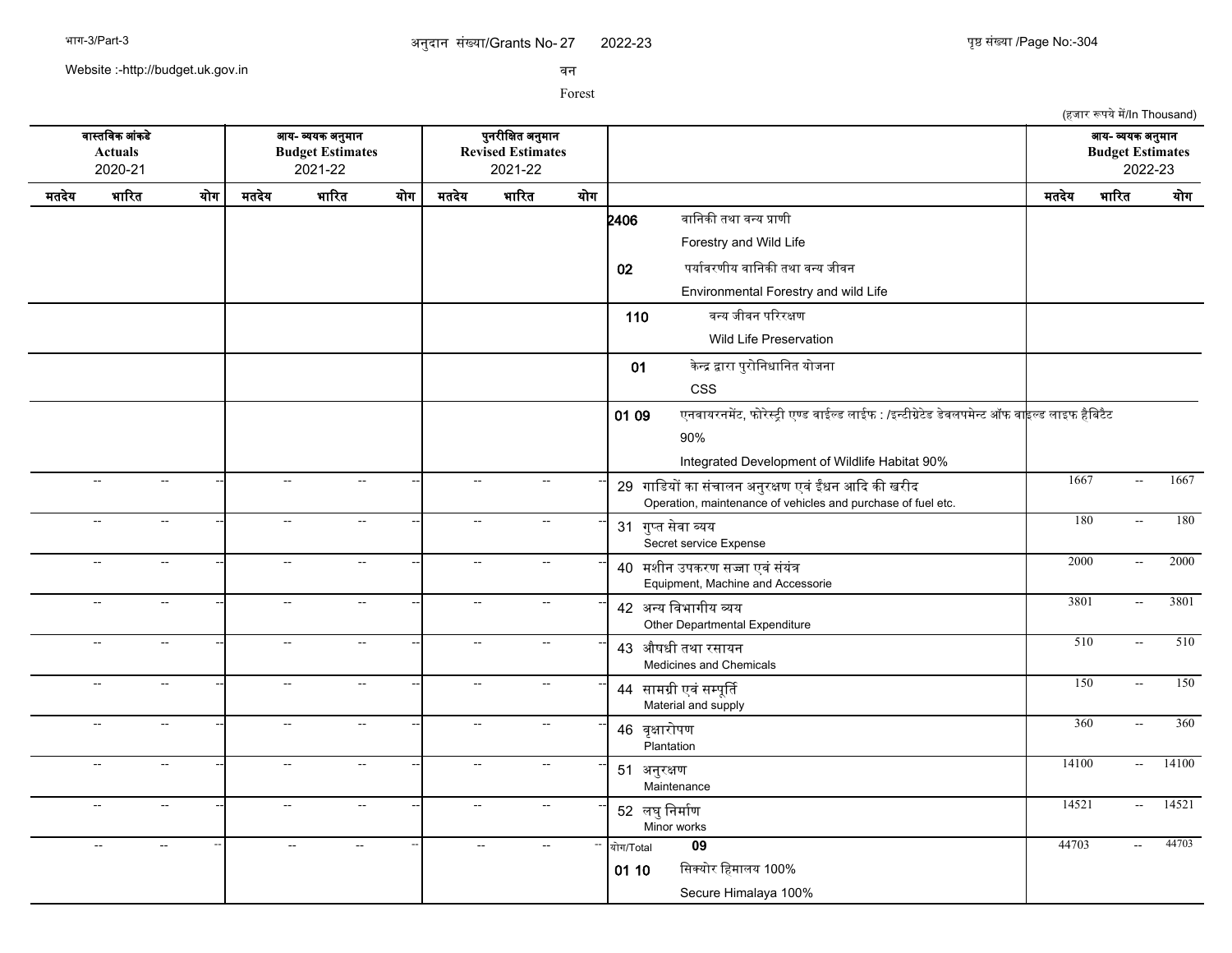Website :-http://budget.uk.gov.in

सन

Forest

(हजार रूपये में/In Thousand) सगसतचसक आसकडद आख- वखक अननमगन पननरजचकत अननमगन आख- वखक अननमगन **Actuals Budget Estimates Revised Estimates Budget Estimates** 2020-21 2021-22 2021-22 2022-23 मतदखद भगररत खरग मतदखद भगररत खरग मतदखद भगररत खरग मतदखद भगररत खरग  $2406$  बानिकी तथा वन्य प्राणी Forestry and Wild Life 02 पर्यावरणीय वानिकी तथा वन्य जीवन Environmental Forestry and wild Life 110 बन्य जीवन परिरक्षण Wild Life Preservation 01 केन्द्र द्वारा पुरोनिधानित योजना CSS 01 10 सिक्योर हिमालय 100% Secure Himalaya 100% -- -- -- -- -- -- <sup>08</sup> पगररशचमक Remuneration -- - - - - - - - - - 00 <del>mDvDar</del> - - - - 400 - 400 - 400 -- -- -- -- -- -- <sup>10</sup> पचशकण वखख Training expenses --| -- -- --| -- -- --| 10. ਜ਼ਨਿਆਜ਼ ਜਾਜ਼ -- -- -- -- -- -- <sup>20</sup> लदखन सगमगज एसस छपगई -- -- -- 100 -- 100 Printing and Stationery -- -- -- -- -- -- <sup>21</sup> कगखगरलख फनरचर एसस उपकरण -- -- -- 100 -- 100 Furniture, Fixtures and Equipment -- -- -- -- -- -- <sup>22</sup> कगखगरलख वखख General Office Expense --| -- - --| -- - --| -- - 200 -- 200 -- 200 -- -- -- -- -- -- <sup>24</sup> चसजगपन, चबकक, चसखखगपन एसस पकगशन पर वख -- -- -- 100 -- 100 Advertisement and Publicity -- -- -- -- -- -- <sup>26</sup> कममखपटर हगडरसदखर एससससफटसदखर एससअननरकण -- -- -- 150 -- 150 Computer hardware software and Peripherals purchase/Maintenance -- -- -- -- -- -- <sup>27</sup> वखगससगचखक तथग चसशदष सदसगओ कदचलए भनगतगन -- -- -- 300 -- 300 Payment for professional and specialized services -- -- -- -- -- -- <sup>29</sup> गगचडखर कग ससचगलन अननरकण एसस ईधन आकद कक खरजद -- -- -- 150 -- 150 Operation, maintenance of vehicles and purchase of fuel etc. -- -- -- -- -- -- <sup>40</sup> मशजन उपकरण सजग एससससखसत -- -- -- 1000 -- 1000 Equipment, Machine and Accessorie -- -- -- -- -- -- <sup>42</sup> अनख चसभगगजख वख Other Departmental Expenditure -- - - - - - - - - - 1000 - 1000 - 1000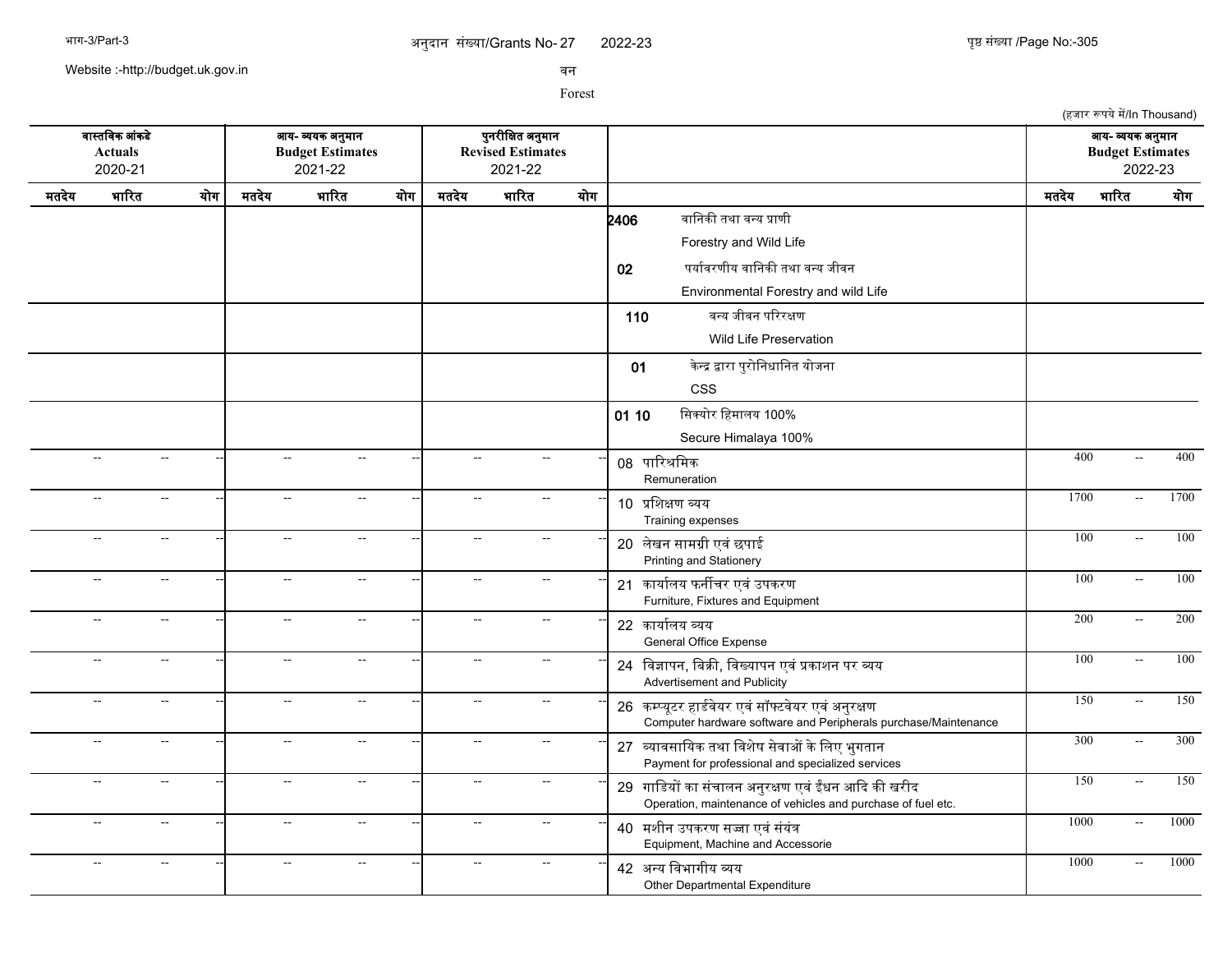(हजार रूपये में/In Thousand)

Website :-http://budget.uk.gov.in

सन

Forest

सगसतचसक आसकडद आख- वखक अननमगन पननरजचकत अननमगन आख- वखक अननमगन **Actuals Budget Estimates Revised Estimates Budget Estimates** 2020-21 2021-22 2021-22 2022-23 मतदखद भगररत खरग मतदखद भगररत खरग मतदखद भगररत खरग मतदखद भगररत खरग  $2406$  बानिकी तथा वन्य प्राणी Forestry and Wild Life 02 पर्यावरणीय वानिकी तथा वन्य जीवन Environmental Forestry and wild Life 110 बन्य जीवन परिरक्षण Wild Life Preservation 01 केन्द्र द्वारा पुरोनिधानित योजना CSS 01 10 सिक्योर हिमालय 100% Secure Himalaya 100% -- -- -- -- -- -- <sup>46</sup> सपकगररपण **Plantation** -- -- -- 1000 -- 1000 -- -- -- -- -- -- <sup>51</sup> अननरकण **Maintenance** -- -- -- 200 -- 200 -- -- -- -- -- -- <sup>52</sup> लघनचनमगरण Minor works -- -- -- 300 -- 300 -- -- -- -- -- -- -- -- -- खरग/Total **10** 6700 -- 6700 -- -- -- -- -- -- -- -- -- खरग/Total **01** 166547 -- 166547  $03$  बाईल्ड लाईफ़ बोर्ड को सहायता Assistance to Wildlife Board -- -- -- -- -- -- <sup>56</sup> सहगखक अननदगन (सगमगनख गगर सदतन ) -- -- -- 5000 -- 5000 Grant in Aid Other Than Salary -- -- -- -- -- -- -- -- -- खरग/Total **03** 5000 -- 5000 05 राज्य स्तरीय पर्यावरणीय प्रभाव निर्धारण प्राधिकरण को सहायता Assistance to State Level Environmental Impact Assessment Authority -- -- -- -- -- -- <sup>56</sup> सहगखक अननदगन (सगमगनख गगर सदतन ) -- -- -- 1833 -- 1833 Grant in Aid Other Than Salary -- -- -- -- -- -- -- -- -- खरग/Total **05** 1833 -- 1833 06 मानव वन्य जीव संघर्ष रोकथाम Human Wildlife Conflict Prevention -- -- -- -- -- -- <sup>40</sup> मशजन उपकरण सजग एससससखसत -- -- -- 723 -- 723Equipment, Machine and Accessorie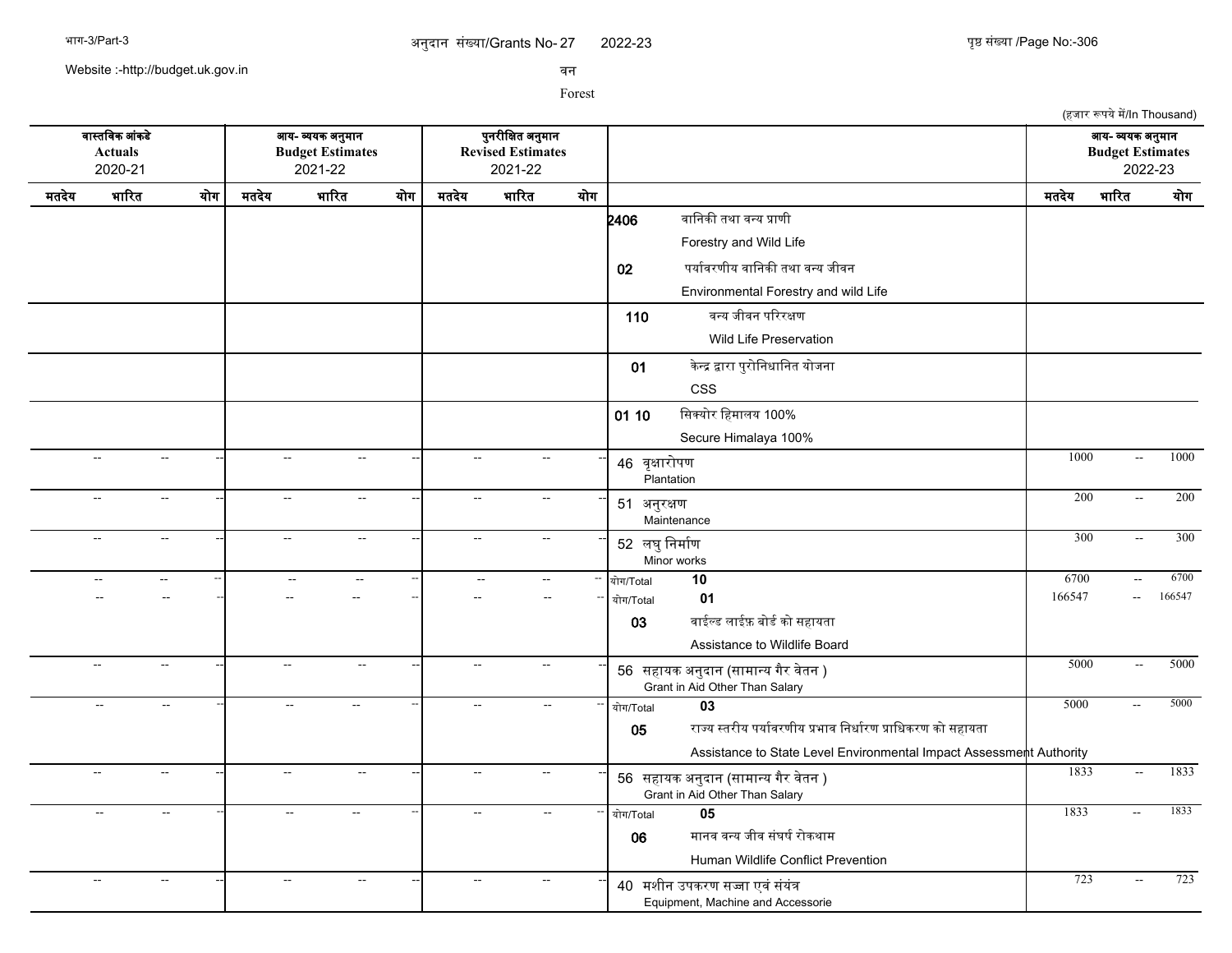Website :-http://budget.uk.gov.in

सन

|       |                                                                                                       |     |                             |                          |     |                |                                                          |     | (हजार रूपये में/In Thousand)                                                                                                                                                |                                                        |       |
|-------|-------------------------------------------------------------------------------------------------------|-----|-----------------------------|--------------------------|-----|----------------|----------------------------------------------------------|-----|-----------------------------------------------------------------------------------------------------------------------------------------------------------------------------|--------------------------------------------------------|-------|
|       | वास्तविक आंकडे<br>आय- व्ययक अनुमान<br><b>Actuals</b><br><b>Budget Estimates</b><br>2020-21<br>2021-22 |     |                             |                          |     |                | पुनरीक्षित अनुमान<br><b>Revised Estimates</b><br>2021-22 |     |                                                                                                                                                                             | आय- व्ययक अनुमान<br><b>Budget Estimates</b><br>2022-23 |       |
| मतदेय | भारित                                                                                                 | योग | मतदेय                       | भारित                    | योग | मतदेय          | भारित                                                    | योग | भारित<br>मतदेय                                                                                                                                                              |                                                        | योग   |
|       |                                                                                                       |     |                             |                          |     |                |                                                          |     | वानिकी तथा वन्य प्राणी<br>2406<br>Forestry and Wild Life                                                                                                                    |                                                        |       |
|       |                                                                                                       |     |                             |                          |     |                |                                                          |     | पर्यावरणीय वानिकी तथा वन्य जीवन<br>02                                                                                                                                       |                                                        |       |
|       |                                                                                                       |     |                             |                          |     |                |                                                          |     | Environmental Forestry and wild Life                                                                                                                                        |                                                        |       |
|       |                                                                                                       |     |                             |                          |     |                |                                                          |     | वन्य जीवन परिरक्षण<br>110                                                                                                                                                   |                                                        |       |
|       |                                                                                                       |     |                             |                          |     |                |                                                          |     | <b>Wild Life Preservation</b>                                                                                                                                               |                                                        |       |
|       |                                                                                                       |     |                             |                          |     |                |                                                          |     | मानव वन्य जीव संघर्ष रोकथाम<br>06<br>Human Wildlife Conflict Prevention                                                                                                     |                                                        |       |
|       | $\overline{a}$<br>$\sim$                                                                              |     | $\sim$                      | $\sim$                   |     | $\sim$         | $\sim$                                                   |     | 2778<br>42 अन्य विभागीय व्यय<br>Other Departmental Expenditure                                                                                                              | $\mathbb{H}^{\mathbb{Z}}$                              | 2778  |
|       | --<br>$\sim$                                                                                          |     | $\mathcal{L}_{\mathcal{F}}$ | $\sim$                   |     | $\sim$         | $\sim$                                                   |     | 8607<br>51 अनुरक्षण<br>Maintenance                                                                                                                                          | $\overline{a}$                                         | 8607  |
|       | $\sim$<br>$\mathbf{L}$                                                                                |     | $\sim$                      | $\sim$                   |     | $\sim$ $\sim$  | $\sim$                                                   |     | 8333<br>52 लघु निर्माण<br>Minor works                                                                                                                                       | $\overline{\phantom{a}}$                               | 8333  |
|       | $\sim$ $\sim$<br>$\sim$ $\sim$                                                                        |     | $\mathbf{L}$                | $\sim$                   |     | $\sim$ $\sim$  | $\sim$ $\sim$                                            |     | 20441<br>06<br>योग/Total<br>वन्य जन्तु परिरक्षण, बचाव तथा प्राणी उद्यान केन्द्रों का विकास<br>08<br>Wild animal preservation, protection and development of Zoological Park | $\sim$                                                 | 20441 |
|       | $\overline{a}$<br>$\mathbf{L}$                                                                        |     | $\sim$                      | $\sim$                   |     | $\sim$         | $\sim$                                                   |     | 281<br>04 यात्रा व्यय<br><b>Travelling Allowance</b>                                                                                                                        | $\mathbb{H}^{\mathbb{Z}}$                              | 281   |
|       | $\overline{\phantom{a}}$<br>$\sim$ $\sim$                                                             |     | $\sim$                      | $\sim$                   |     | $\sim$         | $\sim$                                                   |     | 257<br>10 प्रशिक्षण व्यय<br>Training expenses                                                                                                                               | $\mathbb{L}^2$                                         | 257   |
|       | $\overline{\phantom{a}}$<br>$\sim$                                                                    |     | $\sim$                      | $\mathbb{L}^2$           |     | $\mathbb{L}^2$ | $\sim$                                                   |     | 400<br>20 लेखन सामग्री एवं छपाई<br>Printing and Stationery                                                                                                                  | $\mathbb{H}^{\mathbb{Z}}$                              | 400   |
|       | $\overline{\phantom{a}}$<br>$\sim$                                                                    |     | $\overline{a}$              | $\overline{a}$           |     | $\sim$         | $\sim$                                                   |     | 233<br>26 कम्प्यूटर हार्डवेयर एवं सॉफ्टवेयर एवं अनुरक्षण<br>Computer hardware software and Peripherals purchase/Maintenance                                                 | $\overline{\phantom{a}}$                               | 233   |
|       | $\overline{\phantom{a}}$<br>$\sim$                                                                    |     | $\overline{a}$              | $\overline{\phantom{a}}$ |     | $\sim$         | $\sim$                                                   |     | 833<br>40 मशीन उपकरण सज्जा एवं संयंत्र<br>Equipment, Machine and Accessorie                                                                                                 | $\overline{\phantom{a}}$                               | 833   |
|       | $\overline{\phantom{a}}$<br>$\sim$ $\sim$                                                             |     | $\sim$                      | $\sim$ $\sim$            |     | $\sim$ $\sim$  | $\sim$                                                   |     | 1167<br>42 अन्य विभागीय व्यय<br>Other Departmental Expenditure                                                                                                              | $\sim$                                                 | 1167  |
|       | $\overline{\phantom{a}}$<br>$\sim$                                                                    |     | $\sim$                      | $\sim$                   |     | $\sim$         | $\sim$                                                   |     | 13333<br>51 अनुरक्षण<br>Maintenance                                                                                                                                         | $\sim$                                                 | 13333 |
|       | $\overline{\phantom{a}}$<br>$\sim$                                                                    |     | $\sim$                      | $\mathbf{L}$             |     | $\sim$         | $\sim$                                                   |     | 3333<br>52 लघु निर्माण<br>Minor works                                                                                                                                       | $\overline{a}$                                         | 3333  |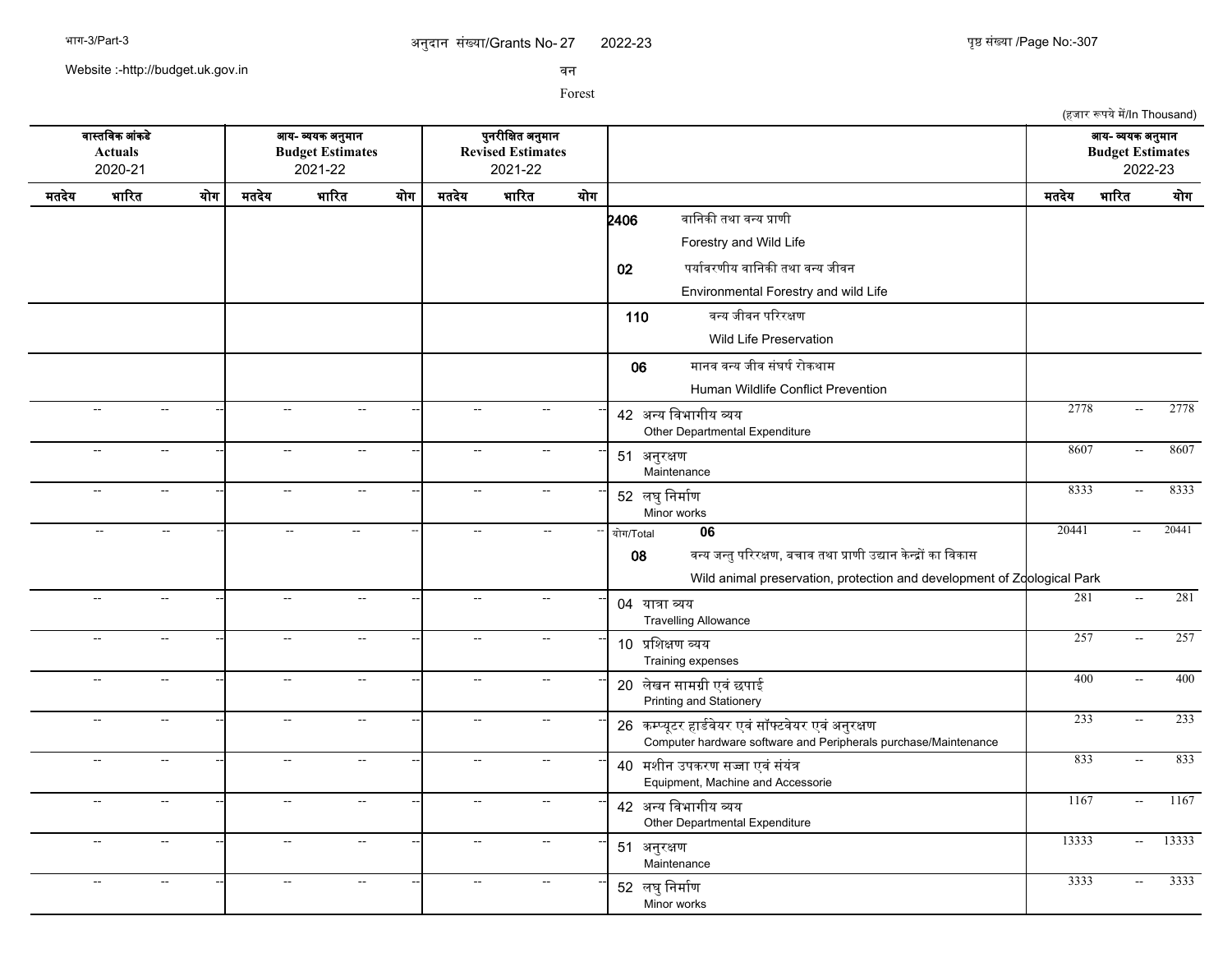Website :-http://budget.uk.gov.in

सन

Forest

सगसतचसक आसकडद आख- वखक अननमगन पननरजचकत अननमगन आख- वखक अननमगन **Actuals Budget Estimates Revised Estimates Budget Estimates** 2020-21 2021-22 2021-22 2022-23 मतदखद भगररत खरग मतदखद भगररत खरग मतदखद भगररत खरग मतदखद भगररत खरग  $2406$  बानिकी तथा वन्य प्राणी Forestry and Wild Life 02 पर्यावरणीय वानिकी तथा वन्य जीवन Environmental Forestry and wild Life 110 बन्य जीवन परिरक्षण Wild Life Preservation -- -- -- -- -- -- -- -- -- खरग/Total **08** 19837 -- 19837 09 जीवों के वास स्थलों का विकास Development of habitat sites -- -- -- -- -- -- <sup>10</sup> पचशकण वखख Training expenses -- - - - - - - - - - 10 <del>news appr</del> -- -- -- -- -- -- <sup>40</sup> मशजन उपकरण सजग एससससखसत -- -- -- 667 -- 667 Equipment, Machine and Accessorie -- -- -- -- -- -- <sup>42</sup> अनख चसभगगजख वख -- -- -- 500 -- 500 Other Departmental Expenditure -- -- -- -- -- -- <sup>46</sup> सपकगररपण Plantation -- -- -- 333 -- 333 -- -- -- -- -- -- <sup>51</sup> अननरकण **Maintenance** -- -- -- 3333 -- 3333 -- -- -- -- -- -- <sup>52</sup> लघनचनमगरण Minor works --| -- -- --| -- - --| -- -- --| 5000 -- 5000 -- -- -- -- -- -- -- -- -- खरग/Total **09** 10033 -- 10033  $10$  टाईगर फाउण्डेशन को सहायता Support to Tiger Foundation -- -- -- -- -- -- <sup>56</sup> सहगखक अननदगन (सगमगनख गगर सदतन ) -- -- -- 40000 -- 40000 Grant in Aid Other Than Salary -- -- -- -- -- -- -- -- -- खरग/Total **10** 40000 -- 40000 12 पक्षियों का संरक्षण एवं उनके वासस्थलों का विकास Conservation of birds and development of their habitats -- -- -- -- -- -- <sup>40</sup> मशजन उपकरण सजग एससससखसत -- -- -- 333 -- 333 Equipment, Machine and Accessorie -- -- -- -- -- -- <sup>42</sup> अनख चसभगगजख वख Other Departmental Expenditure --| -- - - --| -- - - --| 42 <del>251 Bernfragen</del> - - - - - - - - - - - - - - - - - - 3333 -- - 3333

(हजार रूपये में/In Thousand)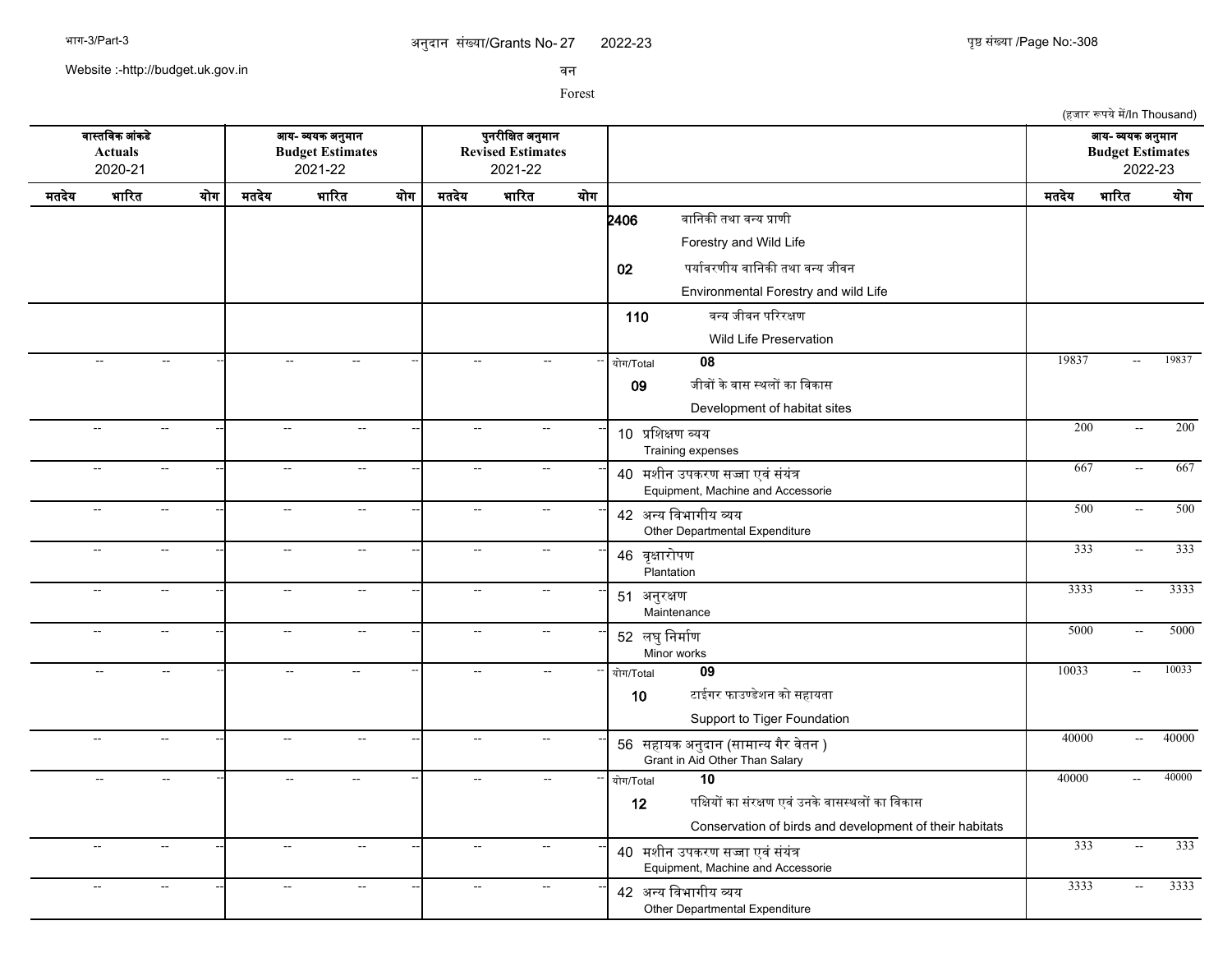Website :-http://budget.uk.gov.in

सन

Forest

(हजार रूपये में/In Thousand) सगसतचसक आसकडद आख- वखक अननमगन पननरजचकत अननमगन आख- वखक अननमगन **Actuals Budget Estimates Revised Estimates Budget Estimates** 2020-21 2021-22 2021-22 2022-23 मतदखद भगररत खरग मतदखद भगररत खरग मतदखद भगररत खरग मतदखद भगररत खरग  $2406$  बानिकी तथा वन्य प्राणी Forestry and Wild Life 02 पर्यावरणीय वानिकी तथा वन्य जीवन Environmental Forestry and wild Life 110 बन्य जीवन परिरक्षण Wild Life Preservation 12 पक्षियों का संरक्षण एवं उनके वासस्थलों का विकास Conservation of birds and development of their habitats -- -- -- -- -- -- <sup>46</sup> सपकगररपण Plantation -- -- -- 667 -- 667 -- -- -- -- -- -- <sup>52</sup> लघनचनमगरण Minor works -- - - - - - - - - 52 <del>- 167 - 1687</del> - 1667 - 1667 -- -- -- -- -- -- <sup>56</sup> सहगखक अननदगन (सगमगनख गगर सदतन ) -- -- -- 167 -- 167 Grant in Aid Other Than Salary -- -- -- -- -- -- -- -- -- खरग/Total **12** 6167 -- 6167 13 हिम तेंदुए का संरक्षण/विकास Conservation/Development of Snow Leopard -- -- -- -- -- -- <sup>08</sup> पगररशचमक **Remuneration** -- -- -- 833 -- 833 -- -- -- -- -- -- <sup>40</sup> मशजन उपकरण सजग एससससखसत -- -- -- 333 -- 333 Equipment, Machine and Accessorie -- -- -- -- -- -- <sup>42</sup> अनख चसभगगजख वख -- -- -- 233 -- 233 Other Departmental Expenditure -- -- -- -- -- -- <sup>52</sup> लघनचनमगरण Minor works -- -- -- 833 -- 833 -- -- -- -- -- -- -- -- -- खरग/Total **13** 2232 -- 2232 95 केन्द्रीय योजनाओं में राज्य का अंश State Share in CSS  $9502$  नन्दा देवी बायोस्फेयर रिजर्व की स्थापना(10%) Establishment of Nanda Devi Biosphere Reserve -- - - - - - - - - - - - - - - - - - 52 लघनचन्णि Minor works -- -- -- 1674 -- 1674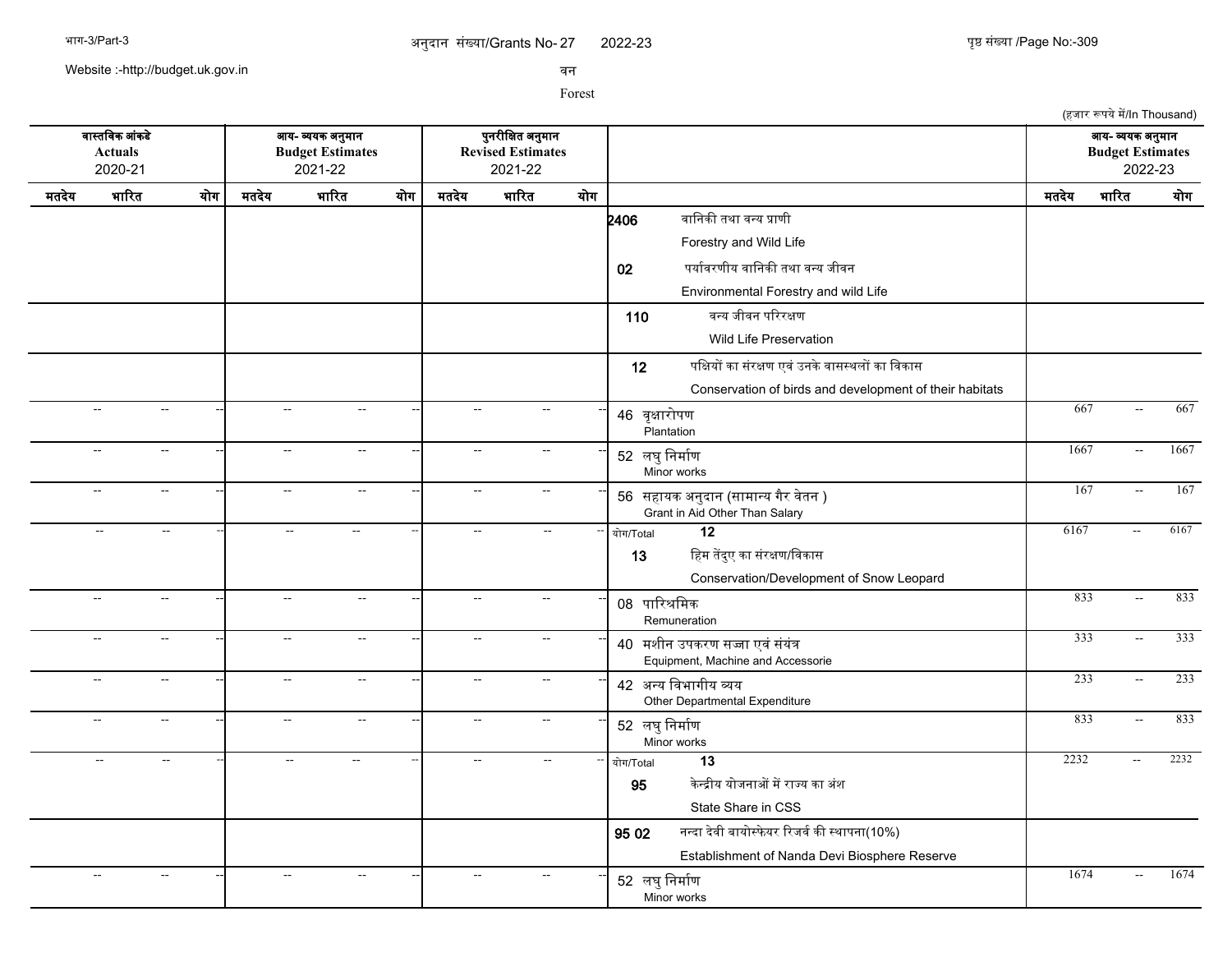2022-23 युष्ठ संख्या /Page No:-310

(हजार रूपये में/In Thousand)

Website :-http://budget.uk.gov.in

सन

Forest

सगसतचसक आसकडद आख- वखक अननमगन पननरजचकत अननमगन आख- वखक अननमगन **Actuals Budget Estimates Revised Estimates Budget Estimates** 2020-21 2021-22 2021-22 2022-23 मतदखद भगररत खरग मतदखद भगररत खरग मतदखद भगररत खरग मतदखद भगररत खरग  $2406$  बानिकी तथा वन्य प्राणी Forestry and Wild Life 02 पर्यावरणीय वानिकी तथा वन्य जीवन Environmental Forestry and wild Life 110 बन्य जीवन परिरक्षण Wild Life Preservation **95 केन्द्रीय योजनाओं में राज्य का** अंश State Share in CSS -- -- -- -- -- -- -- -- -- खरग/Total **02** 1674 -- 1674 95 03 प्रोजेक्ट एलीफैन्ट (10%) Project Elephant -- -- -- -- -- -- <sup>51</sup> अननरकण **Maintenance** --| -- -- --| -- - -- --| 61 personni -- - -- --- ------------ | 3333 -- 3333 -- -- -- -- -- -- -- -- -- खरग/Total **03** 3333 -- 3333 95 08 प्रोजेक्ट टाइगर (10%) Project Tiger -- -- -- -- -- -- <sup>51</sup> अननरकण Maintenance -- -- -- 10000 -- 10000 -- -- -- -- -- -- -- -- -- खरग/Total **08** 10000 -- 10000 95 09 एनवायरनमेंट, फोरेस्ट्री एण्ड वाईल्ड लाईफ : /इन्टीग्रेटेड डेवलपमेन्ट ऑफ वा<mark>इल्ड लाइफ हैबिटैट</mark> (10%) Integrated Development of Wildlife Habitat -- -- -- -- -- -- <sup>51</sup> अननरकण **Maintenance** -- -- -- 2833 -- 2833 -- -- -- -- -- -- <sup>52</sup> लघनचनमगरण Minor works -- -- -- 2833 -- 2833 -- -- -- -- -- -- -- -- -- खरग/Total **09** 5666 -- 5666 -- -- -- -- -- -- -- -- -- खरग/Total **95** 20673 -- 20673 -- -- -- -- -- -- -- -- -- खरग/Total **110** 292763 -- 292763 -- -- -- -- -- -- -- -- -- खरग/Total **02** 292763 -- 292763 04 वन रोपण तथा पारिस्थितिकी विकास Afforestation and Ecology Development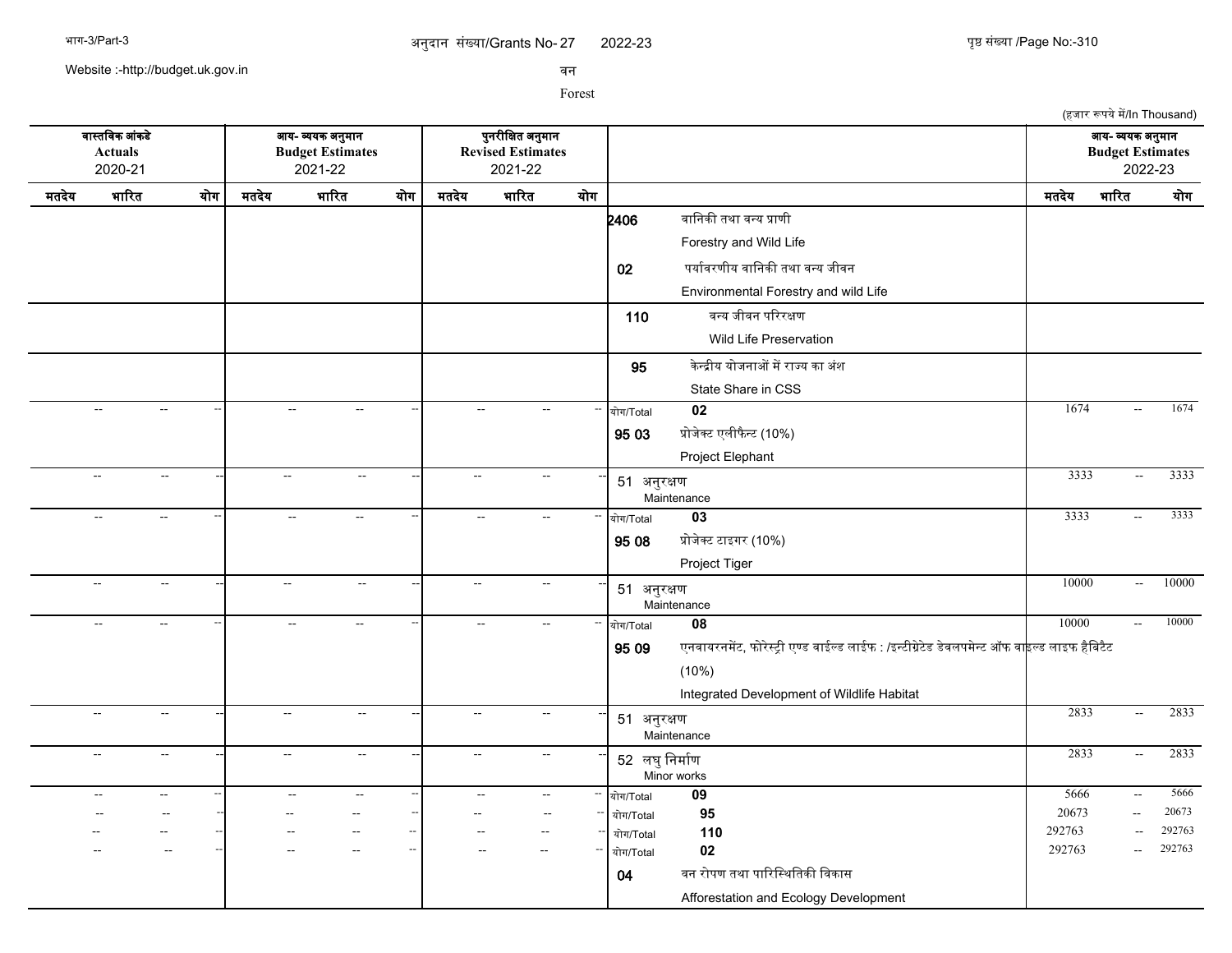2022-23 युष्ठ संख्या /Page No:-311

(हजार रूपये में/In Thousand)

Website :-http://budget.uk.gov.in

सन

Forest

सगसतचसक आसकडद आख- वखक अननमगन पननरजचकत अननमगन आख- वखक अननमगन **Actuals Budget Estimates Revised Estimates Budget Estimates** 2020-21 2021-22 2021-22 2022-23 मतदखद भगररत खरग मतदखद भगररत खरग मतदखद भगररत खरग मतदखद भगररत खरग  $2406$  बानिकी तथा वन्य प्राणी Forestry and Wild Life 04 वन रोपण तथा पारिस्थितिकी विकास Afforestation and Ecology Development 103 रगजख पचतपपरक सनजकरण जमग State Compensatory Afforestation deposit 03 राज्य प्राधिकरण (2406041030304 में स्थानांतरित) state authority 03 01 क्षतिपूरक वनीकरण योजना (24060410302 से स्थानांतरित) Compensatory afforestation scheme -- -- -- -- -- -- <sup>40</sup> मशजन उपकरण सजग एससससखसत -- -- -- 1 -- 1 Equipment, Machine and Accessorie -- -- -- -- -- -- <sup>42</sup> अनख चसभगगजख वख Other Departmental Expenditure -- -- -- 1 -- 1 -- -- -- -- -- -- <sup>46</sup> सपकगररपण Plantation -- - - - - - - - - - - 46 <del>asinim</del> - - - - 250000 - 250000 -- -- -- -- -- -- <sup>51</sup> अननरकण Maintenance -- -- -- 1 -- 1 -- -- -- -- -- -- <sup>52</sup> लघनचनमगरण Minor works -| -- -| -- -| -- -| <sub>F? ਕਬਾ</sub> ਉਸਜਿਸ -- -- --- | 1 -- 1 -- -- -- -- -- -- -- -- -- खरग/Total **01** 250004 -- 250004 03 02 जल ग्रहण क्षेत्र शोधन योजना कैम्पा कैट प्लान (24060410304 से स्थानांतरित) Watershed Refinement Plan CAMPA CAT Plan -- -- -- -- -- -- <sup>08</sup> पगररशचमक Remuneration -- -- -- 3333 -- 3333 -- -- -- -- -- -- <sup>10</sup> पचशकण वखख Training expenses -- -- -- 3333 -- 3333 -- -- -- -- -- -- <sup>20</sup> लदखन सगमगज एसस छपगई -- -- -- 1667 -- 1667 Printing and Stationery -- -- -- -- -<mark>-</mark> -- -- -- -- - - - -- -- -- -- -- 21 कार्यालय फर्नीचर एवं उपकरण Furniture, Fixtures and Equipment -- -- -- -- -- -- <sup>24</sup> चसजगपन, चबकक, चसखखगपन एसस पकगशन पर वख -- -- -- 3333 -- 3333Advertisement and Publicity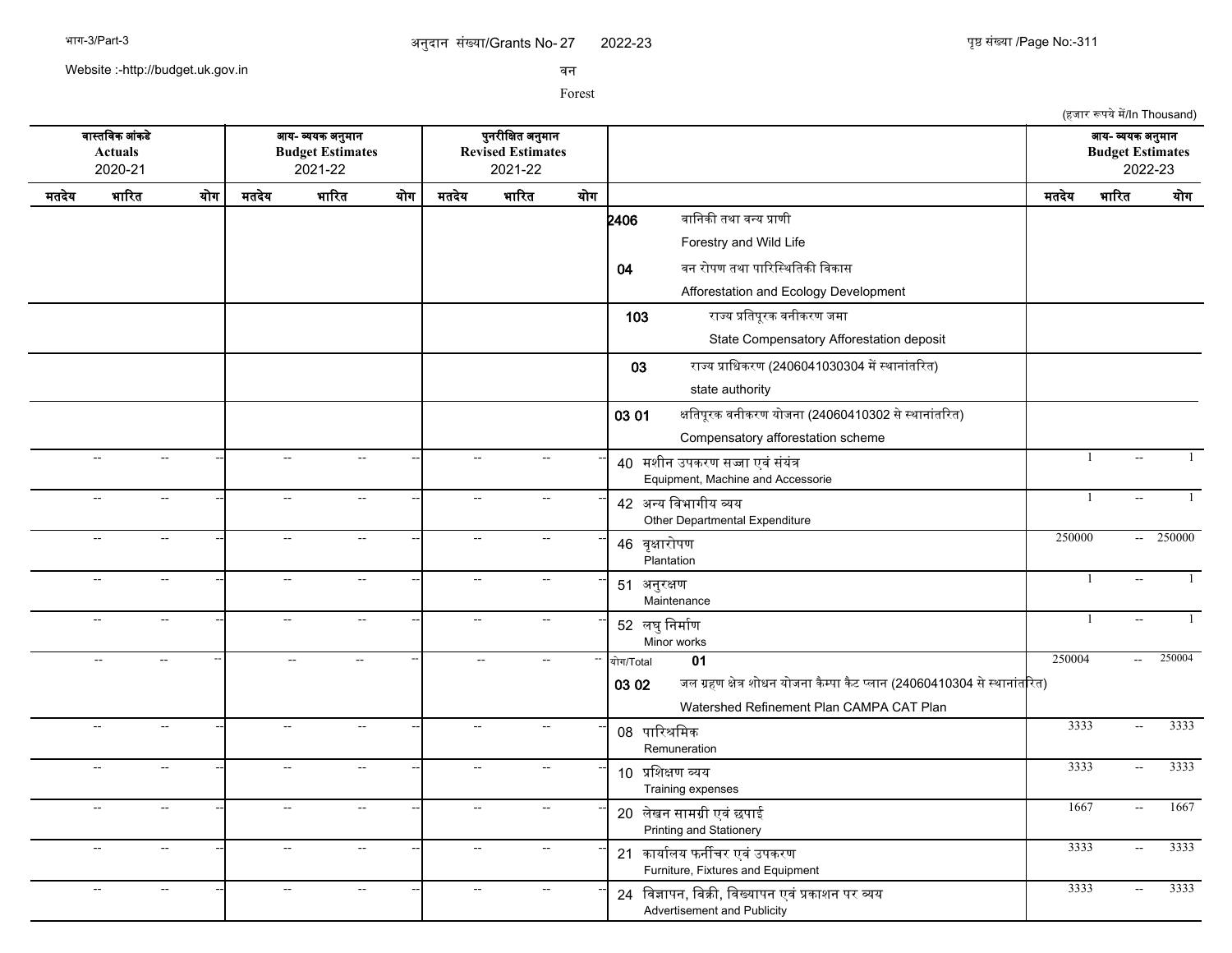2022-23 युष्ठ संख्या /Page No:-312

(हजार रूपये में/In Thousand)

Website :-http://budget.uk.gov.in

सन

Forest

सगसतचसक आसकडद आख- वखक अननमगन पननरजचकत अननमगन आख- वखक अननमगन **Actuals Budget Estimates Revised Estimates Budget Estimates** 2020-21 2021-22 2021-22 2022-23 मतदखद भगररत खरग मतदखद भगररत खरग मतदखद भगररत खरग मतदखद भगररत खरग **2406** वानिकी तथा वन्य प्राणी Forestry and Wild Life 04 वन रोपण तथा पारिस्थितिकी विकास Afforestation and Ecology Development 103 रगजख पचतपपरक सनजकरण जमग State Compensatory Afforestation deposit 03 राज्य प्राधिकरण (2406041030304 में स्थानांतरित) state authority 03 02 जल ग्रहण क्षेत्र शोधन योजना कैम्पा कैट प्लान (24060410304 से स्थानांतरित) Watershed Refinement Plan CAMPA CAT Plan -- -- -- -- -- -- <sup>27</sup> वखगससगचखक तथग चसशदष सदसगओ कदचलए भनगतगन -- -- -- 1667 -- 1667 Payment for professional and specialized services -- -- -- -- -- -- <sup>28</sup> कगखगरलख पखरगगथरसगहन कख -- -- -- 6667 -- 6667 Purchase of Official Vehicle -- -- -- -- -- -- <sup>29</sup> गगचडखर कग ससचगलन अननरकण एसस ईधन आकद कक खरजद -- -- -- 3333 -- 3333 Operation, maintenance of vehicles and purchase of fuel etc. -- -- -- -- -- -- <sup>40</sup> मशजन उपकरण सजग एससससखसत -- -- -- 3333 -- 3333 Equipment, Machine and Accessorie -- -- -- -- -- -- <sup>42</sup> अनख चसभगगजख वख Other Departmental Expenditure -- - - - - - - - - - 16667 - 16667 - 16667 -- -- -- -- -- -- <sup>44</sup> सगमगज एसससमपपरत Material and supply -- - - - - - - - - - 1667 - 1667 - 1667 -- -- -- -- -- -- <sup>46</sup> सपकगररपण Plantation --| -- - - --| -- - - - --| 46 <del>avending</del> - - - - - - - - - - - 33333 -- 33333 -- -- -- -- -- -- <sup>51</sup> अननरकण **Maintenance** -- -- -- 10000 -- 10000 -- -- -- -- -- -- <sup>52</sup> लघनचनमगरण Minor works -- -- -- 131667 -- 131667 -- -- -- -- -- -- <sup>56</sup> सहगखक अननदगन (सगमगनख गगर सदतन ) -- -- -- 10000 -- 10000 Grant in Aid Other Than Salary -- -- -- -- -- -- -- -- -- खरग/Total **02** 233333 -- 233333 03 03 समेकित वन्य जीव प्रबन्धन योजना (24060410305 से स्थानांतरित) Integrated Wildlife Management Scheme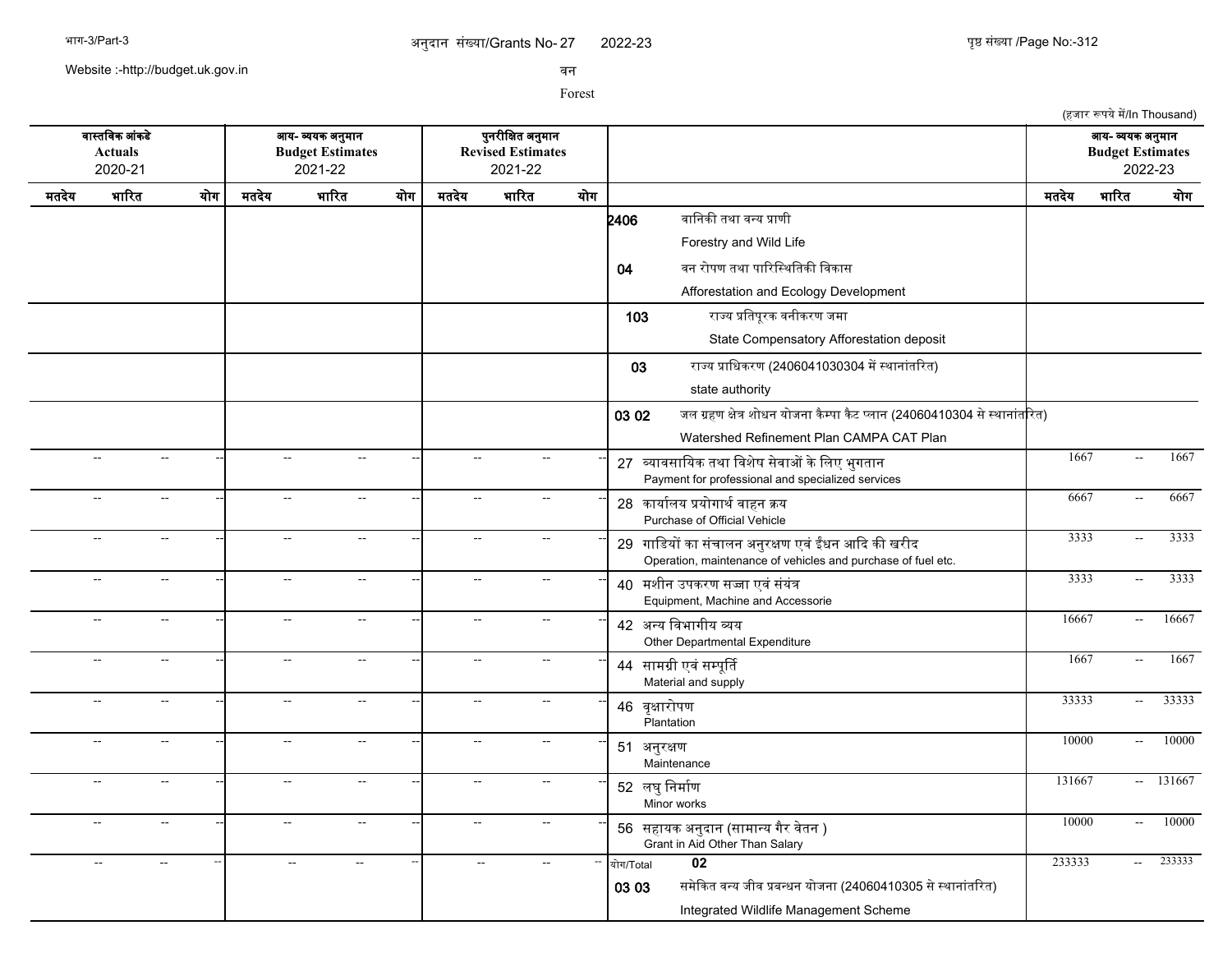2022-23 युष्ठ संख्या /Page No:-313

(हजार रूपये में/In Thousand)

Website :-http://budget.uk.gov.in

सन

Forest

सगसतचसक आसकडद आख- वखक अननमगन पननरजचकत अननमगन आख- वखक अननमगन **Actuals Budget Estimates Revised Estimates Budget Estimates** 2020-21 2021-22 2021-22 2022-23 मतदखद भगररत खरग मतदखद भगररत खरग मतदखद भगररत खरग मतदखद भगररत खरग  $2406$  बानिकी तथा वन्य प्राणी Forestry and Wild Life 04 वन रोपण तथा पारिस्थितिकी विकास Afforestation and Ecology Development 103 रगजख पचतपपरक सनजकरण जमग State Compensatory Afforestation deposit 03 राज्य प्राधिकरण (2406041030304 में स्थानांतरित) state authority 03 03 समेकित वन्य जीव प्रबन्धन योजना (24060410305 से स्थानांतरित) Integrated Wildlife Management Scheme -- -- -- -- -- -- <sup>08</sup> पगररशचमक Remuneration --| -- -- --| -- - --| -- -- ---| 00 <del>mDvrDa.</del> -- -- -- -- -- -- <sup>10</sup> पचशकण वखख Training expenses -- -- -- 6667 -- 6667 -- -- -- -- -- -- <sup>42</sup> अनख चसभगगजख वख -- -- -- 40000 -- 40000 Other Departmental Expenditure -- -- -- -- -- -- <sup>46</sup> सपकगररपण Plantation -- -- -- 3333 -- 3333 -- -- -- -- -- -- <sup>51</sup> अननरकण Maintenance -- -- -- 20000 -- 20000 -- -- -- -- -- -- <sup>52</sup> लघनचनमगरण Minor works -- -- -- 26667 -- 26667 -- -- -- -- -- -- <sup>53</sup> सपहद चनमगरण Major works -- -- -- 13333 -- 13333 -- -- -- -- -- -- <sup>56</sup> सहगखक अननदगन (सगमगनख गगर सदतन ) -- -- -- 10000 -- 10000 Grant in Aid Other Than Salary -- -- -- -- -- -- -- -- -- खरग/Total **03** 133333 -- 133333 03 04 बन भूमि का निवल वर्तमान मूल्य् (24060410303 से स्थानांतरित) NPV of forest land -- -- -- -- -- -- <sup>10</sup> पचशकण वखख Training expenses -- -- -- 8333 -- 8333 -- -- -- -- -- -- <sup>24</sup> चसजगपन, चबकक, चसखखगपन एसस पकगशन पर वख -- -- -- 16667 -- 16667Advertisement and Publicity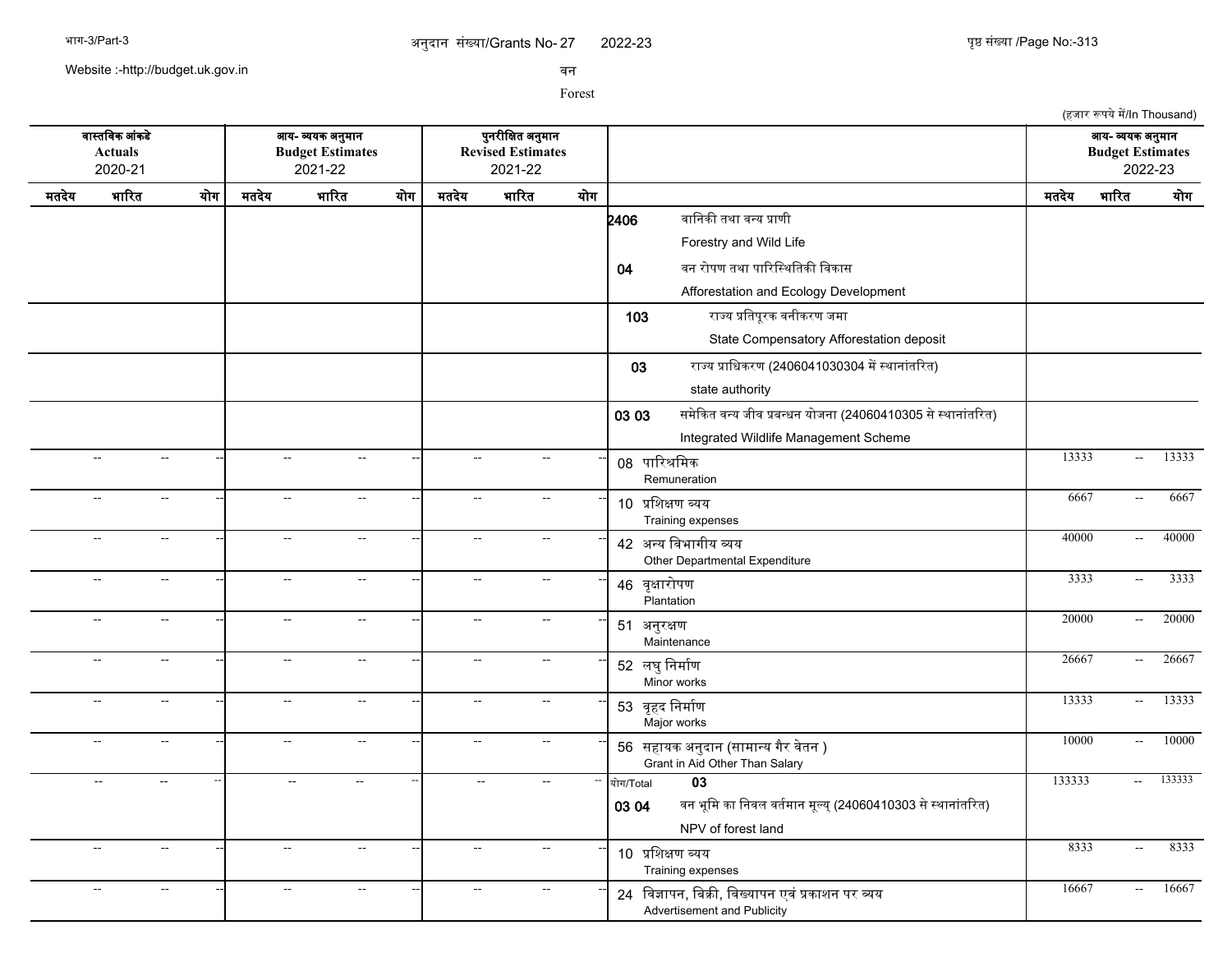2022-23 पुष्ठ संख्या /Page No:-314

(हजार रूपये में/In Thousand)

Website :-http://budget.uk.gov.in

सन

Forest

सगसतचसक आसकडद आख- वखक अननमगन पननरजचकत अननमगन आख- वखक अननमगन **Actuals Budget Estimates Revised Estimates Budget Estimates** 2020-21 2021-22 2021-22 2022-23 मतदखद भगररत खरग मतदखद भगररत खरग मतदखद भगररत खरग मतदखद भगररत खरग **2406** वानिकी तथा वन्य प्राणी Forestry and Wild Life 04 वन रोपण तथा पारिस्थितिकी विकास Afforestation and Ecology Development 103 रगजख पचतपपरक सनजकरण जमग State Compensatory Afforestation deposit 03 राज्य प्राधिकरण (2406041030304 में स्थानांतरित) state authority 03 04 बन भूमि का निवल वर्तमान मूल्य् (24060410303 से स्थानांतरित) NPV of forest land -- -- -- -- -- -- <sup>26</sup> कममखपटर हगडरसदखर एससससफटसदखर एससअननरकण -- -- -- 1 -- 1 Computer hardware software and Peripherals purchase/Maintenance -- -- -- -- -- -- <sup>27</sup> वखगससगचखक तथग चसशदष सदसगओ कदचलए भनगतगन -- -- -- 6667 -- 6667 Payment for professional and specialized services -- -- -- -- -- -- <sup>29</sup> गगचडखर कग ससचगलन अननरकण एसस ईधन आकद कक खरजद -- -- -- 1667 -- 1667 Operation, maintenance of vehicles and purchase of fuel etc. -- -- -- -- -- -- <sup>40</sup> मशजन उपकरण सजग एससससखसत -- -- -- 3333 -- 3333 Equipment, Machine and Accessorie -- -- -- -- -- -- <sup>42</sup> अनख चसभगगजख वख Other Departmental Expenditure -- - - - - - - - - - - 42 <del>2000 - 20000 - 20000 - 20000</del> -- -- -- -- -- -- <sup>46</sup> सपकगररपण **Plantation** -- -- -- 33333 -- 33333 -- -- -- -- -- -- <sup>51</sup> अननरकण Maintenance -- -- -- 10000 -- 10000 -- - - - - - - - - - - - - - - - - 52 लघनचन्त्रण Minor works -- -- -- 283333 -- 283333 -- -- -- -- -- -- <sup>53</sup> सपहद चनमगरण Major works -- -- -- 33333 -- 33333 -- -- -- -- -- -- <sup>56</sup> सहगखक अननदगन (सगमगनख गगर सदतन ) -- -- -- 1 -- 1 Grant in Aid Other Than Salary -- -- -- -- -- -- -- -- -- खरग/Total **04** 416668 -- 416668 03 05 कैम्पा योजना से अर्जित ब्याज (24060410306 से स्थानांतरित) Interest earned from CAMPA scheme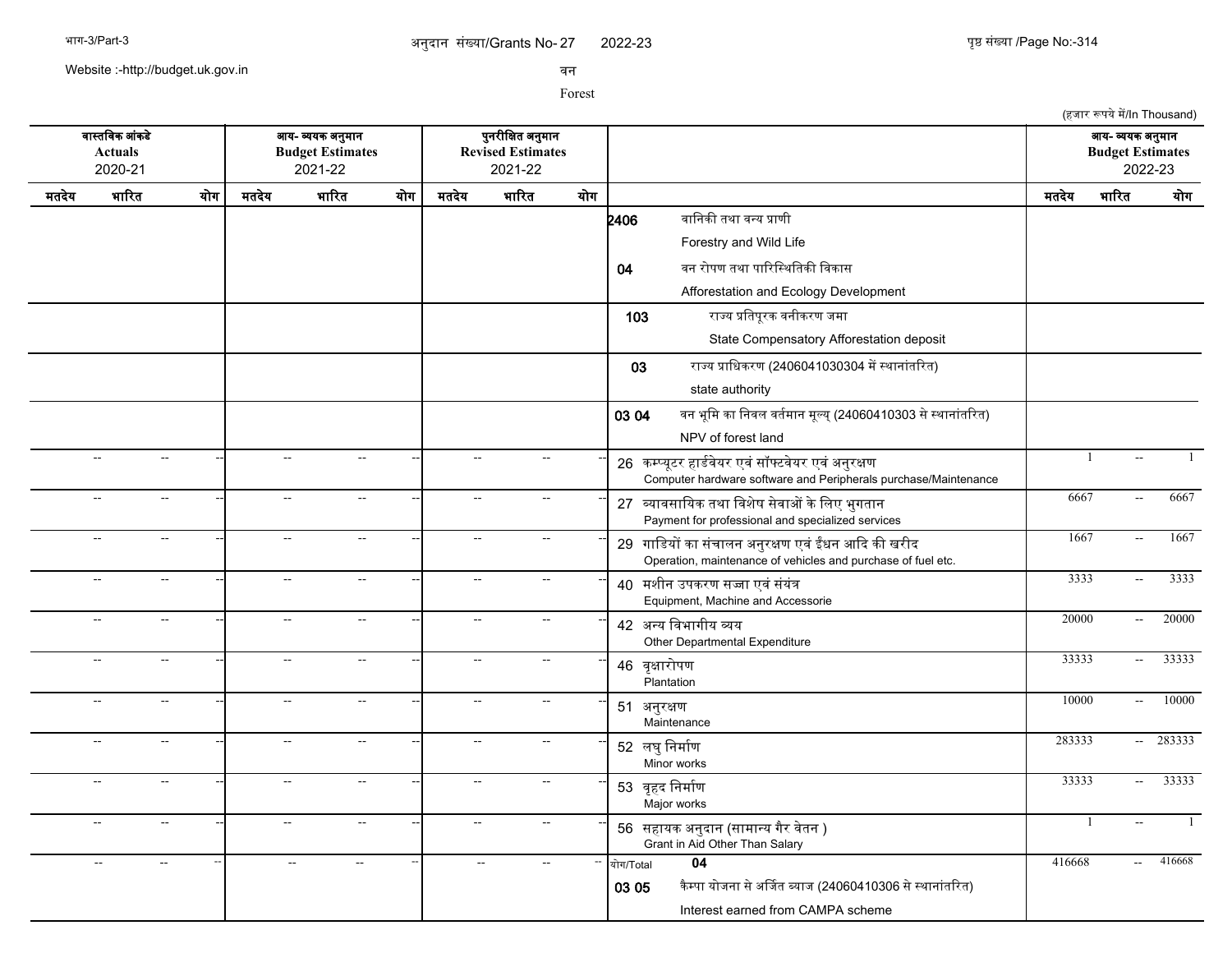Website :-http://budget.uk.gov.in

सन

Forest

(हजार रूपये में/In Thousand) सगसतचसक आसकडद आख- वखक अननमगन पननरजचकत अननमगन आख- वखक अननमगन **Actuals Budget Estimates Revised Estimates Budget Estimates** 2020-21 2021-22 2021-22 2022-23 मतदखद भगररत खरग मतदखद भगररत खरग मतदखद भगररत खरग मतदखद भगररत खरग  $2406$  बानिकी तथा वन्य प्राणी Forestry and Wild Life 04 वन रोपण तथा पारिस्थितिकी विकास Afforestation and Ecology Development 103 रगजख पचतपपरक सनजकरण जमग State Compensatory Afforestation deposit 03 राज्य प्राधिकरण (2406041030304 में स्थानांतरित) state authority 03 05 कैम्पा योजना से अर्जित ब्याज (24060410306 से स्थानांतरित) Interest earned from CAMPA scheme -- - - - - - - - - - - - - - - - - - <mark>- 01 वेतन</mark> Pay -- - - - - - - - - - - 01 <del>à - .</del> . . . . . . . . . . . . . . . 6667 - . 6667 - . . 6667 -- -- -- -- -- -- <sup>03</sup> महगगई <sup>स</sup> भतग Dearness Allowance -- -- -- 2333 -- 2333 -- -- -- -- -- -- <sup>04</sup> खगतग वख Travelling Allowance --| -- -- --| -- -- --| 04 साला लाग -- -- -- -- -- -- <sup>05</sup> सदतन भततदआकद कदचलए सहगखक अननदगन -- -- -- 1333 -- 1333 Grant in Aid for pay,allowances and other expenses -- -- -- -- -- -- <sup>06</sup> अनख भतद Other Allowances -- - - - - - - - - - - 06 <del>21.77</del> 3<del>1.3</del> - - - - 1000 - 1000 -- -- -- -- -- -- <sup>09</sup> चचककतसग पचतपपरत Medical Reimbursement -- -- -- 333 -- 333 -- -- -- -- -- -- <sup>10</sup> पचशकण वखख Training expenses -- -- -- 667 -- 667 -- -- -- -- -- -- <sup>11</sup> अननमनखतग समबनधज वखख -- -- -- 333 -- 333 Entitlement Expenses -- -- -- -- -- -- <sup>20</sup> लदखन सगमगज एसस छपगई -- -- -- 667 -- 667 Printing and Stationery -- -- -- -- -- -- <sup>21</sup> कगखगरलख फनरचर एसस उपकरण -- -- -- 1000 -- 1000 Furniture, Fixtures and Equipment -- -- -- -- -- -- <sup>22</sup> कगखगरलख वखख General Office Expense -- -- -- 1000 -- 1000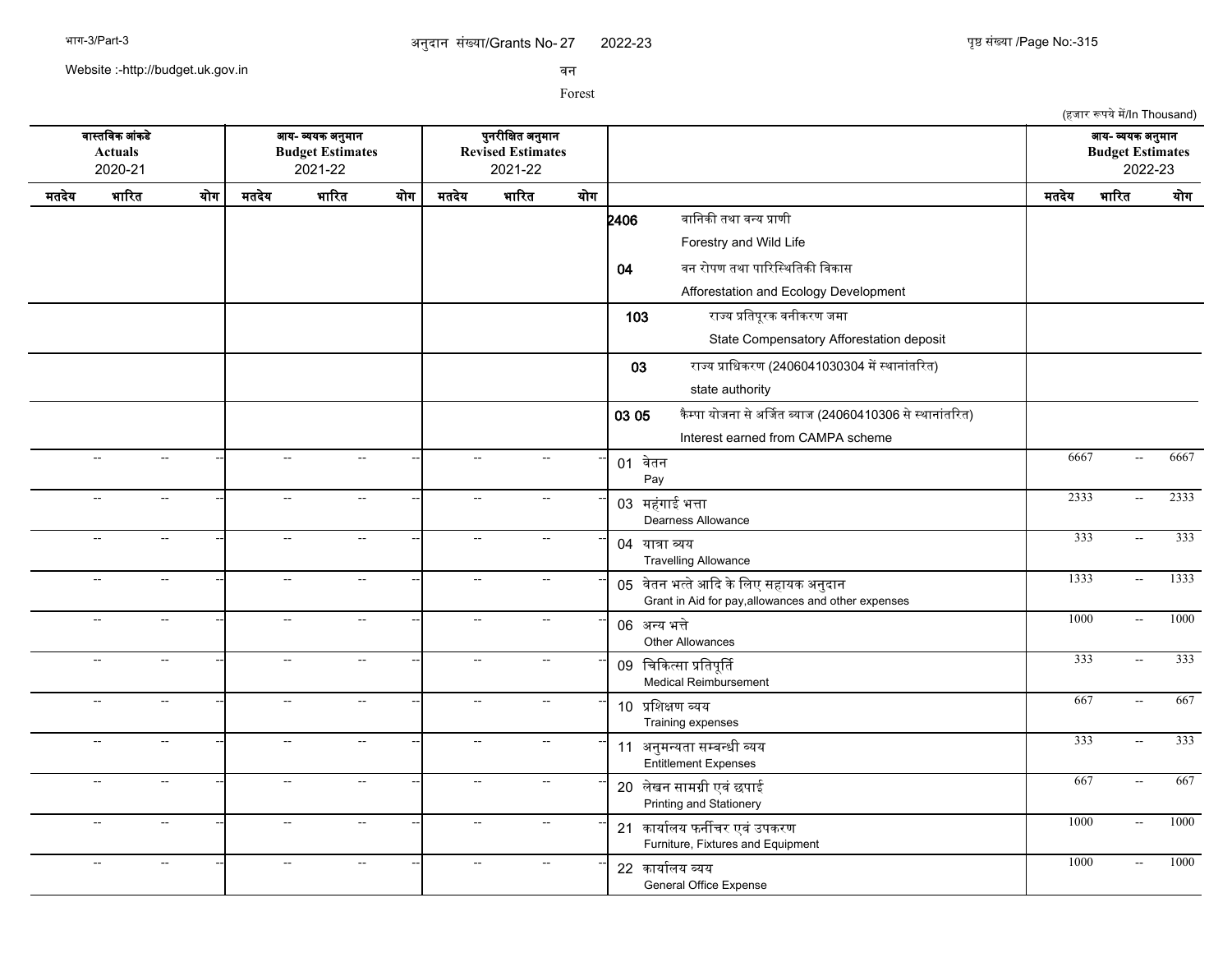2022-23 युष्ठ संख्या /Page No:-316

(हजार रूपये में/In Thousand)

Website :-http://budget.uk.gov.in

सन

Forest

सगसतचसक आसकडद आख- वखक अननमगन पननरजचकत अननमगन आख- वखक अननमगन **Actuals Budget Estimates Revised Estimates Budget Estimates** 2020-21 2021-22 2021-22 2022-23 मतदखद भगररत खरग मतदखद भगररत खरग मतदखद भगररत खरग मतदखद भगररत खरग **2406** वानिकी तथा वन्य प्राणी Forestry and Wild Life 04 वन रोपण तथा पारिस्थितिकी विकास Afforestation and Ecology Development 103 रगजख पचतपपरक सनजकरण जमग State Compensatory Afforestation deposit 03 राज्य प्राधिकरण (2406041030304 में स्थानांतरित) state authority 03 05 किम्पा योजना से अर्जित ब्याज (24060410306 से स्थानांतरित) Interest earned from CAMPA scheme -- -- -- -- -- -- <sup>24</sup> चसजगपन, चबकक, चसखखगपन एसस पकगशन पर वख -- -- -- 667 -- 667 Advertisement and Publicity -- -- -- -- -- -- <sup>25</sup> उपखरचगतग चबलर कग भनगतगन -- -- -- 333 -- 333 Utility Bill Payment -- -- -- -- -- -- <sup>26</sup> कममखपटर हगडरसदखर एससससफटसदखर एससअननरकण -- -- -- 333 -- 333 Computer hardware software and Peripherals purchase/Maintenance -- -- -- -- -- -- <sup>27</sup> वखगससगचखक तथग चसशदष सदसगओ कदचलए भनगतगन -- -- -- 1667 -- 1667 Payment for professional and specialized services -- -- -- -- -- -- <sup>28</sup> कगखगरलख पखरगगथरसगहन कख -- -- -- 5000 -- 5000 Purchase of Official Vehicle -- -- -- -- -- -- <sup>29</sup> गगचडखर कग ससचगलन अननरकण एसस ईधन आकद कक खरजद -- -- -- 667 -- 667 Operation, maintenance of vehicles and purchase of fuel etc. -- -- -- -- -- -- <sup>30</sup> आचतसख वखख Hospitality expenses -- -- -- 333 -- 333 -- -- -- -- -- -- <sup>40</sup> मशजन उपकरण सजग एससससखसत -- -- -- 667 -- 667 Equipment, Machine and Accessorie -- -- -- -- -- -- <sup>42</sup> अनख चसभगगजख वख -- -- -- 1667 -- 1667 Other Departmental Expenditure -- -- -- -- -- -- <sup>46</sup> सपकगररपण Plantation -- - - - - - - - - - - 4667 - 4667 - 4667 - 4667 -- -- -- -- -- -- <sup>51</sup> अननरकण **Maintenance** -- -- -- 1667 -- 1667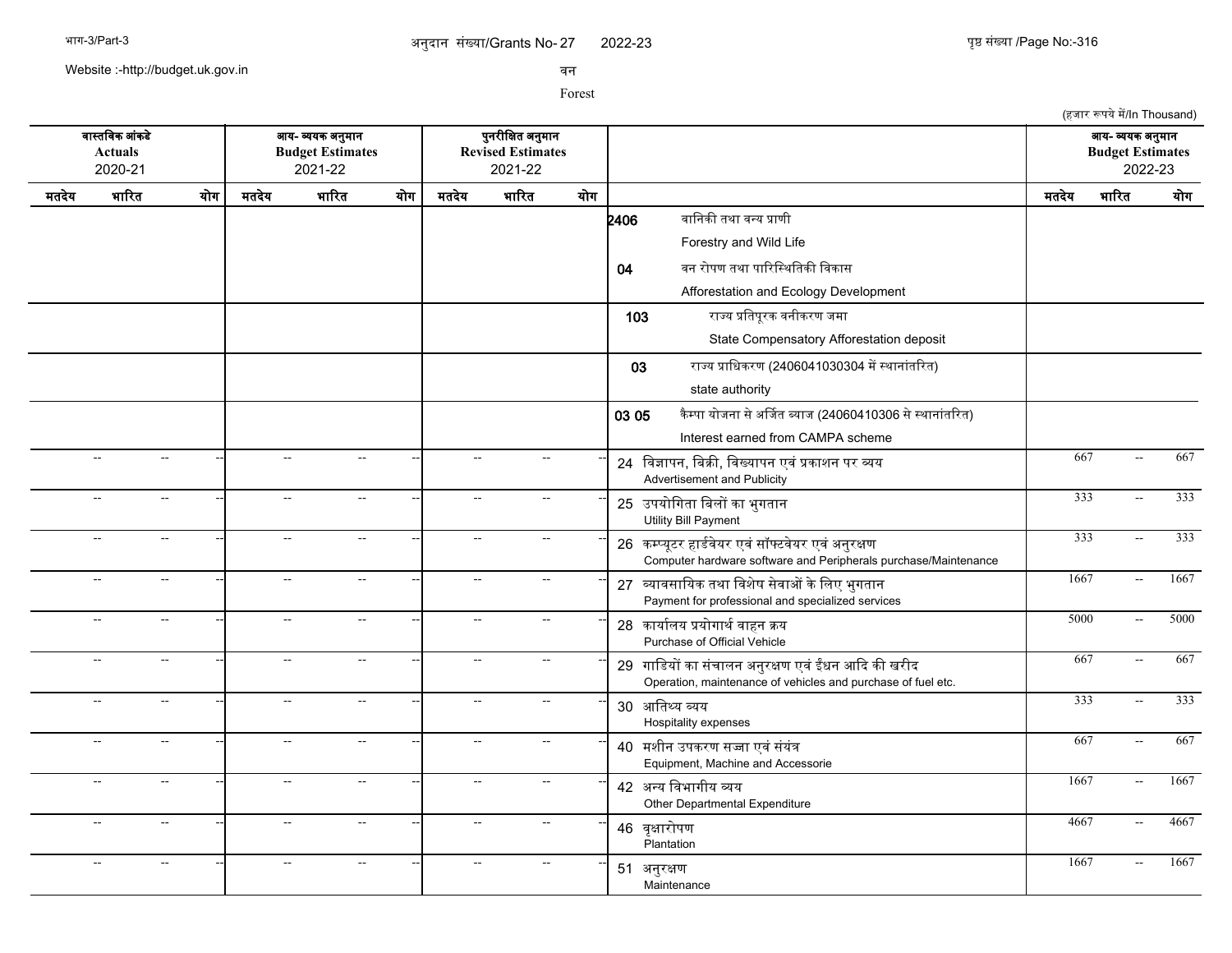2022-23 युष्ठ संख्या /Page No:-317

(हजार रूपये में/In Thousand)

Website :-http://budget.uk.gov.in

सन

Forest

सगसतचसक आसकडद आख- वखक अननमगन पननरजचकत अननमगन आख- वखक अननमगन **Actuals Budget Estimates Revised Estimates Budget Estimates** 2020-21 2021-22 2021-22 2022-23 मतदखद भगररत खरग मतदखद भगररत खरग मतदखद भगररत खरग मतदखद भगररत खरग  $2406$  बानिकी तथा वन्य प्राणी Forestry and Wild Life 04 वन रोपण तथा पारिस्थितिकी विकास Afforestation and Ecology Development 103 रगजख पचतपपरक सनजकरण जमग State Compensatory Afforestation deposit 03 राज्य प्राधिकरण (2406041030304 में स्थानांतरित) state authority 03 05 कैम्पा योजना से अर्जित ब्याज (24060410306 से स्थानांतरित) Interest earned from CAMPA scheme -- -- -- -- -- -- <sup>56</sup> सहगखक अननदगन (सगमगनख गगर सदतन ) -- -- -- 1 -- 1 Grant in Aid Other Than Salary -- -- -- -- -- -- -- -- -- खरग/Total **05** 33335 -- 33335 03 06 अन्य कार्य (24060410307 से स्थानांतरित) other tasks -- -- -- -- -- -- <sup>42</sup> अनख चसभगगजख वख Other Departmental Expenditure -- - - - - - - - - - 16667 - 16667 - 16667 -- -- -- -- -- -- -- -- -- खरग/Total **06** 16667 -- 16667 -- -- -- -- -- -- -- -- -- खरग/Total **03** 1083340 -- 1083340 -- -- -- -- -- -- -- -- -- खरग/Total **103** 1083340 -- 1083340 -- -- -- -- -- -- -- -- -- खरग/Total **04** 1083340 -- 1083340 -- -- -- -- -- -- -- -- -- खरग/Total **2406** 3977160 -- 3977160 3435 पारिस्थिति विज्ञान तथा पर्यावरण Ecology and Environment 03 पर्यावरण अनुसंधान और पारिस्थितिक उत्थान Environmental Research and Ecological Regeneration 102 पर्यावरण नियोजन और समन्वय Environmental Planning and Coordination  $03$  उत्तराखण्ड जैव विविधता बोर्ड Uttarakhand Biodiversity Board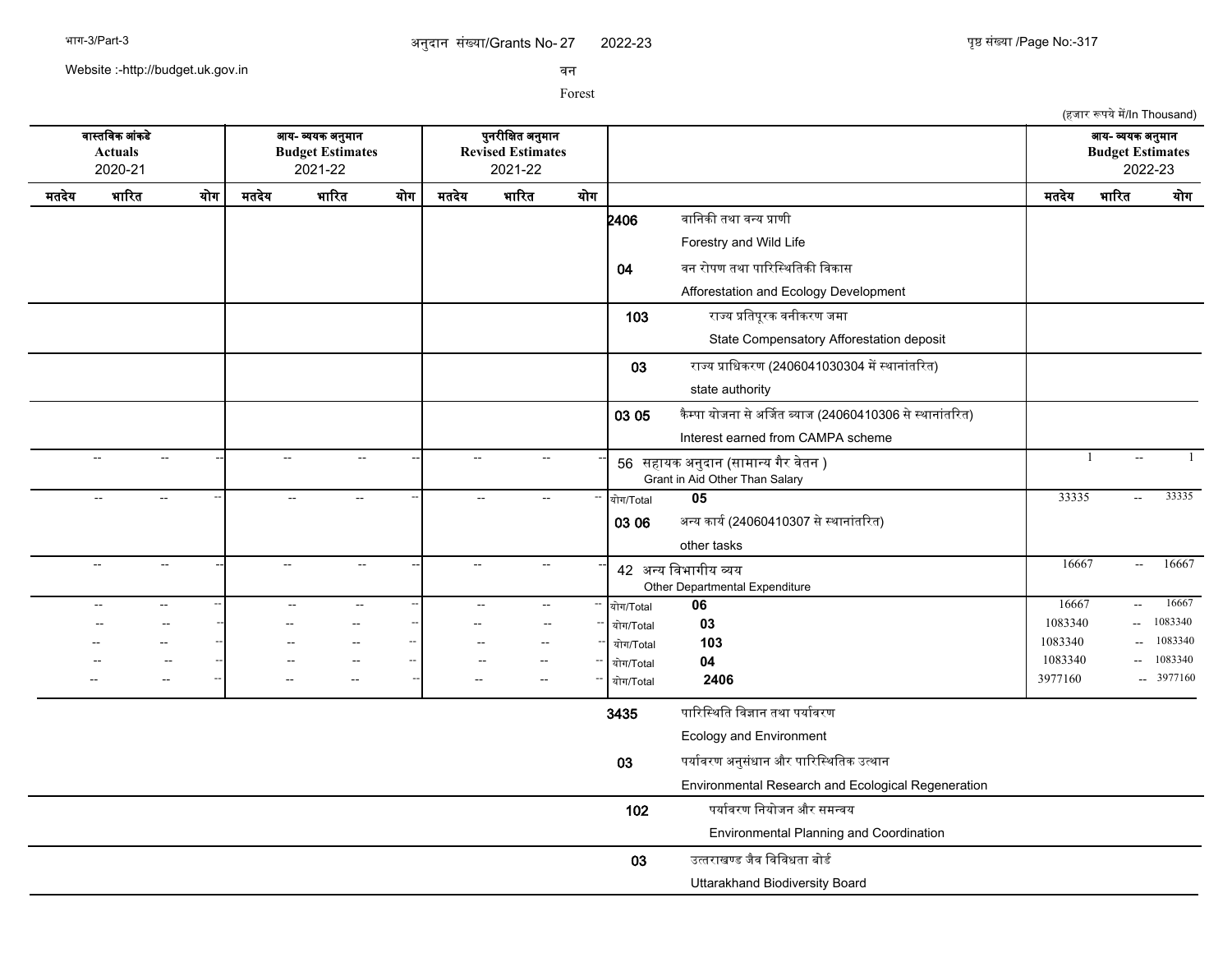Website :-http://budget.uk.gov.in

सन

Forest

(हजार रूपये में/In Thousand) सगसतचसक आसकडद आख- वखक अननमगन पननरजचकत अननमगन आख- वखक अननमगन **Actuals Budget Estimates Revised Estimates Budget Estimates** 2020-21 2021-22 2021-22 2022-23 मतदखद भगररत खरग मतदखद भगररत खरग मतदखद भगररत खरग मतदखद भगररत खरग **}<br>3435 पारिस्थिति विज्ञान तथा पर्यावरण** Ecology and Environment 03 पर्यावरण अनुसंधान और पारिस्थितिक उत्थान Environmental Research and Ecological Regeneration 102 पर्यावरण नियोजन और समन्वय Environmental Planning and Coordination  $03$  उत्तराखण्ड जैव विविधता बोर्ड Uttarakhand Biodiversity Board -- -- -- -- -- -- <sup>56</sup> सहगखक अननदगन (सगमगनख गगर सदतन ) -- -- -- 3333 -- 3333 Grant in Aid Other Than Salary -- -- -- -- -- -- -- -- -- खरग/Total **03** 3333 -- 3333 -- -- -- -- -- -- -- -- -- खरग/Total **102** 3333 -- 3333 -- -- -- -- -- -- -- -- -- खरग/Total **03** 3333 -- 3333 -- -- -- -- -- -- -- -- -- खरग/Total **3435** 3333 -- 3333 4406 सगचनकक तथग सनख पगणज पर पपसजजगत पररवख Capital Outlay on Forestry and Wild Life 01 वानिकी forestry 101 वन संरक्षण और विकास Forest Conservation and Development 01 केन्द्र द्वारा पुरोनिधानित योजना CSS 01 01 इन्टैन्सीर्फिकेशन आफ फोरेस्ट मैनेजमैंट (4406-01-800-01-02 से स्थानान्तरित ) Intensification of Forest Management -- -- -- -- -- -- <sup>53</sup> सपहद चनमगरण Major works -- - - - - - - - - - - 52 ਰਤਤ ਚਿਪਦਿਸ਼ਾ -- -- -- -- -- -- -- -- -- खरग/Total **01** 1667 -- 1667 -- -- -- -- -- -- -- -- -- खरग/Total **01** 1667 -- 1667 03 बन मोटर मार्गों, ट्रैक रूटों तथा अश्व मार्गों का सुदृढ़ीकरण Strengthening of forest motorways, track routes and earth routes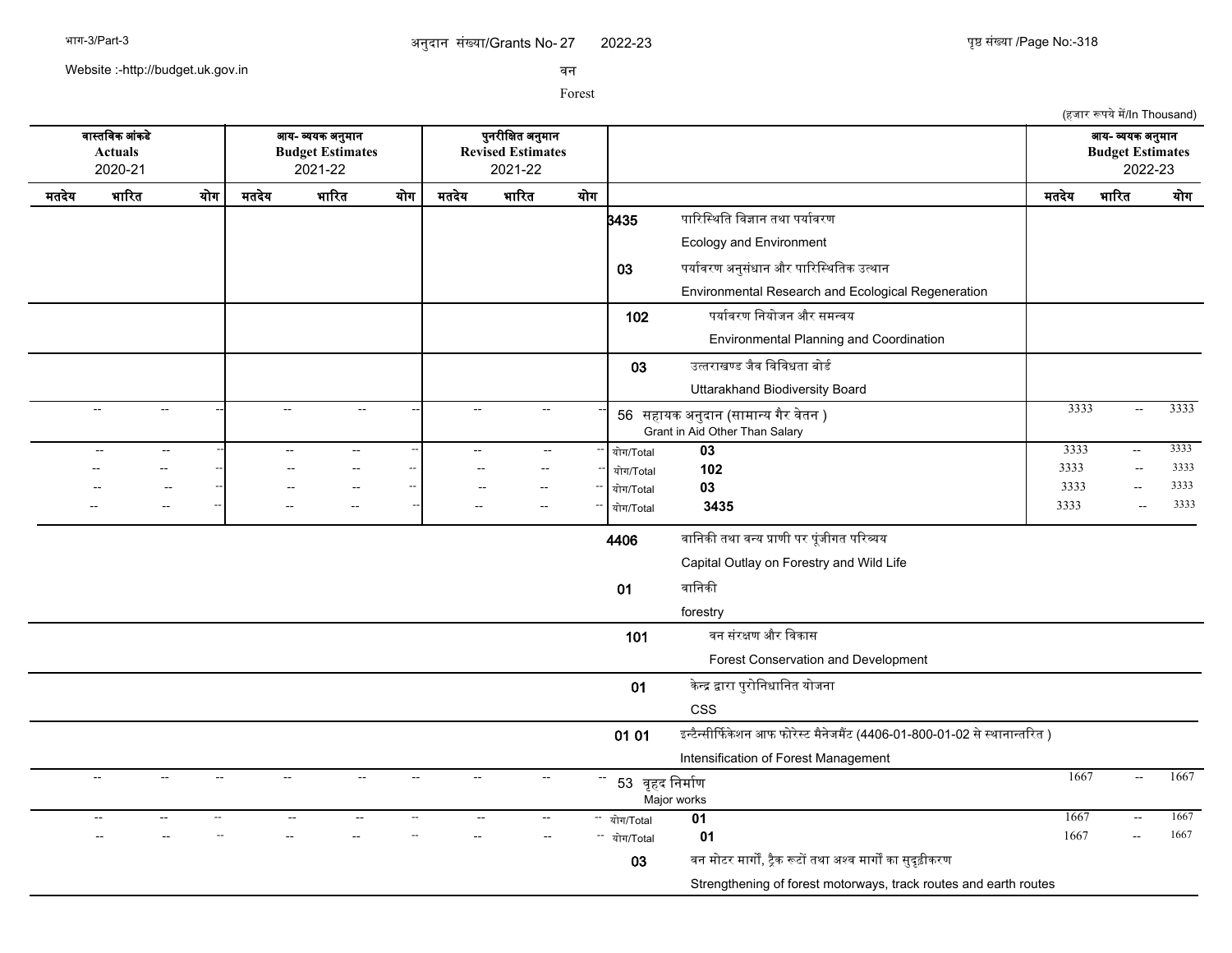Website :-http://budget.uk.gov.in

सन

Forest

(हजार रूपये में/In Thousand) सगसतचसक आसकडद आख- वखक अननमगन पननरजचकत अननमगन आख- वखक अननमगन **Actuals Budget Estimates Revised Estimates Budget Estimates** 2020-21 2021-22 2021-22 2022-23 मतदखद भगररत खरग मतदखद भगररत खरग मतदखद भगररत खरग मतदखद भगररत खरग **4406 वानिकी तथा वन्य प्राणी पर पूंजीगत परिव्यय** Capital Outlay on Forestry and Wild Life 01 बानिकी forestry 101 बन संरक्षण और विकास Forest Conservation and Development 03 बन मोटर मार्गों, ट्रैक रूटों तथा अश्व मार्गों का सुदृढ़ीकरण Strengthening of forest motorways, track routes and earth routes -- -- -- -- -- -- <sup>53</sup> सपहद चनमगरण Major works -- - - - - - - - - - - 52 ਰਤਤ ਚਿਸ਼ੀਜ਼ਾ - - - - 16667 - 16667 - 16667 -- -- -- -- -- -- <sup>54</sup> भपचम कख Land purchase -- -- -- 1 -- 1 -- -- -- -- -- -- -- -- -- खरग/Total **03** 16668 -- 16668 04 वन विभाग के आवासीय / अनावासीय भवनों का निर्माण Construction buildings of Forest Residential /non-residential -- -- -- -- -- -- <sup>53</sup> सपहद चनमगरण Major works --| -- -- --| -- - --| -- -- --| 52 ਰਤਤ ਤਿਸਾਸ਼ਾ -- -- -- -- -- -- -- -- -- खरग/Total **04** 10000 -- 10000 07 इको टास्क फोर्स द्वारा वनीकरण कार्य Afforestation by Eco Task Force -- -- -- -- -- -- <sup>46</sup> सपकगररपण Plantation -- - - - - - - - - - 1667 - 1667 - 1667 -- -- -- -- -- -- <sup>53</sup> सपहद चनमगरण Major works -- -- -- 13333 -- 13333 -- -- -- -- -- -- -- -- -- खरग/Total **07** 15000 -- 15000 08 बनों की अग्नि से सुरक्षा Protection of forests from fire -- -- -- -- -- -- <sup>53</sup> सपहद चनमगरण Major works -- - - - - - - - - - - 5667 - 6667 - 6667 -- -- -- -- -- -- -- -- -- खरग/Total **08** 6667 -- 6667 09 बहुउददेशीय व़क्षारोपण एवं वनों का संरक्षण Multipurpose Tree Plantation and Conservation of Forests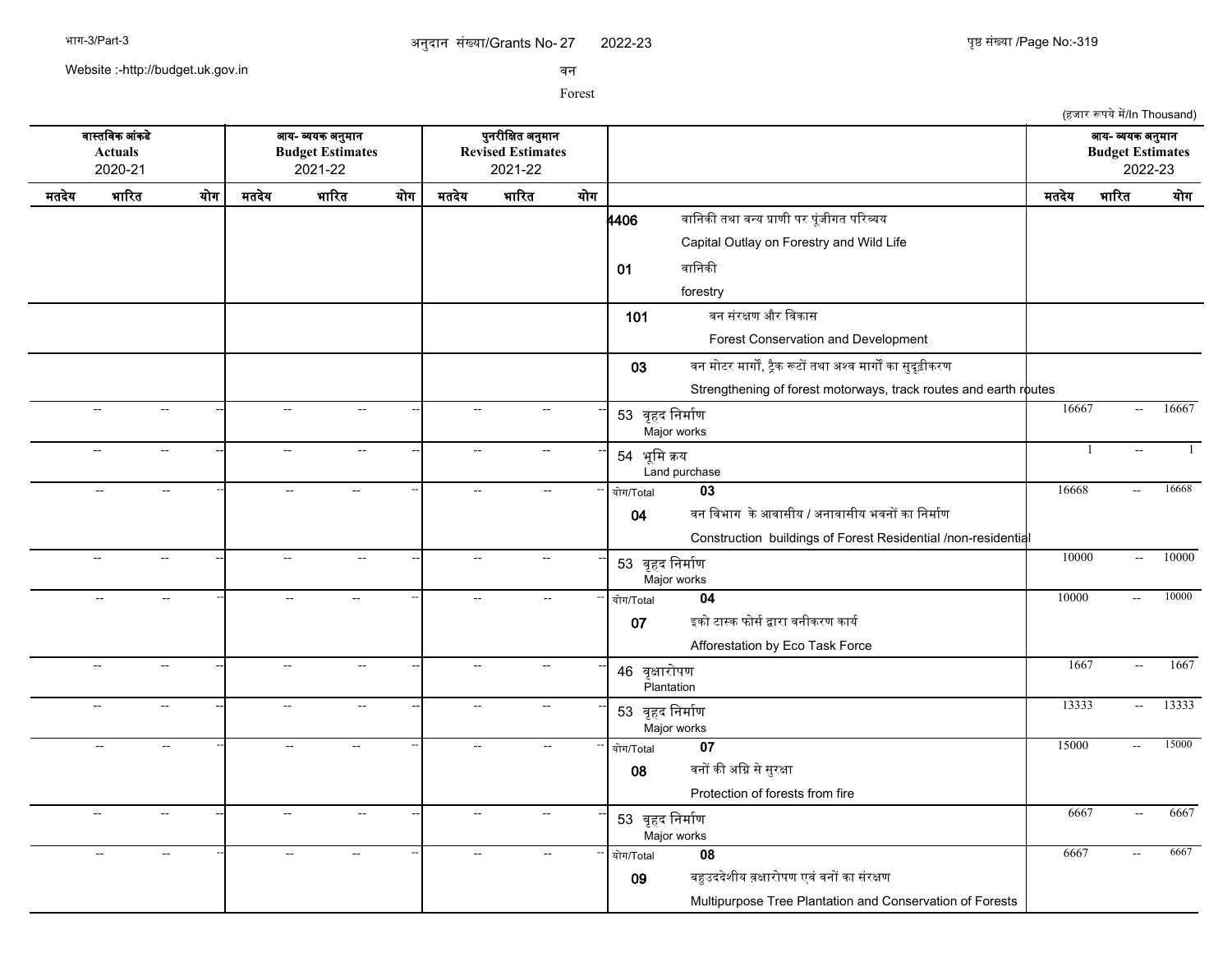2022-23 युष्ठ संख्या /Page No:-320

(हजार रूपये में/In Thousand)

Website :-http://budget.uk.gov.in

सन

Forest

सगसतचसक आसकडद आख- वखक अननमगन पननरजचकत अननमगन आख- वखक अननमगन **Actuals Budget Estimates Revised Estimates Budget Estimates** 2020-21 2021-22 2021-22 2022-23 मतदखद भगररत खरग मतदखद भगररत खरग मतदखद भगररत खरग मतदखद भगररत खरग **4406 वानिकी तथा वन्य प्राणी पर पूंजीगत परिव्यय** Capital Outlay on Forestry and Wild Life 01 बानिकी forestry 101 बन संरक्षण और विकास Forest Conservation and Development 09 बहुउददेशीय व़क्षारोपण एवं वनों का संरक्षण Multipurpose Tree Plantation and Conservation of Forests -- -- -- -- -- -- <sup>46</sup> सपकगररपण Plantation -- -- -- 116667 -- 116667 -- -- -- -- -- -- -- -- -- खरग/Total **09** 116667 -- 116667 10 रिसर्च एवं टैक्नोलोजी डेवलपमेन्ट Research and Technology Development -- -- -- -- -- -- <sup>53</sup> सपहद चनमगरण Major works -- -- -- 1667 -- 1667 -- -- -- -- -- -- -- -- -- खरग/Total **10** 1667 -- 1667 11 बनों की सुरक्षा योजना Forest protection scheme -- -- -- -- -- -- <sup>46</sup> सपकगररपण **Plantation** -- -- -- 5000 -- 5000 -- -- -- -- -- -- <sup>53</sup> सपहद चनमगरण Major works --| -- -- --| -- - --| -- -- --| 62 जन्म निर्माण -- ----------------------------- | 3333 -- 3333 -- -- -- -- -- -- -- -- -- खरग/Total **11** 8333 -- 8333 12 वन पंचायतों की सुद्रढीकरण योजना Strengthening scheme of Van Panchayats -- -- -- -- -- -- <sup>46</sup> सपकगररपण **Plantation** -- -- -- 2890 -- 2890 -- -- -- -- -- -- <sup>53</sup> सपहद चनमगरण Major works --| -- -- --| -- - --| -- -- --| 52 जन्म चिर्माणा -- ---------------------------- | 3855 -- 3855 -- -- -- -- -- -- -- -- -- खरग/Total **12** 6745 -- 6745 13 वर्षा जल संरक्षण योजना Rain Water Protection scheme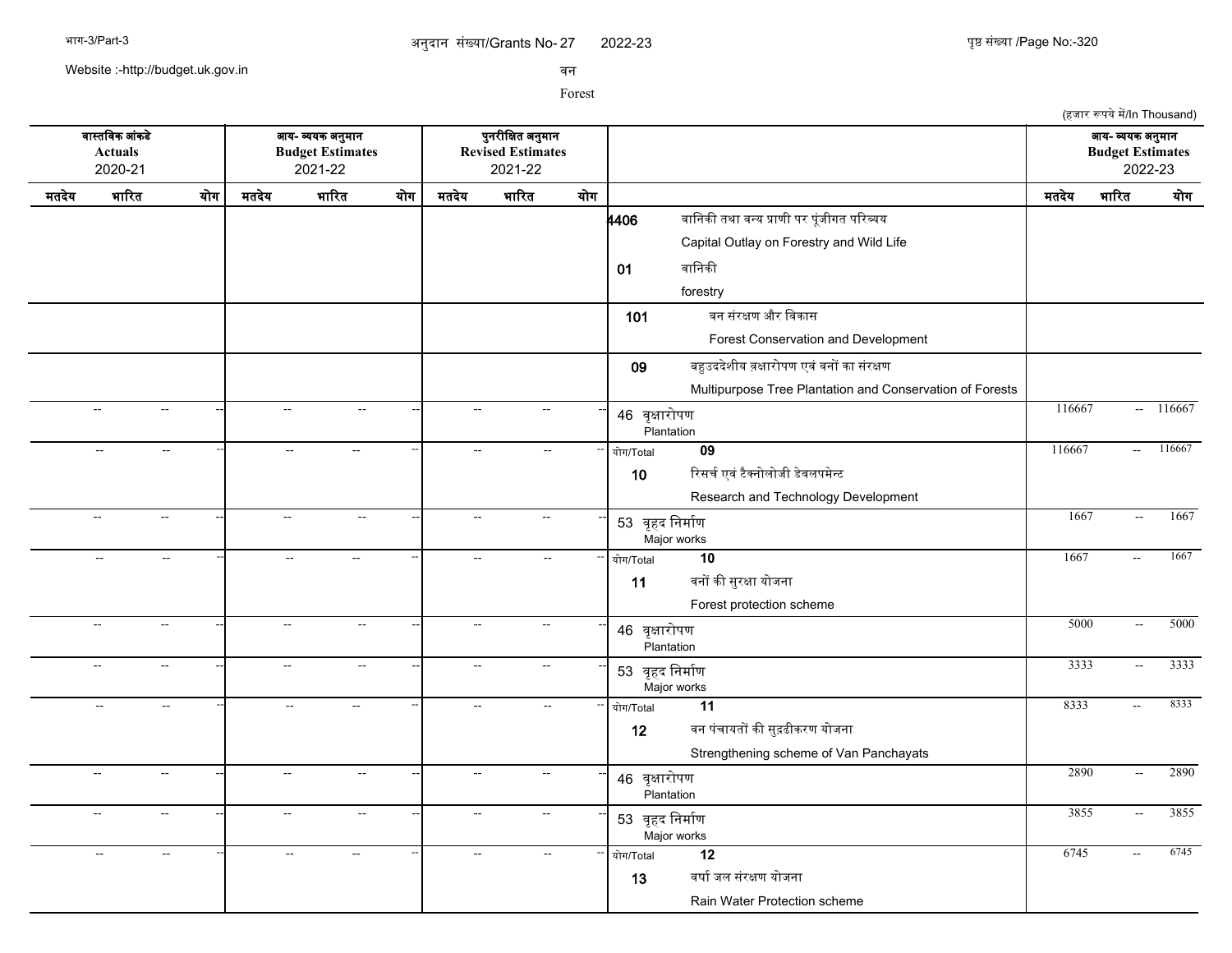2022-23 युष्ठ संख्या /Page No:-321

(हजार रूपये में/In Thousand)

Website :-http://budget.uk.gov.in

सन

Forest

सगसतचसक आसकडद आख- वखक अननमगन पननरजचकत अननमगन आख- वखक अननमगन **Actuals Budget Estimates Revised Estimates Budget Estimates** 2020-21 2021-22 2021-22 2022-23 मतदखद भगररत खरग मतदखद भगररत खरग मतदखद भगररत खरग मतदखद भगररत खरग **4406 वानिकी तथा वन्य प्राणी पर पूंजीगत परिव्यय** Capital Outlay on Forestry and Wild Life 01 बानिकी forestry 101 बन संरक्षण और विकास Forest Conservation and Development 13 वर्षा जल संरक्षण योजना Rain Water Protection scheme -- -- -- -- -- -- <sup>53</sup> सपहद चनमगरण Major works -- -- -- 5000 -- 5000 -- -- -- -- -- -- -- -- -- खरग/Total **13** 5000 -- 5000 14 भू-क्षरण की रोकथाम योजना Land slide treatment Yojana -- -- -- -- -- -- <sup>53</sup> सपहद चनमगरण Major works --| -- -- --| -- - --| -- -- --| 52 ਰਤਤ ਚਿਸ਼ਾਂਗਾ -- -- -- -- -- -- -- -- -- खरग/Total **14** 5000 -- 5000 15 मनखखमसतज उततरगखणड रगजख सनख जजसर सदखदतज सनरकग खरजनग Mukhiya Mantri Uttarakhand Rajya Vanya Jeevo se Kheti Suraksha Yojana -- -- -- -- -- -- <sup>53</sup> सपहद चनमगरण Major works -- -- -- 7333 -- 7333 -- -- -- -- -- -- -- -- -- खरग/Total **15** 7333 -- 7333 **95 केन्द्रीय योजनाओं में राज्य का अंश** State Share in CSS  $9501$  इन्टैन्सीर्फिकेशन आफ फोरेस्ट मैनेजमैंट Intensification of Forest Management -- -- -- -- -- -- <sup>53</sup> सपहद चनमगरण Major works -- -- -- 333 -- 333 -- -- -- -- -- -- -- -- -- खरग/Total **01** 333 -- 333 -- -- -- -- -- -- -- -- -- खरग/Total **95** 333 -- 333 -- -- -- -- -- -- -- -- -- खरग/Total **101** 201080 -- 201080 102 समाज तथा फार्म वानिकी Social and Farm Forestry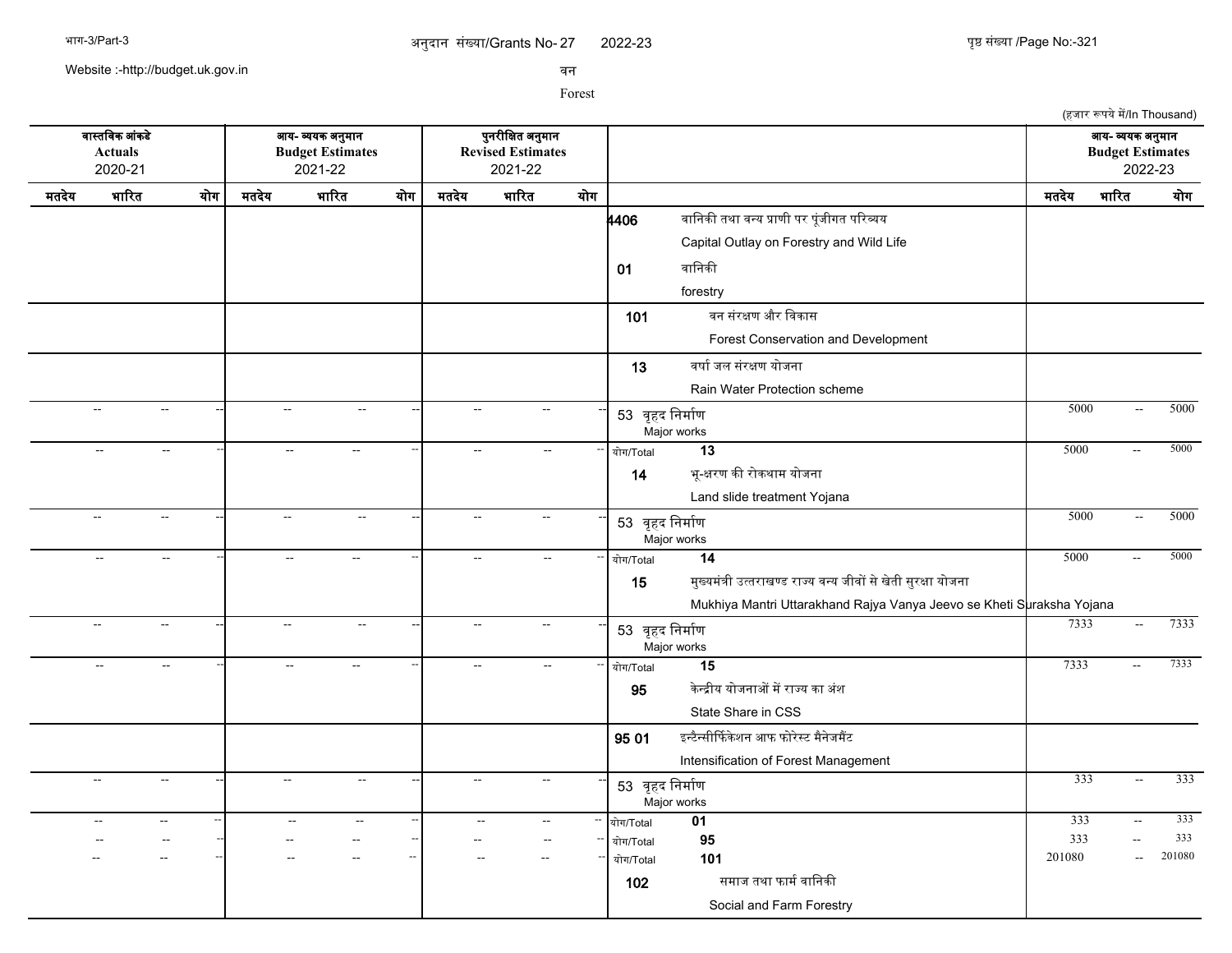2022-23 युष्ठ संख्या /Page No:-322

(हजार रूपये में/In Thousand)

Website :-http://budget.uk.gov.in

सन

Forest

सगसतचसक आसकडद आख- वखक अननमगन पननरजचकत अननमगन आख- वखक अननमगन **Actuals Budget Estimates Revised Estimates Budget Estimates** 2020-21 2021-22 2021-22 2022-23 मतदखद भगररत खरग मतदखद भगररत खरग मतदखद भगररत खरग मतदखद भगररत खरग **4406 वानिकी तथा वन्य प्राणी पर पूंजीगत परिव्यय** Capital Outlay on Forestry and Wild Life 01 वानिकी forestry 102 समाज तथा फार्म वानिकी Social and Farm Forestry  $03$  औषधीय पौधों का संरक्षण, संवर्धन Medicinal plants promotion preservation, -- -- -- -- -- -- <sup>46</sup> सपकगररपण Plantation -- -- -- 3333 -- 3333 -- -- -- -- -- -- -- -- -- खरग/Total **03** 3333 -- 3333 97 सगहख सहगखचतत खरजनग EAP  $97.01$  उत्तराखण्ड वन संसाधन प्रबन्धन परियोजना (जाइका वित्त पोषित) Uttarakhand Forest Resource Management Project(Financed by JICA) -- -- -- -- -- -- <sup>53</sup> सपहद चनमगरण Major works -- -- -- 1 -- 1 -- -- -- -- -- -- -- -- -- खरग/Total **01** 1 -- 1 -- -- -- -- -- -- -- -- -- खरग/Total **97** 1 -- 1 -- -- -- -- -- -- -- -- -- खरग/Total **102** 3334 -- 3334 800 अनख वखख Other Expenditure 09 इको टूरिज्म Eco Tourism -- -- -- -- -- -- <sup>53</sup> सपहद चनमगरण Major works --| -- - --| -- - -| -- - --| -- <del>--| 50.00 - 50.00</del> -- -- -- -- -- -- -- -- -- खरग/Total **09** 5000 -- 5000 11 मानव-वानर संघर्ष न्युनीकरण योजना के पंजीगत कार्य Capital works of Manav-vanar sangharsh scheme -- -- -- -- -- -- <sup>53</sup> सपहद चनमगरण Major works --| -- -- --| -- - --| -- -- --| 52 ਰਤਤ ਚਿਸ਼ਾਂਗਾ -- -- -- -- -- -- -- -- -- खरग/Total **11** 5000 -- 5000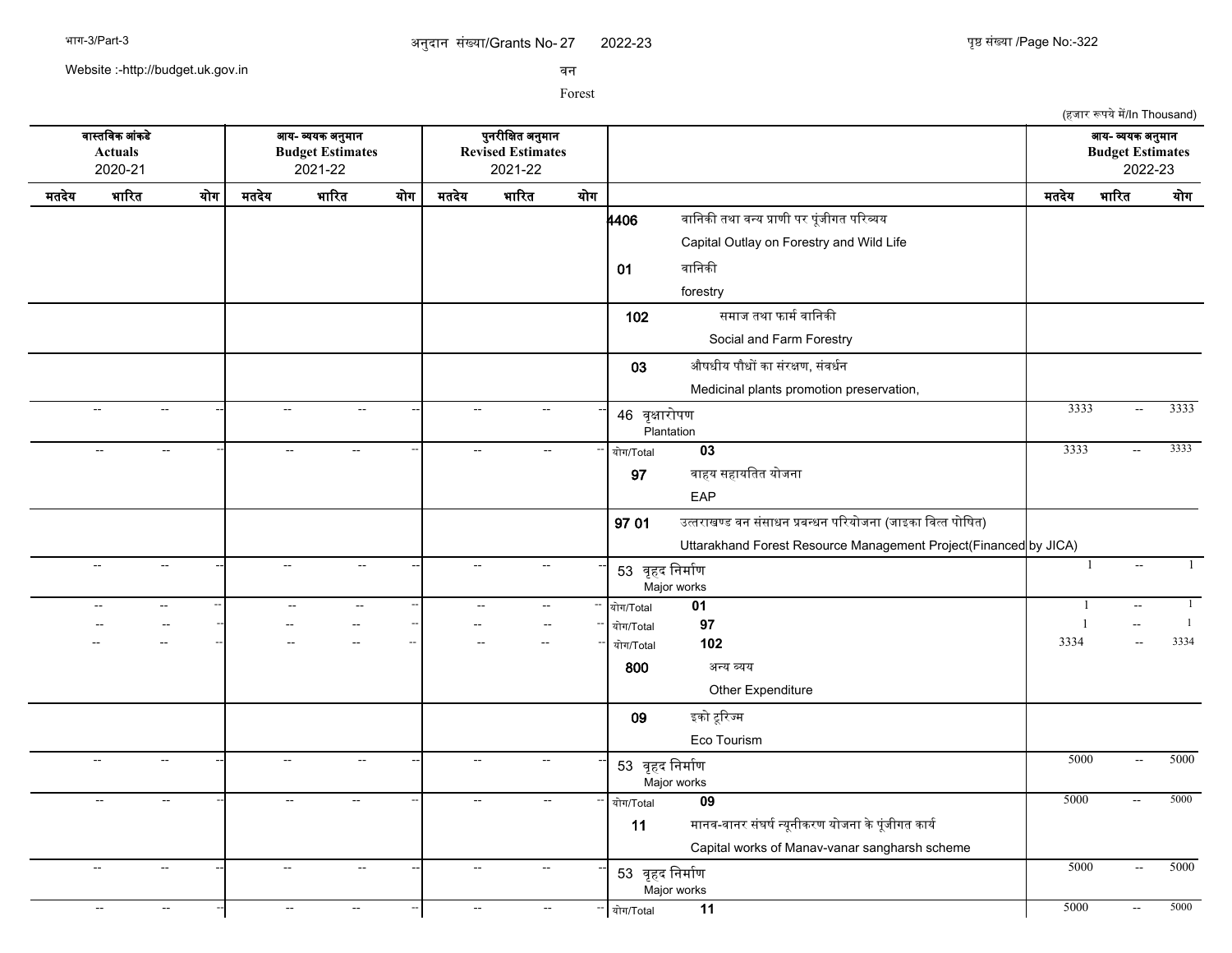(हजार रूपये में/In Thousand)

Website :-http://budget.uk.gov.in

सन

Forest

सगसतचसक आसकडद आख- वखक अननमगन पननरजचकत अननमगन आख- वखक अननमगन **Actuals Budget Estimates Revised Estimates Budget Estimates** 2020-21 2021-22 2021-22 2022-23 मतदखद भगररत खरग मतदखद भगररत खरग मतदखद भगररत खरग मतदखद भगररत खरग **4406 वानिकी तथा वन्य प्राणी पर पूंजीगत परिव्यय** Capital Outlay on Forestry and Wild Life 01 वानिकी forestry -- -- -- -- -- -- -- -- -- खरग/Total **800** 10000 -- 10000 -- -- -- -- -- -- -- -- -- खरग/Total **01** 214414 -- 214414 02 पर्यावरणीय वानिकी तथा वन्य जीवन Environmental Forestry and wild Life 110 वन्य जीवन Wild Life 01 केन्द्र द्वारा पुरोनिधानित योजना CSS 01 01 नन्दा देवी बायोस्फेयर रिजर्व की स्थापना (90%) Establishment of Nanda Devi Biosphere Reserve (90%CS) -- -- -- -- -- -- <sup>53</sup> सपहद चनमगरण Major works -- -- -- 13333 -- 13333 -- -- -- -- -- -- -- -- -- खरग/Total **01** 13333 -- 13333 01 02 प्रोजेक्ट एलीफैन्ट (90%) Project Elephant -- -- -- -- -- -- <sup>46</sup> सपकगररपण Plantation -- - - - - - - - - - 1667 - 1667 - 1667 -- -- -- -- -- -- <sup>53</sup> सपहद चनमगरण Major works -- -- -- 6333 -- 6333 -- -- -- -- -- -- -- -- -- खरग/Total **02** 8000 -- 8000 01 03 प्रोजेक्ट टाईगर (10%/50%) Project Tiger (10%/50%) -- -- -- -- -- -- <sup>53</sup> सपहद चनमगरण Major works --| -- -- --| -- - --| -- -- --| 52 ਰਤਤ ਚਿਸ਼ਾਂਗਾ -- -- -- -- -- -- -- -- -- खरग/Total **03** 15000 -- 15000 01 04 एनवायरनमेंट, फोरेस्ट्री एण्ड वाईल्ड लाईफ :/ इन्टीग्रेटेड डेवलपमेन्ट ऑफ वा<mark>ह</mark>ल्ड लाईफ हैबिटैट (सगइलड लगइफ पबनधन) (90%) Integrated Development of Wildlife Habitat (Wild life Management)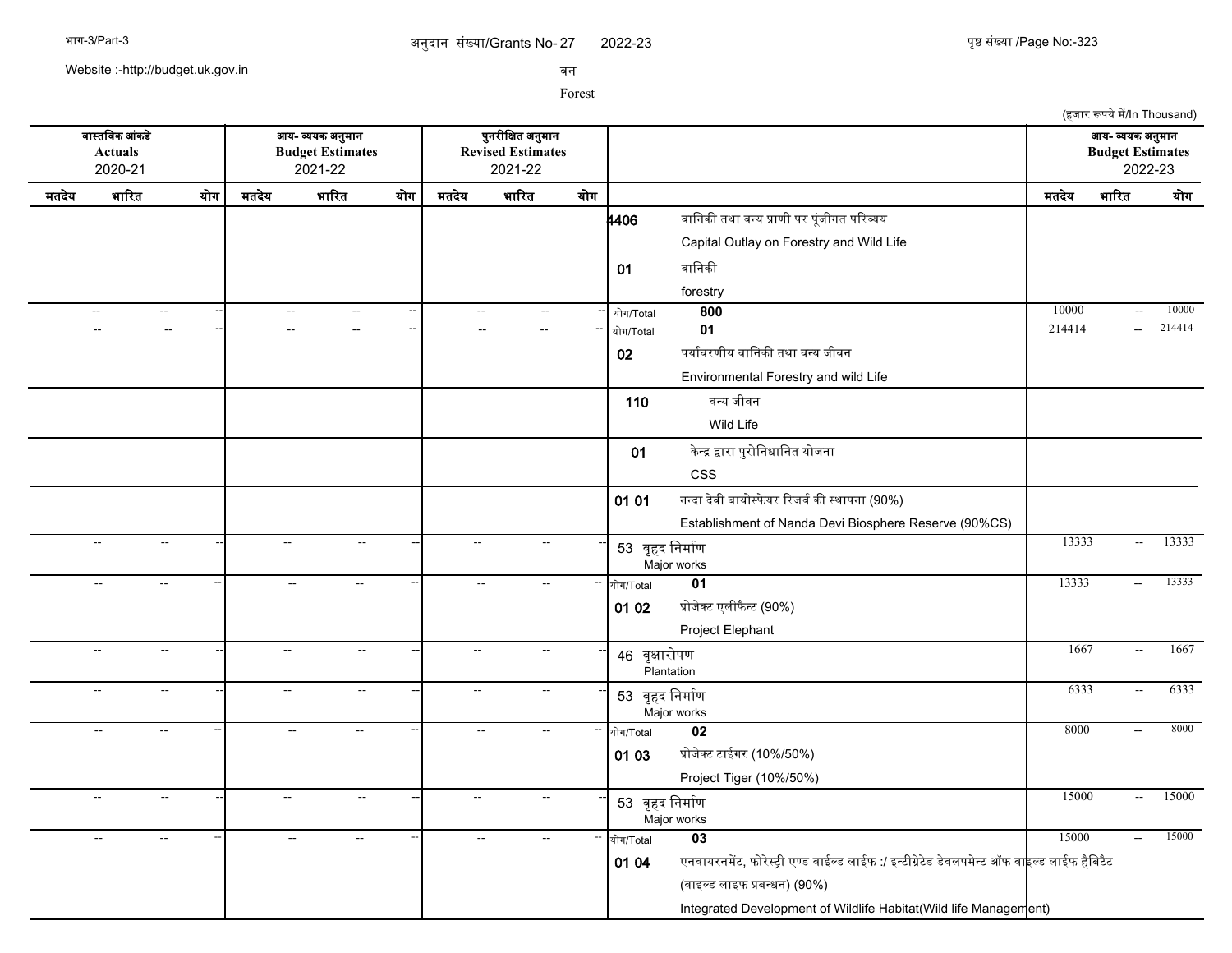(हजार रूपये में/In Thousand)

Website :-http://budget.uk.gov.in

सन

Forest

सगसतचसक आसकडद आख- वखक अननमगन पननरजचकत अननमगन आख- वखक अननमगन **Actuals Budget Estimates Revised Estimates Budget Estimates** 2020-21 2021-22 2021-22 2022-23 मतदखद भगररत खरग मतदखद भगररत खरग मतदखद भगररत खरग मतदखद भगररत खरग **|<br>4406** वानिकी तथा वन्य प्राणी पर पूंजीगत परिव्यय Capital Outlay on Forestry and Wild Life 02 पर्यावरणीय वानिकी तथा वन्य जीवन Environmental Forestry and wild Life 110 वन्य जीवन Wild Life 01 केन्द्र द्वारा पुरोनिधानित योजना CSS 01 04 एनवायरनमेंट, फोरेस्टी एण्ड वाईल्ड लाईफ :/ इन्टीग्रेटेड डेवलपमेन्ट ऑफ वा<mark>हल्ड लाईफ हैबिटैट</mark> (सगइलड लगइफ पबनधन) (90%) Integrated Development of Wildlife Habitat(Wild life Management) -- -- -- -- -- -- <sup>53</sup> सपहद चनमगरण Major works --| -- - --| -- - - -| 52 ਰਤਤ ਚਿਸ਼ੀਜ਼ਾ - - - - 10000 -- 10000 -- 10000 -- -- -- -- -- -- -- -- -- खरग/Total **04** 10000 -- 10000 -- -- -- -- -- -- -- -- -- खरग/Total **01** 46333 -- 46333 02 हल्द्वानी में जू निर्माण (2406-01-800-48 से स्थानान्तरित Creation of zoo in Haldwani -- -- -- -- -- -- <sup>53</sup> सपहद चनमगरण Major works -- -- -- 1 -- 1 -- -- -- -- -- -- <sup>54</sup> भपचम कख Land purchase -- - - - - - - - - - - - - 56667 - 16667 - 16667 -- -- -- -- -- -- -- -- -- खरग/Total **02** 16668 -- 16668 03 वन्य जन्तु परिरक्षण, बचाव तथा प्राणी उद्यान केन्द्रों का विकास Wild animal preservation, protection and development of Zoological parks -- -- -- -- -- -- <sup>53</sup> सपहद चनमगरण Major works --| -- -- --| -- - --| -- -- --| 52 ਰਤਤ ਚਿਸ਼ਾਂਗਾ -- -- -- -- -- -- -- -- -- खरग/Total **03** 5000 -- 5000 04 जीवों के वास स्थलों का विकास ( 4406 01 800 10 से स्थानान्तरित) Development of habitat sites -- -- -- -- -- -- <sup>46</sup> सपकगररपण **Plantation** -- - - - - - - - - - 1667 - 1667 - 1667 -- -- -- -- -- -- -- -- -- खरग/Total **04** 1667 -- 1667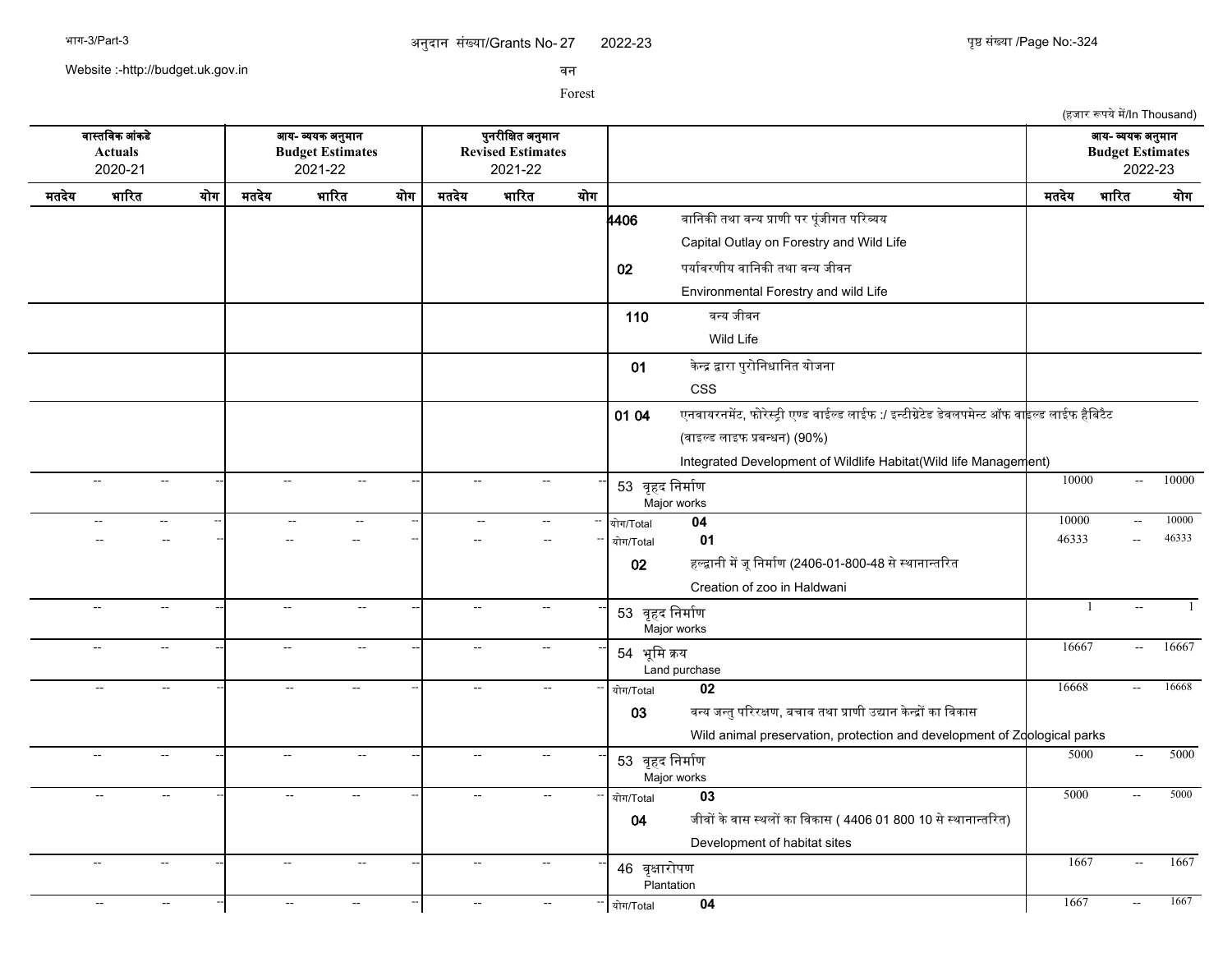2022-23 युष्ठ संख्या /Page No:-325

(हजार रूपये में/In Thousand)

Website :-http://budget.uk.gov.in

सन

Forest

सगसतचसक आसकडद आख- वखक अननमगन पननरजचकत अननमगन आख- वखक अननमगन **Actuals Budget Estimates Revised Estimates Budget Estimates** 2020-21 2021-22 2021-22 2022-23 मतदखद भगररत खरग मतदखद भगररत खरग मतदखद भगररत खरग मतदखद भगररत खरग **4406 वानिकी तथा वन्य प्राणी पर पूंजीगत परिव्यय** Capital Outlay on Forestry and Wild Life 02 पर्यावरणीय वानिकी तथा वन्य जीवन Environmental Forestry and wild Life 110 वन्य जीवन Wild Life 06 मानव वन्य जीव संघर्ष रोकथाम Human Wildlife Conflict Prevention -- -- -- -- -- -- <sup>53</sup> सपहद चनमगरण Major works --| -- - --| -- - - -| 52 ਰਤਤ ਚਿਸ਼ੀਜ਼ਾ - - - - 10000 -- 10000 -- 10000 -- -- -- -- -- -- -- -- -- खरग/Total **06** 10000 -- 10000 95 केन्द्रीय योजनाओं में राज्य का अंश State Share in CSS  $95.01$  नन्दा देवी बायोस्फेयर रिजर्व की स्थापना (10%) Establishment of Nanda Devi Biosphere Reserve -- -- -- -- -- -- <sup>53</sup> सपहद चनमगरण Major works -- -- -- 1667 -- 1667 -- -- -- -- -- -- -- -- -- खरग/Total **01** 1667 -- 1667  $9502$  प्रोजेक्ट एलीफैन्ट (10%) Project Elephant -- -- -- -- -- -- <sup>53</sup> सपहद चनमगरण Major works -- -- -- 1000 -- 1000 -- -- -- -- -- -- -- -- -- खरग/Total **02** 1000 -- 1000 95 03 प्रोजेक्ट टाईगर (10%/50%) Project Tiger -- -- -- -- -- -- <sup>53</sup> सपहद चनमगरण Major works --| -- -- --| -- - --| -- -- 52, जन्म चिर्माणा -- ------------------------------- | 2000 -- 2000 -- -- -- -- -- -- -- -- -- खरग/Total **03** 2000 -- 2000 95 04 एनवायरनमेंट, फोरेस्ट्री एण्ड वाईल्ड लाईफ :/ इन्टीग्रेटेड डेवलपमेन्ट ऑफ वा<mark>इल्ड लाईफ हैबिटैट</mark> (सगइलड लगइफ पबनधन) (10%) Integrated Development of Wildlife Habitat (Wild life Management)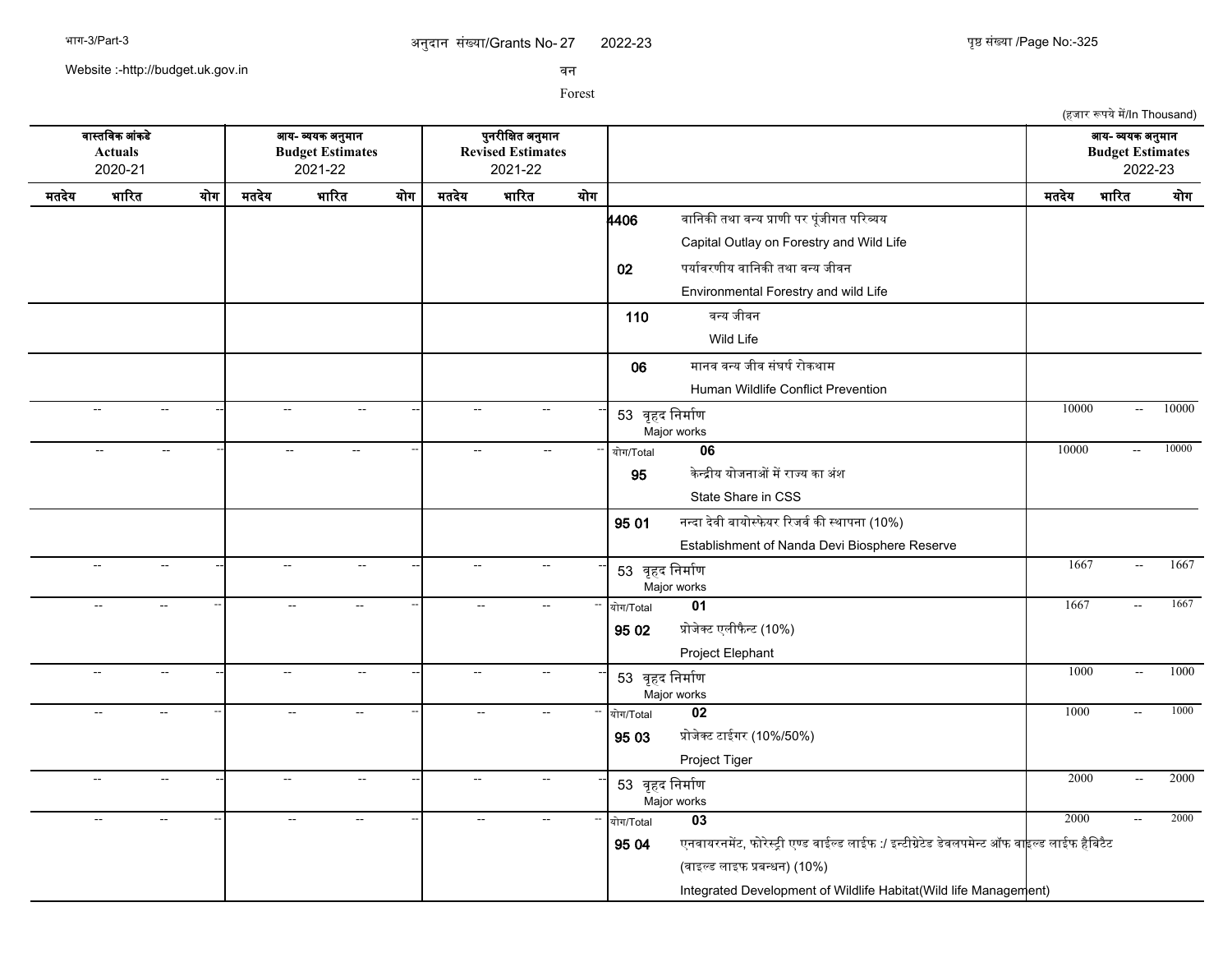Website :-http://budget.uk.gov.in

सन

Forest

(हजार रूपये में/In Thousand) सगसतचसक आसकडद आख- वखक अननमगन पननरजचकत अननमगन आख- वखक अननमगन **Actuals Budget Estimates Revised Estimates Budget Estimates** 2020-21 2021-22 2021-22 2022-23 मतदखद भगररत खरग मतदखद भगररत खरग मतदखद भगररत खरग मतदखद भगररत खरग **4406** वानिकी तथा वन्य प्राणी पर पूंजीगत परिव्यय Capital Outlay on Forestry and Wild Life 02 पर्यावरणीय वानिकी तथा वन्य जीवन Environmental Forestry and wild Life 110 वन्य जीवन Wild Life **95 केन्द्रीय योजनाओं में राज्य का** अंश State Share in CSS  $95.04$  एनवायरनमेंट, फोरेस्ट्री एण्ड वाईल्ड लाईफ :/ इन्टीग्रेटेड डेवलपमेन्ट ऑफ वा<mark>इ</mark>ल्ड लाईफ हैबिटैट (सगइलड लगइफ पबनधन) (10%) Integrated Development of Wildlife Habitat(Wild life Management) -- -- -- -- -- -- <sup>53</sup> सपहद चनमगरण Major works -- -- -- 1167 -- 1167 -- -- -- -- -- -- -- -- -- खरग/Total **04** 1167 -- 1167 -- -- -- -- -- -- -- -- -- खरग/Total **95** 5834 -- 5834 -- -- -- -- -- -- -- -- -- खरग/Total **110** 85502 -- 85502 111 चिडिया घर Zoological Park 02 मालसी मिनी जू का विस्तारीकरण एवं सुदृढ़ीकरण Expansion and strengthening of Malsi zoo -- -- -- -- -- -- <sup>53</sup> सपहद चनमगरण Major works -- -- -- 1667 -- 1667 -- -- -- -- -- -- -- -- -- खरग/Total **02** 1667 -- 1667 -- -- -- -- -- -- -- -- -- खरग/Total **111** 1667 -- 1667 -- -- -- -- -- -- -- -- -- खरग/Total **02** 87169 -- 87169 -- -- -- -- -- -- -- -- -- खरग/Total **4406** 301583 -- 301583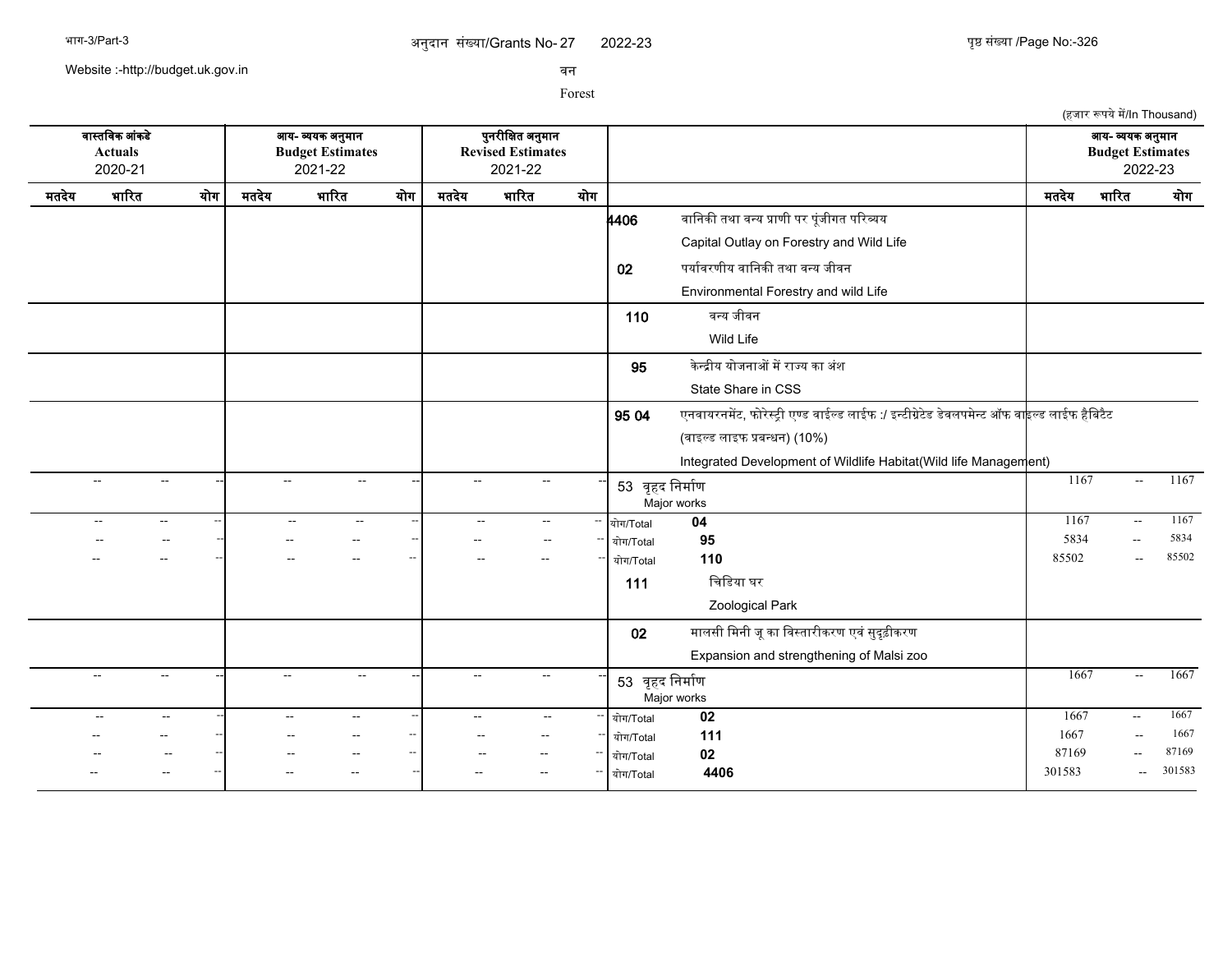### 30 अननदजन ससखयज/Grants No- पपष ससखयज /Page No:-

2022-23 युष्ठ संख्या /Page No:-89

(हजार रूपये में/In Thousand)

Website :-http://budget.uk.gov.in

## अनुसूचित जातियों का कल्याण

वजसतचवक आसकडद आय- वयक अननमजन पननरनचकत अननमजन आय- वयक अननमजन

### Welfare of Scheduled Castes

**Actuals Budget Estimates Revised Estimates Budget Estimates** 2020-21 2021-22 2021-22 2022-23 मतदेय भारित योग| मतदेय भारित योग| मतदेय भारित योग| — — — — — — — | मतदेय भारित योग **2405** मछली पालन Fisheries 101 अन्तर्देशीय मछली पालन Inland fisheries 03 मत्स्यपालन सम्बन्धी कार्यक्रम Fisheries -related program -- -- -- -- -- -- <sup>56</sup> सहजयक अननदजन (सजमजनय गगर वदतन ) -- -- -- 6667 -- 6667 Grant in Aid Other Than Salary -- -- -- -- -- -- -- -- -- ययग/Total **03** 6667 -- 6667 04 मत्स्य पालन विविधीकरण योजना Fisheries diversification scheme -- -- -- -- -- -- <sup>56</sup> सहजयक अननदजन (सजमजनय गगर वदतन ) -- -- -- 1600 -- 1600 Grant in Aid Other Than Salary -- -- -- -- -- -- -- -- -- ययग/Total **04** 1600 -- 1600 -- -- -- -- -- -- -- -- -- ययग/Total **101** 8267 -- 8267 -- -- -- -- -- -- -- -- -- ययग/Total **2405** 8267 -- 8267 2406 वानिकी तथा वन्य जीवन Forestry and Wild Life  $01$  वानिकी Forestry 101 वन संरक्षण, विकास तथा संपोषण Forest Conservation Development and Regeneration 01 केन्द्र द्वारा पुरोनिधानित योजना CSS 01 03 द्विसिफिकेशन ऑफ फारेस्ट मैनेजमैट स्कीम Intentionification of forest management scheme -- -- -- -- -- -- <sup>10</sup> पचशकण वयय Training expenses -- -- -- 1 -- 1 -- -- -- -- -- -- <sup>20</sup> लदखन सजमगन एवस छपजई -- -- -- 1 -- 1Printing and Stationery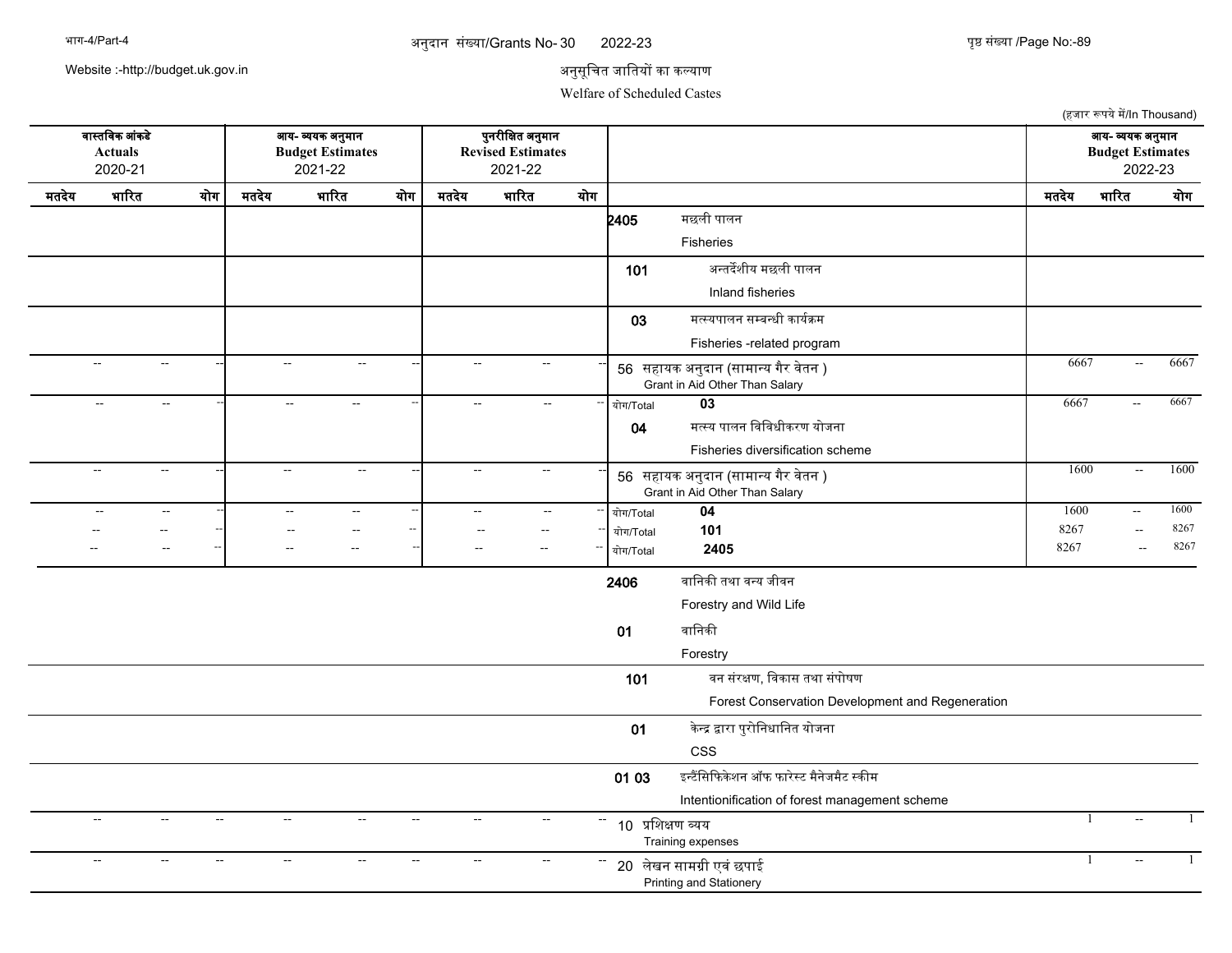### 30 अननदजन ससखयज/Grants No- पपष ससखयज /Page No:-

2022-23 पुष्ठ संख्या /Page No:-90

(हजार रूपये में/In Thousand)

Website :-http://budget.uk.gov.in

## अनुसूचित जातियों का कल्याण

Welfare of Scheduled Castes

वजसतचवक आसकडद आय- वयक अननमजन पननरनचकत अननमजन आय- वयक अननमजन **Actuals Budget Estimates Revised Estimates Budget Estimates** 2020-21 2021-22 2021-22 2022-23 मतदेय भारित योग| मतदेय भारित योग| मतदेय भारित योग| — — — — — — — | मतदेय भारित योग **2406** वानिकी तथा वन्य जीवन Forestry and Wild Life 01 वानिकी Forestry 101 वन संरक्षण, विकास तथा संपोषण Forest Conservation Development and Regeneration 01 केन्द्र द्वारा पुरोनिधानित योजना CSS 01 03 द्वन्टैंसिफिकेशन ऑफ फारेस्ट मैनेजमैट स्कीम Intentionification of forest management scheme -- -- -- -- -- -- <sup>26</sup> कमपयसटर हजडरवदयर एवससकफटवदयर एवसअननरकण -- -- -- 1 -- 1 Computer hardware software and Peripherals purchase/Maintenance -- -- -- -- -- -- <sup>40</sup> मशनन उपकरण सजज एवसससयसन -- -- -- 1 -- 1 Equipment, Machine and Accessorie -- -- -- -- -- -- <sup>42</sup> अनय चवभजगनय वय Other Departmental Expenditure --| -- --| -- -- --| 42 <del>2000 Avushu auu</del> -- -- -- -- -- -- <sup>51</sup> अननरकण Maintenance --| -- -- --| -- - --| -- -- --| 5000 -- 5000 -- -- -- -- -- -- <sup>52</sup> लघनचनमजरण Minor works -| -- -| -- -| -- -| <sub>F? ਕਬਾ</sub> ਦੇ ਸੀਜ਼ਾ -- -- -| 1 -- 1 -- -- -- -- -- -- -- -- -- ययग/Total **03** 5006 -- 5006 -- -- -- -- -- -- -- -- -- ययग/Total **01** 5006 -- 5006 02 बहुउददेशीय व्रक्षारोपण एवं वनों का संरक्षण Multipurpose plantation and conservation of forests -- -- -- -- -- -- <sup>46</sup> वपकजरयपण Plantation -- -- -- 6244 -- 6244 -- -- -- -- -- -- <sup>51</sup> अननरकण **Maintenance** -- -- -- 920 -- 920 -- -- -<sup>-</sup> -- - - - -| -- - - -| 52 लघुनिर्माण Minor works -- - - - - - - - - - - 5667 - 6667 - 6667 -- -- -- -- -- -- -- -- -- ययग/Total **02** 13831 -- 13831 95 केन्द्रीय योजनाओं में राज्य का अंश State Share in CSS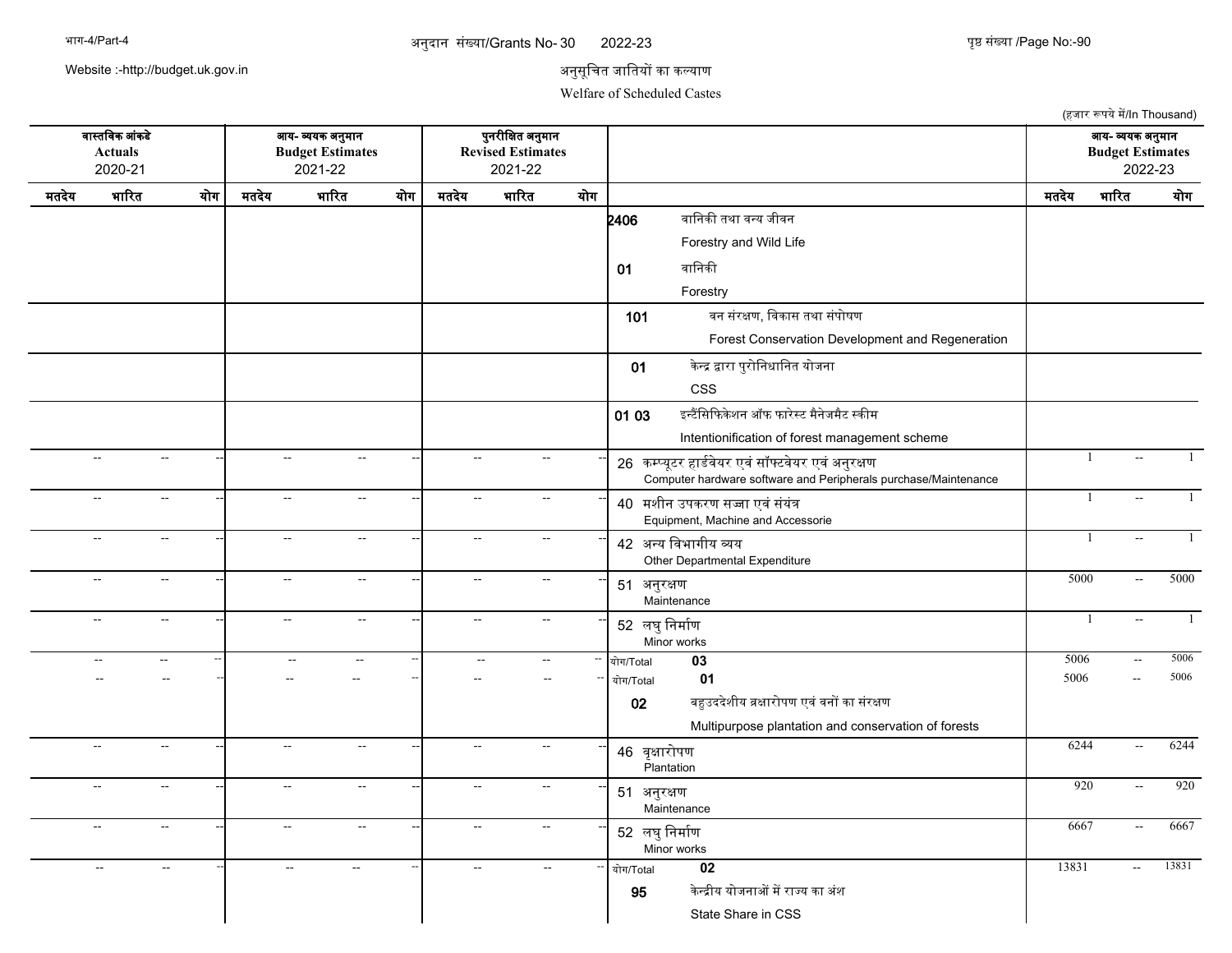### 30 अननदजन ससखयज/Grants No- पपष ससखयज /Page No:-

2022-23 युष्ठ संख्या /Page No:-91

(हजार रूपये में/In Thousand)

Website :-http://budget.uk.gov.in

## अनुसूचित जातियों का कल्याण

Welfare of Scheduled Castes

वजसतचवक आसकडद आय- वयक अननमजन पननरनचकत अननमजन आय- वयक अननमजन **Actuals Budget Estimates Revised Estimates Budget Estimates** 2020-21 2021-22 2021-22 2022-23 मतदेय भारित योग| मतदेय भारित योग| मतदेय भारित योग| — — — — — — — | मतदेय भारित योग **2406** वानिकी तथा वन्य जीवन Forestry and Wild Life 01 वानिकी Forestry 101 वन संरक्षण, विकास तथा संपोषण Forest Conservation Development and Regeneration **95 केन्द्रीय योजनाओं में राज्य का** अंश State Share in CSS  $9503$  इन्टैंसिफिकेशन ऑफ फारेस्ट मैनेजमैट स्कीम Intentionification of forest management scheme -- -- -- -- -- -- <sup>51</sup> अननरकण Maintenance --| -- -- --| -- -- --| -- --- --| 54 <del>91.799mm</del> -- -- -- -- -- -- -- -- -- ययग/Total **03** 333 -- 333 -- -- -- -- -- -- -- -- -- ययग/Total **95** 333 -- 333 -- -- -- -- -- -- -- -- -- ययग/Total **101** 19170 -- 19170 102 समाज तथा फार्म वानिकी Social and Farm Forestry 01 केन्द्र द्वारा पुरोनिधानित योजना CSS 01 01 राष्ट्रीय बांस मिशन National Bamboo Mission -- -- -- -- -- -- <sup>56</sup> सहजयक अननदजन (सजमजनय गगर वदतन ) -- -- -- 12000 -- 12000 Grant in Aid Other Than Salary -- -- -- -- -- -- -- -- -- ययग/Total **01** 12000 -- 12000 -- -- -- -- -- -- -- -- -- ययग/Total **01** 12000 -- 12000 04 बॉस तथा बायोफयूल प्रजातियों का रोपण Plantation of Bamboo and Bio- Fuel Specices -- -- -- -- -- -- <sup>56</sup> सहजयक अननदजन (सजमजनय गगर वदतन ) -- -- -- 11167 -- 11167 Grant in Aid Other Than Salary -- -- -- -- -- -- -- -- -- ययग/Total **04** 11167 -- 11167 **95 कन्द्रीय योजनाओं में राज्य का अंश** State Share in CSS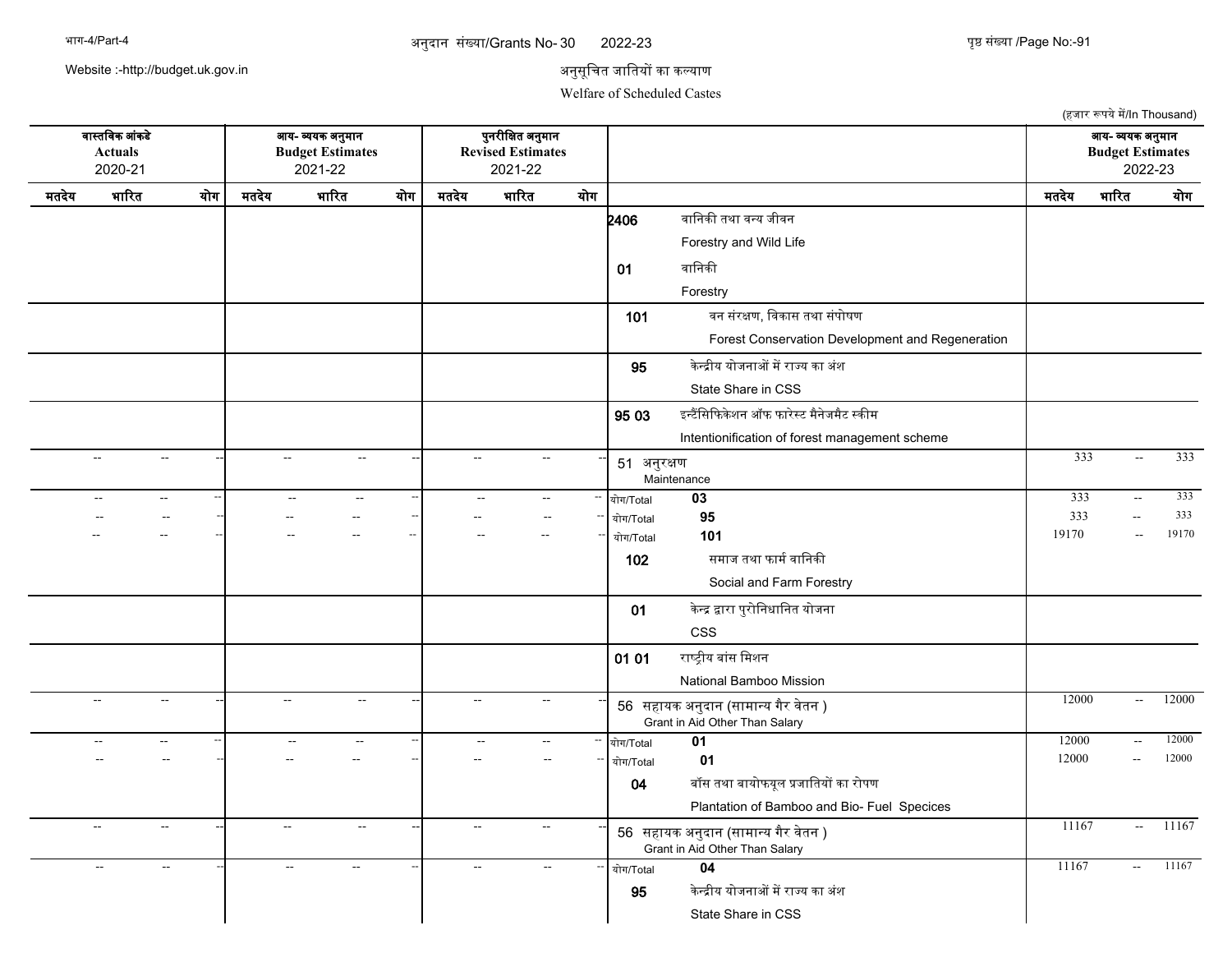### 30 अननदजन ससखयज/Grants No- पपष ससखयज /Page No:-

2022-23 पुष्ठ संख्या /Page No:-92

Website :-http://budget.uk.gov.in

## अनुसूचित जातियों का कल्याण

Welfare of Scheduled Castes

(हजार रूपये में/In Thousand) वजसतचवक आसकडद आय- वयक अननमजन पननरनचकत अननमजन आय- वयक अननमजन **Actuals Budget Estimates Revised Estimates Budget Estimates** 2020-21 2021-22 2021-22 2022-23 मतदेय भारित योग| मतदेय भारित योग| मतदेय भारित योग| — — — — — — — | मतदेय भारित योग **2406** वानिकी तथा वन्य जीवन Forestry and Wild Life  $01$  वानिकी Forestry 102 समाज तथा फार्म वानिकी Social and Farm Forestry **95 केन्द्रीय योजनाओं में राज्य का** अंश State Share in CSS 95 01 राष्ट्रीय बांस मिशन National Bamboo Mission -- -- -- -- -- -- <sup>56</sup> सहजयक अननदजन (सजमजनय गगर वदतन ) -- -- -- 1333 -- 1333 Grant in Aid Other Than Salary -- -- -- -- -- -- -- -- -- ययग/Total **01** 1333 -- 1333 -- -- -- -- -- -- -- -- -- ययग/Total **95** 1333 -- 1333 -- -- -- -- -- -- -- -- -- ययग/Total **102** 24500 -- 24500 -- -- -- -- -- -- -- -- -- ययग/Total **01** 43670 -- 43670 02 पर्यावरणीय वानिकी तथा अन्य जीवन Environmental Forestry and wild Life 110 वनय जनवन परररकण Wild Life Preservation 01 केन्द्र द्वारा पुरोनिधानित योजना CSS  $01 01$  प्रोजेक्ट टाईगर Project tiger -- -- -- -- -- -- <sup>02</sup> मजदरन <sup>स</sup> Wages -- - - - - - - - - - - 02 <del>11.2.8</del> - - - - 2667 - 2667 -- -- -- -- -- -- <sup>08</sup> पजररशचमक Remuneration -- -- -- 233 -- 233 -- -- -- -- -- -- <sup>44</sup> सजमगन एवससमपसरत -- -- -- 67 -- 67 Material and supply -- -- -- -- -- -- <sup>51</sup> अननरकण Maintenance -- -- -- 4000 -- 4000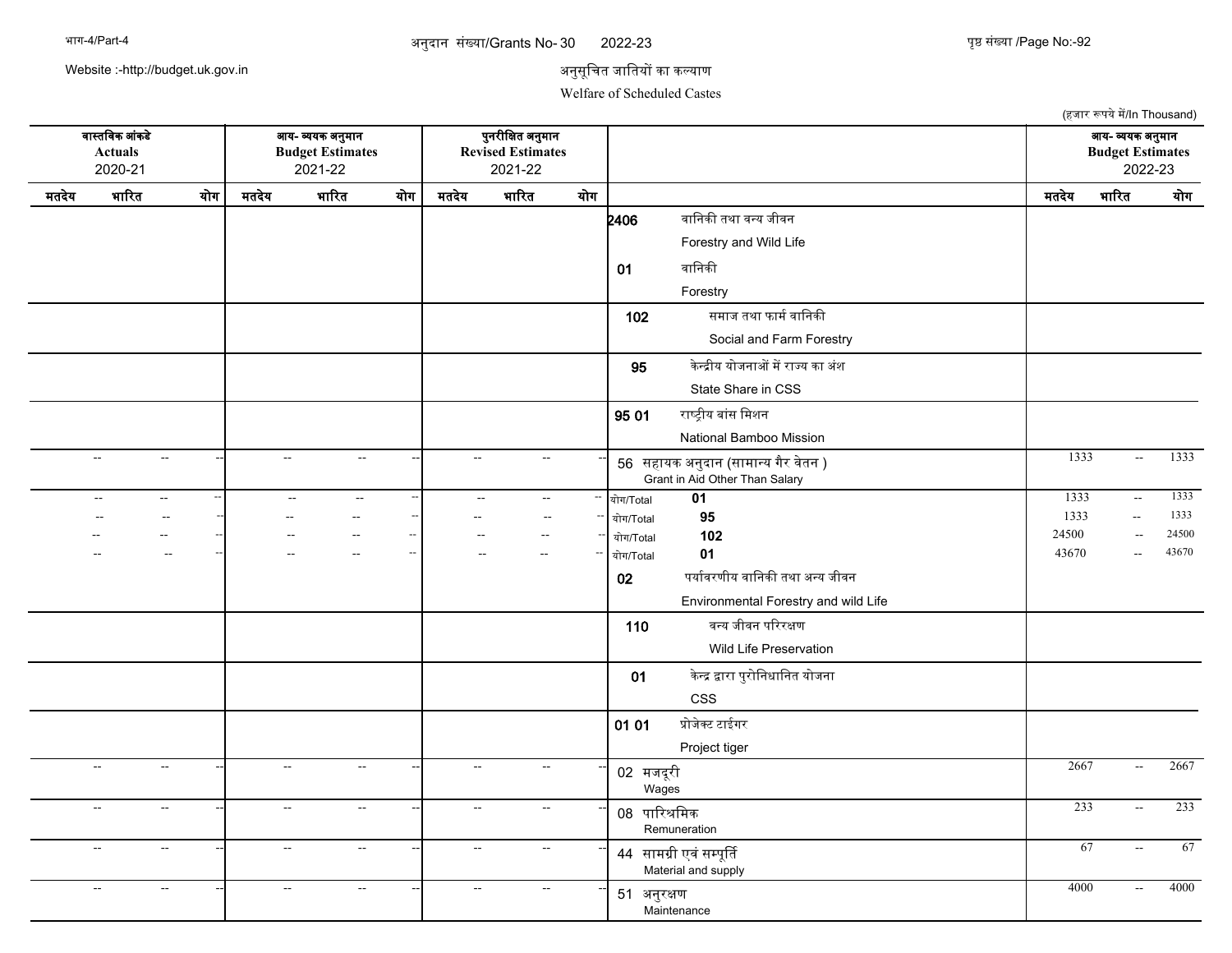### 30 अननदजन ससखयज/Grants No- पपष ससखयज /Page No:-

2022-23 पुष्ठ संख्या /Page No:-93

Website :-http://budget.uk.gov.in

## अनुसूचित जातियों का कल्याण

Welfare of Scheduled Castes

(हजार रूपये में/In Thousand) वजसतचवक आसकडद आय- वयक अननमजन पननरनचकत अननमजन आय- वयक अननमजन **Actuals Budget Estimates Revised Estimates Budget Estimates** 2020-21 2021-22 2021-22 2022-23 मतदेय भारित योग| मतदेय भारित योग| मतदेय भारित योग| — — — — — — — | मतदेय भारित योग **2406** वानिकी तथा वन्य जीवन Forestry and Wild Life 02 पर्यावरणीय वानिकी तथा अन्य जीवन Environmental Forestry and wild Life 110 वनय जनवन परररकण Wild Life Preservation 01 केन्द्र द्वारा पुरोनिधानित योजना CSS  $01 01$  प्रोजेक्ट टाईगर Project tiger -- -- -- -- -- -- <sup>52</sup> लघनचनमजरण Minor works --| -- - --| -- - -| 52 <del>as Outon</del> - - - - - 2000 - 2000 -- -- -- -- -- -- -- -- -- ययग/Total **01** 8967 -- 8967 -- -- -- -- -- -- -- -- -- ययग/Total **01** 8967 -- 8967 **95 केन्द्रीय योजनाओं में राज्य का** अंश State Share in CSS  $9501$  प्रोजेक्ट टाईगर Project tiger -- -- -- -- -- -- <sup>02</sup> मजदरन <sup>स</sup> Wages -- -- -- 300 -- 300 -- -- -- -- -- -- <sup>51</sup> अननरकण **Maintenance** --| -- - -- --| -- - -- --| 61 अन्यत्र अप्ता -- -- -- -- -- -- <sup>52</sup> लघनचनमजरण Minor works -- -- -- 200 -- 200 -- -- -- -- -- -- -- -- -- ययग/Total **01** 700 -- 700 -- -- -- -- -- -- -- -- -- ययग/Total **95** 700 -- 700 -- -- -- -- -- -- -- -- -- ययग/Total **110** 9667 -- 9667 -- -- -- -- -- -- -- -- -- ययग/Total **02** 9667 -- 9667 04 वन रोपण तथा पारिस्थितिकी विकास Afforestation and Ecology Development 101 राष्ट्रीय वनरोपण तथा पारिस्थितिकी विकास कार्यक्रम National Afforestation and Ecology Development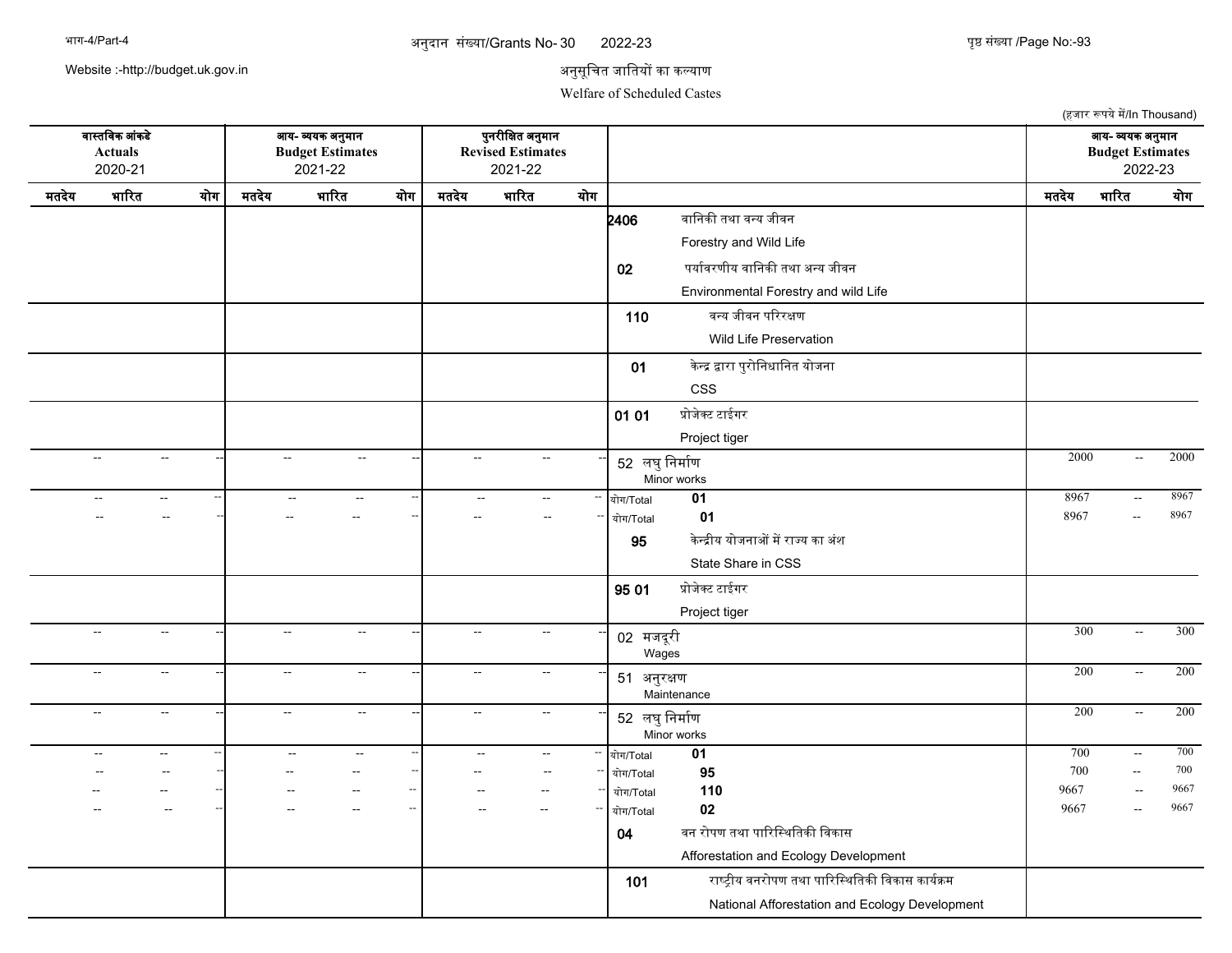### 30 अननदजन ससखयज/Grants No- पपष ससखयज /Page No:-

2022-23 पुष्ठ संख्या /Page No:-94

Website :-http://budget.uk.gov.in

## अनुसूचित जातियों का कल्याण

Welfare of Scheduled Castes

(हजार रूपये में/In Thousand) वजसतचवक आसकडद आय- वयक अननमजन पननरनचकत अननमजन आय- वयक अननमजन **Actuals Budget Estimates Revised Estimates Budget Estimates** 2020-21 2021-22 2021-22 2022-23 मतदेय भारित योग| मतदेय भारित योग| मतदेय भारित योग| — — — — — — — | मतदेय भारित योग  $2406$  वानिकी तथा वन्य जीवन Forestry and Wild Life 04 वन रोपण तथा पारिस्थितिकी विकास Afforestation and Ecology Development 101  $\frac{101}{100}$ राष्ट्रीय वनरोपण तथा पारिस्थितिकी विकास कार्यक्रम National Afforestation and Ecology Development 01 केन्द्र द्वारा पुरोनिधानित योजनाएँ CSS 01 02 राष्ट्रीय वन रोपण कार्यक्रम (ग्रीन इंडिया मिशन एवं वन प्रबन्धन) / एनवायर<mark>न</mark>मेंट, फोरेस्ट्री एण्ड वाईल्ड लाईफ : नेशनल मिशन फार ए ग्रीन इण्डिया/ राष्ट्रीय वन रोपण कार्यक्रम (ग्रीन इण्डिया मिशन एवं वन प्रबन्धन) National Afforestation programme (Green India Mission and Forest Management) -- -- -- -- -- -- <sup>56</sup> सहजयक अननदजन (सजमजनय गगर वदतन ) -- -- -- 18000 -- 18000 Grant in Aid Other Than Salary -- -- -- -- -- -- -- -- -- ययग/Total **02** 18000 -- 18000 -- -- -- -- -- -- -- -- -- ययग/Total **01** 18000 -- 18000 -- -- -- -- -- -- -- -- -- ययग/Total **101** 18000 -- 18000 -- -- -- -- -- -- -- -- -- ययग/Total **04** 18000 -- 18000 -- -- -- -- -- -- -- -- -- ययग/Total **2406** 71337 -- 71337 2425 सहकारिता Co-operation 800 अनय वयय Other Expenditure 08 दीन दयाल उपाध्याय सहकारिता किसान कल्याण योजना Deen Dayal Upadhyaya Cooperative Farmer Welfare Scheme -- -- -- -- -- -- <sup>50</sup> सचबसडन Subsidy -- - - - - - - - - - - - 50 <del>11 Cu 1</del> -- -- -- -- -- -- -- -- -- ययग/Total **08** 26667 -- 26667 -- -- -- -- -- -- -- -- -- ययग/Total **800** 26667 -- 26667 -- -- -- -- -- -- -- -- -- ययग/Total **2425** 26667 -- 26667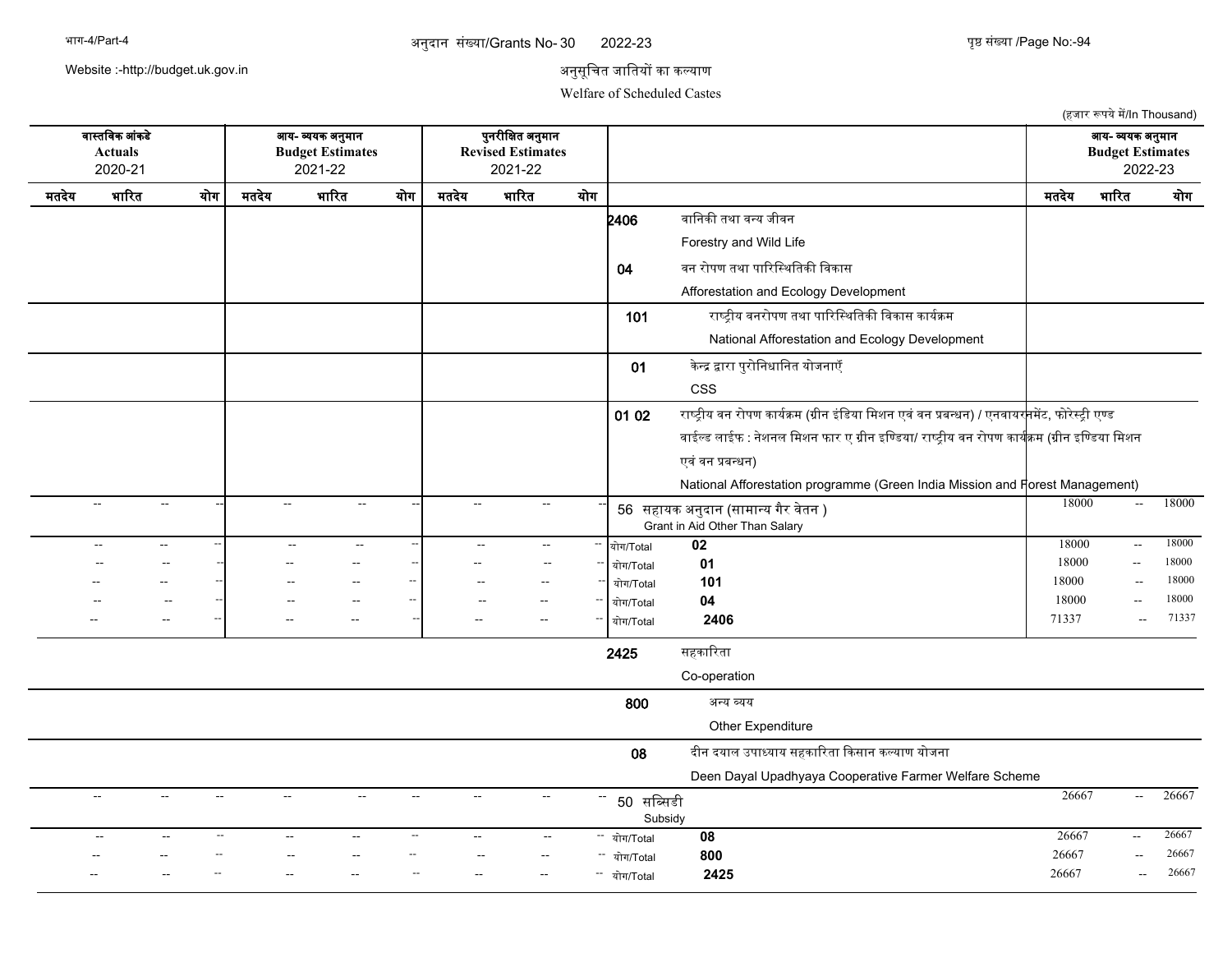### 30 अननदजन ससखयज/Grants No- पपष ससखयज /Page No:-

2022-23 युष्ठ संख्या /Page No:-118

Website :-http://budget.uk.gov.in

## अनुसूचित जातियों का कल्याण

Welfare of Scheduled Castes

(हजार रूपये में/In Thousand) वजसतचवक आसकडद आय- वयक अननमजन पननरनचकत अननमजन आय- वयक अननमजन **Actuals Budget Estimates Revised Estimates Budget Estimates** 2020-21 2021-22 2021-22 2022-23 मतदेय भारित योग| मतदेय भारित योग| मतदेय भारित योग| — — — — — — — | मतदेय भारित योग **4406** वानिकी एवं वन्य जीवों पर पूँजीगत परिव्यय Capital Outlay on Forestry and Wild Life  $01$  वानिकी forestry 101 वन संरक्षण, विकास तथा संपोषण Forest conservation, development and afforestation 04 बहुउद्देशीय व़क्षारोपण एवं वनों का संरक्षण (4406 01 102 03 से स्थानान्तरित) Multipurpose Tree Plantation and Conservation of Forests -- -- -- -- -- -- <sup>46</sup> वपकजरयपण Plantation -- -- -- 13333 -- 13333 -- -- -- -- -- -- -- -- -- ययग/Total **04** 13333 -- 13333 -- -- -- -- -- -- -- -- -- ययग/Total **101** 13333 -- 13333 -- -- -- -- -- -- -- -- -- ययग/Total **01** 13333 -- 13333 -- -- -- -- -- -- -- -- -- ययग/Total **4406** 13333 -- 13333 4515 अन्य ग्राम विकास कार्यक्रमों पर पुँजीगत परिव्यय Capital Outlay on other Rural Development Programmes 102 सामुदायिक विकास Community Development 01 केन्द्र द्वारा पुरोनिधानित योजना CSS 01 02 प्रधान मंत्री ग्राम सडक योजना (PMGSY) Pradhanmantri Gram Sadak yojna -- -- -- -- -- -- -- -- -- -- -- -- 53 वृहद निर्माण Major works -- -- -- 1 -- 1 -- -- -- -- -- -- -- -- -- ययग/Total **02** 1 -- 1 -- -- -- -- -- -- -- -- -- ययग/Total **01** 1 -- 1 02 अनुसूचित जातियों के लिए स्पेशल कम्पोनेन्ट प्लान Special Component Plan for Scheduled Castes 02 01 प्रधान मंत्री ग्रामीण सडक योजना मे भूमि अधिग्रहण / एनपीबी का भुगतान Land Acquistion of Pradhan mantri Gram sadak yojna /Payment of NPB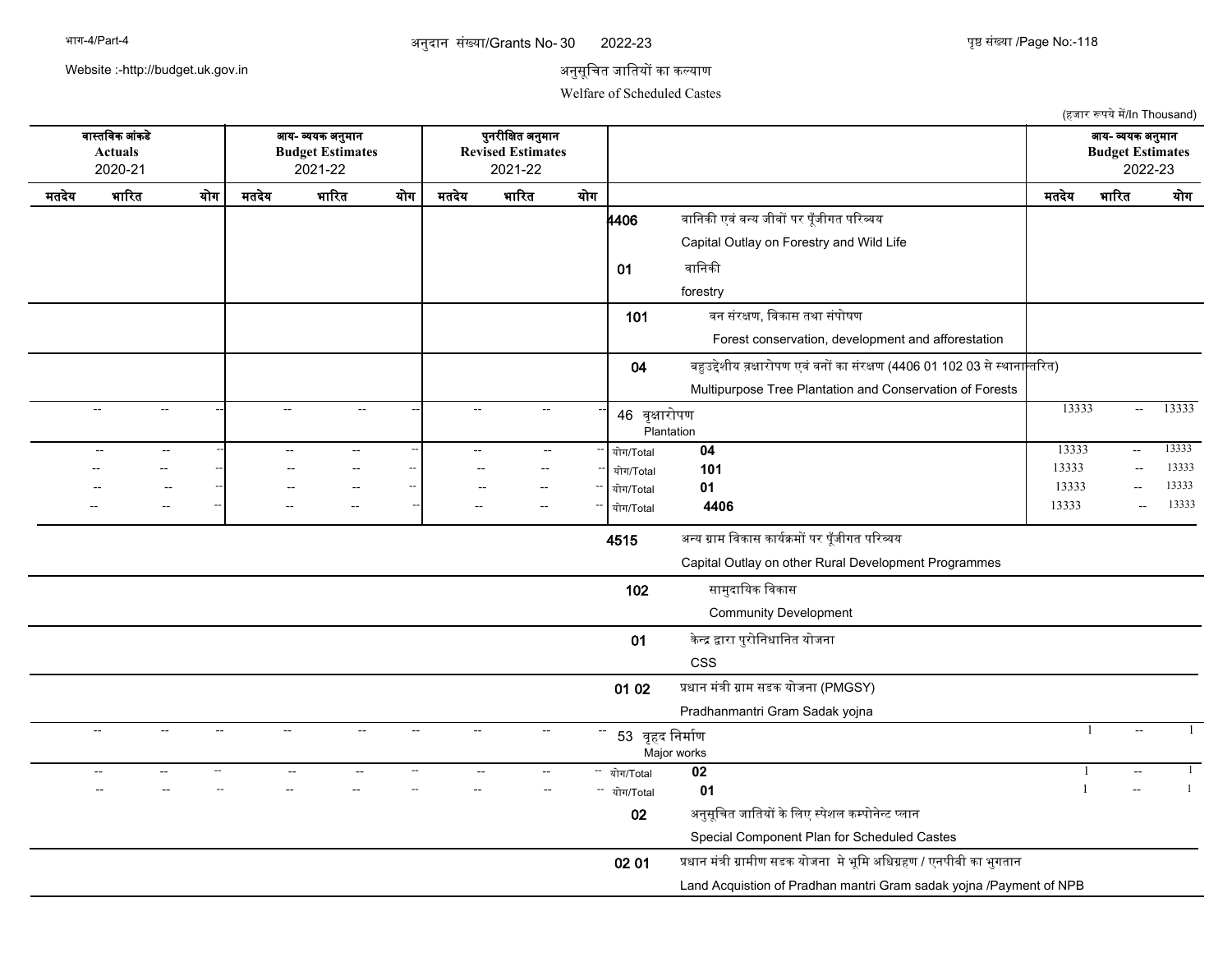| भाग-4/Part-4 |  |
|--------------|--|
|--------------|--|

अनुदान संख्या/Grants No- 31 2022-23 पृष्ठ संख्या /Page No:-

9022-23 पुष्ठ संख्या /Page No:-219

Website :-http://budget.uk.gov.in

# अनुसूचित जनजातियों का कल्याण

Welfare of Scheduled Tribes

|                                             |                                               |                                           |                                                                |                                    |                          |                                                          |                             |        |                                          |                                                                       |                                                        | (हजार रूपये में/In Thousand)                  |              |
|---------------------------------------------|-----------------------------------------------|-------------------------------------------|----------------------------------------------------------------|------------------------------------|--------------------------|----------------------------------------------------------|-----------------------------|--------|------------------------------------------|-----------------------------------------------------------------------|--------------------------------------------------------|-----------------------------------------------|--------------|
| वास्तविक आंकडे<br><b>Actuals</b><br>2020-21 |                                               |                                           | आय- व्ययक अनुमान<br><b>Budget Estimates</b><br>2021-22         |                                    |                          | पुनरीक्षित अनुमान<br><b>Revised Estimates</b><br>2021-22 |                             |        |                                          |                                                                       | आय- व्ययक अनुमान<br><b>Budget Estimates</b><br>2022-23 |                                               |              |
| मतदेय                                       | भारित                                         | योग                                       | मतदेय                                                          | भारित                              | योग                      | मतदेय                                                    | भारित                       | योग    |                                          |                                                                       | मतदेय                                                  | भारित                                         | योग          |
|                                             |                                               |                                           |                                                                |                                    |                          |                                                          |                             |        | 2406                                     | वानिकी तथा वन्य जीवन                                                  |                                                        |                                               |              |
|                                             |                                               |                                           |                                                                |                                    |                          |                                                          |                             |        |                                          | Forestry and Wild Life                                                |                                                        |                                               |              |
|                                             |                                               |                                           |                                                                |                                    |                          |                                                          |                             |        | 01                                       | वानिकी                                                                |                                                        |                                               |              |
|                                             |                                               |                                           |                                                                |                                    |                          |                                                          |                             |        |                                          | Forestry                                                              |                                                        |                                               |              |
|                                             |                                               |                                           |                                                                |                                    |                          |                                                          |                             |        | 101                                      | वन संरक्षण विकास तथा सम्पोषण                                          |                                                        |                                               |              |
|                                             |                                               |                                           |                                                                |                                    |                          |                                                          |                             |        |                                          | Forest Conservation Development and Regeneration                      |                                                        |                                               |              |
|                                             |                                               |                                           |                                                                |                                    |                          |                                                          |                             |        | 02                                       | बहुउददेशीय वृक्षारोपण एवं वनों का संरक्षण                             |                                                        |                                               |              |
|                                             |                                               |                                           |                                                                |                                    |                          |                                                          |                             |        |                                          | Multipurpose plantation and protection of forests                     |                                                        |                                               |              |
|                                             | $\sim$                                        | $\sim$                                    | $\sim$                                                         | $\sim$<br>$\sim$                   | $\sim$                   | $\sim$                                                   | $\mathcal{L}_{\mathcal{F}}$ |        | 46 वृक्षारोपण                            |                                                                       | 10000                                                  | $\sim$                                        | 10000        |
|                                             |                                               |                                           |                                                                |                                    |                          |                                                          |                             |        |                                          | Plantation                                                            |                                                        |                                               |              |
|                                             | $\sim$                                        | $\overline{\phantom{a}}$                  | $\overline{\phantom{a}}$                                       | $\overline{a}$<br>$\overline{a}$   | $\overline{\phantom{a}}$ | $\sim$                                                   | $\overline{\phantom{a}}$    |        | योग/Total<br>÷÷.                         | 02                                                                    | 10000                                                  | $\overline{\phantom{a}}$                      | 10000        |
|                                             |                                               |                                           |                                                                |                                    |                          |                                                          |                             |        | - योग/Total                              | 101                                                                   | 10000                                                  | $\overline{\phantom{a}}$                      | 10000        |
|                                             |                                               |                                           |                                                                |                                    |                          |                                                          |                             |        | 102                                      | समाज तथा फार्म वानिकी                                                 |                                                        |                                               |              |
|                                             |                                               |                                           |                                                                |                                    |                          |                                                          |                             |        |                                          | Society and Farm Forestry                                             |                                                        |                                               |              |
|                                             |                                               |                                           |                                                                |                                    |                          |                                                          |                             |        | 01                                       | केन्द्र द्वारा पुरोनिधानित योजना                                      |                                                        |                                               |              |
|                                             |                                               |                                           |                                                                |                                    |                          |                                                          |                             |        |                                          | <b>CSS</b>                                                            |                                                        |                                               |              |
|                                             |                                               |                                           |                                                                |                                    |                          |                                                          |                             |        | 01 01                                    | राष्ट्रीय बांस मिशन                                                   |                                                        |                                               |              |
|                                             |                                               |                                           |                                                                |                                    |                          |                                                          |                             |        |                                          | National Bamboo Mission                                               |                                                        |                                               |              |
|                                             | $\overline{\phantom{a}}$                      | $\sim$                                    | $\sim$ $\sim$<br>$\mathord{\hspace{1pt}\text{--}\hspace{1pt}}$ | $\sim$ $\sim$                      | $\overline{\phantom{m}}$ | $\sim$                                                   | $\sim$                      |        |                                          | 56 सहायक अनुदान (सामान्य गैर वेतन )                                   | 2700                                                   | $\sim$                                        | 2700         |
|                                             |                                               |                                           |                                                                |                                    |                          |                                                          |                             |        |                                          | Grant in Aid Other Than Salary                                        |                                                        |                                               |              |
|                                             | $\overline{a}$                                | $\overline{\phantom{a}}$<br>$\sim$ $\sim$ |                                                                | $\sim$ $\sim$<br>$\sim$ $\sim$     | $\overline{\phantom{a}}$ | $\sim$ $\sim$                                            | $\mathcal{L}_{\mathcal{F}}$ |        | - योग/Total                              | 01                                                                    | 2700                                                   | $\sim$                                        | 2700<br>2700 |
|                                             |                                               |                                           |                                                                |                                    |                          |                                                          |                             | $\sim$ | योग/Total                                | 01<br>केन्द्रीय योजनाओं में राज्य का अंश                              | 2700                                                   | $\sim$                                        |              |
|                                             |                                               |                                           |                                                                |                                    |                          |                                                          |                             |        | 95                                       |                                                                       |                                                        |                                               |              |
|                                             |                                               |                                           |                                                                |                                    |                          |                                                          |                             |        |                                          | State Share in CSS                                                    |                                                        |                                               |              |
|                                             |                                               |                                           |                                                                |                                    |                          |                                                          |                             |        | 95 01                                    | राष्ट्रीय बांस मिशन                                                   |                                                        |                                               |              |
|                                             |                                               |                                           |                                                                |                                    |                          |                                                          |                             |        |                                          | National Bamboo Mission                                               | 300                                                    | $\sim$                                        | 300          |
|                                             | $\mathord{\hspace{1pt}\text{--}\hspace{1pt}}$ | $\overline{\phantom{m}}$                  | $\overline{\phantom{a}}$<br>$\overline{\phantom{a}}$           | $\overline{\phantom{a}}$           |                          | $\sim$                                                   | $\overline{\phantom{a}}$    |        | −−                                       | 56 सहायक अनुदान (सामान्य गैर वेतन )<br>Grant in Aid Other Than Salary |                                                        |                                               |              |
|                                             | $\sim$                                        | $\overline{\phantom{a}}$<br>$-$           |                                                                | $\sim$<br>$\overline{\phantom{m}}$ | $\overline{\phantom{a}}$ | $\overline{\phantom{m}}$                                 | н.                          |        | —<br>$\frac{1}{1-\frac{1}{2}}$ योग/Total | 01                                                                    | 300                                                    | $\sim$                                        | 300          |
|                                             |                                               |                                           |                                                                |                                    |                          |                                                          | $\overline{\phantom{a}}$    |        | <sup>--</sup> योग/Total                  | 95                                                                    | 300                                                    | $\mathord{\hspace{1pt}\text{--}\hspace{1pt}}$ | 300          |
|                                             |                                               |                                           |                                                                |                                    |                          |                                                          |                             |        | - योग/Total                              | 102                                                                   | 3000                                                   | $\overline{a}$                                | 3000         |
|                                             |                                               |                                           |                                                                |                                    |                          |                                                          |                             |        | - योग/Total                              | 01                                                                    | 13000                                                  | $\rightarrow$                                 | 13000        |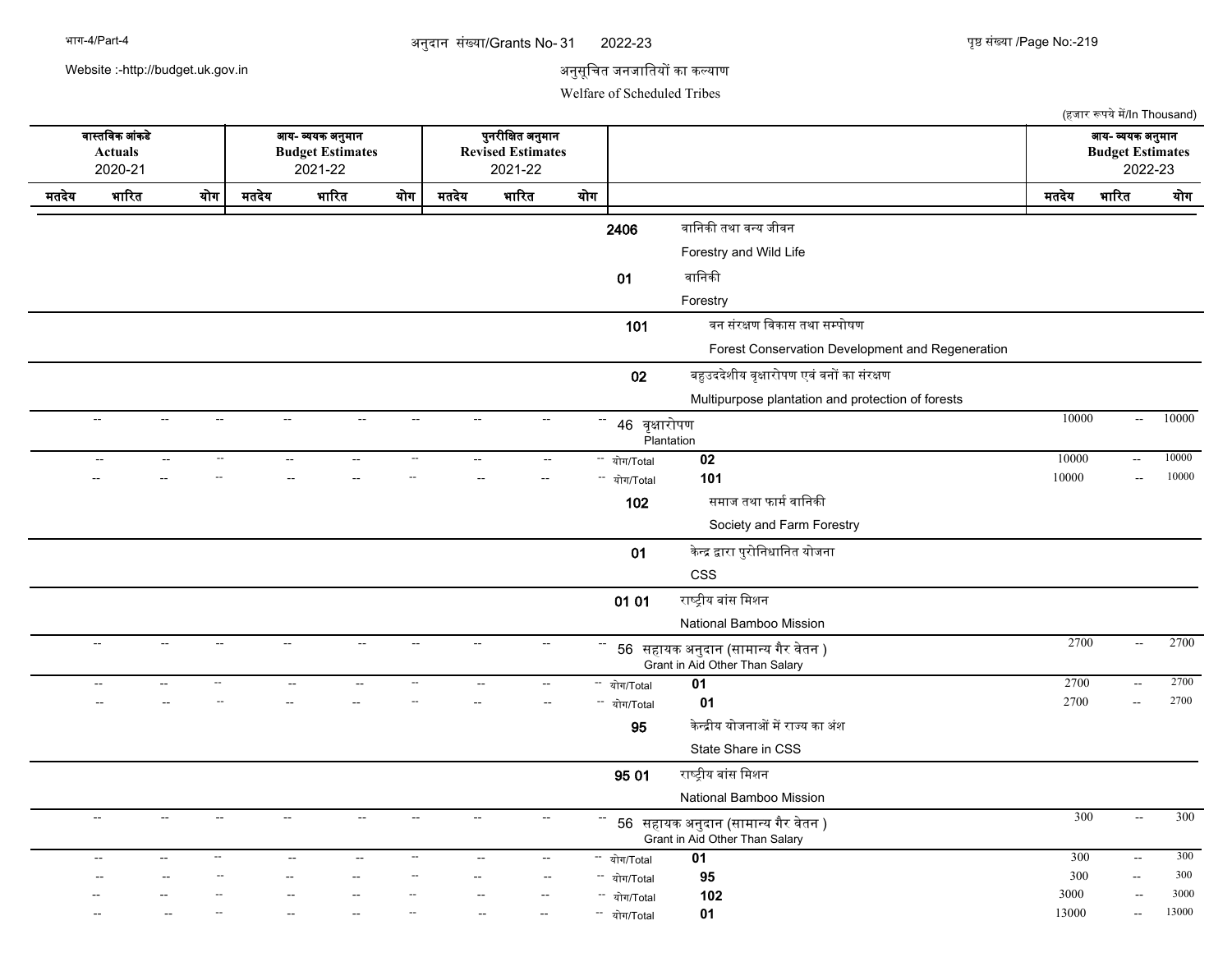अनुदान संख्या/Grants No- 31 2022-23 पृष्ठ संख्या /Page No:-

2022-23 220

Website :-http://budget.uk.gov.in

### अनुसूचित जनजातियों का कल्याण

Welfare of Scheduled Tribes

(हजार रूपये में/In Thousand) वजसतचवक आसकडद आय- वयक अननमजन पननरनचकत अननमजन आय- वयक अननमजन **Actuals Budget Estimates Revised Estimates Budget Estimates** 2020-21 2021-22 2021-22 2022-23 मतदेय भारित योग| मतदेय भारित योग| मतदेय भारित योग| — — — — — — — | मतदेय भारित योग **2406** वानिकी तथा वन्य जीवन Forestry and Wild Life 02 पर्यावरणीय वानिकी तथा वन्य जीवन Environmental Forestry and wild Life 110 वनय जनवन परररकण Wild Life Preservation 01 केन्द्र द्वारा पुरोनिधानित योजना CSS  $01 01$  प्रोजेक्ट टाईगर Project tiger -- -- -- -- -- -- <sup>02</sup> मजदरन <sup>स</sup> Wages -- -- -- 2333 -- 2333 -- -- -- -- -- -- <sup>08</sup> पजररशचमक Remuneration -- -- -- 833 -- 833 -- -- -- -- -- -- <sup>51</sup> अननरकण Maintenance --| -- -- --| -- - --| -- -- --| 54 अच्चन्न अपना प्राप्त कार्यात का प्राप्त करने पर प्राप्त करने पर 4000 -- 4000 -- -- -- -- -- -- <sup>52</sup> लघनचनमजरण Minor works -- -- -- 2000 -- 2000 -- -- -- -- -- -- -- -- -- ययग/Total **01** 9166 -- 9166 -- -- -- -- -- -- -- -- -- ययग/Total **01** 9166 -- 9166 **95 केन्द्रीय योजनाओं में राज्य का** अंश State Share in CSS  $9501$  प्रोजेक्ट टाईगर Project tiger -- -- -- -- -- -- <sup>02</sup> मजदरन <sup>स</sup> Wages -- -- -- 1 -- 1 -- -- -- -- -- -- <sup>51</sup> अननरकण Maintenance -- -- -- 200 -- 200 -- -- -- -- -- -- <sup>52</sup> लघनचनमजरण Minor works -- -- -- 133 -- 133 -- -- -- -- -- -- -- -- -- ययग/Total **01** 334 -- 334 -- -- -- -- -- -- -- -- -- ययग/Total **95** 334 -- 334 -- -- -- -- -- -- -- -- -- ययग/Total **110** 9500 -- 9500